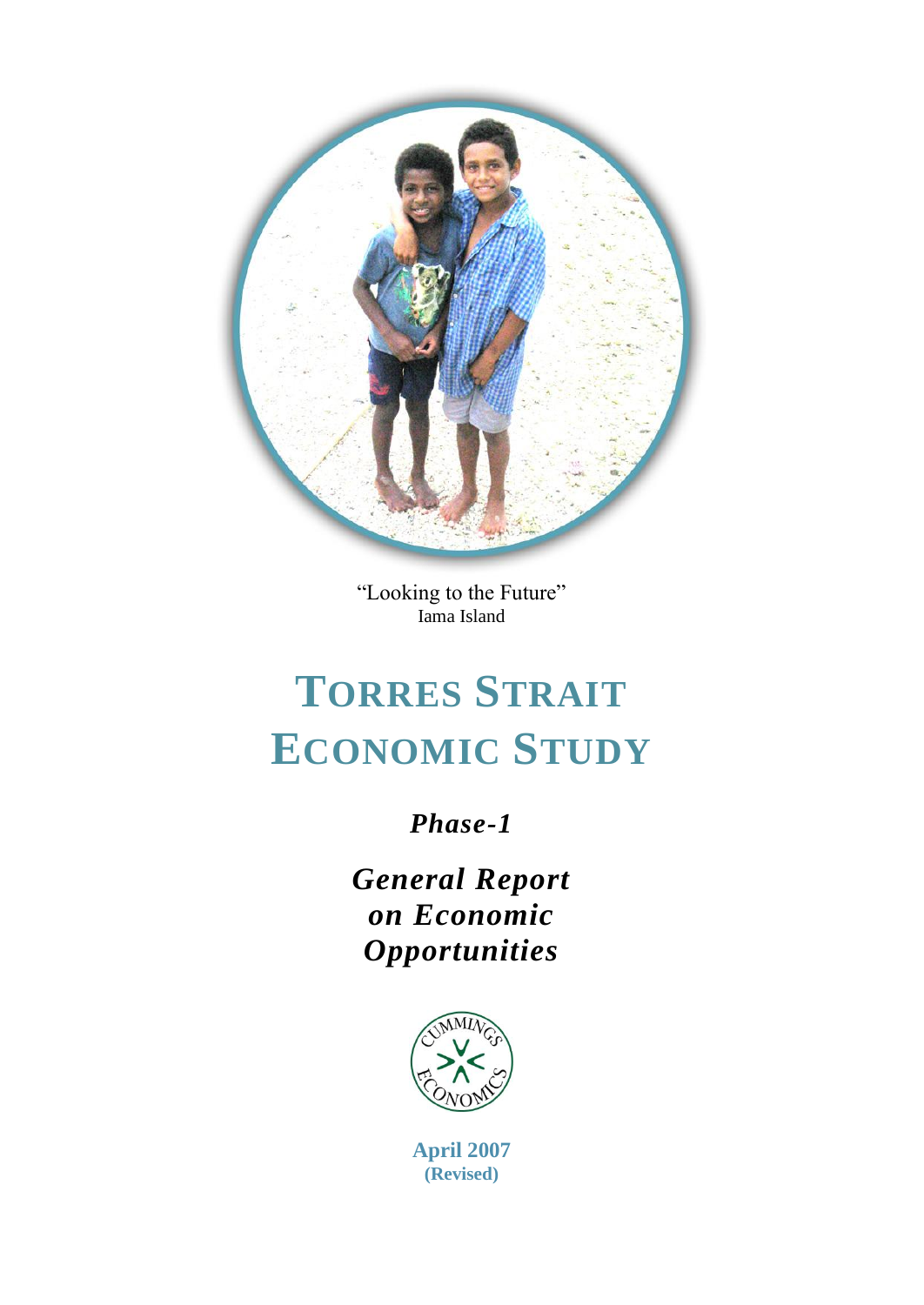## **TORRES STRAIT ECONOMIC STUDY**



### *Phase-1*

## *General Report on Economic Opportunities*

**Prepared by W S CUMMINGS B Econ**

**For INDIGENOUS BUSINESS AUSTRALIA & TORRES STRAIT REGIONAL AUTHORITY**

**Ref: J1990**

**April 2007 (Revised)**

#### **CUMMINGS ECONOMICS**

#### **ABN: 99 734 489 175**

38 Grafton Street (PO Box 2148) CAIRNS QLD 4870 Tel : (07) 4031 2888 Fax : (07) 4031 1108 Mob: 0418 871 011 Email: **[cummings@cummings.net.au](mailto:cummings@cummings.net.au)** Web: **[www.cummings.net.au](http://www.cummings.net.au/)**

#### **INDIGENOUS BUSINESS AUSTRALIA**

Roger Hall Senior Manager Policy & Research PO Box 38 WODEN ACT 2606 Tel : (02) 6121 2616 Mob: 0439 497 092 Email: roger.hall@iba.gov.au Web: www.iba.gov.au

#### **TORRES STRAIT REGIONAL AUTHORITY**

Gregory Churchward Manager Field Operations PO Box 261 THURSDAY ISLAND QLD 4875 Tel : (07) 4069 0700 Fax : (02) 4069 1879 Email: gregory.churchward@tsra.gov.au Web: www.tsra.gov.au



www.cummings.net.au **2**

April 2007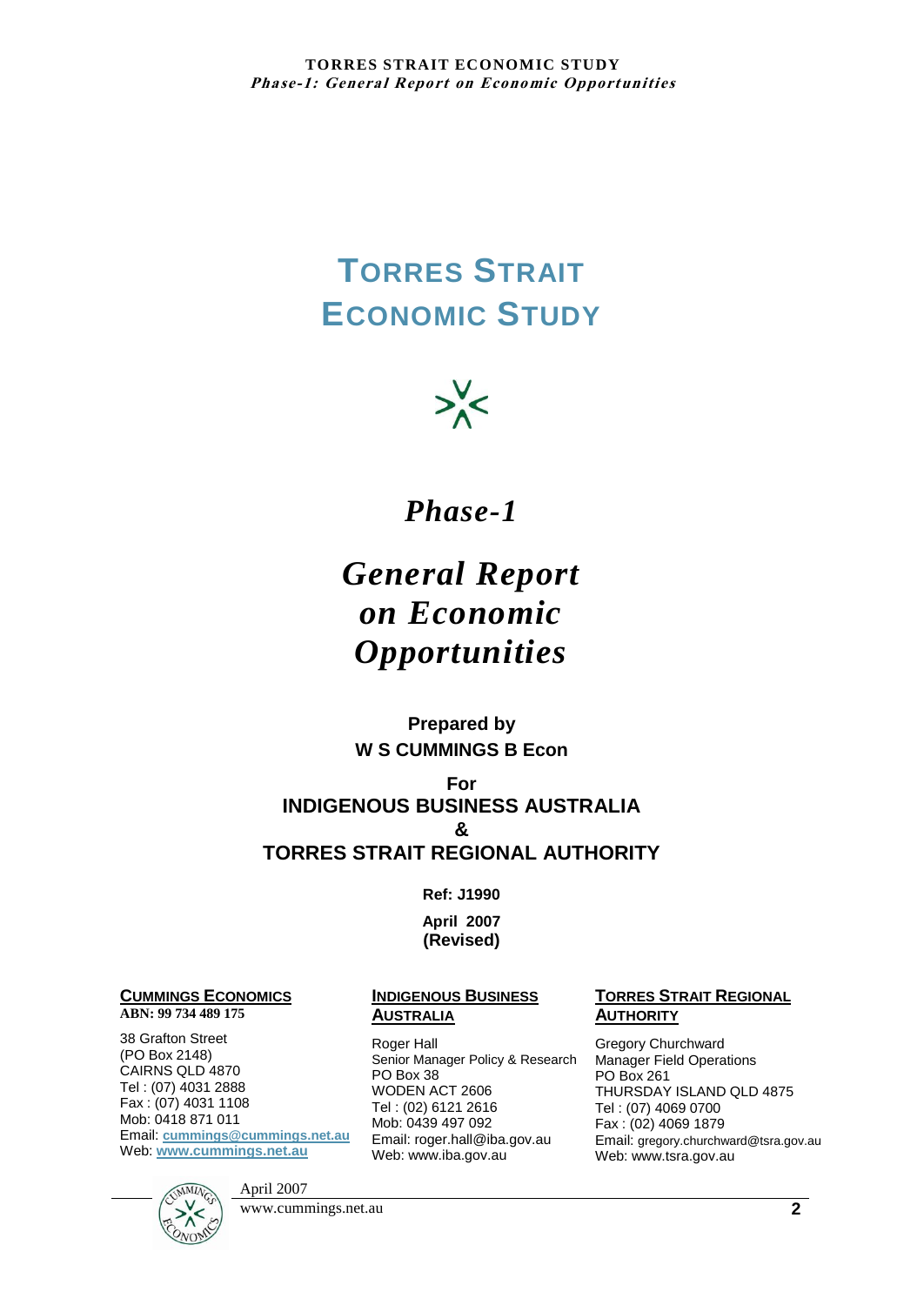#### *C O N T E N T S*

|    | <b>SUMMARY</b>                                                          | Pg<br>5  |
|----|-------------------------------------------------------------------------|----------|
| 1. |                                                                         | 15       |
|    | 1.1 General                                                             | 15       |
|    | 1.2 Area Covered                                                        | 16       |
|    | 1.3 Relationship With Other Studies                                     | 16       |
|    | <b>PART-1: ECONOMIC BACKGROUND</b>                                      |          |
| 2. |                                                                         | 17       |
|    | 2.1 An Island Community                                                 | 17       |
|    | 2.2 A Dispersed Population                                              | 18       |
|    | 2.3 A Remote Community<br>2.4 A Tropical Climate & Resources            | 19<br>19 |
|    | 2.5 A Strategic Area                                                    | 20       |
|    | 2.6 A Multi-Cultural Society                                            | 20       |
|    | 2.7 The Diaspora                                                        | 21       |
| 3. | <b>DIFFERENT DEMOGRAPHICS &amp; ECONOMIC STRUCTURES </b>                | 22       |
|    | 3.1 A Young Population                                                  | 22       |
|    | 3.2 A Growing Population                                                | 22       |
|    | 3.3 Cultural Differences                                                | 24       |
|    | 3.4 Lower Levels of Qualifications<br>3.5 Low Dwelling Ownership        | 25<br>25 |
|    | 3.6 Labour Force Participation Rates                                    | 26       |
|    | 3.7 A Different Industry Employment Structure                           | 27       |
|    | 3.8 Occupational Profile                                                | 32       |
|    | 3.9 High Non-Indigenous Transient Population/Workforce                  | 32       |
|    | 3.10 Living Standards/Costs & Prices                                    | 33       |
|    | 3.11 A Markedly Different Transport Situation                           | 34       |
| 4. |                                                                         | 37       |
|    | 4.1 Influences of Underlying Economic Trends<br>4.2 The Torres Strait   | 37       |
|    |                                                                         | 38       |
| 5. | <b>PART-2: ECONOMIC OPPORTUNITIES</b>                                   | 40       |
|    | 5.1 Overview                                                            | 40       |
| 6. |                                                                         | 42       |
|    | 6.1 Marine Industries                                                   | 42       |
|    | 6.2 Agriculture/Horticulture                                            | 48       |
|    | 6.3 Mining                                                              | 52       |
|    | 6.4 Tourism                                                             | 54       |
|    | 6.5 Cultural Industries                                                 | 64       |
|    | 6.6 Defence & Surveillance<br>6.7 International Trade                   | 67<br>67 |
| 7. |                                                                         |          |
|    | 7.1 General                                                             | 69<br>69 |
|    | 7.2 Land & Housing Shortages - Thursday Island                          | 69       |
|    | 7.3 Retailing/Distribution                                              | 70       |
|    | 7.4 Infrastructure Services                                             | 71       |
|    | 7.5 Construction                                                        | 71       |
|    | 7.6 Engineering & Equipment Maintenance                                 | 72       |
|    | 7.7 Business Services<br>7.8 Health & Education                         | 72<br>72 |
|    | 7.9 Other                                                               | 73       |
| 8. |                                                                         | 74       |
|    | 8.1 Defining the Challenges                                             | 74       |
|    | 8.2 A 'Four-Pronged' Approach                                           | 75       |
|    | 8.3 Financial Resources, Skills & Values                                | 75       |
|    | 8.4 Achieving Massively Increased & Abnormal Levels of Outside Earnings | 76       |
|    | 8.5 Encouraging Replacement of Imports of Goods & Services              | 81       |
|    | 8.6 Attraction of Outside Investment                                    | 81       |
|    | 8.7 Conclusion                                                          | 82       |



www.cummings.net.au **3** 

April 2007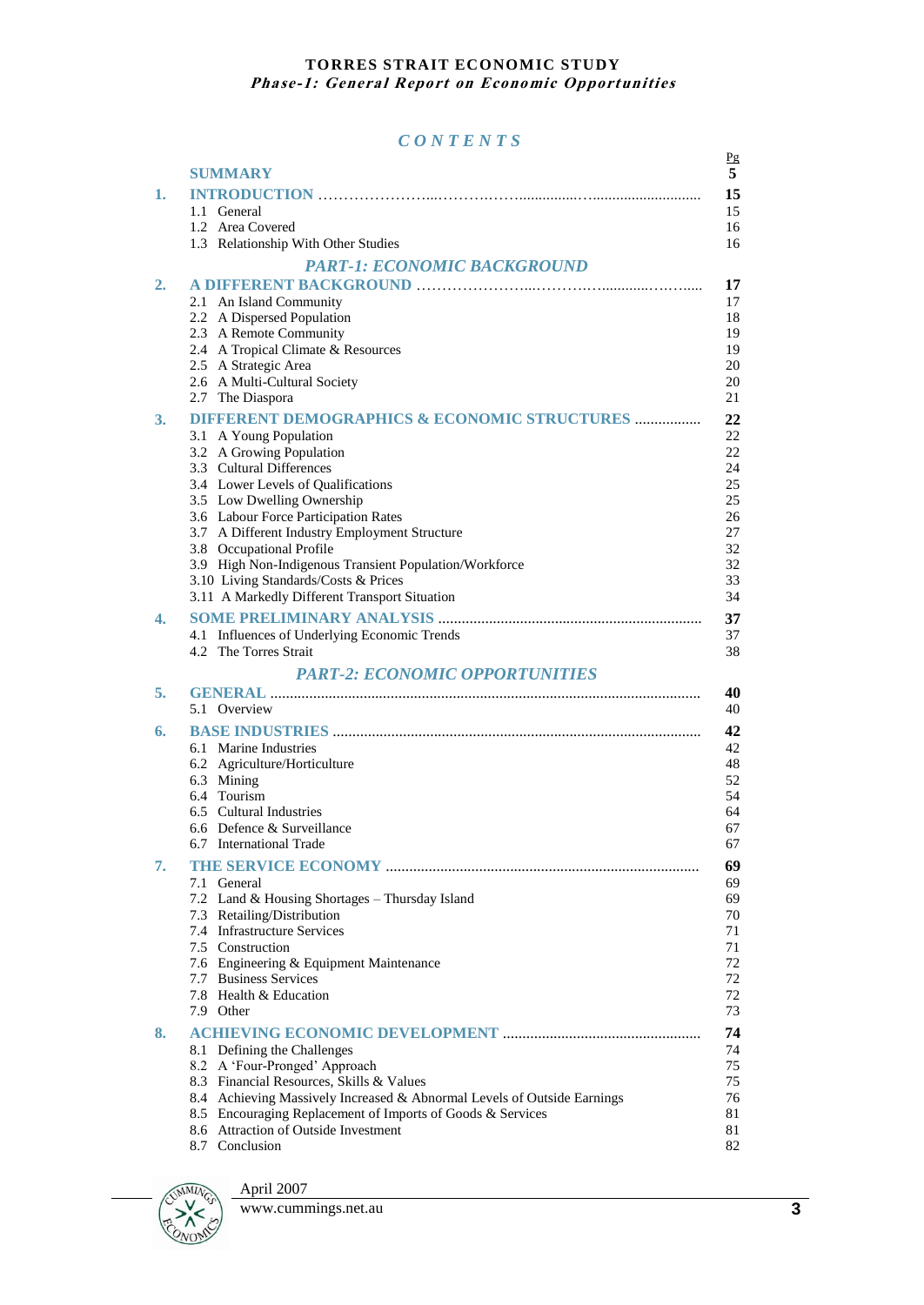

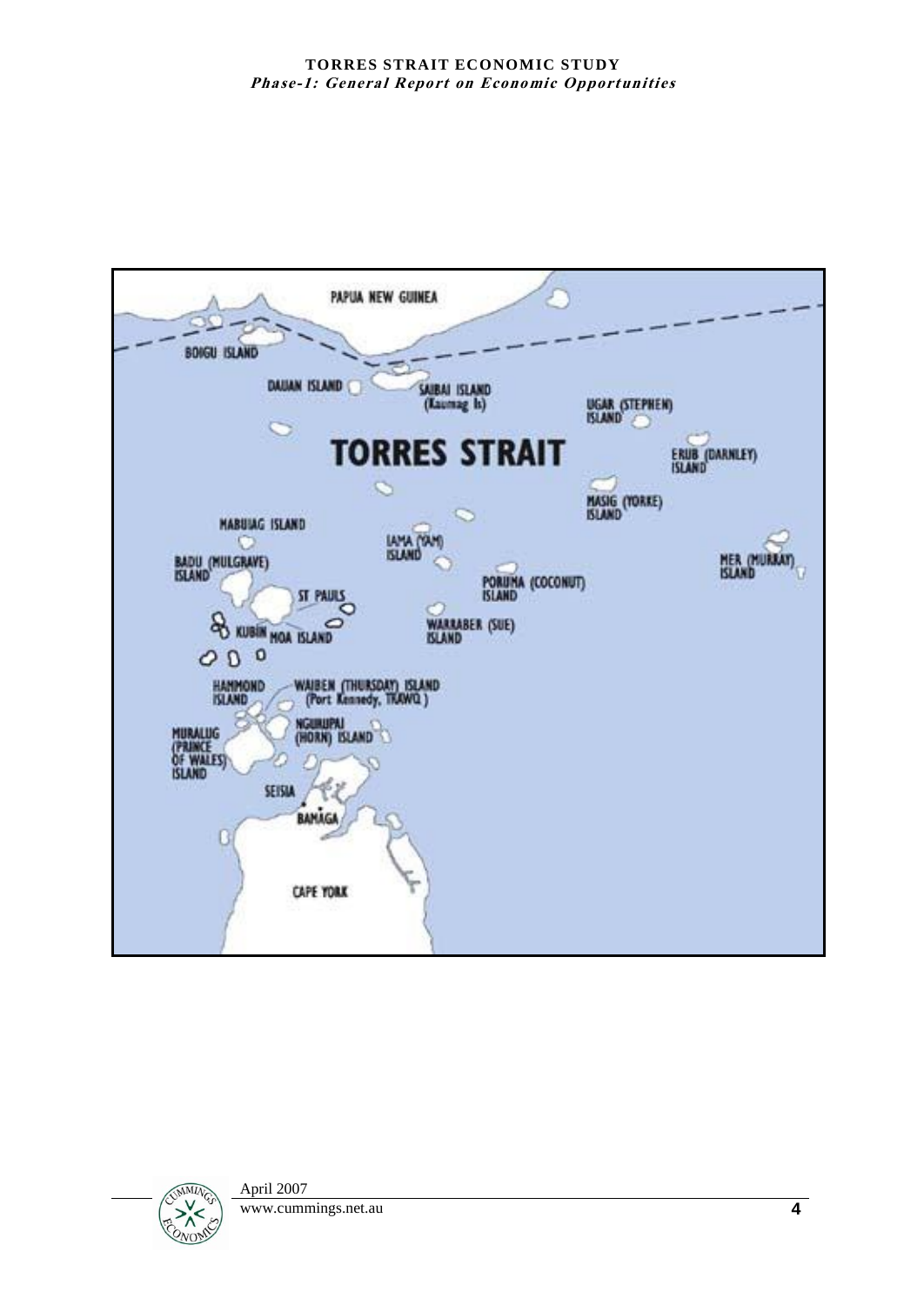#### **SUMMARY OF MAIN POINTS**

#### **INTRODUCTION**

(1) This is the first part of a two-stage study and report commissioned by Indigenous Business Australia (IBA), the Torres Strait Regional Authority, and others. It reports generally on economic development opportunities in the Torres Strait.

#### *PART-1: ECONOMIC BACKGROUND*

- (2) The Torres Strait has a different background to most regional areas of Australia.
	- o It is predominantly an island community spread over an area approaching the size of Tasmania.
	- o Its population is dispersed with 38% only in the Thursday I/Horn I area.
	- $\circ$  It is a remote community 800 km from the nearest major regional service centre, Cairns, and 2,200 km from the nearest metropolitan centre with its remoteness accentuated by lack of road access and dependence on sea and air access from Cairns.
	- o The Torres Strait lies deep in the tropics with limited land areas for agricultural development and mining, but is rich in marine resources.
	- o The area shares an international boundary with Papua New Guinea (PNG) and is close to Papua Indonesia. It occupies a strategic position in shipping lanes.
	- o The Torres Strait has a very different multicultural population compared with the rest of Australia with 75% being indigenous, mainly Torres Strait Islander.
	- o There is a "diaspora" of Torres Straits Islanders throughout Australia with about three Torres Strait Islanders living in other parts of Australia for every one living in the Torres Strait.
- (3) The Torres Strait has very different demographics to most parts of Australia.
	- o A third of its population is under 15 years and only 12% over 55.
	- o Its population is growing strongly, averaging about 2% pa. 1976 2001.
	- o Cultural patterns are very different with only 29% speaking English only at home. Church affiliation is high.
	- o The area has lower levels of workforce qualifications. Only 10% of households own or are purchasing their dwelling.
	- o Proportion in the workforce is fairly normal, but 73% of the jobs are with government (about 40% dependent on CDEP).
	- o Much of the non-indigenous workforce (providing professional/para professional, government, trade and business services) is transitory and a high level of fly-in/fly-out provision of services is evident.

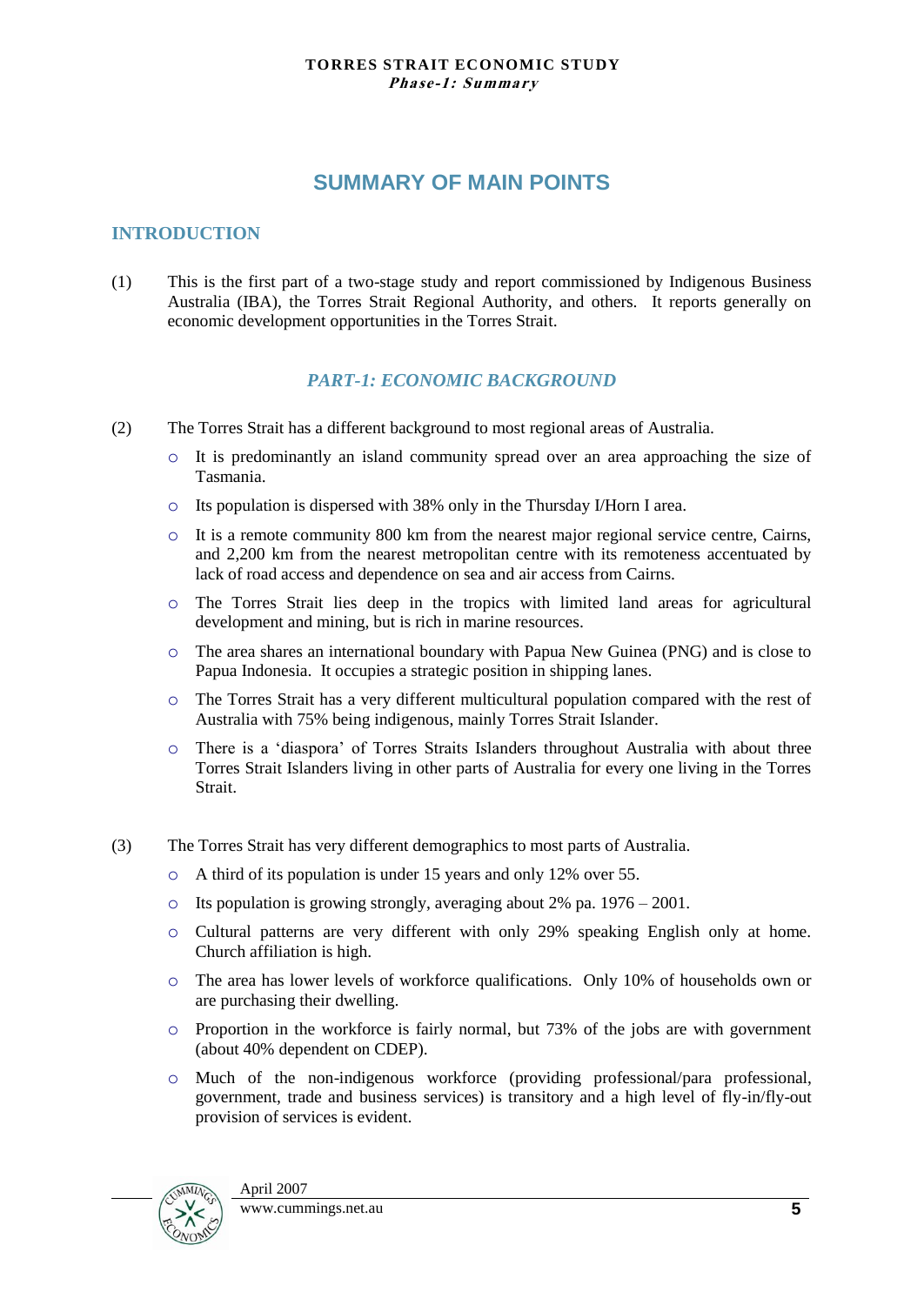- (4) The Torres Strait has a number of other strong features affecting its economy.
	- o Median income in the area is lower, but lower median rents (government subsidised) mean that disposable incomes are not as low as might first appear.
	- $\circ$  Index of retail prices is very high, eg. The food, alcohol and tobacco group is almost 40% higher than Brisbane.
	- o Costs of housing and rents on Thursday I have been skyrocketing.
	- o Household car ownership (54%) is low, but boat ownership is high.
- (5) Lack of road access to Cairns means the area depends on sea transport for freight which is disproportionately one way, indicating opportunities for back-loading. Airfares are generally as expensive from Cairns , as Cairns to Brisbane. RPT passenger movements however, are now close to 50,000 movements a year. They have been growing at about 4% pa., making progressively larger aircraft viable.
- (6) Within the context of influences affecting general development of the north, the Torres Strait has experienced its own pattern of economic and population growth. The area has had some limited participation in marine industries and limited tourism development related mainly to the Northern Peninsula Area (NPA).

The major contributor to economic growth in the region has been government expenditure.:

- On defence and surveillance.
- On bringing government services and infrastructure up to national standards.
- Special job creation funds through CDEP and workforce training initiatives.
- (7) Special strengths and weaknesses to move forward include.

Strengths:

- $\Box$  The substantial improvements that have been made over the past few decades in education levels and workforce skills in the area.
- $\Box$  The substantial upgrading that has taken place in the region's infrastructure.
- $\Box$  The strength of the region's natural resource base especially in the form of marine resources.
- $\Box$  The potential strength of its tourism resources both natural and cultural.
- $\Box$  Its strategic location in relation to shipping movements, defence and surveillance needs.
- $\Box$  The area's possible relations with a developing Papua New Guinea and Papua Indonesia.
- Growing population, services, and infrastructure in the nearby regional areas of northern Queensland. (The opening of Cairns airport to international services has already had a significant impact on the region"s potential.)

Weaknesses:

- Workforce and business skills and experience, although improved, are still below national averages.
- The local population has limited private savings and capital resources.
- $\Box$  Remoteness and transport/communication cost penalties, although diminishing, are still a problem.
- $\Box$  International border complications.

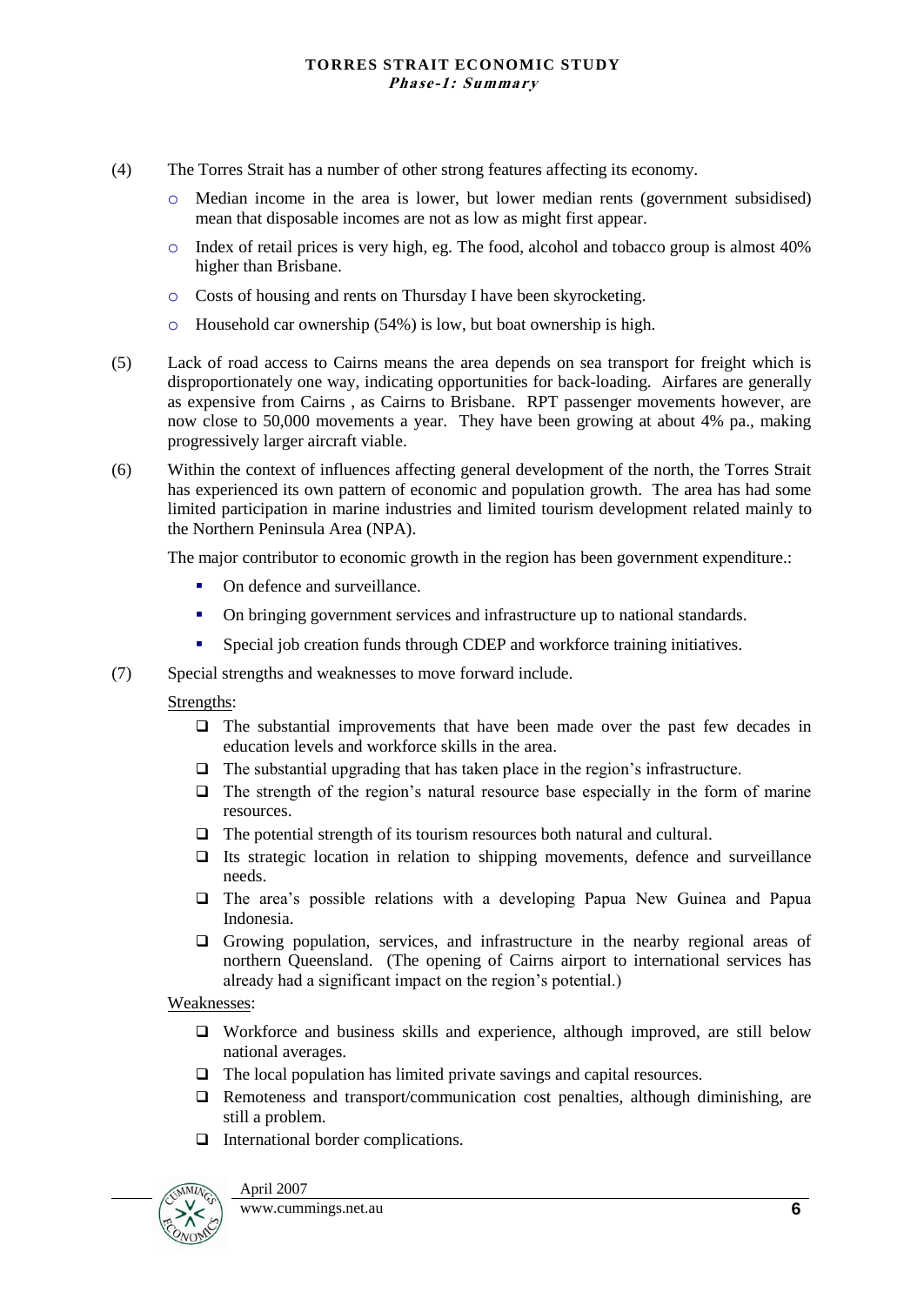#### *PART-2: ECONOMIC OPPORTUNITIES*

#### **GENERAL**

- (8) Economies of most non-metropolitan regions of Australia are based on industries that involve exploitation of some form of natural resource – agricultural/pastoral, mining, marine, natural tourism resources, that earn income from outside the region. Based on these industries, a service industry structure develops that can, in time, come to provide more jobs than the base industries. However, if you take the base industries away, the service structure will disappear.
- (9) While there are prospects of developing business and job opportunities in the service structure in the Torres Strait, if the Torres Strait economy is to become fully self sustaining, it is vital that the level of "outside earnings" of the "base" industries are greatly increased.
- (10) The report identifies a wide range of smaller opportunities that might be pursued. Some relate to mining and plant based industries. The most extensive opportunities tend to be in the traditional field of marine industries/aquaculture and, on a growing scale, in tourism and related culture based industries.

#### **BASE INDUSTRIES**

#### **Marine Industries**

- (11) Although marine resources are distributed throughout the Torres Strait, the occurrence of different species varies considerably between the different areas.
- (12) The amount of employment in the marine industries can be increased:
	- Through the share of existing fisheries by licences allocated to traditional inhabitants being increased.
	- Through increasing take of some species.
	- By developing aquaculture/mariculture projects.
	- By stock replenishment action.
- (13) The large prawn fishery is operated direct out of Cairns with very little local participation. The fishery is static and unlikely to increase.

There is a prospective opportunity to develop catching of "brood stock" leader prawns in the Boigu/Saibai area for supply to prawn farms further south.

It is not clear that prawn farms in the area could compete with existing farms closer to major markets.

(14) Share of catch of tropical rock lobsters could be negotiated with action taken to improve local training, equipment and professional approaches.

There seem strong prospects of breakthroughs over the next few years in breeding stock for replenishment purposes.

(15) Islander participation in the mackerel fishery can be increased with investment in more efficient boats and professionalisation.

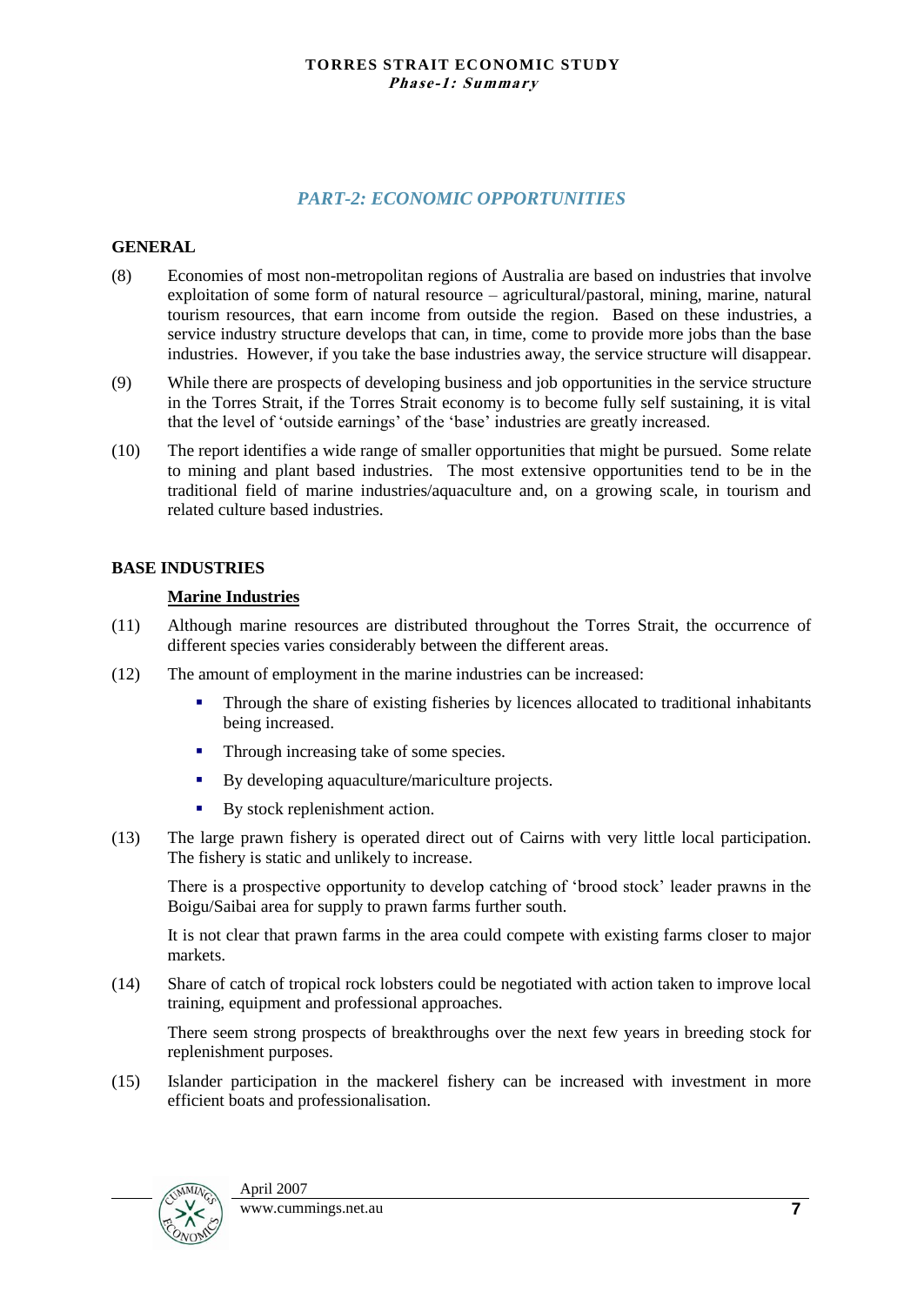- (16) Possible opportunities for the cultured pearl industry include a proposed new farm at Saibai, low volume sale of pearl oysters as a high value delicacy, direct sales of shell and conversion into craft and jewellery items, especially to visitors giving pearls and pearl shell an equivalent status to pawa shell in New Zealand and opals in mainland Australia.
- (17) No successful commercialisation of black lipped oysters has taken place, but it remains a possibility.
- (18) There is significant potential to increase fin fish take by traditional inhabitants through buy out of licences, increased professionalism, and increased takes.
- (19) If appropriate arrangements can be made, there seems to be a potential for substantial importation of crabs and barramundi from PNG through the top Western islands to supply Australian markets. Proposals to establish a crab farm on Boigu based on bringing up crablets from the south would need a feasibility study being conducted.
- (20) Trochus and beche-de-mer markets tend to come and go. Possibility of processing trochus shell for export as 'blanks' might be looked into.
- (21) There could be a potential of the Torres Strait participating in the substantial export through Cairns airport of live fish for the Asian restaurant trade and for live aquarium fish.
- (22) Viability of sea sponge farming at Yorke Island is looking very promising and a commercial vehicle to exploit the opportunity needs to be developed.
- (23) Opportunities for exploiting turtle seem to lie in the direction of:
	- Tourism experiences.
	- **Breeding for replenishment.**
	- **Possible development of food products related to tourism.**

No prospects for commercialising dugong were raised.

- (24) Local participation in the prawn fishery seems unlikely unless back up servicing facilities on Thursday I were developed and living costs lowered to a point where trawlers could base there.
- (25) A traditional affiliation with the sea does not necessarily equip local residents to participate in a modern professional fishery that requires:
	- a) Specialised knowledge and skills to locate fish stocks including knowledge of and use of sophisticated equipment.
	- b) Investment in and use of specialised boats and equipment.
	- c) A professional full-time attitude to making a living from fishing.
- (26) Fishing and aquaculture training facilities based in the Torres Strait could also attract other indigenous people from Australia and the Pacific area.
- (27) The current CDEP "week on/week off" structure tends to mitigate development of a professional full-time approach.
- (28) Lack of a professional approach has resulted in failures to invest in hookah equipment in the cray fisheries and efficient dories in the mackerel fishery.
- (29) The traditional island community has had a lack of knowledge of and contact with outside markets, resulting in non-islanders dominating the distribution and marketing of product.

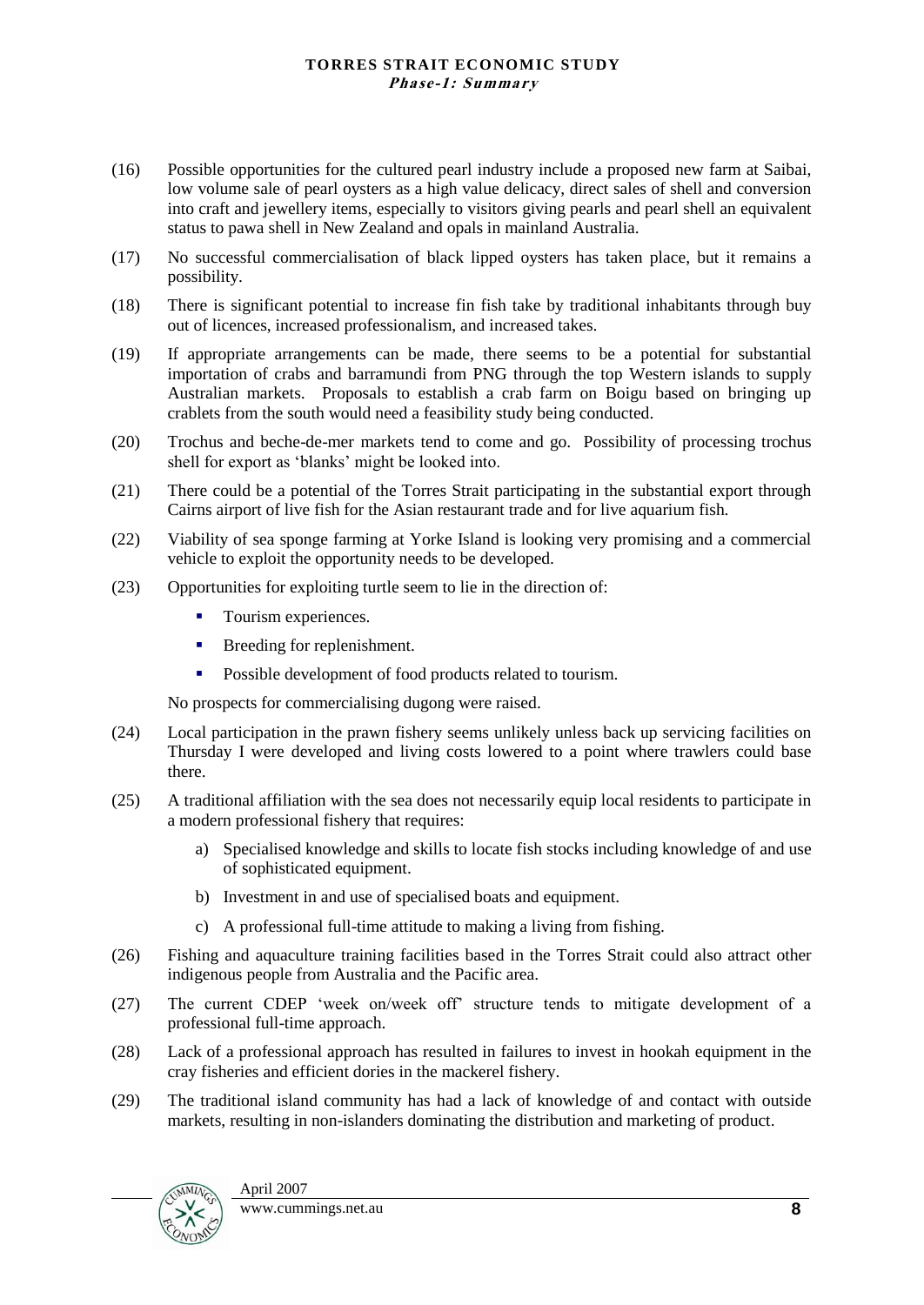#### **Agriculture/Horticulture**

- (30) Although land areas are comparatively small, there are significant areas suitable for agriculture/horticulture/livestock production.
- (31) There are good reasons for encouraging the production of traditional local foodstuffs for local markets to replace imports, improve diets, and for tourism.

The pattern of quarantine restrictions favours the NPA and Inner Islands as locations for production for wider distribution throughout the area.

- (32) Torres Strait Islanders do not have a tradition of livestock production. However, there has been plenty of evidence of feral cattle, deer, pigs and goats in the area from time to time. There appears to be opportunities in the NPA and on some of the larger islands, especially to supply local 'special occasion' needs.
- (33) Potential of the area"s native plants for outside restaurant and "bush tucker" markets does not appear to have been studied. The Wongai Plum is an obvious candidate with its special position in Torres Strait culture, its special potential in tourism, "If you eat the Wongai, you will return to the Torres Strait"., and the use of the trees wood for carving. Special arrangements would need to be made to overcome quarantine restrictions. Beach almonds are another possibility. While cashews grow well in the NPA, viability of commercial production would need to be studied.
- (34) Potential for ornamentals appears to be restricted to local markets.
- (35) There are existing initiatives in the horticultural field at Badu (hydroponics), Poruma (aimed at erosion control), and Bamaga (involving reopening of the farm). Other communities have expressed interest in going in this direction. The Department of Primary Industries do not appear to have any presence in this field north of Mareeba and there is a need for advisory/extension services and for training.

#### **Mining**

- (36) There is current mining company interest in exploring the possibility of reopening wolfram mining on Moa Island. Buoyant world market conditions represent "a window of opportunity" to have the deposits assessed in the light of modern mining techniques.
- (37) There are minerals recorded in the Inner Group, but there seems to be no current interest. However, south of the NPA, there are bauxite and other minerals that might be developed to provide jobs for NPA residents.
- (38) There is already a small number of Torres Strait residents involved in "fly in and out" to mining operations elsewhere in Australia. The possibility of extending this to nearby mines in PNG might be examined.
- (39) There was interest in developing quarries at Dauan (for Top Western group needs) and in the NPA (to meet progressive road upgrading needs Bamaga to Weipa). It is noted that there is likely to be substantial lime deposits in the area in the form of shell drifts and dead coral for calsil type brick production.

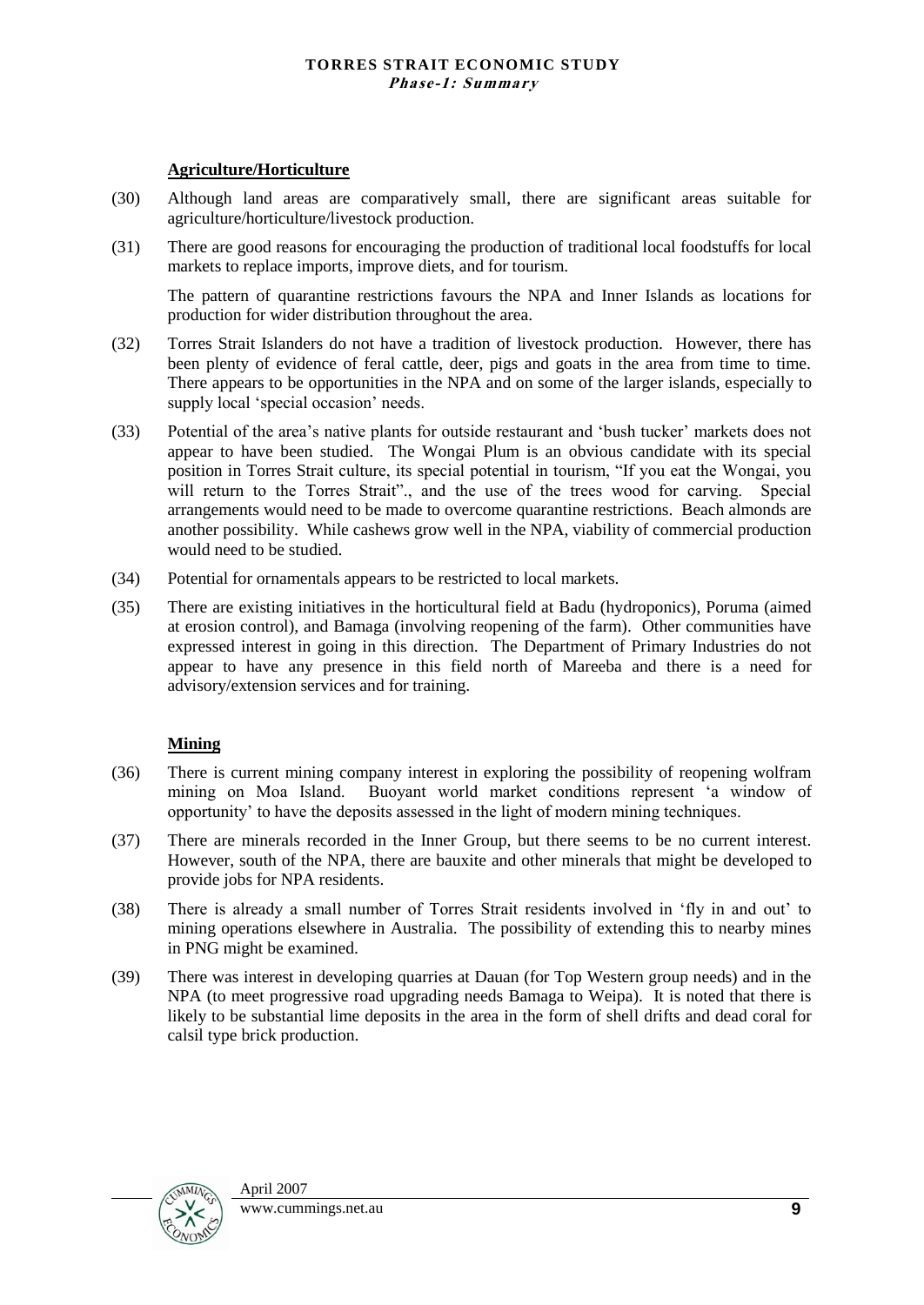#### **Tourism**

- (40) The area has a great deal to offer tourism markets as a tropical island and marine environment paradise, and through its cultural and historical background. Excellent general infrastructure/health/safety factors provide the area with advantages over many other tropical destinations. However, the area has major disadvantages of remoteness and cost of access, lack of specific tourism infrastructure and skills and a current lack of 'presence' in tourism markets.
- (41) The industry is currently based on estimated  $25 30,000$  4WD visitors a year to the NPA, about half of which are estimated to take a day trip (some overnight) to Thursday I/Horn I.
- (42) More recent additional elements include cruise ships calling especially at Thursday I, and some visitors arriving on cargo services out of Cairns. Some 60% of passenger movements through Horn I airport are estimated to be business visitors (mainly government) and only about 15% (8,000 movements) holiday visitors.
- (43) There is a significant recreation fishing element developing based out of the NPA and Thursday I. Yorke and Poruma Islands have also been developing in this direction.
- (44) Any dramatic rise in NPA road visitors would depend on improvements to the Peninsula Road. The real challenge is to break into significant 'fly-in' traffic as historic trends continue for airfares to fall relative to other costs. There is then a major transport cost barrier to have visitors travel beyond Thursday I for the full "Torres Strait experience".
- (45) There is a two way "culture shock" factor that needs to be taken into account. Visitors entering into a different cultural environment, and impacts of visitors on remote and previously relatively "closed" communities.
- (46) Proposals for NPA communities to form a business to undertake road works Bamaga to Weipa are potentially important to the development of tourism.
- (47) There seems to be a major opportunity to develop a new level of accommodation on Thursday I that is attractive to "fly-in" visitors but has its viability underpinned in the short run by business traffic. There is a possibility of developing this accommodation as a 'spring board' for tourism development in the outer islands. There is also an opportunity for accommodation specially aimed at visitation from outer islands to Thursday I.
- (48) There is a need for special action to develop tourism infrastructure on Thursday I, cheap interisland transport, and visitor attractions on the surrounding islands of Hammond, Friday, Prince of Wales and Horn I aimed at general 'sightseeing' tourism.
- (49) Developing tourism to the outer islands is more complex. Different island groups present different qualities of attractions. Distance from Thursday I varies. Control of visitor guiding will be important. There are already 'rangers' on some islands. The Savannah Guides might be looked to as a model.
- (50) It is suggested the existing accommodation on the islands might be standardised in quality and price and marketed as a chain aimed at short stays, with guide assistance.
- (51) Seaswift might be encouraged to extend its successes in carrying passengers on vessels from Cairns to Thursday I, to carrying passengers on inter-island cargo vessels.
- (52) Inter-island ferry services have not succeeded in the past. Best target to extend ferry services to carry locals and visitors to outer islands would appear to be the Western group, followed by the Central group.

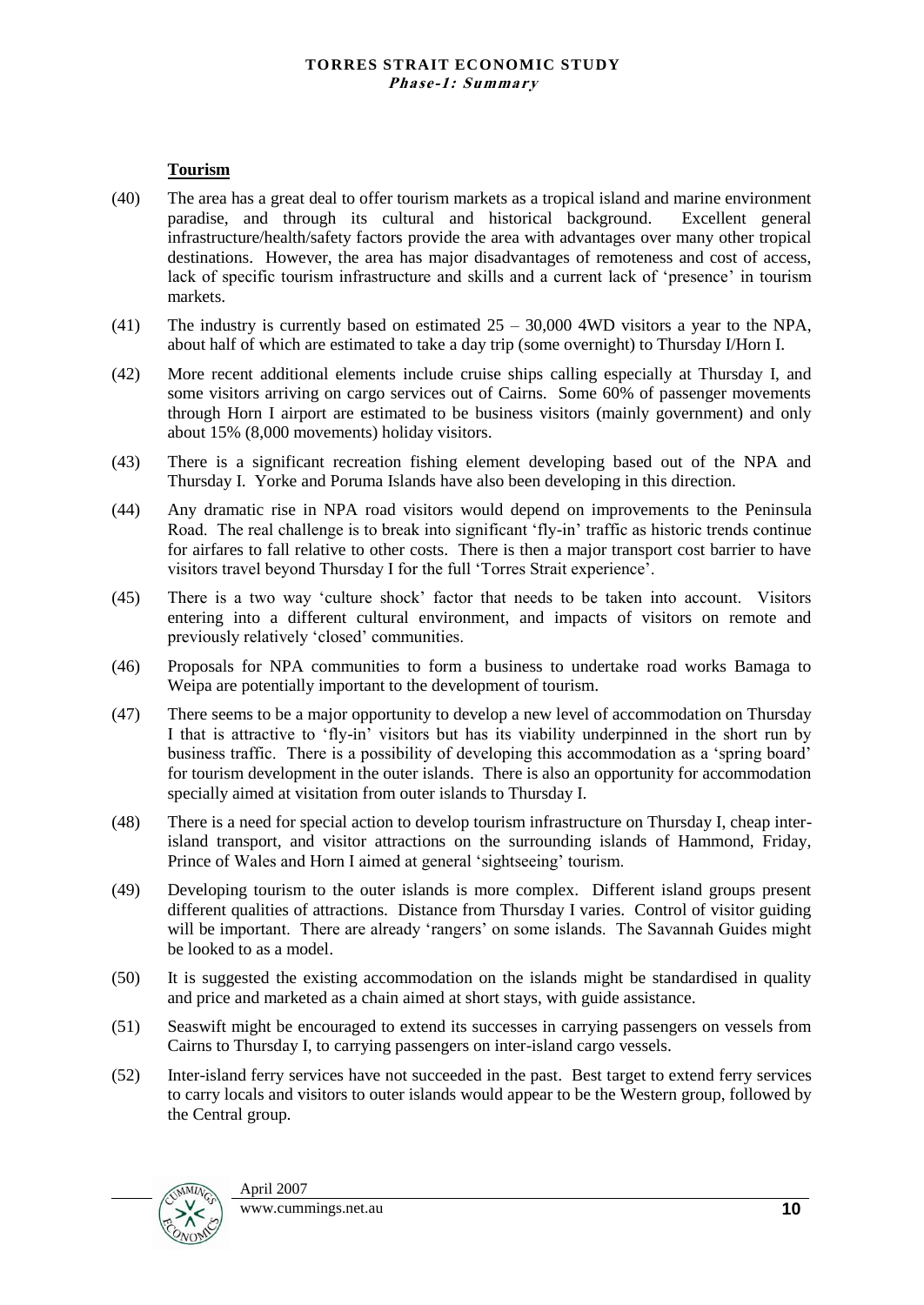- (53) In the outer islands, larger accommodation/resorts will probably be best developed away from the communities themselves (elsewhere on larger islands, or on small neighbouring islands), but close enough to take workforce from the communities and for occasional visits from resorts to the communities. Developing away from communities however, adds major costs of duplicating infrastructure/essential services.
- (54) Other approaches to increase visitation to the outer islands could be attraction of cruise vessels to base at Thursday I, Bareboat charters (eg. Whitsundays), and touring "water" coaches including possible self contained safari types with on-board camping equipment.
- (55) The area has a potential to attract special interest tourism:
	- Fishing (it is already on its way).
	- Scuba diving (a review of potential internationally competitive sites is needed).
	- Research and conservation type tourism, eg. Turtles (Darnley I), cultural sites (Badu and Moa).
	- Bird watching (already reported in the NPA and Top Western group).
- (56) A significant number of cruising yachts are coming through each year and opportunity for marina development at Thursday I should be looked into, perhaps in association with accommodation development.
- (57) There needs to be a general program of product/attraction development, including identification and protection of cultural and other sites for controlled visitation, art craft and cultural display centres, reef viewing facilities/equipment, and development of interpretative material.

#### **Cultural Industries**

- (58) The area is "off and running" with a program of developing the visual arts and crafts. A substantial art and craft production capacity already exists through art centres like those on Darnley and at Kubin.
- (59) The main focus at this stage needs to be on distribution/marketing. Torres Strait art is in the process of being recognised at the top end of fine in Australia and Gab Titui can probably play a role in encouraging this.
- (60) There seems to be a gap in marketing of the middle and lower end art and craft, especially of material for the tourist trade. There seems to be a need for a business that specialises in marketing and distribution to outlets locally, in Cairns, and elsewhere.
- (61) There is potential for PNG product to be sold through such a business also. It might also distribute output of Torres Strait performing art CD"s, etc. clothing and culinary products.
- (62) There needs to be some attention paid to rendering traditional dancing into formats for tourism consumption.
- (63) The possibility of setting up quality recording studios as part of Radio Torres Strait (4MW) should be investigated along with the possibility of expanding its role in providing television material to national indigenous and other outlets.
- (64) Development of local culinary arts and training need to be included in action to promote Torres Strait culture for tourism and outside markets.

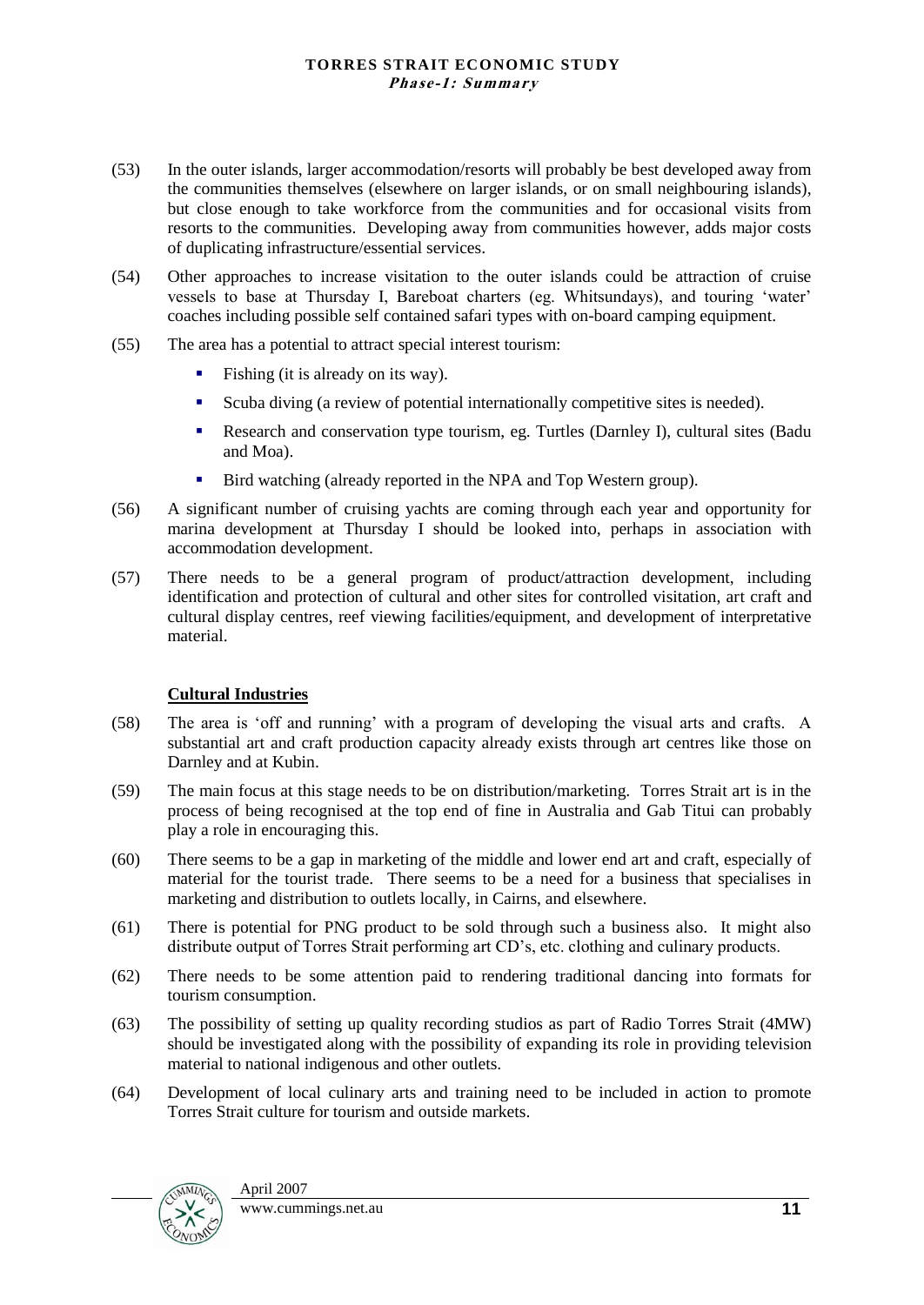#### **Defence & Surveillance**

(65) There is already a significant local presence in employment in defence, customs, immigration and quarantine and there seems to be no plans in prospect for further initiatives to expand these types of activities. Local participation in arrangements for burning illegal boats should continue to be pursued.

#### **International Trade**

- (66) Suggestions were received of turning Wednesday Island into a container transhipment port. These have not been able to be assessed fully. Attention is drawn to plans to turn the nearby PNG port of Daru into a deep water facility.
- (67) As mentioned in previous sections, there is substantial potential to channel products from nearby areas in PNG through the Torres Strait to Australian markets providing back-loading on the shipping services reaching up to the Top Western group. Potential products include barramundi, crab, art and craft, timber and possible manufactured products (furniture/clothing).

#### **THE SERVICE ECONOMY**

#### **Land & Housing Shortages – Thursday I**

- (68) Firm action needs to be taken to deal with the escalation that has taken place in land and housing costs on Thursday I. There could be business opportunities in this.
- (69) The question of a bridge to Horn I was raised possibly with tidal electricity generation incorporated. It is beyond this report to assess this. Obviously, a cost benefit study would need to be undertaken.

#### **Retailing/Distribution**

(70) The structure of retailing was raised including the role of IBIS. It is beyond the scope of this report to make recommendations. However, population of the area is still only 10,000. While population on Thursday I, Badu, and Bamaga might be large enough to support competing stores, it is difficult to see anything but a monopoly situation on many of the islands.

#### **Infrastructure & Services**

- (71) By and large, previous programs have left the Torres Strait communities relatively well served with infrastructure. There are some deficiencies identified.
- (72) There is a need to develop an efficient water passenger network to the outer islands.
- (73) The area needs to prepare for use of new energy technology coming on stream to reduce green house gas emissions including wind, solar, tidal and biofuels such as coconut oils.

#### **Construction**

- (74) Local communities have been developing local construction team capacity that needs to be encouraged.
- (75) The block plant at St Pauls could do with support in to expand its market penetration. It has a need for wooden pallets that might be drawn from the NPA.
- (76) New "local" building materials and construction methods might usefully be looked at.

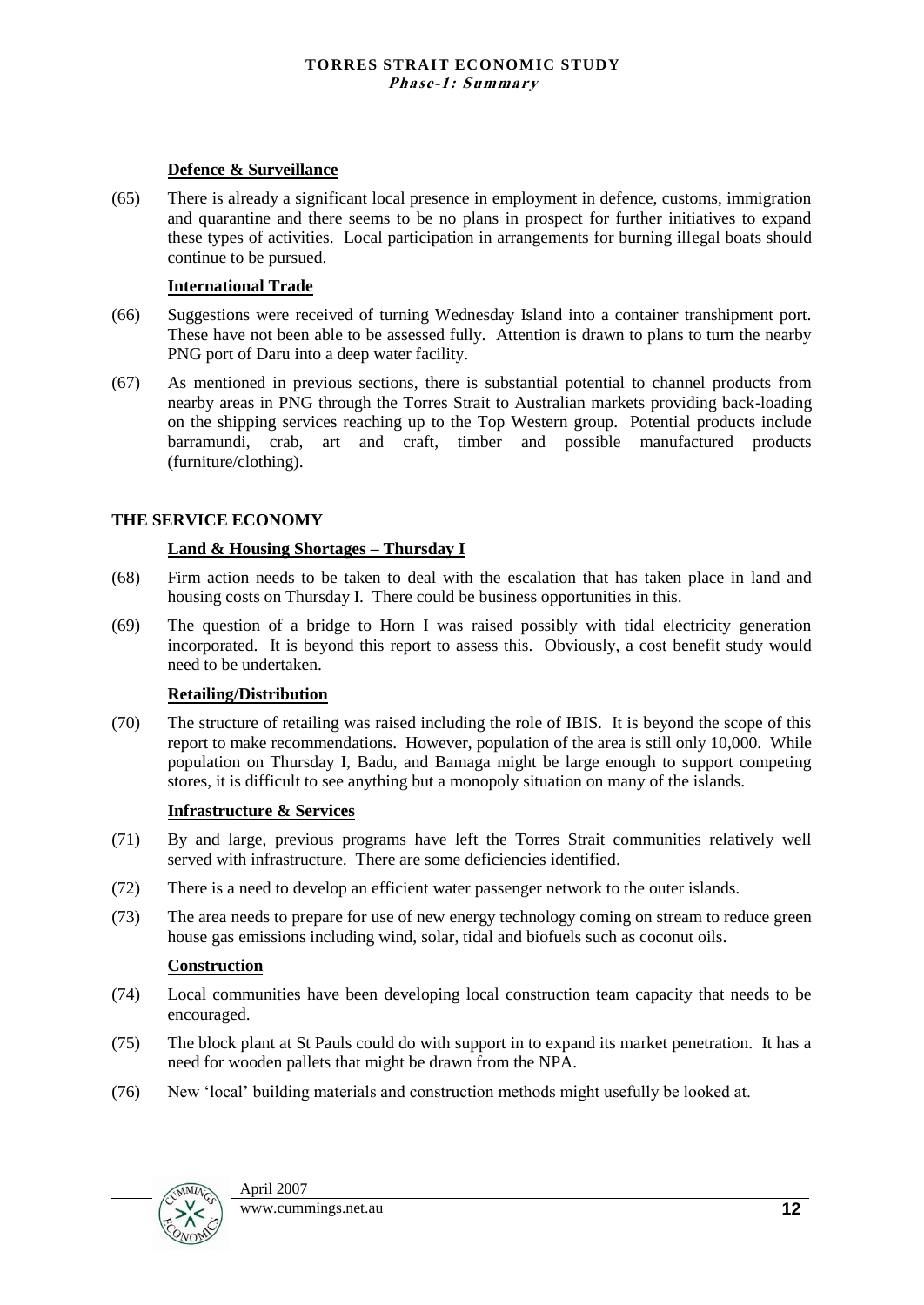#### **Equipment Engineering & Maintenance**

(77) There is a need to continue to support maintenance and repair facilities in the various communities, especially for marine equipment and increasingly for motor vehicles. A major potential opportunity needs to be pursued of building up marine servicing in the area including marina development to replace sending vessels south for repairs and maintenance.

#### **Business Services**

- (78) It was suggested that there could be scope for a "call centre" that can handle inquiries in Creole.
- (79) The question of a second bank was raised. Probably the most important need is for a continuing "roll out" of Rural Transaction Centres and ATM"s.

#### **Health & Education**

(80) Given populations and distances, the spread and quality of health and education facilities seems excellent. The major need is to build up training at the trades/skills levels including business skills, marine transport, fishing, aquaculture, tourism, art/craft, culinary, horticulture, construction and engineering skills.

#### **Other**

(81) The area might look at its sporting teams being able to compete in wider northern Queensland competitions with benefits to awareness and tourism.

#### **ACHIEVING ECONOMIC DEVELOPMENT**

#### **Defining the Challenges**

- (82) The Torres Strait faces three major sets of challenges:
	- a) Challenges of remoteness from major markets and sources of supply of goods and services.
	- b) Challenges that derive from the relatively large populations located in the area not because of job availability, but because it is their traditional home and the community in which they wish to live.
	- c) Challenges relating to the financial resources, skills and values that traditional islander communities bring to the business of creating successful enterprises and earning a living in a modern economy.
- (83) Normal basis of development in remote areas comes from developing outside earnings based on natural resource advantages. However, the level of population already in the area means that economic activity would need to be lifted well beyond what would normally be achieved through developing activities based on natural resources.
- (84) There are some opportunities evident to replace imports of goods and services.
- (85) If the area is to achieve the abnormal level of economic growth needed, it will need to attract substantial outside investment and management skills, but on terms and conditions that accommodate traditional rights and interests.

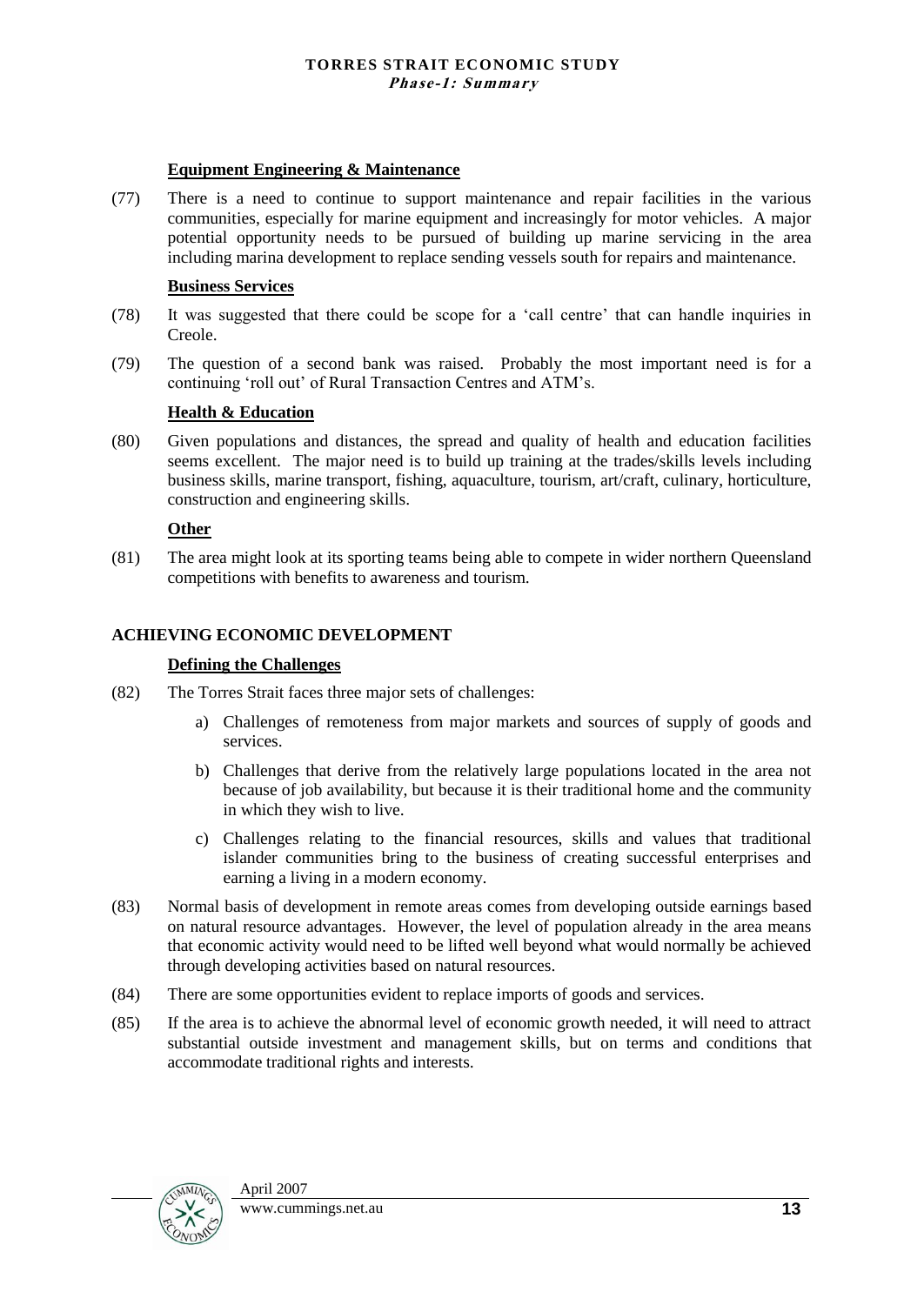#### **A 'Four-Pronged' Approach**

- (86) Arising out of the foregoing, it seems to us that the area"s economic development needs a four-pronged program.
	- a) A program to improve Islander participation in the economy including fostering entrepreneurship by Islander communities, individuals and families.
	- b) A program to encourage the development of abnormal level of activities earning income from outside the region.
	- c) A program to encourage the replacement of imported goods and services with locally produced goods and services especially of those that will contribute to reaching objectives (a) and (b) above.
	- d) A program to attract needed investment and management from outside the region but on terms and conditions that accommodate traditional rights and interests.

#### **Financial Resources, Skills & Values**

(87) Issues to be addressed include capital resources (land tenure and dwelling ownership), reform of CDEP to ensure that it does not act as a disincentive, attitudes to individual enterprise, and education and training.

#### **Achieving Massively Increased Outside Earnings**

- (88) The indications are that the area will need to create of the order of 1,000 additional jobs in industries earning outside income.
- (89) Costs of operating in the area need to be reduced. A sea freight subsidy scheme similar to the one applying to Tasmania should be looked into. This could extend to movements within the islands. Continuing upgrading of infrastructure is needed. Rules and regulations need to be reviewed to ensure they are not inappropriate.
- (90) The large increase in outside earnings and jobs associated with them will need to include some diversification of wild caught fisheries, major development of new aquaculture pursuits, major progressive expansion of tourism, and significant development of cultural based industries. There needs to be an approach of "every little bit counts" and will be needed.

#### **Encouraging Replacement of Imports of Goods & Services**

(91) Scope for replacement of imports are seen to be particularly in reducing living costs on Thursday I, development of marine industry services, and horticultural, meat, and timber production.

#### **Attraction of Outside Investment**

(92) The issue of how to attract outside investment on terms and conditions that accommodate traditional rights and interests needs to be addressed, the area declared as a special development zone with incentives given to generate sound investment and job creation.

#### **Priorities**

(93) A Supplementary Report reviews the list of opportunities identified and seeks to comment on their significance and potential timing with a view to helping prioritise further action.

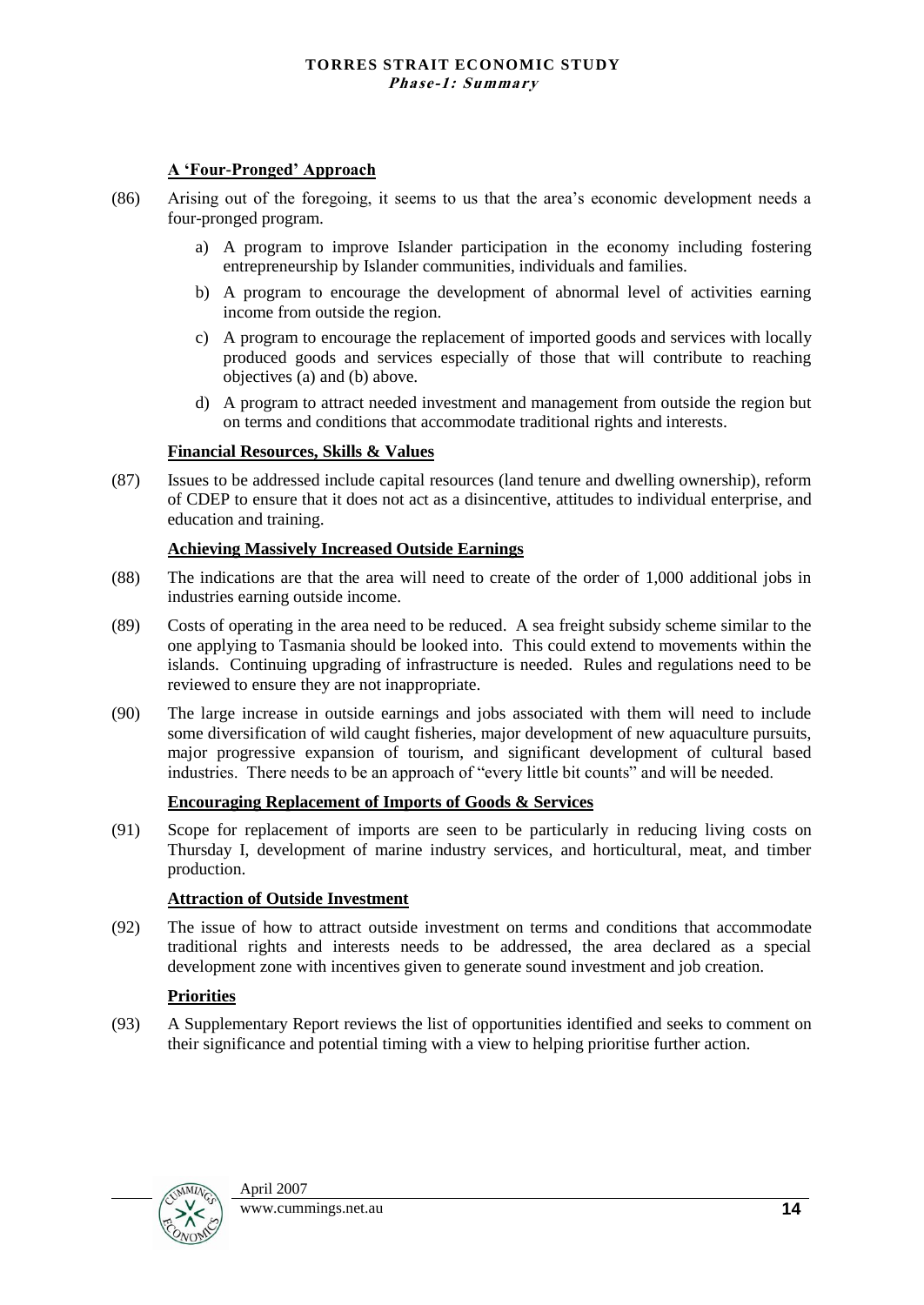#### **1. INTRODUCTION**

#### **1.1 GENERAL**

Late in 2006, Cummings Economics was retained by Indigenous Business Australia and the Torres Strait Regional Authority supported by Department of Employment & Workplace Relations and the Office of Indigenous Policy Coordination to carry out research and report as follows:

- Provide specific information on economic development opportunities in and for the Torres Strait.
- Provide advice on any requirement to upgrade existing infrastructure to support increased economic activity.
- Identify the types of infrastructure required.
- Identify the types of businesses that are in demand by domestic, international and special interest groups to assist with long term planning.
- Determine potential market demand for indigenous product which can be packaged  $\bullet$ for sale in domestic, international and special interest markets.
- Identify the potential for Indigenous employment and for Indigenous Australians to improve their skills set and build career paths by working with business.
- Identify areas of training that can be introduced as a component for potential and  $\bullet$ existing ventures.
- Identify industry, government and other private sector strategies that would assist in  $\bullet$ economic development within the Torres Strait region.

The study was to be conducted in two phases:

#### **Phase-One**

To undertake research and the identification of the economic opportunities as outlined in the "Terms of Reference", including the barriers and solution to government and private sector support.

#### **Phase-Two**

To undertake further and more detailed analysis and report on the specific economic opportunities identified in Phase-One. The Steering Committee will determine the type of activities to be undertaken once they have considered the Phase-One report.

This report relates to Phase-1 and canvasses broadly the range of economic opportunities identified in the area.

Development of this report has been completed in two steps.

In the first place, desk work was carried out in January 2007 and a working paper "Initial Economic Overview" was prepared that gives a great deal of background statistical information on the area"s economic structure and trends. The bulk of this working paper has been included in this report as Part-1 "Economic Background".

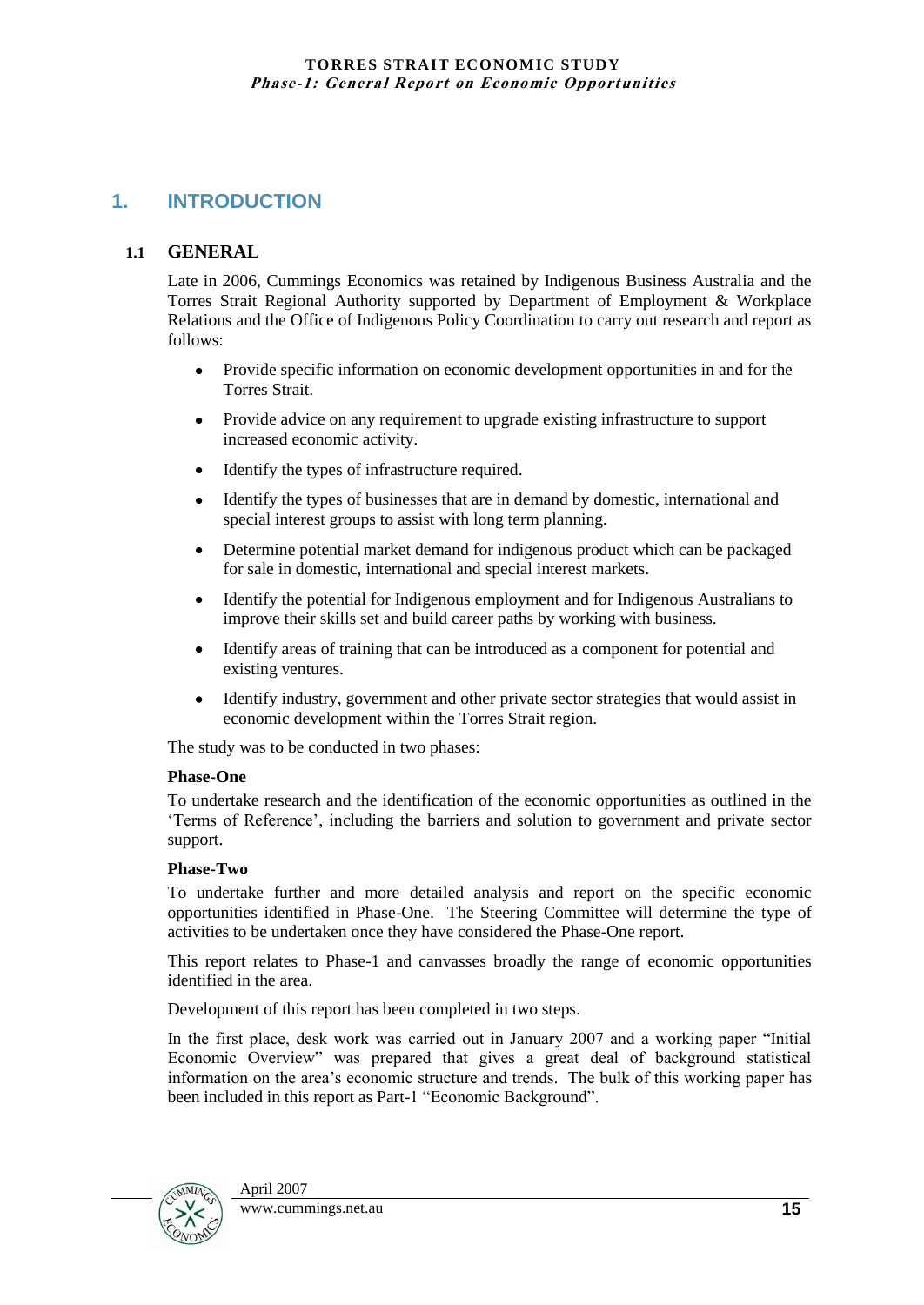This desk work was followed by extensive field work and interviews, especially among business and government bodies on Thursday I and Cairns in February and visits to all TSRA island communities in March and early April.

#### **1.2 AREA COVERED**

The area covered by this report is that of the Torres Strait islands plus the Northern Peninsula communities of Bamaga and Seisia.

#### **1.3 RELATIONSHIP WITH OTHER STUDIES**

A number of other studies were identified as taking place with bearing on this study.

The Indigenous Coordinating Centre based in Cairns has underway a "Business Development Opportunities" study in relation to the Northern Peninsula Area (NPA) including Bamaga and Seisia. This study has a longer duration and its final outcomes will be able to be informed by this study.

TSRA has had a study underway into the future of CDEP in the Torres Strait. The report was almost complete at the time of interviewing for this study and its major findings were obtained on a verbal basis as background information for this report.

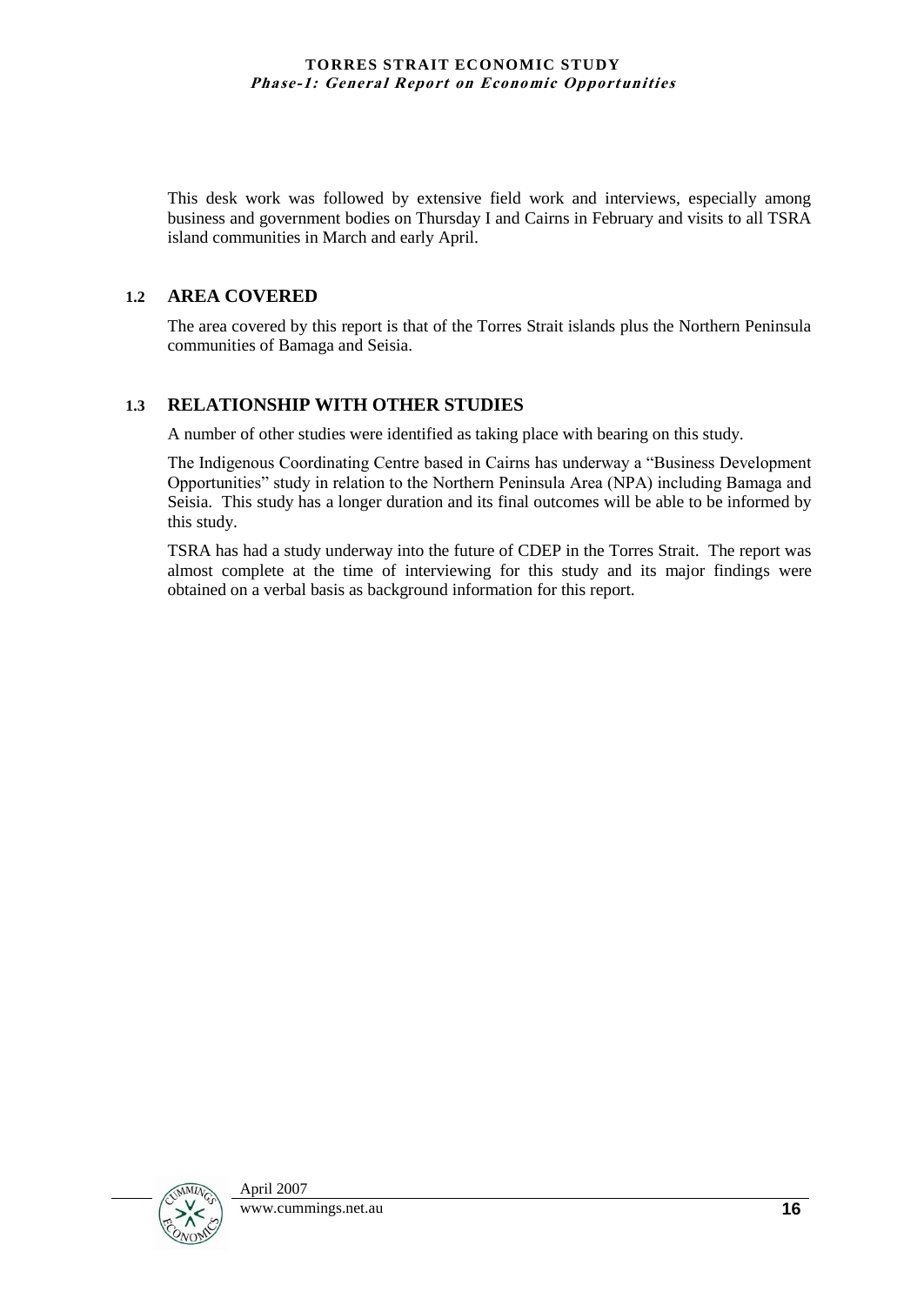#### *PART-1: ECONOMIC BACKGROUND*

#### **2. A DIFFERENT BACKGROUND**

#### **2.1 AN ISLAND COMMUNITY**

The Torres Strait"s Statistical Area covers the Torres Strait islands between Papua New Guinea (PNG) and the Australian mainland, plus the northern tip of Cape York Peninsula known as the Northern Peninsula Area (NPA).

The area is about 200 km from north to south and about 240 km from west to east, ie. about 48,000 sq km in area. A distance of 200 km is equivalent to the distance from Cairns to Ingham, outskirts of Brisbane to Grafton, outskirts of Sydney to Canberra, and outskirts of Melbourne to Albury. Spatially, the Torres Strait communities are spread over an area towards the size of Tasmania (67,000 sq km), about the same as the Wide Bay/Burnett Statistical Division in Queensland (52,000 sq km), and larger than the Gippsland/East Gippsland Statistical Divisions in Victoria.

Most of the area is shallow seas. This restricts transport between centres to sea and air with increased costs compared to road transport. (Although the use of open aluminum dinghies with outboard motors provides a substitute (at times dangerous) for the family car).

Inter island transport is a major economic issue and will be looked at further in this study.

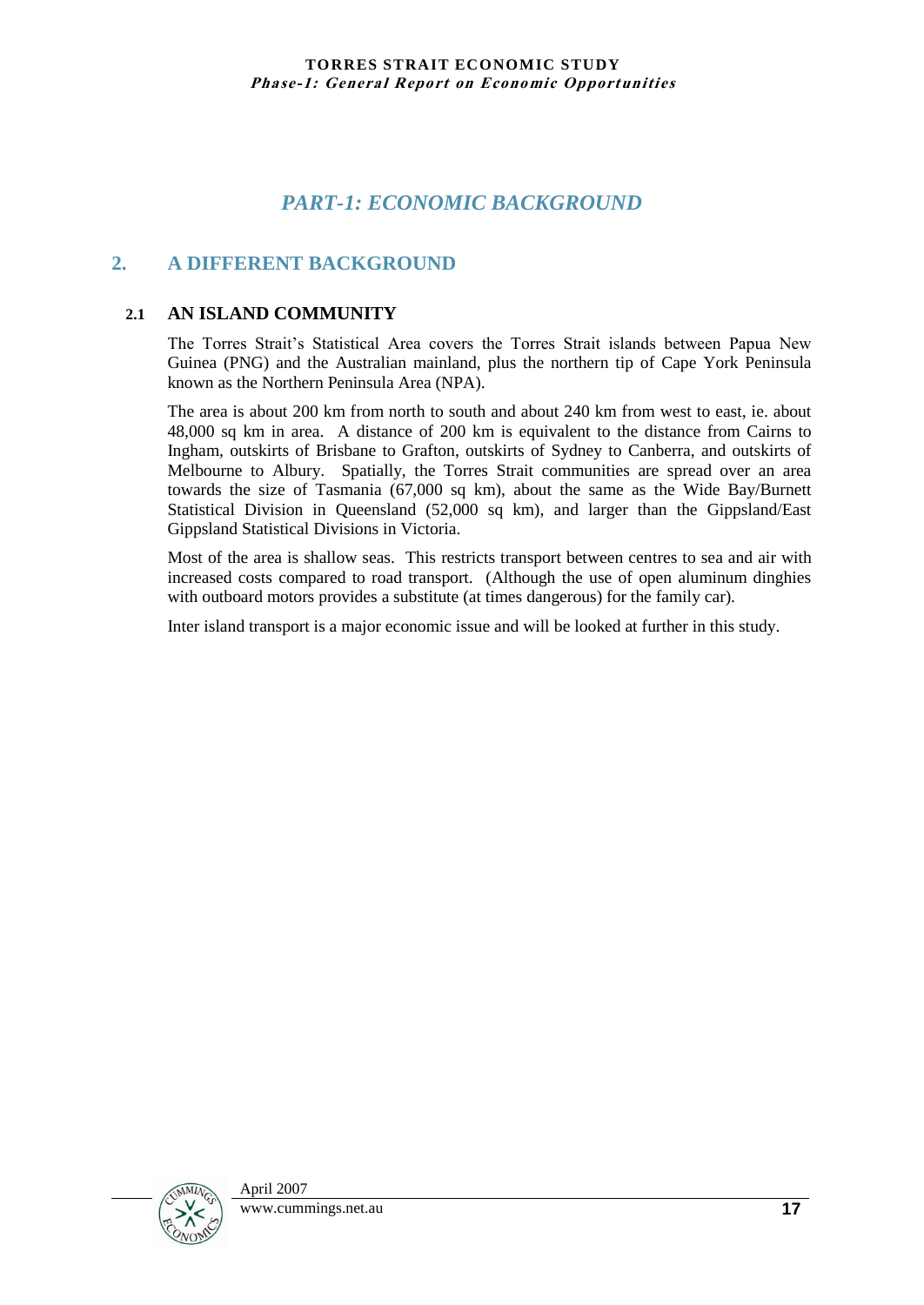#### **2.2 A DISPERSED POPULATION**

The residential population in the area has just passed the 10,000 mark making it equivalent to many rural districts. For instance, population of Queensland"s central west statistical division based on Longreach, Barcaldine, Winton, Boulia and Blackall is currently about 12,000 and the Ord/Kimberley area is about 12,000.

Some other residential populations of a similar size are Charters Towers City 8,799, Dalby Town 9,808, Douglas Shire (Mossman/Port Douglas) 11,148, Emerald Shire 13,358, Kingaroy Shire 12,140, Stanthorpe Shire 10,602, and Whitsundays Shire 16,456.

|               | Table #1.1: Population Distribution, Estimated Resident Population, Torres Strait, 2002 (cf 1997) |       |         |                      |                               |               |            |       |
|---------------|---------------------------------------------------------------------------------------------------|-------|---------|----------------------|-------------------------------|---------------|------------|-------|
|               |                                                                                                   | 2002  | (cf1997 | <b>Sub</b>           | % of                          | $\mathcal{L}$ | Growth     |       |
|               |                                                                                                   | Pop'n | Pop'n)  | <b>Total</b><br>2002 | <b>Total</b><br><b>Torres</b> | <u>1997)</u>  | <u>No.</u> | %     |
| <b>NPA</b>    | Bamaga                                                                                            | 937   | 805     | 2,167                | 21%                           | 1,907         | 260        | 12%   |
|               | Seisia                                                                                            | 144   | 146     |                      |                               |               |            |       |
|               | Total IC's                                                                                        | 1,081 | 951     |                      |                               |               |            |       |
|               | Injinoo                                                                                           | 446   | 394     |                      |                               |               |            |       |
|               | New Mapoon                                                                                        | 360   | 306     |                      |                               |               |            |       |
|               | Umagico                                                                                           | 280   | 256     |                      |                               |               |            |       |
|               | Total AC's                                                                                        | 1,086 | 956     |                      |                               |               |            |       |
| Inner Islands | Torres Shire                                                                                      | 3,736 | 3,219   | 3,944                | 38%                           | 3,431         | 513        | 13%   |
|               | (Thursday, Horn, PoW)                                                                             |       |         |                      |                               |               |            |       |
|               | Hammond                                                                                           | 208   | 212     |                      |                               |               |            |       |
| Near Western  | Badu                                                                                              | 786   | 643     | 1,491                | 14%                           | 1,288         | 203        | 14%   |
|               | Kubin                                                                                             | 226   | 189     |                      |                               |               |            |       |
|               | Mabuiag                                                                                           | 240   | 211     |                      |                               |               |            |       |
|               | <b>St Pauls</b>                                                                                   | 239   | 245     |                      |                               |               |            |       |
| Top Western   | Boigu                                                                                             | 297   | 283     | 785                  | 8%                            | 731           | 54         | 7%    |
|               | Dauan                                                                                             | 120   | 129     |                      |                               |               |            |       |
|               | Saibai                                                                                            | 368   | 319     |                      |                               |               |            |       |
| Central       | Iama                                                                                              | 363   | 201     | 1,113                | 11%                           | 799           | 314        | 39%   |
|               | Poruma                                                                                            | 175   | 68      |                      |                               |               |            |       |
|               | Warraber                                                                                          | 239   | 220     |                      |                               |               |            |       |
|               | Yorke (Masig)                                                                                     | 336   | 303     |                      |                               |               |            |       |
| Eastern       | Erub                                                                                              | 320   | 265     | 839                  | 8%                            | 774           | 64         | $8\%$ |
|               | Mer                                                                                               | 462   | 449     |                      |                               |               |            |       |
|               | Ugar                                                                                              | 57    | 60      |                      |                               |               |            |       |
| <b>Total</b>  |                                                                                                   |       |         | 10,399               | 100%                          | 8,930         | 1,469      | 14%   |

This population is distributed over 21 communities as follows.

*Source: Cummings Economics from Australian Bureau of Statistics (ABS).*

While Thursday Island is the main centre, its population, along with the immediately surrounding islands, accounts for only 38% of the Torres population.

Next biggest grouping, the NPA, accounts for 21%, but is split fairly evenly between the Island Council areas of Bamaga and Seisia and the Aboriginal Council areas of Injinoo, New Mapoon and Umagico.

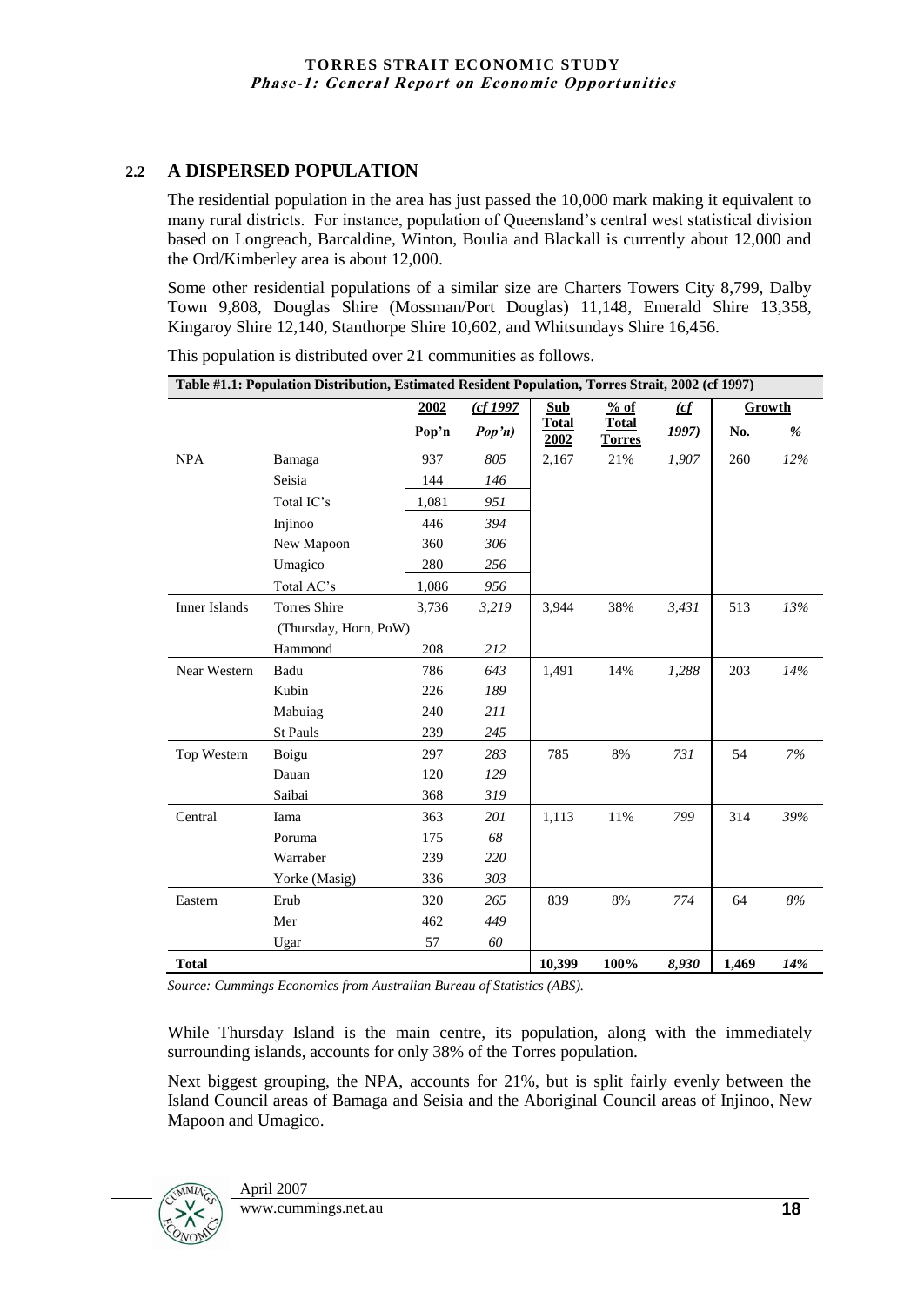The next biggest groupings are the near Western Islands about 1,500 and the Central group about 1,100.

The Eastern group and Top Western group each have about 800.

Thus, apart from having a relatively small population, the population is decentralized.

#### **2.3 A REMOTE COMMUNITY**

Another major geographical factor that affects the economy of the area is the Torres Strait"s remoteness from major regional and metropolitan centres.

The nearest centre to the south is Weipa, population of about 2,000, and about 250 km from Thursday Is.

Thursday Is is about 800 km from the nearest major regional distribution and service centre of Cairns, ie. equivalent of the distance from Brisbane to Wollongong, Brisbane to Mackay or Melbourne to Newcastle.

Thursday Is is about 2,200 km from the nearest metropolitan centre of Brisbane, the equivalent of Brisbane to about 300 km south of Hobart.

While Port Moresby is only 350 km from the Torres Strait's eastern most islands (Mer) and 600 km from Thursday Is (ie. closer than Cairns), there is very little cross international border movement of goods and services. The same applies to the fact that Boigu is about 240 km from the Papua Indonesia provincial capital of Merauke and Thursday Is about 390 km.

Remoteness is further magnified by the fact that there is no rail connection from Cairns into Cape York and the Peninsula Developmental Road is unsealed over most of its length and is typically cut by flooding during each wet season. The area relies on relatively expensive sea and air transport for access to and from Cairns.

This results in the area being a very discrete economic unit, but one in which costs of imported goods and services are among the highest in Australia. (The issue of the transport links and costs is dealt with further in Section 3.11, and underlying costs of living and production in Section 3.10.)

#### **2.4 A TROPICAL CLIMATE & RESOURCES**

The Torres Strait lies between about 9° 15" south and 11° south in a transition zone between a tropical and equatorial climate. However, it lies outside the year round equatorial rainfall area and although the area is in the 1400 mm rainfall zone, it has a relatively dry winter "southeast' season and a strong summer 'north-west' wet season.

Rainfall is high enough in the NPA to sustain rainforest but the rainforest in Australia is unusual being "monsoon" rainforest that tends to be deciduous in the drier months.

Generally, the soils of most of the islands are poor, being either granite based islands or sand cay type islands. The major exceptions are the volcanic soil islands of Mer (Murray) and Erub (Darnley) in the Eastern group. Although the island communities shared a gardening culture with the PNG mainland, traditional indigenous gardening has almost disappeared and there is no significant agricultural production in the area.

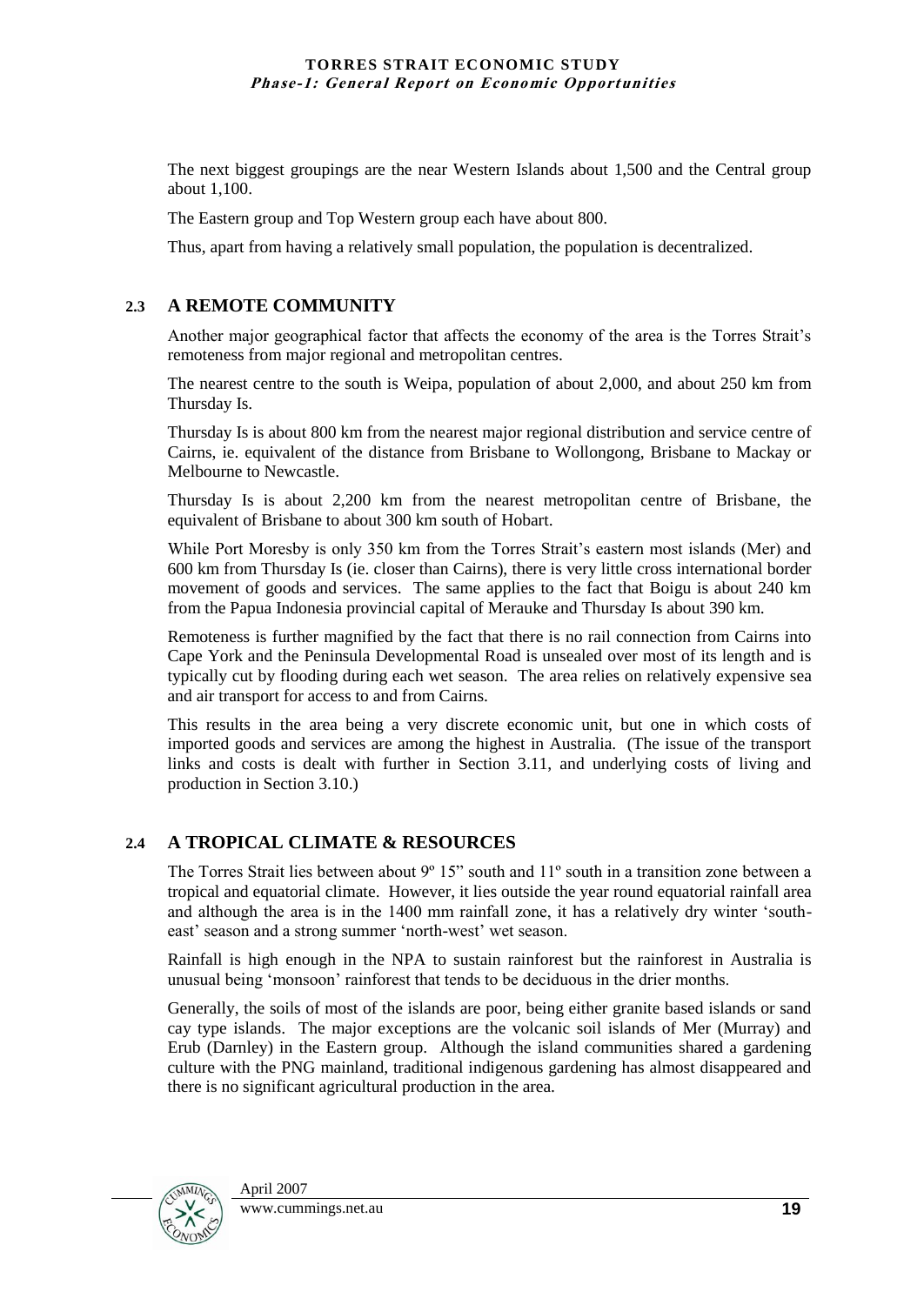The dominant natural resources in the area are marine resources. The shallow seas contain large areas of coral reefs. The Warrior Reefs alone in the Central north extend over about 60 km. As a rough estimate, there is about  $2,500 - 3,500$  sq km of coral reefs in the area (ie. about 250,000 – 350,000 ha), and about 35,000 sq km of shallow seabed.

The region has a long history of commercial fisheries including pearling, trochus, beche de mer, and today, prawning, crayfish and cultured pearls.

Gold mining has been sporadic on Horn Is and Possession Is.

#### **2.5 A STRATEGIC AREA**

A special feature of the Torres Strait is its strategic sea lane position between the Australian and PNG mainland – a position that led to the contact by Torres in 1606.

Apart from its sea lane position and its importance to Australia, the area is also on the frontier of Australia with Papua New Guinea and with Papua Indonesia.

This has important ramification for the area in terms of employment in defence and security services (Foreign Affairs, Immigration, Customs, AQIS) and pilotage services.

However, it also has important ramifications in restricting movement of goods, services and people between the various areas.

#### **2.6 A MULTICULTURAL SOCIETY**

The traditional Torres Strait Islanders are Melanesian with a distinct culture of their own, but with cultural influences of the Eastern and Top Northern group blending into those of Papua New Guinea and in the south into the Aboriginal cultures of Cape York Peninsula.

Pearling and missions brought in an influx of Pacific Islanders who have blended into the Islander community. Pearling also brought an influx of Malay (Indonesian) divers and Japanese divers and of Chinese families.

A flow of Europeans in pearling, defence activity, missionary activity, general business and administration.

Much of the European population has been transitory, but with some families becoming longterm residents.

Apart from movement of Torres Strait Islanders to other parts of Australia (see Section 2.7 "The Diaspora" below), this movement of Islander population from home islands has included the resettling of Saibai Islanders from their relatively poor/sand/mangrove island close to the PNG coast to Bamaga and subsequently Seisia in the 1930"s with those communities being represented on, and covered by, the Torres Strait Regional Authority.

A feature of European/Indigenous relationships in the area has been the fact that with the exception of Thursday Is and Horn Is, most of the land in the area had never been alienated and remains in indigenous hands.

Most of the land in the NPA remains in the hands of the traditional Aboriginal community owners and land questions represent a potential issue in the area for development of agricultural production.

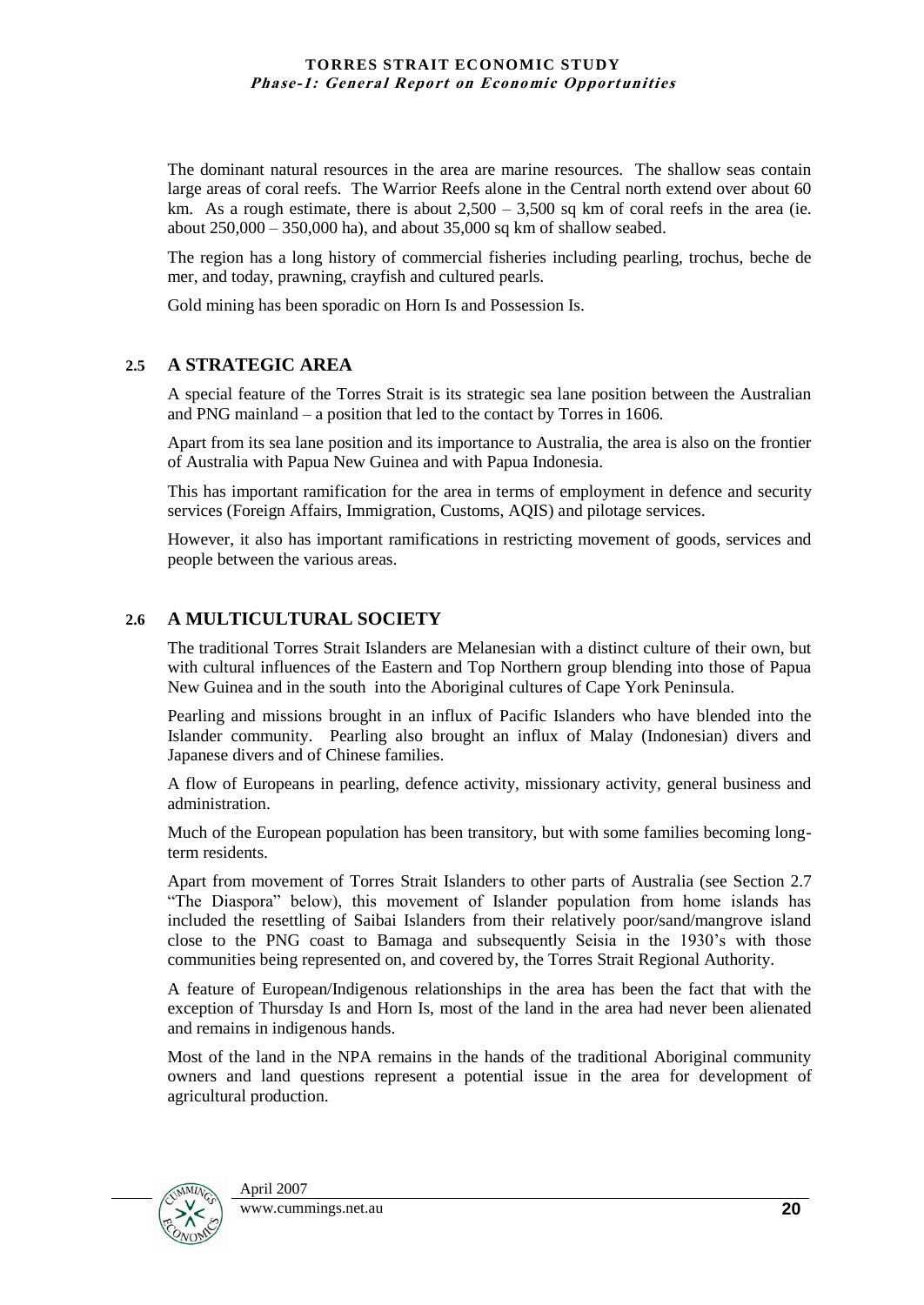| Table #1.2: Population, Torres Strait, Census Count 2001 |            |        |  |  |  |
|----------------------------------------------------------|------------|--------|--|--|--|
|                                                          | <u>No.</u> | %      |  |  |  |
| Torres Strait Islander                                   | 5579       | 58%    |  |  |  |
| Both Aboriginal & Torres Strait Islander                 | 1155       | $12\%$ |  |  |  |
| Aboriginal                                               | 403        | 4%     |  |  |  |
| Total Indigenous                                         | 7137       | 74%    |  |  |  |
| Non-Indigenous                                           | 2533       | 26%    |  |  |  |
| <b>Overseas Visitors</b>                                 | 28         | ٠      |  |  |  |
| <b>Total Persons</b>                                     | 9698       | 100%   |  |  |  |

The 2002 Census composition of the population in the area is as follows.

*Source: Cummings Economics from ABS Census data.*

#### **2.7 THE DIASPORA**

Years of outward migration of Torres Strait Islanders have resulted in a situation where there are now many more Torres Strait Islanders living outside of the Torres Strait than in the Torres Strait themselves.

| Table #1.3: Location of Torres Strait Islanders in Australia, Census Count 2001 |                                          |          |                                                                |               |
|---------------------------------------------------------------------------------|------------------------------------------|----------|----------------------------------------------------------------|---------------|
|                                                                                 | <b>Torres Strait</b><br><b>Islanders</b> |          | <b>Both Aboriginal &amp; Torres</b><br><b>Strait Islanders</b> |               |
|                                                                                 | No.                                      | <u>%</u> | No.                                                            | $\frac{9}{6}$ |
| <b>Torres Strait</b>                                                            | 5,579                                    | 21%      | 1,155                                                          | 7%            |
| Cairns & Other Far North Statistical Div                                        | 3.936                                    | 15%      | 2.472                                                          | 14%           |
| Townsville & Other Northern Statistical Div                                     | 1.674                                    | 6%       | 1.202                                                          | 7%            |
| <b>Brishane</b>                                                                 | 2.311                                    | 9%       | 1.597                                                          | 9%            |
| <b>Other Queensland</b>                                                         | 2,915                                    | 11%      | 2.605                                                          | 15%           |
| Northern Territory                                                              | 589                                      | 2%       | 1.060                                                          | 6%            |
| New South Wales                                                                 | 4.222                                    | 16%      | 3.455                                                          | 20%           |
| Other Australia                                                                 | 4.820                                    | 19%      | 3,982                                                          | 23%           |
| Total Australia                                                                 | 26,046                                   | 100%     | 17.528                                                         | 100%          |

*Source: Cummings Economics from ABS Census data.*

The indications are that while there is a concentration in the nearby Cairns and Townsville and surrounding regions, the Torres Strait Islander population is spread throughout Australia.

The potential significance of this for the economic development of the Torres Strait area will be the subject of investigation in the next phases of the study.

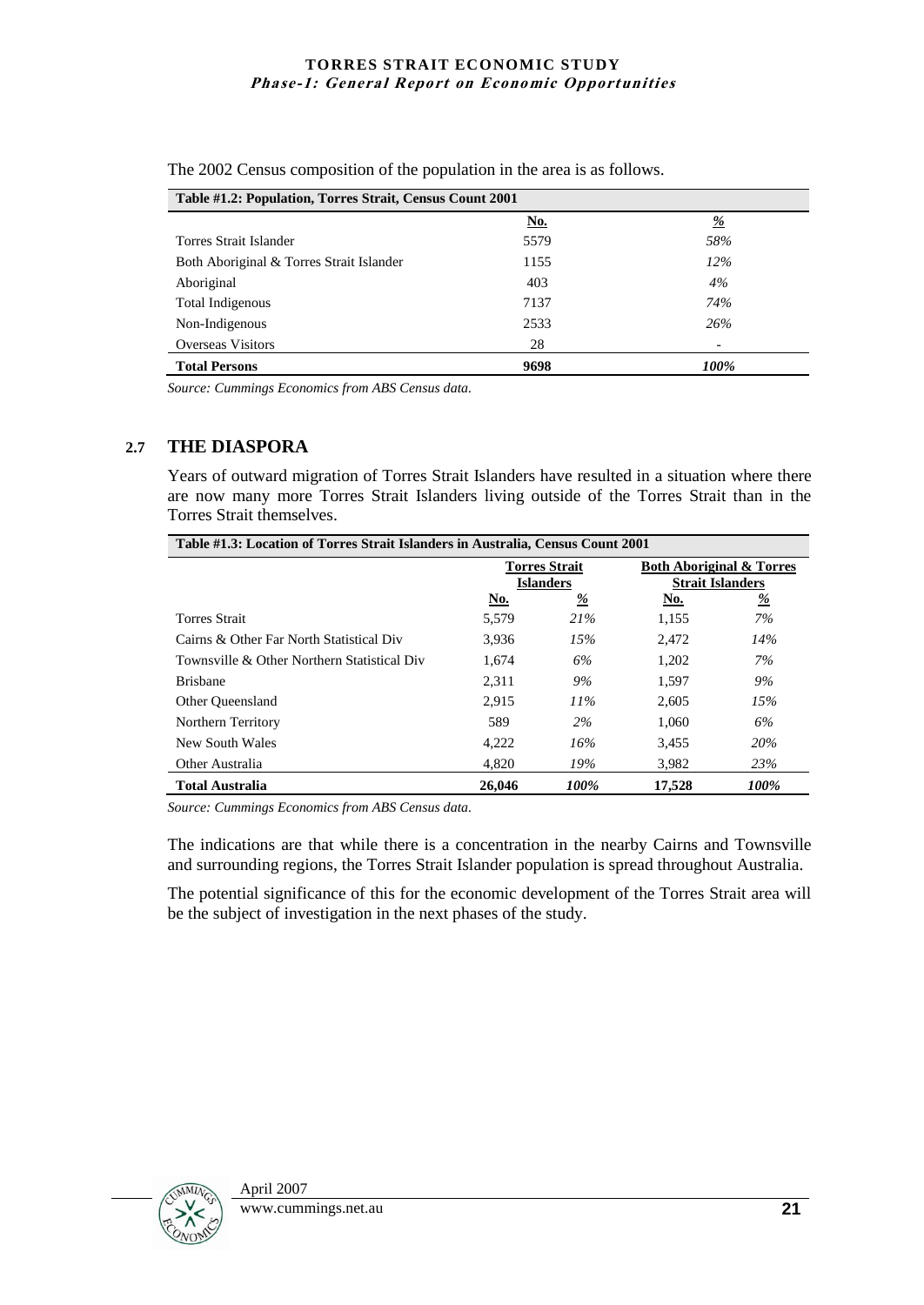#### **3. DIFFERENT DEMOGRAPHICS & ECONOMIC STRUCTURES**

#### **3.1 A YOUNG POPULATION**

The Torres Strait has a very young population profile compared with Australian averages with 34.4% of the population under 15 years and only 11.7% over 55 years.

| Table #1.4: Age Structure of Population, Torres Strait, Census Count 2001 |       |                      |       |                              |
|---------------------------------------------------------------------------|-------|----------------------|-------|------------------------------|
| Age (Years)                                                               |       | <b>Torres Strait</b> |       | (cf Australian)<br>Averages) |
| $0 - 4$                                                                   | 12.1% | } 33.4%              | 6.6%  | $+20.8%$                     |
| $5 - 14$                                                                  | 22.3% |                      | 14.2% |                              |
| $15 - 24$                                                                 | 15.5% | $+54.0%$             | 13.7% |                              |
| $25 - 54$                                                                 | 38.5% |                      | 43.5% | $+57.2%$                     |
| $55 - 64$                                                                 | 6.0%  |                      | 9.4%  |                              |
| $65+$                                                                     | 5.7%  | 11.7%                | 12.6% | $+22.0%$                     |

*Source: Cummings Economics from ABS Census data.*

The figures are consistent with a high birth rate, Crude birth rate in 2004 of 20.1 compares with a national average of 12.6. Crude death rate of 4.1 has come down from 5.3 in 2000 and compares with the national average of 6.5.

The smaller older population would also be consistent with a tendency for the non-indigenous population to be transitory and live in the area for work purpose only and not retire in the area.

#### **3.2 A GROWING POPULATION**

The following table gives long-term growth in population in both "Census Count" and 'Residential'.

| Table #1.5: Long-Term Growth of Population, Torres Strait, Census Count 2001 |      |             |               |
|------------------------------------------------------------------------------|------|-------------|---------------|
|                                                                              | No.  | Growth      |               |
| 1971                                                                         | 6266 |             |               |
| 1976                                                                         | 6001 | 1971 - 1976 | $(-0.8\%$ pa) |
| 1981                                                                         | 6131 | 1976 - 1981 | $0.4\%$ pa    |
| 1986                                                                         | 6281 | 1981 - 1986 | $0.5\%$ pa    |
| 1991                                                                         | 8234 | 1986 - 1991 | 5.6% pa       |
| 1996                                                                         | 8579 | 1991 - 1996 | $0.8\%$ pa    |
| 2001                                                                         | 9698 | 1996 - 2001 | $2.5\%$ pa    |
| <b>Av Annual Growth</b>                                                      |      | 1976 - 2001 | $1.9\%$ pa    |

*Source: Cummings Economics from ABS Census data.*

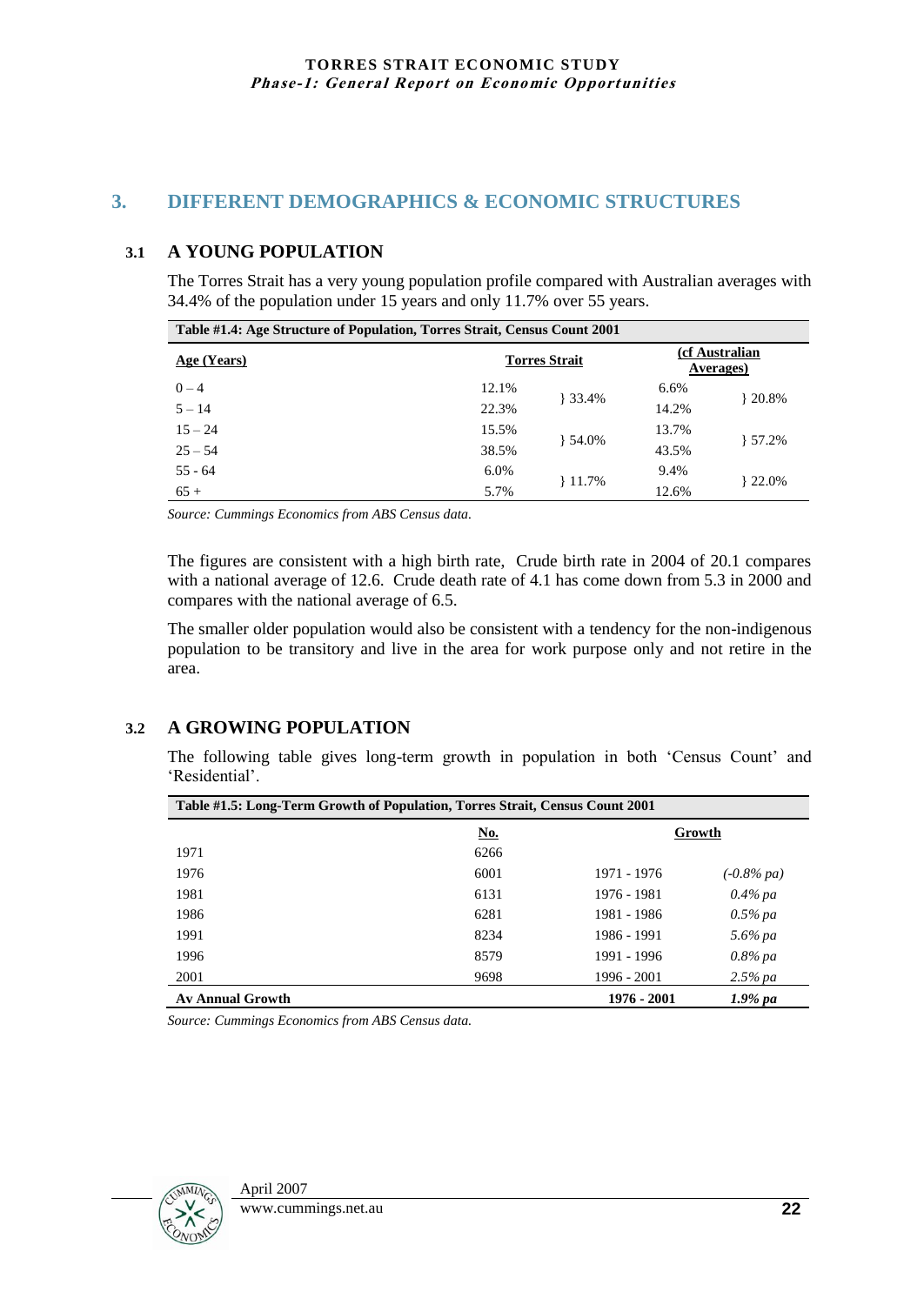| Table #1.6: Long-Term Growth, Torres Strait, Estimated Residential Population |       |                         |            |
|-------------------------------------------------------------------------------|-------|-------------------------|------------|
|                                                                               | No.   | <b>Av Annual Growth</b> |            |
| 1976                                                                          | 6020  |                         |            |
| 1977                                                                          | 6080  |                         |            |
| 1978                                                                          | 6120  |                         |            |
| 1979                                                                          | 6180  |                         |            |
| 1980                                                                          | 6290  |                         |            |
| 1981                                                                          | 6380  | 1976 - 1981             | $1.2\%$ pa |
| 1982                                                                          | 6480  |                         |            |
| 1983                                                                          | 6590  |                         |            |
| 1984                                                                          | 6660  |                         |            |
| 1985                                                                          | 6810  |                         |            |
| 1986                                                                          | 6950  | 1981 - 1986             | $1.7%$ pa  |
| 1987                                                                          | 7049  |                         |            |
| 1988                                                                          | 7267  |                         |            |
| 1989                                                                          | 7545  |                         |            |
| 1990                                                                          | 7859  |                         |            |
| 1991                                                                          | 8103  | 1986 - 1991             | $3.1\%$ pa |
| 1992                                                                          | 8301  |                         |            |
| 1993                                                                          | 8302  |                         |            |
| 1994                                                                          | 8463  |                         |            |
| 1995                                                                          | 8560  |                         |            |
| 1996                                                                          | 8679  | 1991 - 1996             | $1.4\%$ pa |
| 1997                                                                          | 8930  |                         |            |
| 1998                                                                          | 9045  |                         |            |
| 1999                                                                          | 9451  |                         |            |
| 2000                                                                          | 10022 |                         |            |
| 2001                                                                          | na    |                         |            |
| 2002                                                                          | 10337 | 1996 - 2002             | $3.0\%$ pa |
| 2003                                                                          | na    |                         |            |
| 2004                                                                          | na    |                         |            |
| 2005                                                                          | na    |                         |            |
| <b>Av Annual Growth</b>                                                       |       | 1976 - 2002             | $2.1\%$ pa |

*Source: Cummings Economics from ABS.*

The indications are that the population in the region was declining up to about 1976, but has grown steadily since then, especially in the periods  $1986 - 1991$  and  $1996 - 2001$ , but at a long-term average rate of about 2.0% pa., ie. at about the Queensland average and much faster than most Queensland regional areas.

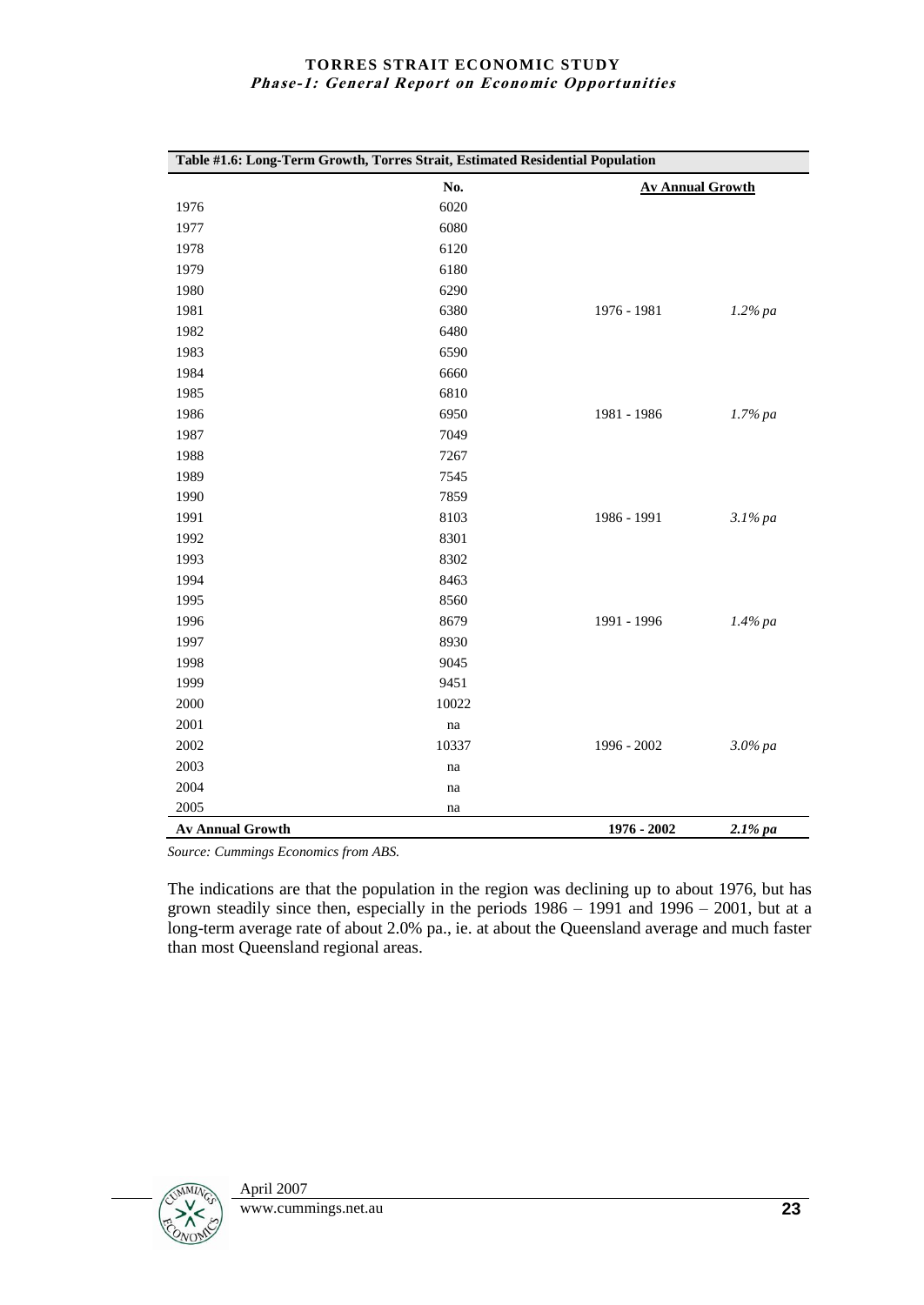| Table #1.7: Q'ld Regions Recording a Slower Annual Population Growth Rate Than the<br>Torres Strait (Average Annual Residential Population Growth 1992 – 2002) |                     |                          |  |  |  |  |
|----------------------------------------------------------------------------------------------------------------------------------------------------------------|---------------------|--------------------------|--|--|--|--|
| <b>Oueensland Regions</b>                                                                                                                                      |                     |                          |  |  |  |  |
| <b>Statistical Division</b>                                                                                                                                    | <b>Major Centre</b> |                          |  |  |  |  |
| Fitzroy                                                                                                                                                        | Rockhampton         | $+0.7\%$ p.a.            |  |  |  |  |
| Northern                                                                                                                                                       | Townsville          | $+1.2\%$ p.a.            |  |  |  |  |
| Darling Downs                                                                                                                                                  | Toowoomba           | $+0.7\%$ p.a.            |  |  |  |  |
| North West                                                                                                                                                     | Mt Isa              | $-1.0\%$ p.a.            |  |  |  |  |
| <b>Central West</b>                                                                                                                                            | Longreach           | $-0.5\%$ p.a.            |  |  |  |  |
| South West                                                                                                                                                     | Roma                | $-0.7\%$ p.a.            |  |  |  |  |
| Cf Torres Shire<br>$+2.2\%$ p.a.                                                                                                                               |                     |                          |  |  |  |  |
| (Oueensland Total)                                                                                                                                             |                     | $(+ 2.1\% \text{ p.a.})$ |  |  |  |  |

*Source : Cummings Economics from ABS – Cat 3201.3 & 3218.0.*

#### **3.3 CULTURAL DIFFERENCES**

Although English is the dominant language in the area, for a large part of the population, it is a second language.

While 80% of the Australian population overall recorded they spoke English only at home, the percentage in the Torres Strait was 29% (48% on Thursday Is and 21% in the remainder of the Torres Strait). Many families speak Creole and some speak one of the traditional languages of the area.

Torres Strait Radio broadcasts in both English and Creole and at times, in traditional languages.

The Torres Strait records a very high level of religious affiliation, overall 95.1%, with very high affiliation with the Anglican and Pentecostal Churches compared with Australia overall.

| Table #1.8: Religious Affiliation, Torres Strait, Census Count 2001 |                      |                |  |  |
|---------------------------------------------------------------------|----------------------|----------------|--|--|
|                                                                     | <b>Torres Strait</b> | (cf Australia) |  |  |
| Anglican                                                            | 43.8%                | 20.7%          |  |  |
| Pentecostal                                                         | 14.5%                | $1.0\%$        |  |  |
| Catholic                                                            | 10.0%                | 26.6%          |  |  |
| Uniting Church                                                      | 4.0%                 | $6.7\%$        |  |  |
| Other Christian Churches & Other Religions                          | 22.8%                | 29.5%          |  |  |
| No Religion                                                         | 4.9%                 | $15.5\%$       |  |  |
| <b>Total</b>                                                        | 100.0%               | 100.0%         |  |  |

*Source: Cummings Economics from ABS Census data.*

However, the Torres Strait population is heavily Australian born (90.7%, cf Australia 72.6%).

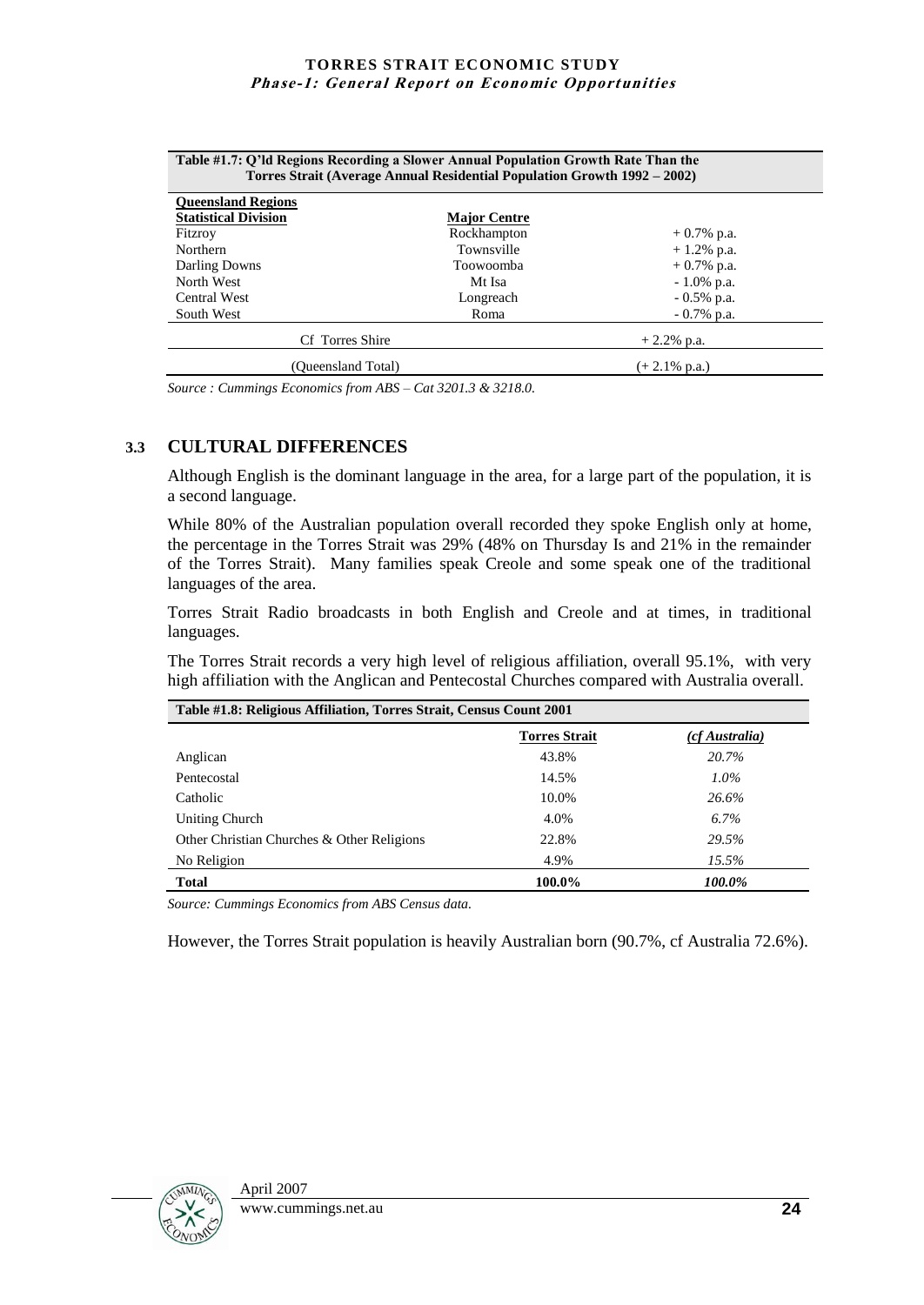#### **3.4 LOWER LEVELS OF QUALIFICATIONS**

| Table #1.9: Level of Qualifications, % of Population 15 Years & Over, Torres Strait Compared,<br><b>Census Count 2001</b> |                               |                            |                        |                              |                      |                         |                    |
|---------------------------------------------------------------------------------------------------------------------------|-------------------------------|----------------------------|------------------------|------------------------------|----------------------|-------------------------|--------------------|
|                                                                                                                           | <b>Torres</b><br><b>Indig</b> | <b>Torres</b><br>Non-Indig | Torres<br><b>Total</b> | Cardwell<br><b>Shire Tot</b> | Aust<br><b>Indig</b> | Aust Av<br><b>Total</b> | NT<br><b>Indig</b> |
| Post Grad Degree                                                                                                          | 0.0                           | 1.9                        | 0.5                    | 0.8                          | 0.3                  | 1.8                     | 0.1                |
| Grad Diploma                                                                                                              | 0.2                           | 2.2                        | 0.8                    | 0.7                          | 0.4                  | 1.4                     | 0.1                |
| <b>Bachelors Degree</b>                                                                                                   | 1.1                           | 15.5                       | 5.2                    | 5.6                          | 2.3                  | 9.7                     | 0.9                |
| Advanced<br>Dip/Diploma                                                                                                   | 2.6                           | 7.7                        | 4.1                    | 4.9                          | 2.5                  | 6.0                     | 1.4                |
| Certificate                                                                                                               | 7.3                           | 20.7                       | 11.1                   | 17.6                         | 9.4                  | 15.7                    | 3.9                |
| <b>Total</b>                                                                                                              | 11.2                          | 48.0                       | 21.7                   | 29.6                         | 14.9                 | 34.6                    | 6.4                |

The level of qualifications of the population in the Torres Strait is lower than national averages.

*Source: Cummings Economics from ABS Census data.*

However, the profile is not that low when compared with a typical Queensland rural shire – Cardwell Shire.

But there is a marked difference in the level of qualifications of the indigenous and nonindigenous population of Torres Shire with non-indigenous having a very high profile, especially in Bachelors degrees and higher (Indigenous 55 persons, non-indigenous 326 persons).

In the diploma and certificate level however, the indigenous population at 420 persons is now almost equal to the non-indigenous population at 473 persons and the profile compares well with the total indigenous population and with other indigenous populations in remote areas (eg. the Northern Territory).

The table illustrates the degree to which the area depends on the non-indigenous population for higher level skills.

The above figures have substantial ramifications for the area's economic development strategies.

#### **3.5 LOW DWELLING OWNERSHIP**

There is a marked difference in the ownership status of dwellings compared with Australian averages.

| Table #1.10: Dwelling Ownership, Torres Strait, Census Count 2001 |                      |                |  |  |
|-------------------------------------------------------------------|----------------------|----------------|--|--|
|                                                                   | <b>Torres Strait</b> | (cf Australia) |  |  |
| Fully owned                                                       | $9.0\%$              | 39.7%          |  |  |
| Being purchased                                                   | 1.7%                 | 26.5%          |  |  |
| Rented                                                            | 65.7%                | 26.3%          |  |  |
| Other tenure type                                                 | 9.6%                 | 2.8%           |  |  |
| Not stated                                                        | 14.1%                | 4.7%           |  |  |
| <b>Total</b>                                                      | 100.0%               | 100.0%         |  |  |

*Source: Cummings Economics from ABS Census data.*

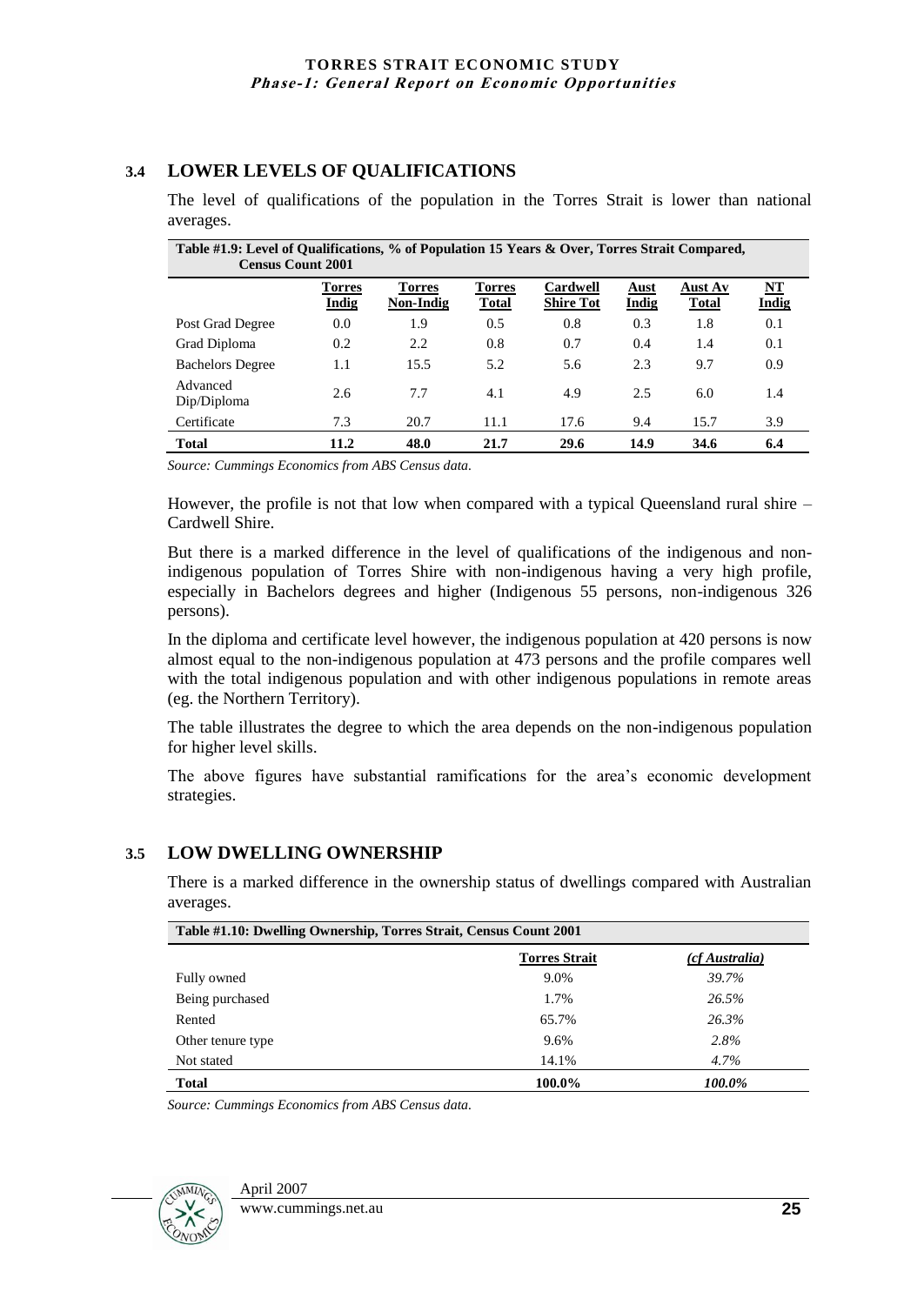Almost two-thirds in the Torres Strait rent their dwellings compared with the national average of about 25%.

Owned and being purchased at about 10% compares with national averages of about twothirds.

Most of the population however, live in separate houses rather than units and flats and other structures.

| Table #1.11: Dwelling Structures, Torres Strait, Census Count 2001 |                      |                |  |  |  |
|--------------------------------------------------------------------|----------------------|----------------|--|--|--|
|                                                                    | <b>Torres Strait</b> | (cf Australia) |  |  |  |
| Separate Houses                                                    | 81%                  | 82%            |  |  |  |
| Non-House, Other, including not stated                             | 19%                  | 18%            |  |  |  |
| 100.0%<br><b>Total</b><br>100.0%                                   |                      |                |  |  |  |

*Source: Cummings Economics from ABS Census data.*

As might be expected from the age profile, average household size is large along with persons per dwelling.

| Table #1.12: Average Number of Persons in Private Occupied Dwellings, Torres Strait,<br><b>Census Count 2001</b> |     |  |
|------------------------------------------------------------------------------------------------------------------|-----|--|
|                                                                                                                  | No. |  |
| <b>Torres Strait</b>                                                                                             | 4.0 |  |
| <b>Far North Statistical Division</b>                                                                            | 2.6 |  |
| Oueensland Total                                                                                                 | 2.6 |  |

*Source : Cummings Economics from ABS Census data.*

#### **3.6 LABOUR FORCE PARTICIPATION RATES**

The following table gives proportion of population 15 plus years not in the labour force.

| Table #1.13: Population 15 plus Not in the Labour Force, Torres Strait, Census Count 2001 |      |        |       |  |
|-------------------------------------------------------------------------------------------|------|--------|-------|--|
|                                                                                           | Male | Female | Total |  |
| Torres Shire                                                                              | 21%  | 39%    | 30%   |  |
| Cardwell Shire                                                                            | 24%  | 38%    | 31%   |  |
| O'ld Central West Stat Div                                                                | 18%  | 32%    | 25%   |  |

*Source: Cummings Economics from ABS Census data.*

Proportions not in the labour force are high, but not dramatically high compared with the areas illustrated.

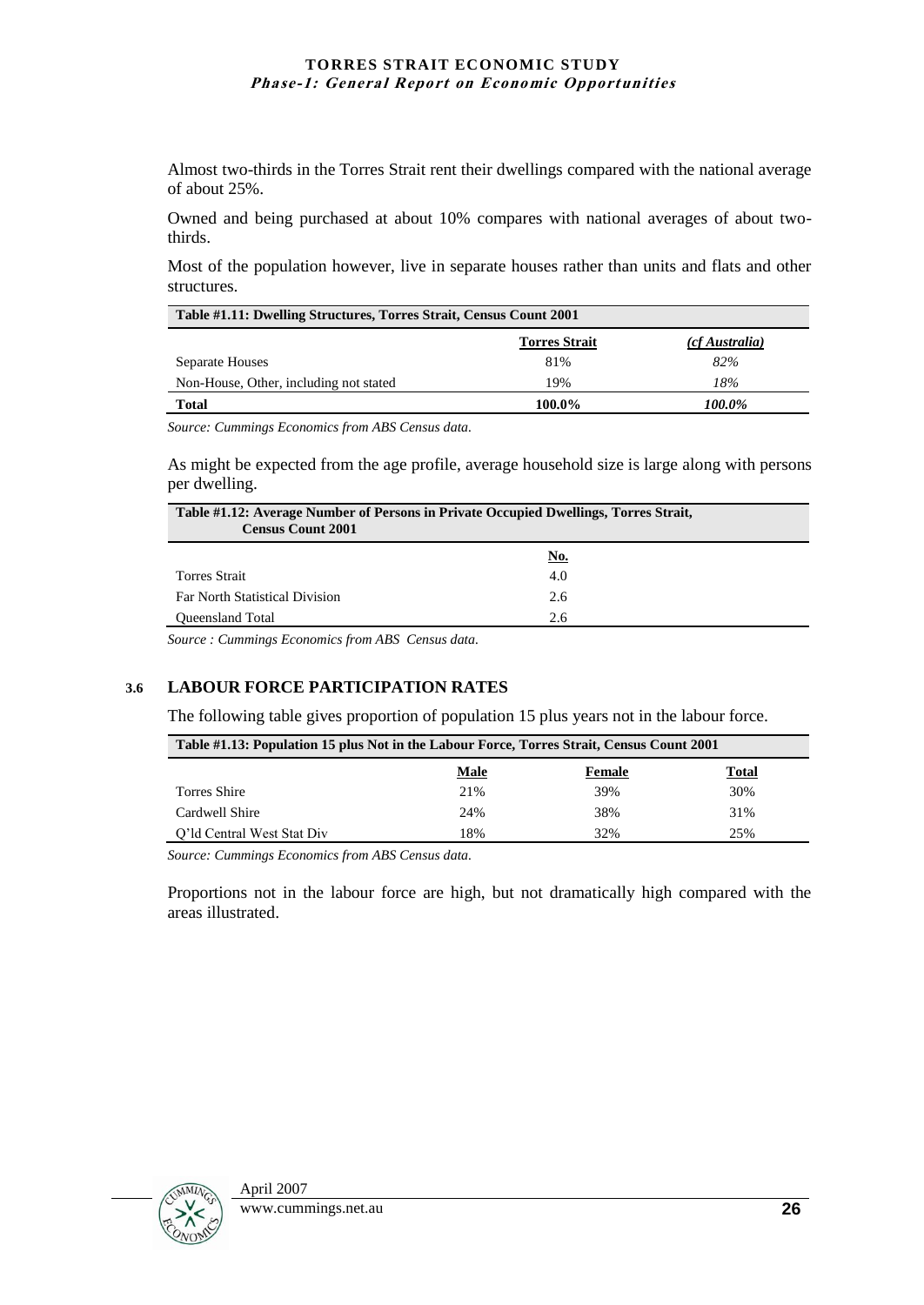#### **3.7 A DIFFERENT INDUSTRY EMPLOYMENT STRUCTURE**

The following table gives the workforce structure by industry type.

| Table #1.14: Employment by Industry, Torres Strait, Census Count 2001<br>Persons Usually Residents (ie. excluding visitors) |                |  |
|-----------------------------------------------------------------------------------------------------------------------------|----------------|--|
|                                                                                                                             | <u>No.</u>     |  |
| Beef cattle farming                                                                                                         | 5              |  |
| Pig farming                                                                                                                 | 3              |  |
| Commercial fishing (undefined)                                                                                              | 4              |  |
| Marine fishing (undefined)                                                                                                  | 3              |  |
| Rock lobster fishing                                                                                                        | 24             |  |
| Marine fishing nec                                                                                                          | $\overline{4}$ |  |
| Aquaculture                                                                                                                 | 4              |  |
| Other agriculture/forestry/fishing                                                                                          | $\overline{4}$ |  |
| <b>Total Agriculture/Forestry &amp; Fishery</b>                                                                             | 44             |  |
| Construction material mining nec                                                                                            | 3              |  |
| Meat processing                                                                                                             | 3              |  |
| Bread manufacturing                                                                                                         | 5              |  |
| Seafood processing                                                                                                          | $\overline{4}$ |  |
| Women's & girls' wear manufacturing                                                                                         | 3              |  |
| Newspaper printing & publishing                                                                                             | 3              |  |
| Fabricated metal product manufacturing                                                                                      | 3              |  |
| Machinery & equipment manufacturing                                                                                         | 3              |  |
| Motor vehicle manufacturing                                                                                                 | 3              |  |
| Boat building                                                                                                               | 3              |  |
| <b>Total Mining &amp; Manufacturing</b>                                                                                     | 33             |  |
| Electricity $&$ gas supply                                                                                                  | 10             |  |
| Water, sewerage, etc                                                                                                        | 4              |  |
| Water supply                                                                                                                | 8              |  |
| <b>Total Electricity, Gas &amp; Water Supply</b>                                                                            | 22             |  |
| Building construction                                                                                                       | 18             |  |
| House construction                                                                                                          | 29             |  |
| Residential building construction                                                                                           | 3              |  |
| Non-building construction                                                                                                   | 5              |  |
| Site preparation services                                                                                                   | $\overline{4}$ |  |
| Plumbing services                                                                                                           | 14             |  |
| Electrical services                                                                                                         | 7              |  |
| Air-conditioning & heating                                                                                                  | 3              |  |
| Carpentry                                                                                                                   | 10             |  |
| Tiling & carpeting                                                                                                          | 3              |  |
| Painting & decorating                                                                                                       | 5              |  |
| Landscaping services                                                                                                        | 4              |  |
| Construction services nec & (undefined)                                                                                     | 6              |  |
| <b>Total Construction</b>                                                                                                   | 111            |  |
| Petroleum wholesaling                                                                                                       | 3              |  |
| Electrical & electronic equipment wholesaling                                                                               | 3              |  |
| Fish wholesaling                                                                                                            | 6              |  |
| Other wholesale trade                                                                                                       | 3              |  |
| <b>Total Wholesaling</b>                                                                                                    | 15             |  |

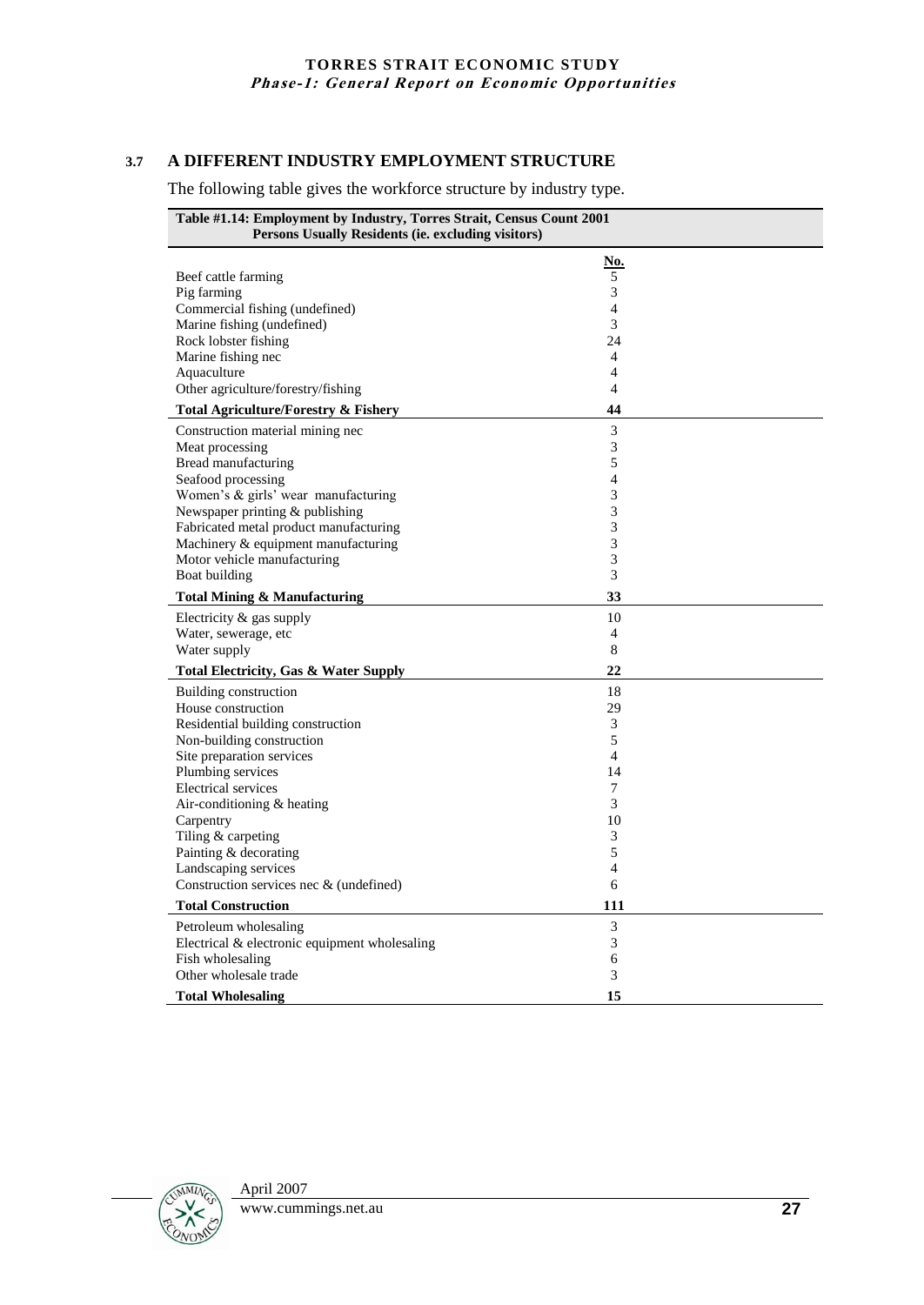| Table #1.14: Employment by Industry, Torres Strait, Census Count 2001<br>Persons Usually Residents (ie. excluding visitors) Cont'd |                  |
|------------------------------------------------------------------------------------------------------------------------------------|------------------|
| Supermarket & grocery retailing                                                                                                    | 72               |
| Fresh meat, fish & poultry retailing                                                                                               | 11               |
| Fruit & vegetable retailing                                                                                                        | 3                |
| Liquor retailing                                                                                                                   | 3                |
| Bread & cake retailing                                                                                                             | 3                |
| Takeaway food retailing<br>Specialised food retailing                                                                              | 24<br>3          |
| Department stores                                                                                                                  | $\mathfrak{Z}$   |
| Clothing retailing                                                                                                                 | 3                |
| Furniture retailing                                                                                                                | 3                |
| Domestic hardware & housewares                                                                                                     | $\boldsymbol{7}$ |
| Newspaper, book & stationery retailing                                                                                             | 8                |
| Marine & equipment retailing                                                                                                       | 4                |
| Pharmaceutical, cosmetic & toiletry retailing                                                                                      | 8                |
| Watch & jewellery retailing                                                                                                        | 3                |
| Other retailing<br>Household equipment repair services                                                                             | 7<br>3           |
| Automotive fuel retailing                                                                                                          | 3                |
| Automotive repair & services                                                                                                       | 5                |
| Retail trade (undefined)                                                                                                           | 26               |
| <b>Total Retailing</b>                                                                                                             | 202              |
|                                                                                                                                    |                  |
| Accommodation<br>Pubs, taverns & bars                                                                                              | 70<br>25         |
| Cafes & restaurants                                                                                                                | 9                |
| Clubs (hospitality)                                                                                                                | 3                |
| <b>Total Accommodation, Cafes &amp; Restaurants</b>                                                                                | 107              |
|                                                                                                                                    | 6                |
| Road freight transport<br>Road passenger transport                                                                                 | 9                |
| Short distant bus transport                                                                                                        | 12               |
| Taxi & other road passenger transport                                                                                              | 7                |
| Water transport (undefined)                                                                                                        | 17               |
| International sea transport                                                                                                        | 5                |
| Coastal & island water transport                                                                                                   | 7                |
| Air transport (undefined)                                                                                                          | 10               |
| Non-scheduled air transport                                                                                                        | 11               |
| Port operators                                                                                                                     | 3                |
| Service to water transport                                                                                                         | 9                |
| Travel agency services                                                                                                             | 12<br>8          |
| Other transport & storage                                                                                                          |                  |
| <b>Total Transport &amp; Storage</b>                                                                                               | 116              |
| Postal services<br>Telecommunications services                                                                                     | 4<br>6           |
|                                                                                                                                    |                  |
| <b>Total Communication Services</b>                                                                                                | 10               |
| Finance (undefined)                                                                                                                | 3                |
| <b>Banks</b><br>Real Estate agents                                                                                                 | 9<br>3           |
| Residential property owners                                                                                                        | 3                |
| Plant hiring & leasing                                                                                                             | 4                |
| Scientific research                                                                                                                | 3                |
| Consulting engineering services                                                                                                    | 4                |
| Computer consultancy services                                                                                                      | 3                |
| Legal services                                                                                                                     | 11               |
| Accounting services                                                                                                                | $\overline{4}$   |
| Business management services                                                                                                       | 3                |
| Employment placement services                                                                                                      | 12               |
| Security & investigative services                                                                                                  | 3                |
| Cleaning services                                                                                                                  | 8                |
| <b>Total Finance, Property &amp; Business Services</b>                                                                             | 73               |

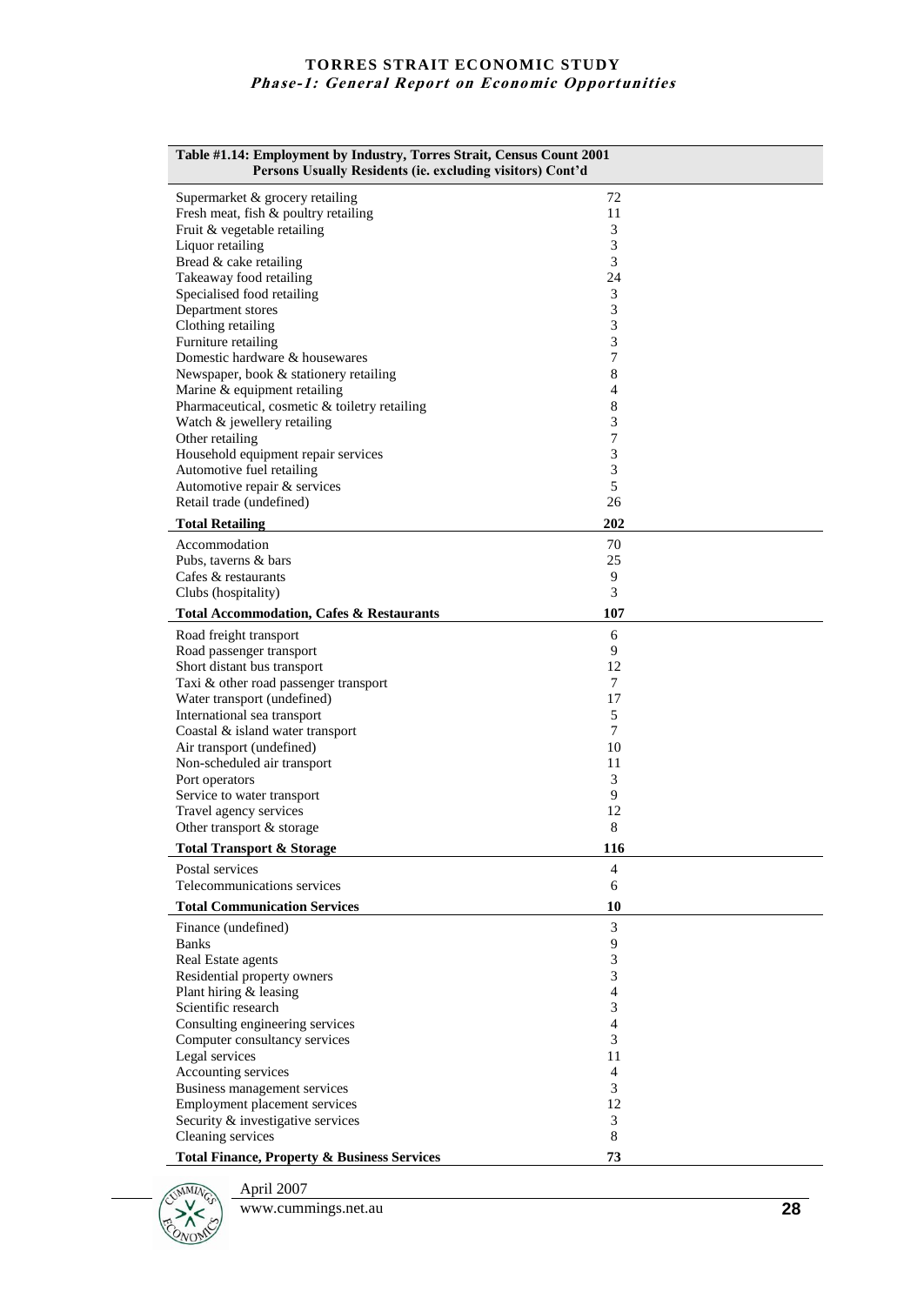| Table #1.14: Employment by Industry, Torres Strait, Census Count 2001<br>Persons Usually Residents (ie. excluding visitors) Cont'd |                |  |
|------------------------------------------------------------------------------------------------------------------------------------|----------------|--|
| <b>Central Government</b>                                                                                                          | 62             |  |
| <b>State Government</b>                                                                                                            | 94             |  |
| Local Government                                                                                                                   | 1697           |  |
| Justice                                                                                                                            | 3              |  |
| Defence                                                                                                                            | 12             |  |
| <b>Total Government &amp; Defence</b>                                                                                              | 1868           |  |
| Education (undefined)                                                                                                              | 20             |  |
| Pre school education                                                                                                               | 19             |  |
| School education                                                                                                                   | 27             |  |
| Primary education                                                                                                                  | 165            |  |
| Secondary education                                                                                                                | 60             |  |
| Combined primary & secondary                                                                                                       | 12             |  |
| Higher education                                                                                                                   | 7              |  |
| Technical & further education                                                                                                      | 10             |  |
| Other education                                                                                                                    | 9              |  |
| <b>Total Education</b>                                                                                                             | 329            |  |
| Health services (undefined)                                                                                                        | 54             |  |
| Hospital                                                                                                                           | 54             |  |
| Nursing homes                                                                                                                      | 15             |  |
| General practice medical                                                                                                           | 3              |  |
| Specialist medical                                                                                                                 | 3              |  |
| Dental services                                                                                                                    | 3              |  |
| Pathology services                                                                                                                 | 3              |  |
| Ambulance services                                                                                                                 | 3              |  |
| Health services                                                                                                                    | $\overline{4}$ |  |
| Community services (undefined)                                                                                                     | 25             |  |
| Child care services                                                                                                                | 27             |  |
| Community care services                                                                                                            | 3              |  |
| Accommodation for aged                                                                                                             | 3              |  |
| Residential care services                                                                                                          | 3              |  |
| Non-residential care services                                                                                                      | 11             |  |
| Health & community care (undefined)                                                                                                | 12             |  |
| <b>Total Health &amp; Community Services</b>                                                                                       | 226            |  |
| Radio services                                                                                                                     | 7              |  |
| Creative arts                                                                                                                      | 3              |  |
| Sports grounds & facilities<br>Other recreation services                                                                           | 3              |  |
| Video hire outlets                                                                                                                 | 3<br>3         |  |
|                                                                                                                                    | 3              |  |
| Photographic film processing<br>Gardening services                                                                                 | 11             |  |
| Religious organisations                                                                                                            | 7              |  |
| Business & professional associations                                                                                               | 3              |  |
| Interest groups                                                                                                                    | 3              |  |
| Police services                                                                                                                    | 36             |  |
| Unclassified                                                                                                                       | 9              |  |
| <b>Total Miscellaneous</b>                                                                                                         | 91             |  |
| Not stated                                                                                                                         | 162            |  |
| <b>Total</b>                                                                                                                       | 3409           |  |
| Visitors counted in the workforce                                                                                                  | 220            |  |
| <b>Overall Total</b>                                                                                                               | 3629           |  |

*Source: Cummings Economics from ABS Census data – Special Table.*

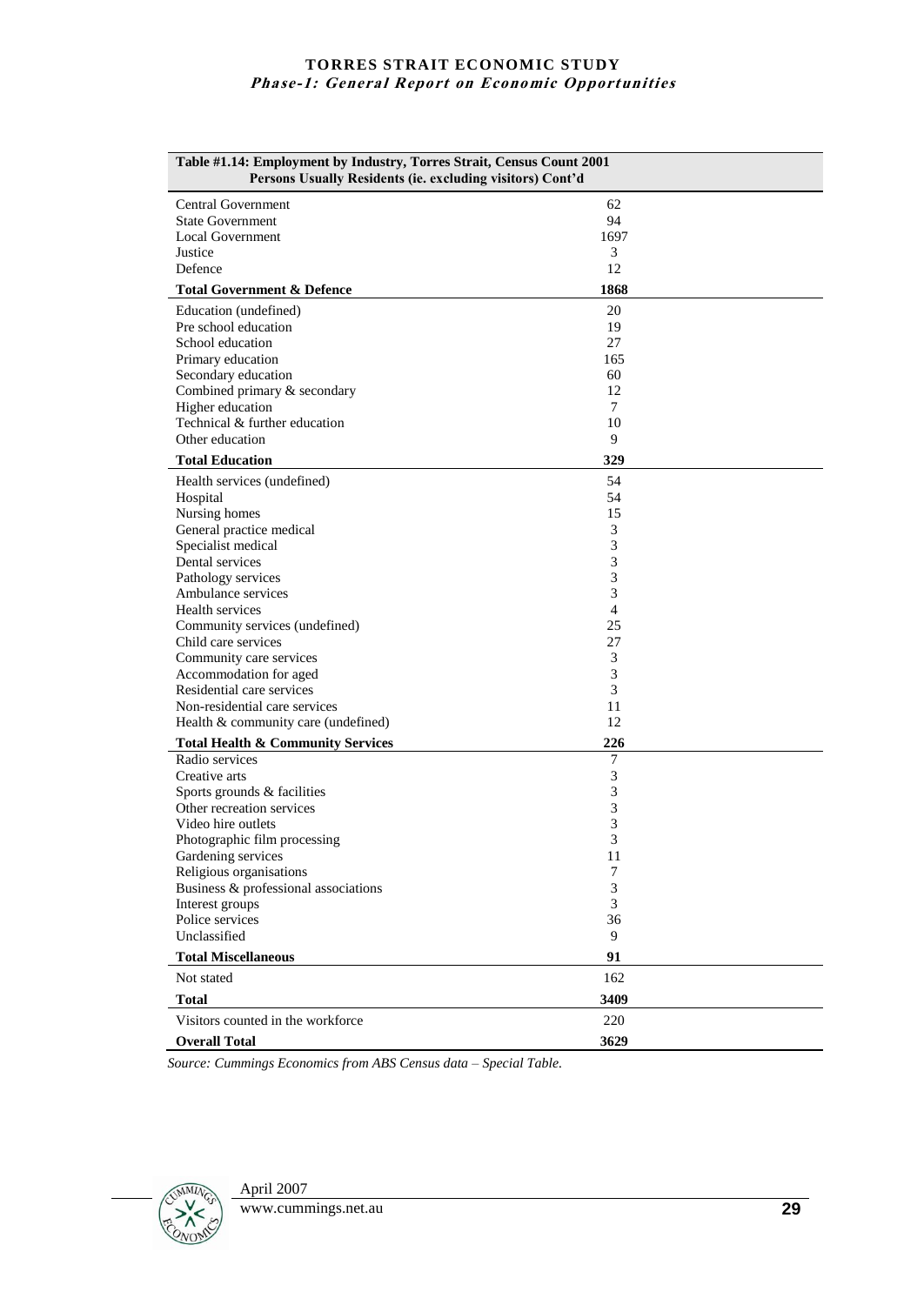The following table groups industry employment in Torres Statistical Division and compares it with that in Cardwell Shire and the Queensland Central West Statistical Division. It also gives figures of employment per thousand head of population in that sector. The figures are for the 'resident' workforce (ie. excluding visitors).

| Table #1.15: Profile of Resident Workforce by Industry, Torres Shire Compared |                                  |                          |                          |                          |                                      |                   |
|-------------------------------------------------------------------------------|----------------------------------|--------------------------|--------------------------|--------------------------|--------------------------------------|-------------------|
|                                                                               | <b>Torres</b><br><b>Stat Div</b> |                          | Cardwell<br><b>Shire</b> |                          | O'ld Central West<br><b>Stat Div</b> |                   |
|                                                                               | Count<br><u>No.</u>              | <b>Per</b> '000<br>Pop'n | Count<br><u>No.</u>      | <b>Per</b> '000<br>Pop'n | Count<br><u>No.</u>                  | Per '000<br>Pop'n |
| Agriculture/Forestry & Fishery                                                | 44                               | 4.5                      | 1,420                    | 124.0                    | 2,027                                | 166.7             |
| Mining & Manufacturing                                                        | 33                               | 3.4                      | 473                      | 41.3                     | 231                                  | 19.0              |
| Electricity, Gas & Water Supply                                               | 22                               | 2.3                      | 44                       | 3.8                      | 46                                   | 3.8               |
| Construction                                                                  | 111                              | 11.4                     | 244                      | 21.3                     | 487                                  | 40.0              |
| Wholesaling                                                                   | 15                               | 1.5                      | 140                      | 12.2                     | 175                                  | 14.4              |
| Retailing                                                                     | 202                              | 20.8                     | 603                      | 52.9                     | 615                                  | 50.6              |
| Accommodation. Cafes &<br><b>Restaurants</b>                                  | 107                              | 11.0                     | 435                      | 38.0                     | 348                                  | 28.6              |
| Transport & Storage                                                           | 116                              | 12.0                     | 240                      | 20.9                     | 271                                  | 22.2              |
| <b>Communication Services</b>                                                 | 10                               | 1.0                      | 34                       | 3.0                      | 74                                   | 6.08              |
| Finance, Property & Business<br><b>Services</b>                               | 73                               | 7.5                      | 249                      | 21.8                     | 240                                  | 19.7              |
| Government & Defence                                                          | 1,868                            | 192.6                    | 150                      | 13.1                     | 466                                  | 38.3              |
| Education                                                                     | 329                              | 33.9                     | 256                      | 22.4                     | 463                                  | 38.1              |
| Health & Community Services                                                   | 226                              | 23.3                     | 241                      | 21.1                     | 439                                  | 36.1              |
| Cultural, Recreational, Personal,<br>Other Services & Unclassified            | 91                               | 9.4                      | 215                      | 18.8                     | 282                                  | 23.2              |
| Not stated                                                                    | 162                              | 16.7                     | 77                       | 6.7                      | 147                                  | 12.1              |
| <b>Total</b>                                                                  | 3,409                            | 351.5                    | 4,821                    | 421.3                    | 6,311                                | 518.8             |
| <b>Population Count</b>                                                       | 9.698                            |                          | 11,443                   |                          | 12,163                               |                   |

*Source: Cummings Economics from ABS Census data – Usual Place of Residence.*

As identified previously, the overall workforce per thousand population is lower in the Torres Strait overall.

However, the structure is very distinctly different. In education and in health  $\&$  community services, ratios are roughly similar with a tendency for the Torres Strait to be lower than the Q"ld Central West but above Cardwell Shire.

In government and defence however, the Torres Shire is extremely abnormal (see further discussion below).

The very low agriculture, forestry, fishery, mining and manufacturing figures in the Torres Strait reflects the lack of economic base industries. Even the 39 recorded in the fishing industry employment is not high.

In all other categories, Torres Strait is low per thousand head of population.

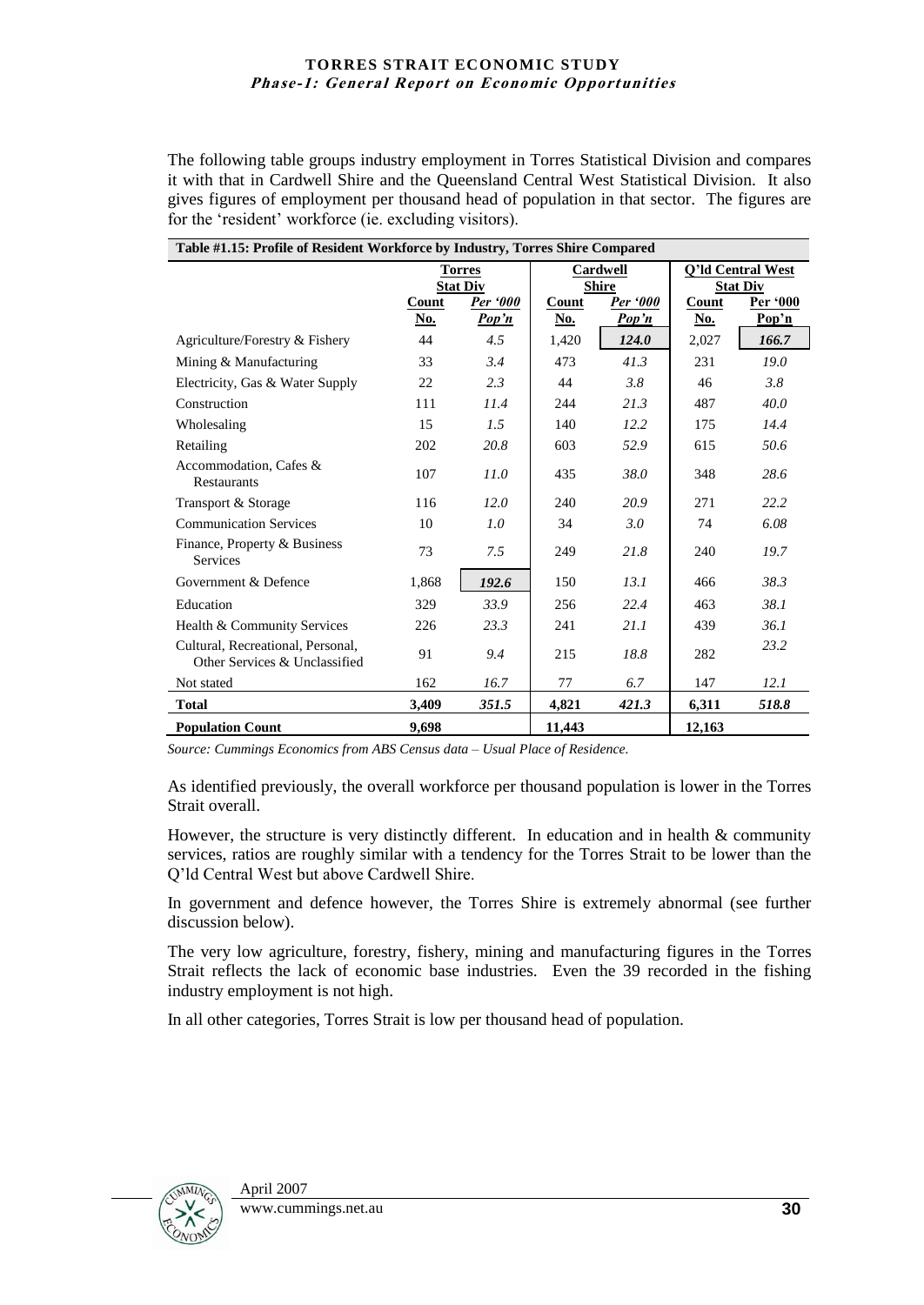| Table #1.16: Resident Persons Employed by Sector, Torres Strait, Census Count 2001 |            |          |
|------------------------------------------------------------------------------------|------------|----------|
|                                                                                    | <u>No.</u> | <u>%</u> |
| Commonwealth Government                                                            | 104        | 3%       |
| <b>State/Territory Government</b>                                                  | 593        | 17%      |
| Local Government                                                                   | 409        | $12\%$   |
| Government CDEP                                                                    | 1,416      | 41%      |
| <b>Private Sector</b>                                                              | 831        | 24%      |
| Not stated                                                                         | 88         | 3%       |
| <b>Total</b>                                                                       | 3,441      | 100%     |

The following table gives the structure of government employment.

*Source: Cummings Economics from ABS Census data – Usual Place of Residence.*

About 40% are employed under CDEP arrangements.

Core local government employment at 409 (12%) is high (cf Cardwell Shire 106 (2%)).

The 32% of core government employment (excluding GDP) is high but compares with wider averages of:

|           | Table #1.17: Proportion of Resident Workforce in Government Employment (excluding CDEP) |                     |              |              |
|-----------|-----------------------------------------------------------------------------------------|---------------------|--------------|--------------|
|           | Commonwealth                                                                            | <b>State</b>        | <u>Local</u> | <b>Total</b> |
| Torres    | <u>Gvt</u><br>3.0%                                                                      | <u>Gvt</u><br>17.0% | Gvt<br>12.0% | 32.0%        |
| Australia | 5.0%                                                                                    | 10.0%               | 1.5%         | 16.2%        |

Despite defence and surveillance functions, Commonwealth employment in the area is lower than national averages. There is a relatively high proportion of state government employment and a very high local government employment.

Private enterprise employment at 24% is very low (cf national average 81%).

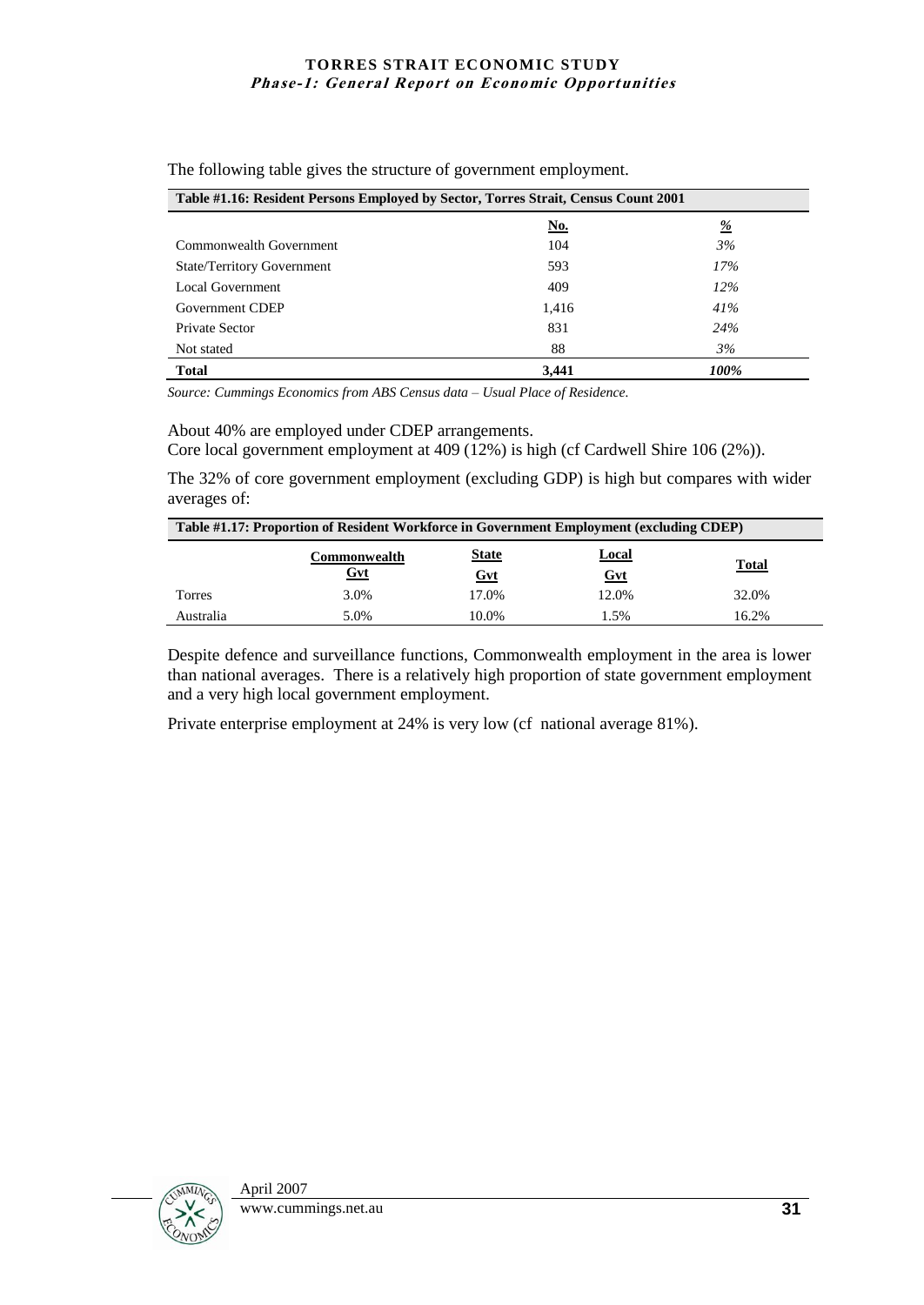#### **3.8 OCCUPATIONAL PROFILE**

The following table gives occupational profile and compares it with Cardwelll Shire and the Q"ld Central West Statistical Division.

| Table #1.18: Occupation of Resident Workforce, Torres Statistical Division Compared |                                  |                          |                   |                   |                                      |                               |
|-------------------------------------------------------------------------------------|----------------------------------|--------------------------|-------------------|-------------------|--------------------------------------|-------------------------------|
|                                                                                     | <b>Torres</b><br><b>Stat Div</b> |                          | Cardwell<br>Shire |                   | Q'ld Central West<br><b>Stat Div</b> |                               |
|                                                                                     | No.                              | <u>%</u><br><b>Total</b> | <u>No.</u>        | %<br><b>Total</b> | <u>No.</u>                           | $\frac{9}{6}$<br><b>Total</b> |
| Managers & Administrators                                                           | 136                              | $4.0\%$                  | 676               | $14.0\%$          | 1,206                                | 19.1%                         |
| Professionals                                                                       | 453                              | 13.2%                    | 446               | $9.2\%$           | 613                                  | 9.7%                          |
| <b>Assoc Professionals</b>                                                          | 337                              | $9.8\%$                  | 432               | 8.9%              | 683                                  | 10.8%                         |
| Tradespersons & Related                                                             | 284                              | 8.3%                     | 569               | 11.8%             | 846                                  | 13.4%                         |
| Advanced Clerical & Service                                                         | 34                               | $1.0\%$                  | 100               | 2.1%              | 125                                  | $2.0\%$                       |
| Intermediate Clerical & Service                                                     | 522                              | $15.2\%$                 | 587               | 12.1%             | 652                                  | $10.3\%$                      |
| Intermediate Production &<br>Transport                                              | 222                              | $6.5\%$                  | 562               | 11.6%             | 521                                  | 8.3%                          |
| Elementary Clerical, Sales &<br>Service                                             | 262                              | 7.6%                     | 337               | $7.0\%$           | 359                                  | 5.7%                          |
| Labourers & Related                                                                 | 1.053                            | 30.6%                    | 1.015             | 21.0%             | 1,175                                | $18.6\%$                      |
| Inadequately described                                                              | 54                               | 1.6%                     | 53                | $1.1\%$           | 53                                   | $0.8\%$                       |
| Not stated                                                                          | 80                               | 2.3%                     | 54                | $1.1\%$           | 76                                   | $1.2\%$                       |
| <b>Total</b>                                                                        | 3.437                            | 100.0%                   | 4,831             | 100.0%            | 6,309                                | 100.0%                        |
| <b>Population Count</b>                                                             | 9,346                            |                          | 10,348            |                   | 12,163                               |                               |

*Source: Cummings Economics from ABS Census data – Usual Place of Residence.*

The relatively low proportion of managers and administrators reflects the lack of farmers/graziers that are present in substantial numbers in the other two communities. Tradespersons and related is a bit low.

Proportion of professions and associate professionals is normal, perhaps a bit higher, and other categories are not that very different. There is a high proportion in the labourers and related category.

#### **3.9 HIGH NON-INDIGENOUS TRANSIENT POPULATION/WORKFORCE**

The non-islander population tends to be highly transient with many on shorter-term postings to the area in government jobs – education, health, police, defence, customs, AQIS, etc, but also in private enterprise, eg. banks. Some other studies in regional Queensland have referred to this group as "spiralists" – they come through the rural communities as they spiral upwards in their organisation. They have an advantage of being well trained and professional in their jobs and at times, will bring fresh ideas and social activity, but lack long-term experience with, and commitment to, the community.

There is also evidence in the census data that a great deal of the "visitors" counted were in the area for working/business purposes, ie. they were short-term fly-in service providers.

The following table illustrates the strong degree in which this is occurring in some sectors.

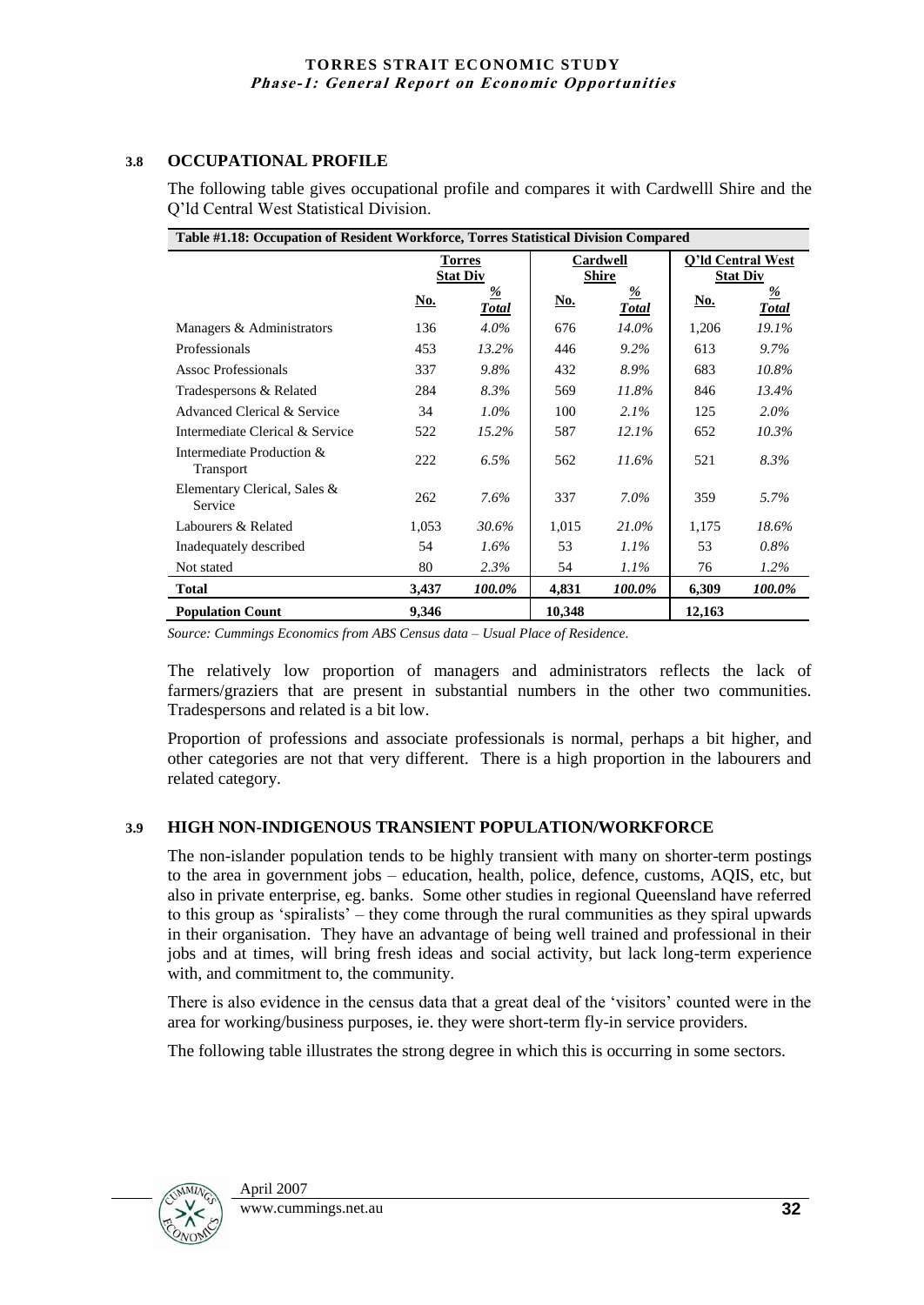| Table #1.19: Resident & Non-Resident Workforce, Torres Strait, Census Count 2001 |                 |                                           |                                       |                                      |
|----------------------------------------------------------------------------------|-----------------|-------------------------------------------|---------------------------------------|--------------------------------------|
|                                                                                  | <b>Resident</b> | <b>Total Including</b><br><b>Visitors</b> | <b>Balance</b><br><b>Non-Resident</b> | <b>Non-Residnet</b><br>as % of Total |
| Agriculture/Forestry & Fishing                                                   | 44              | 55                                        | 11                                    | 20%                                  |
| Mining                                                                           | 3               | 6                                         | 3                                     | 50%                                  |
| Manufacturing                                                                    | 30              | 43                                        | 13                                    | 30%                                  |
| Electricity, Gas & Water Supply                                                  | 22              | 26                                        | 4                                     | 15%                                  |
| Construction                                                                     | 111             | 140                                       | 29                                    | 21%                                  |
| Wholesaling                                                                      | 15              | 27                                        | 13                                    | 48%                                  |
| Retailing                                                                        | 202             | 206                                       | 4                                     | 19%                                  |
| Accommodation, Cafes &<br>Restaurants                                            | 107             | 128                                       | 21                                    | 16%                                  |
| Transport & Storage                                                              | 116             | 139                                       | 23                                    | 17%                                  |
| <b>Communication Services</b>                                                    | 10              | 15                                        | 5                                     | <b>33%</b>                           |
| Finance & Insurance                                                              | 12              | 18                                        | 6                                     | 33%                                  |
| Property & Business Services                                                     | 61              | 77                                        | 16                                    | $9\%$                                |
| Government Admin & Defence                                                       | 1.868           | 1882                                      | 14                                    | $1\%$                                |
| Education                                                                        | 329             | 342                                       | 13                                    | 4%                                   |
| Health & Community Services                                                      | 226             | 256                                       | 30                                    | 12%                                  |
| Cultural & Recreational                                                          | 10              | 15                                        | 5                                     | 33%                                  |
| Personal & Other Services                                                        | 72              | 74                                        | 2                                     | 3%                                   |
| Unclassified                                                                     | 9               | 12                                        | 3                                     | 25%                                  |
| Not stated                                                                       | 162             | 168                                       | $\overline{4}$                        | $2\%$                                |
| <b>Total</b>                                                                     | 3,409           | 3629                                      | 220                                   | 6%                                   |

*Source: Cummings Economics from ABS Census data.*

#### **3.10 LIVING STANDARDS/COSTS & PRICES**

Median individual weekly incomes of the Torres Strait population as measured by the 2001 Census was \$272, compared with the State average of \$359.

But median weekly rents were \$59 (cf State average \$152), and median housing loan repayments were \$750 (cf State average \$849).

A substantial number of households are also not involved in car ownership and payments.

Against this background, disposable incomes are not as low as might be expected.

On the other hand, costs of many every day consumption and consumer durables are substantially higher.

Indices of retail prices (latest available May 2006) indicate that on an index based on Brisbane 100, costs in the Torres Strait were as follows.

| Table #1.20: Index of Retail Prices        |                                              |
|--------------------------------------------|----------------------------------------------|
| Category                                   |                                              |
| All TI 114.5                               | Cairns 100.9, Mareeba 95.3                   |
| Housing TI 106.3                           | Cairns 106.6, Mareeba 72.7                   |
| All Less Housing TI 116.7                  | Cairns 99.4, Mareeba 101.3                   |
| Food, alcohol, Tobacco TI 129.9            | Cairns 100.6, Mareeba 101.0                  |
| Transportation (Cars, Taxi fares) TI 108.0 | Cairns 97.2, Mareeba 72.7                    |
| Groceries & Tobacco TI 138.5               | Cairns 102.4, Mareeba 104.3, Normanton 140.1 |

*Source: Cummings Economics from Q'ld Gvt OESR.*



April 2007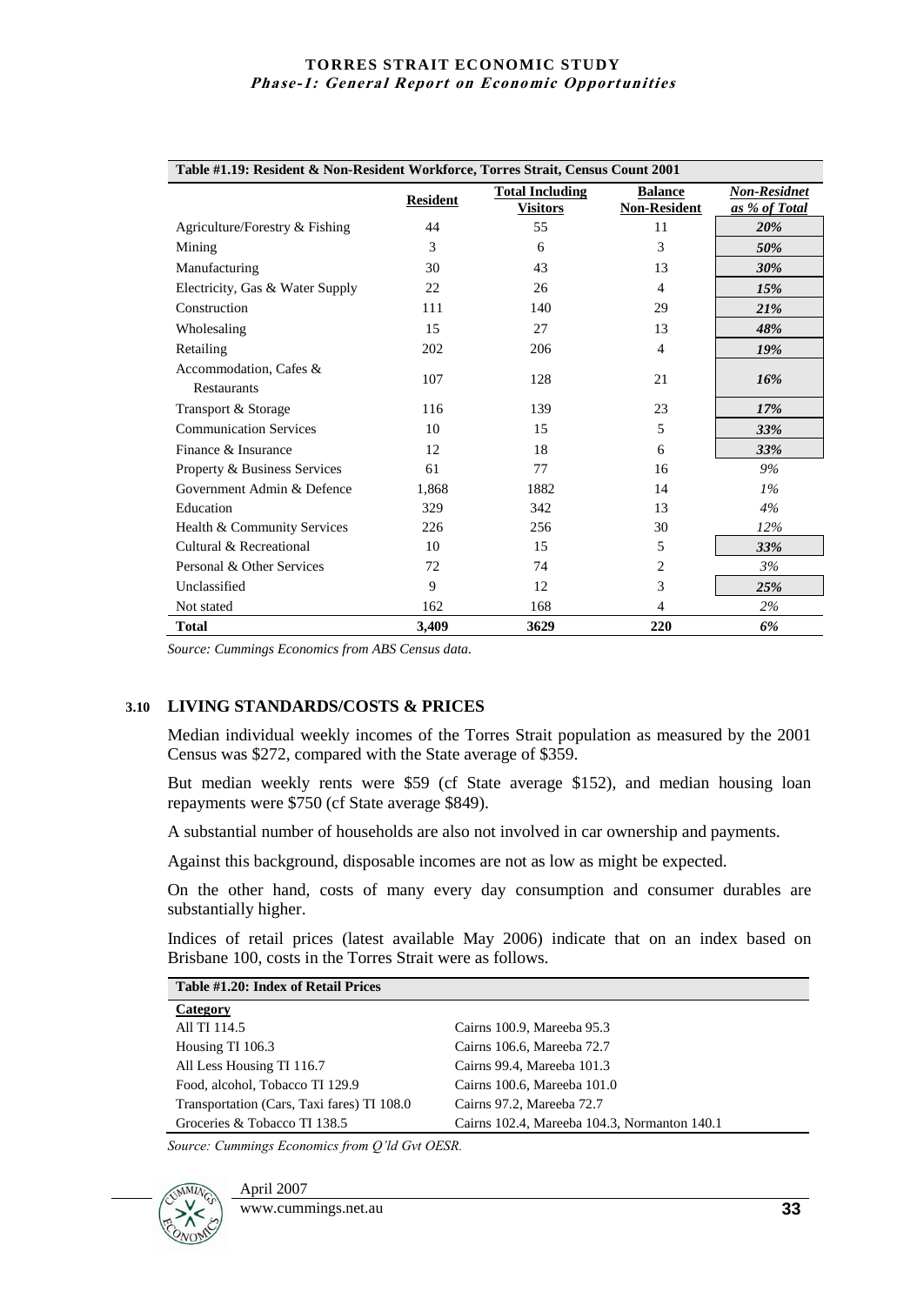Information on costs of houses on Thursday Is indicates that median sale prices have risen very rapidly over the past 10 years and are now on a par with Cairns, which has some of the highest prices in regional Australia.

| Table #1.21: Single Unit Dwelling House Sales – Median Prices, Torres Shire |            |  |
|-----------------------------------------------------------------------------|------------|--|
| 1996                                                                        | \$56,000   |  |
| 2006                                                                        | \$307,500  |  |
| Growth Rate                                                                 | 18.57% pa. |  |

*Source: Cummings Economics from RP Data.*

Behind these higher living costs are high freight costs of sea and air transport as opposed to road and rail. Low retail volumes in the smaller centres also lead to high retail costs.

Locally available cheap and plentiful sea food offsets this to some extent.

It should be noted however, that high freight costs help stimulate local production of some lines. This will be explored further as part of the study.

#### **3.11 A MARKEDLY DIFFERENT TRANSPORT SITUATION**

Transport by road from/to the south is small and includes:

- **o** 4WD tourists who make their way to the tip with many then visiting Thursday Is using passenger ferry services.
- **o** Occasional road transport vehicles that reach Bamaga in the dry season.

Published information was not available about numbers. This will be sought in the next phases.

There is use of motor vehicles around the NPA and the Islands, especially Thursday Is.

In the circumstances, vehicle numbers in the area are surprisingly high.

| Table #1.22: Proportion of Households with Motor Vehicles, Torres Straits, Census Count 2001 |     |  |
|----------------------------------------------------------------------------------------------|-----|--|
| Torres Statistical Area                                                                      | 54% |  |
| <b>Far North Statistical Division</b>                                                        | 88% |  |
| <b>Oueensland Total</b>                                                                      | 93% |  |

*Source: Cummings Economics from ABS Census data.*

#### **3.11.1 Sea Transport**

There is a great deal of long distance shipping movements through the Torres Strait with Torres Strait Pilots providing a special service to vessels passing through the strait and Great Barrier Reef area.

Sea transport cargo movements from and to the south are dominated by movements from and to Cairns as the major regional centre and generally fall into two categories:

- **o** Mother ship operations taking fuel and supplies at sea to fishing vessels operating in the area and returning with catch.
- **o** Cargo vessels bringing equipment, supplies and fuels from Cairns (and some passengers).

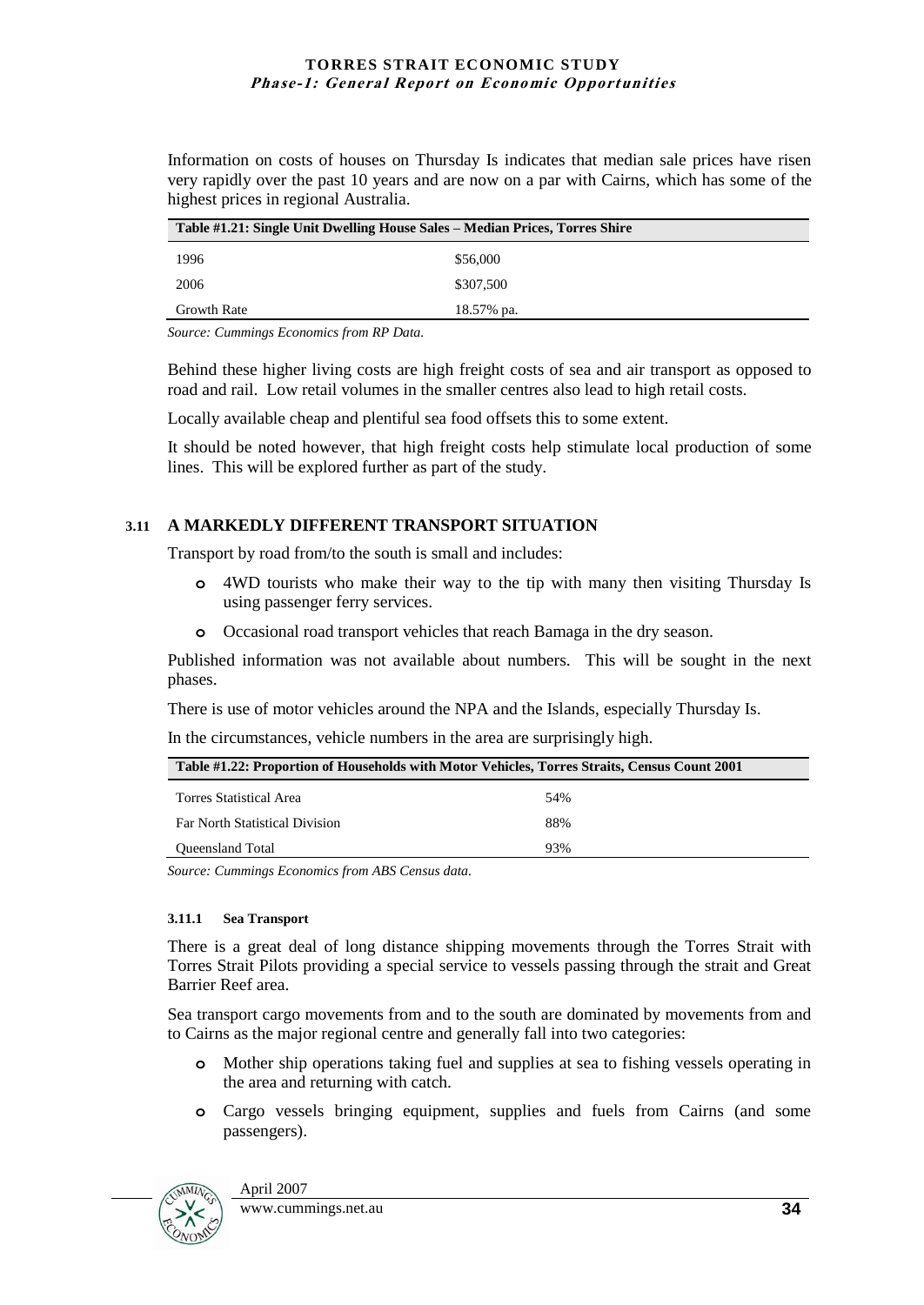There have been various patterns over the years of these services. However, the current pattern is for dedicated larger vessels to travel from Cairns to Thursday/Horn Is and Bamaga/Seisia and return (2 services a week) and smaller vessels to distribute from Horn Is to the other islands (at times in the past, the vessels from Cairns have delivered around the islands).

The international boundary with PNG represents a barrier to extending this service further to PNG centres, including complications of crewing awards, customs, quarantine, etc. Centres like Daru are supplied out of Port Moresby.

Cruise ships call with passengers visiting on shore at Thursday Island.

There is a great deal of private movement of small boats around the islands and especially to and from:

- **o** The outer islands and Thursday Is
- **o** The NPA and Thursday Is where a regular ferry service exists.
- **o** Horn Is where the airport is located and Thursday Is.

The following gives statistics of cargo movements at Thursday Island.

| Table #1.23: Thursday Is Seaport Cargo Movements |            |                     |
|--------------------------------------------------|------------|---------------------|
|                                                  |            | 2002/03<br>(tonnes) |
| Coastal                                          | Discharged | 72,838              |
|                                                  | Loaded     | 2,772               |
| International                                    | Discharged | 571                 |
|                                                  | Loaded     | 44                  |
| <b>Total</b>                                     |            | 76,225              |

*Source: Australian Sea Freight – Bureau of Transport & Regional Economics.*

| Table #1.24: Thursday Is Shipping Movements |         |                 |               |                 |
|---------------------------------------------|---------|-----------------|---------------|-----------------|
|                                             | Coastal |                 | International |                 |
|                                             | Visits  | <b>Shipping</b> | Vovages       | <b>Shipping</b> |
| 2002/2003                                   | 63      |                 |               |                 |

*Source: Australian Sea Freight – Bureau of Transport & Regional Economics.*

One of the obvious aspects to pursue in the course of further inquiries is the possibility of cheap rate back-loading cargoes being developed for the carriage of freight from the islands to Thursday Is and from Thursday Is through to Cairns.

#### **3.11.2 Air Transport**

There are twice daily Qantas link flights between Cairns and Horn is. Other services are available.

Airfares Cairns/Horn Is roughly compare with Cairns/Brisbane as follows.

| Cairns/Horn Is  | Oantas        | cheapest \$240 | fully flexible       | \$418 |
|-----------------|---------------|----------------|----------------------|-------|
| Cairns/Brisbane | <b>Oantas</b> | cheapest \$180 | fully flexible \$605 |       |
|                 | Jet star      | cheapest \$180 | fully flexible \$292 |       |

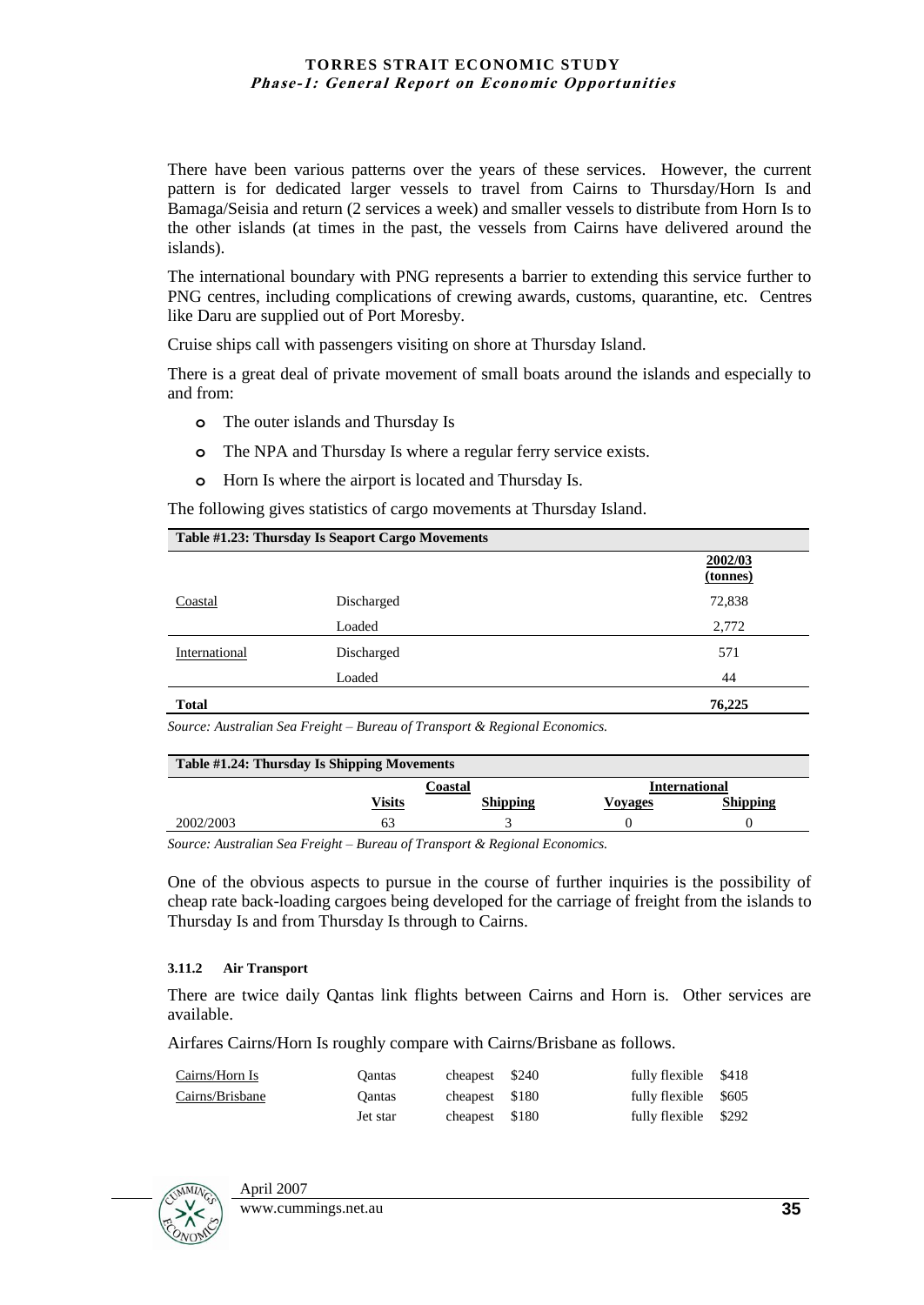Generally, it is cheaper to travel Cairns/Brisbane than Horn Is to Cairns.

Although there are daily services to the outer islands, to get there represents a significant additional cost.

| Horn Is/Murray Is | advance purchase \$309 |  |
|-------------------|------------------------|--|
| Horn Is/Boigu Is  | advance purchase \$266 |  |

Regional RPT air traffic and passenger movements though Horn Is is increasing steadily at an average of about 4% per annum.

| Table #1.25: Regional RPT Aircraft & Passenger Movements - Thursday Is/(Horn Is) |                              |                               |
|----------------------------------------------------------------------------------|------------------------------|-------------------------------|
| <b>Year</b>                                                                      | Aircraft<br><b>Movements</b> | Passenger<br><b>Movements</b> |
| 1995/96                                                                          | 1,987                        | 34,881                        |
| 1996/97                                                                          | 2,204                        | 38,083                        |
| 1997/98                                                                          | 1,852                        | 43,313                        |
| 1998/99                                                                          | 2,093                        | 44,821                        |
| 1999/00                                                                          | 2,744                        | 47,568                        |
| 2000/01                                                                          | 1,873                        | 45,592                        |
| 2001/02                                                                          | 1,752                        | 44,681                        |
| 2002/03                                                                          | 1,810                        | 45,276                        |
| 2003/04                                                                          | 1,772                        | 46,939                        |
| 2004/05                                                                          | 1,748                        | 47,899                        |
| 2005/06                                                                          | 1,737                        | 49,923                        |
| Av Annual Growth 1995/96 to 2005/06<br>$+3.65\%$ pa                              |                              |                               |

*Source: Bureau of Transport & Regional Economics.*

Inherent in the figures is a growth in aircraft size on the route and passengers per flight that has risen from 18 in 1995/96 to 29 in 2005/06.

To put airport movements into perspective, regional RPT passenger movements in 2005/06 for Thursday Is compares with the following.

| Table #1.26: Airport Movements, Torres Strait Compared |        |  |
|--------------------------------------------------------|--------|--|
| Thursday Is                                            | 50,000 |  |
| Longreach $(Q)$                                        | 18,000 |  |
| King Is (Tas)                                          | 28,000 |  |
| Lord Howe Is (NSW)                                     | 31,000 |  |
| Broken Hill (NSW)                                      | 44,000 |  |
| Weipa $(Q)$                                            | 45,000 |  |
| Albany (WA)                                            | 50,000 |  |
| Broome (WA)                                            | 60,000 |  |
| Griffiths (NSW)                                        | 60,000 |  |
| Norfolk Is                                             | 63,000 |  |
| Whyalla (SA)                                           | 65,000 |  |
| Lismore (NSW)                                          | 65,000 |  |

*Source: Bureau of Transport & Regional Economics.*

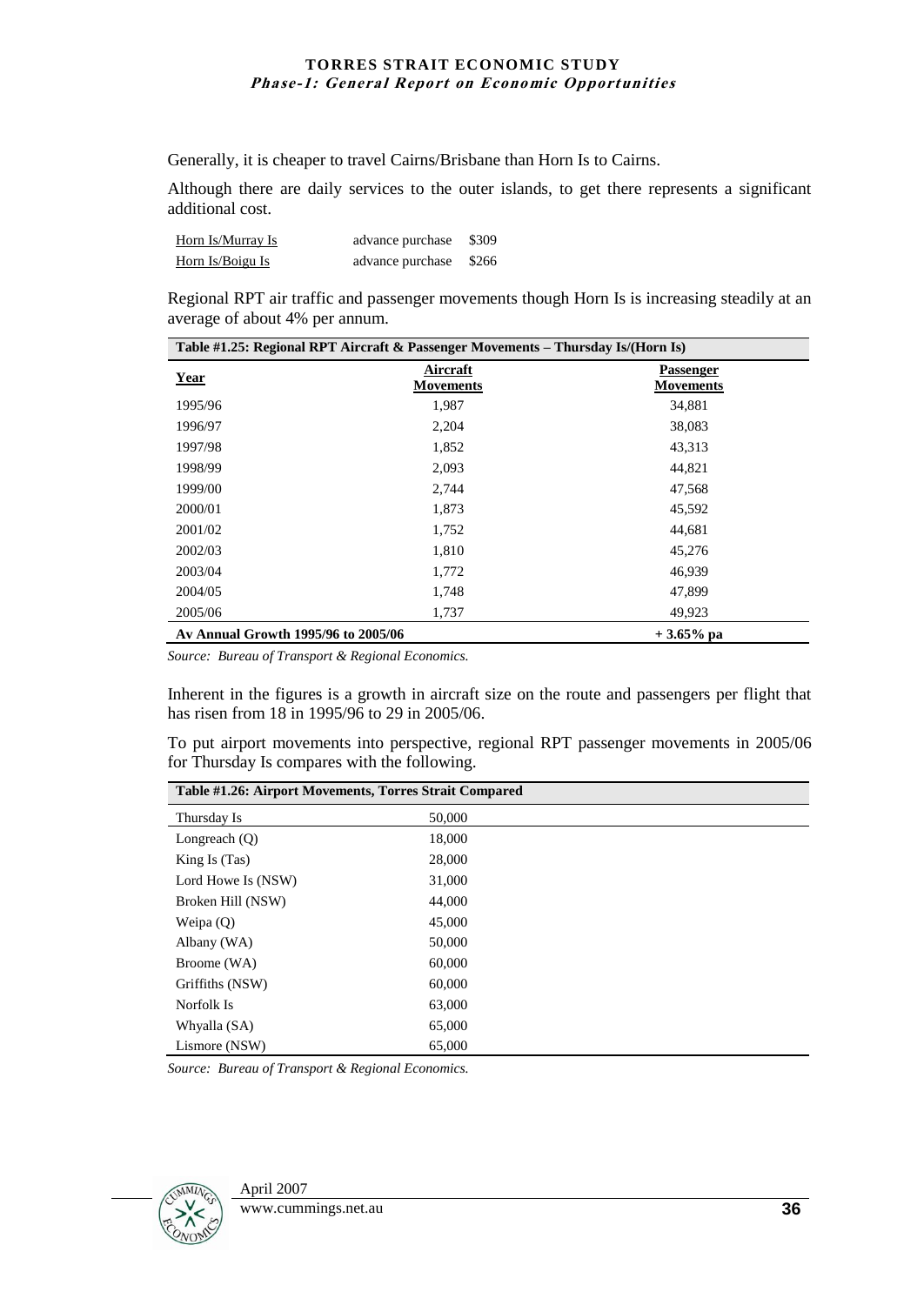# **4. SOME PRELIMINARY ANALYSIS**

## **4.1 INFLUENCES OF UNDERLYING ECONOMIC TRENDS**

Most of Northern Australia and especially the Far North Queensland region has been growing strongly over the past forty years.

The area is tropical and historically represented more of a challenge for the transfer of technology from north western Europe.

However, tropical Australia is not poor in resources:

- **o** In plant growth potential (The Far North Queensland region alone accounts for 27% of Australia"s water run off.)
- **o** In marine resources.
- **o** In minerals, and
- **o** Importantly these days, in natural tourism resources.

Four major underlying factors have been leading to the rapid growth of the north"s outside earnings based on these resources.

First, growing global markets have been reaching out for previously marginal untapped resources – be they agricultural products, marine, mineral or tourism resources. One of the great global growth areas has been nearby in Asia.

Second, transport and communication developments have been breaking down previous barriers of remoteness from major markets within Australia and overseas.

The whole history of tourism growth in the north can be written in terms of transport developments - first, cruise ships, then rail from the mid-20"s, then the family car and caravan in the late 50"s, and finally aircraft. However, improving road systems and superior trucks have also been important in the growth of the tropical fruit industry and road-trains have changed prospects for the cattle industry. The advent of bulk carriers has helped open up the world class but remote mineral deposits. Satellites and digital technology have revolutionalised communications.

Importantly, technology has been developing more suited to the area - not just in plant and animal breeds suited to the area, but in fields like tourism where fast passenger catamarans and subsee viewers now allow visitors to experience the reef in comfort. Importantly, advances have extended to technology that affects every day living conditions – cheap ceiling fans, air-conditioning, superior detergents, jet sprays, and superior insecticides. Better knowledge of and development of treatment for tropical diseases and ailments have reduced previous disadvantages of living in the tropics.

Finally, success breeds success factors have come into play as rising population and improving infrastructure allows more specialist services to be available in fields like medical services, education, art galleries, theatres and the like.

The foregoing factors have resulted in a major growth in outside earnings in the north as agriculture expanded and diversified, fisheries developed, mining expanded, and a major new sector, tourism, emerged.

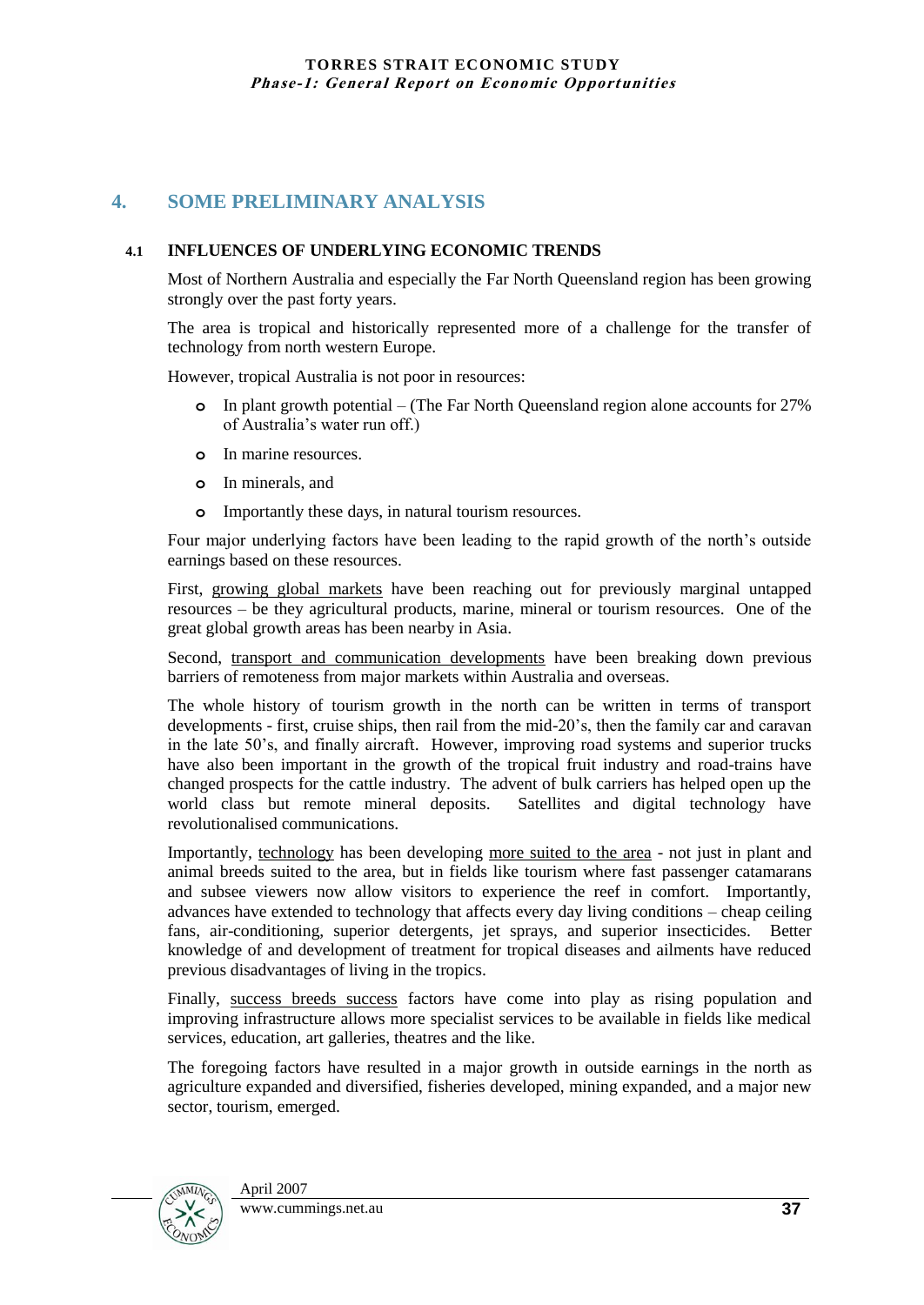Based on the growth of outside earnings, the region"s manufacturing and service industries have grown strongly and in some fields developed to penetrate markets outside the region, eg. in shipbuilding and maritime servicing, in aviation servicing, and in international education.

Trade has developed with nearby areas to the north in Papua (Indonesia), PNG and the Pacific Islands. The region"s location has also resulted in development of significant spending on defence and surveillance. Government support programs for indigenous communities have grown to make a significant contribution to the economy.

#### **4.2 THE TORRES STRAIT**

Within the foregoing context, the Torres Strait area has experienced its own pattern of economic and population growth.

Most district and regional economies in non-metropolitan Australia depend on exploitation of the area"s natural resource base, be it plant growth resources (agriculture), fishing, mining, or natural tourism resources.

In the Torres Strait, a limited amount of growth has taken place over recent decades in outside earnings based on the region"s marine resources. After an initial period where processing facilities were developed on Thursday Is, the prawning industry has settled down to a system where trawlers operating in the area are mainly based in Cairns and are re-supplied out of Cairns by a "mothership" that also returns with product to Cairns. This system has limited impact on the local Torres Strait economy. Development of cray fishing however, provided greater local employment opportunities.

Limited tourism development has occurred, mainly related to 4WD adventure travelers reaching the NPA. Defence and surveillance spending has increased in the area.

However, the major contributor to economic growth has been government support programs in two directions.

- a) Special job creation funds through the CDEP program and workforce training initiatives.
- b) Funds to bring other government services (eg. health, education and training), and infrastructure (eg. transport and communications, water, power, housing), up to national standards.

The next phases of the study have explored economic development opportunities to:

- **o** Move towards full economic independence by greatly increasing outside earnings.
- **o** Reduce the dependence of the area"s local service economy on the importation of skills from outside the area and increase the participation of the local population.

The foregoing sections indicate some special strengths and weaknesses of the area in achieving this.

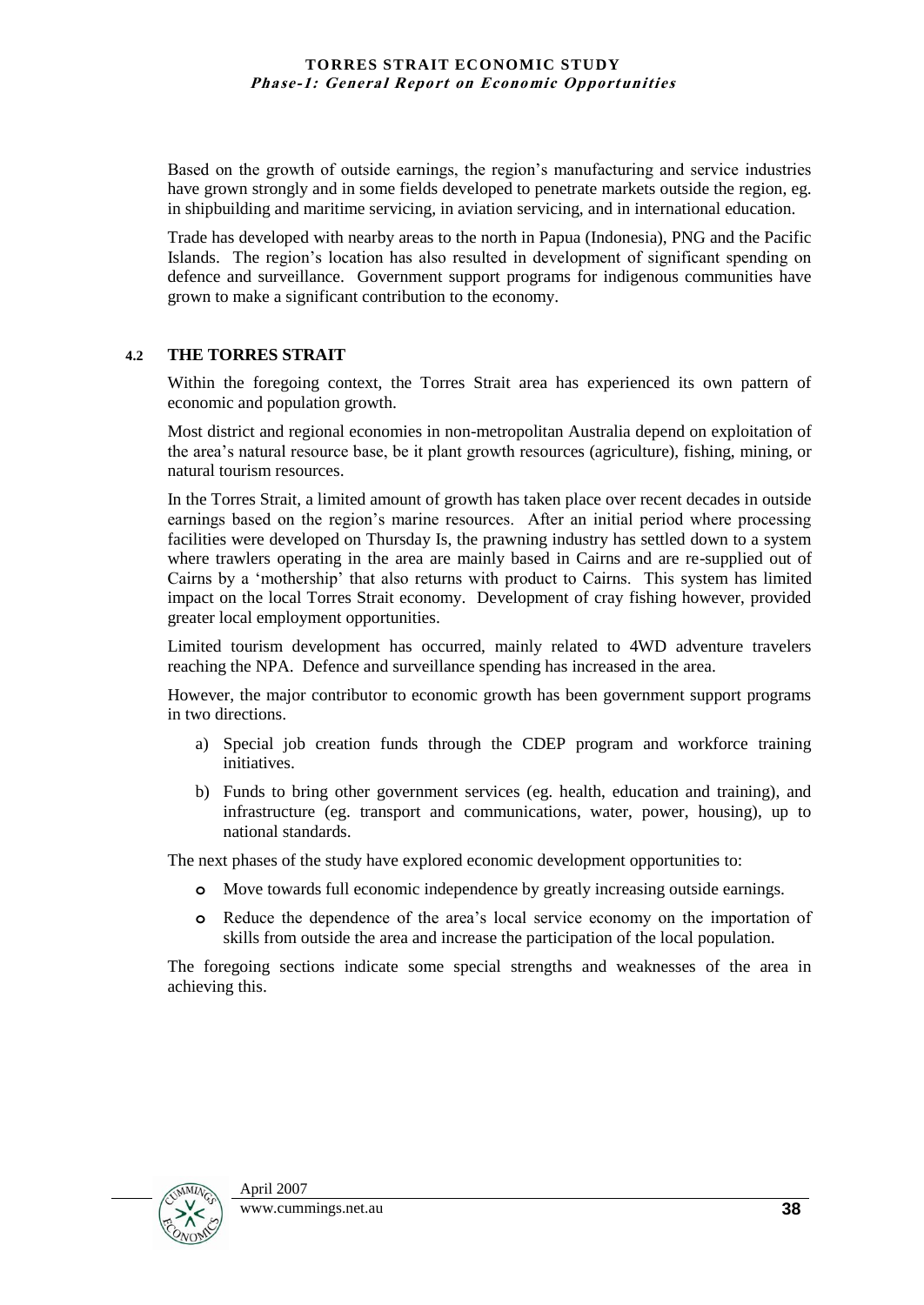Strengths include:

- $\Box$  The substantial improvements that have been made over the past few decades in education levels and workforce skills in the area.
- $\Box$  The substantial upgrading that has taken place in the region's infrastructure.
- $\Box$  The strength of the region's natural resource base especially in the form of marine resources.
- $\Box$  The potential strength of its tourism resources both natural and cultural.
- $\Box$  Its strategic location in relation to shipping movements, defence and surveillance needs.
- $\Box$  The area's possible relations with a developing Papua New Guinea and Papua Indonesia.
- $\Box$  Growing population, services, and infrastructure in the nearby regional areas of northern Queensland. (The opening of Cairns airport to international services has already had a significant impact on the region"s potential.)

The area's weaknesses include:

- Workforce and business skills and experience, although improved, are still below national averages.
- $\Box$  The local population has limited private savings and capital resources.
- $\Box$  Remoteness and transport/communication cost penalties, although diminishing, are still a problem.
- International border complications.

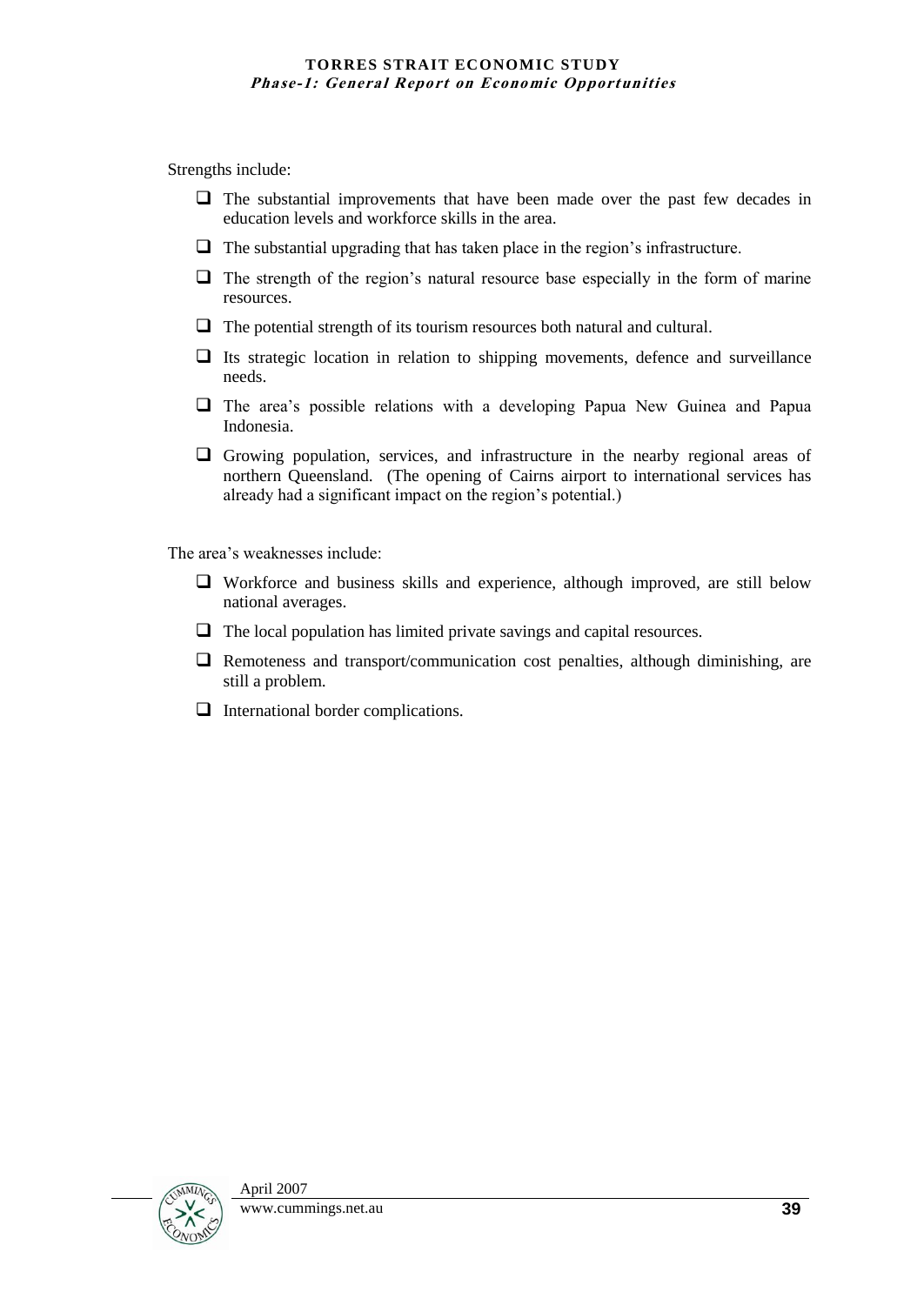# *PART-2: ECONOMIC OPPORTUNITIES*

## **5. GENERAL**

## **5.1 OVERVIEW**

Most of Australia"s regional economies are based on industries that involve exploitation of some form of natural resource, be it plant growth (agricultural and pastoral industries), mineral resources, marine resources, and importantly these days, natural tourism resources (eg. for the Cairns area – reef and rainforests). These industries normally earn income from outside the region (and often from overseas).

Based on these industries, a service industry structure develops – retailing, local government, business and financial services, education, and health, etc. that can, in time, come to provide more jobs than the base industries. However, take the base industries away and the service structure will disappear (eg. actual mining accounts for only 40% of the jobs in Weipa).

Historically, the major industry base for the Torres Strait economy has been its marine resources with minor contributions from mining and horticulture.

However, the largest of the marine activities, the prawn industry, is conducted straight out of Cairns, with boats coming up to fish and going back for servicing, fly-in/fly-out crews, and resupply and transport of product straight back to Cairns on "motherships". Little "rubs off" on the local economy – about the only thing being Yorke Is having the advantage of direct flights out of Cairns. While the other major fishery, the cray fishery, has a larger local participation, the outside earnings relating to the local community are still relatively small. Holiday tourism is still small and largely confined to the NPA with a number taking a day trip over to Thursday Is.

Apart from nature based tourism, the Torres Strait also offers a cultural tourism element that is currently small. Some outside markets have been developing for Torres Strait fine arts, crafts, and performing arts.

Historically, the Torres Strait area has also had some other "natural" industries because of its location. Defence and surveillance have been around for a long time and are likely to be around well into the future.

The area"s location in relation to major international shipping lanes and the hazardous nature of the Torres Strait/Great Barrier Reef area has given rise to specialist transport services activity in the form of the Torres Strait Pilot service.

However, the outside earnings by the "base" industries are relatively small compared with the scale of population in the area and the economy is very heavily dependent on special government assistance, especially through the CDEP scheme.

While there are prospects to develop business and job opportunities in the service industry structure in the area (that will be expanded on in this report), if the Torres Strait economy is to become fully self sustaining, it is vital that the level of "outside earnings" of the "base" industries be increased greatly.

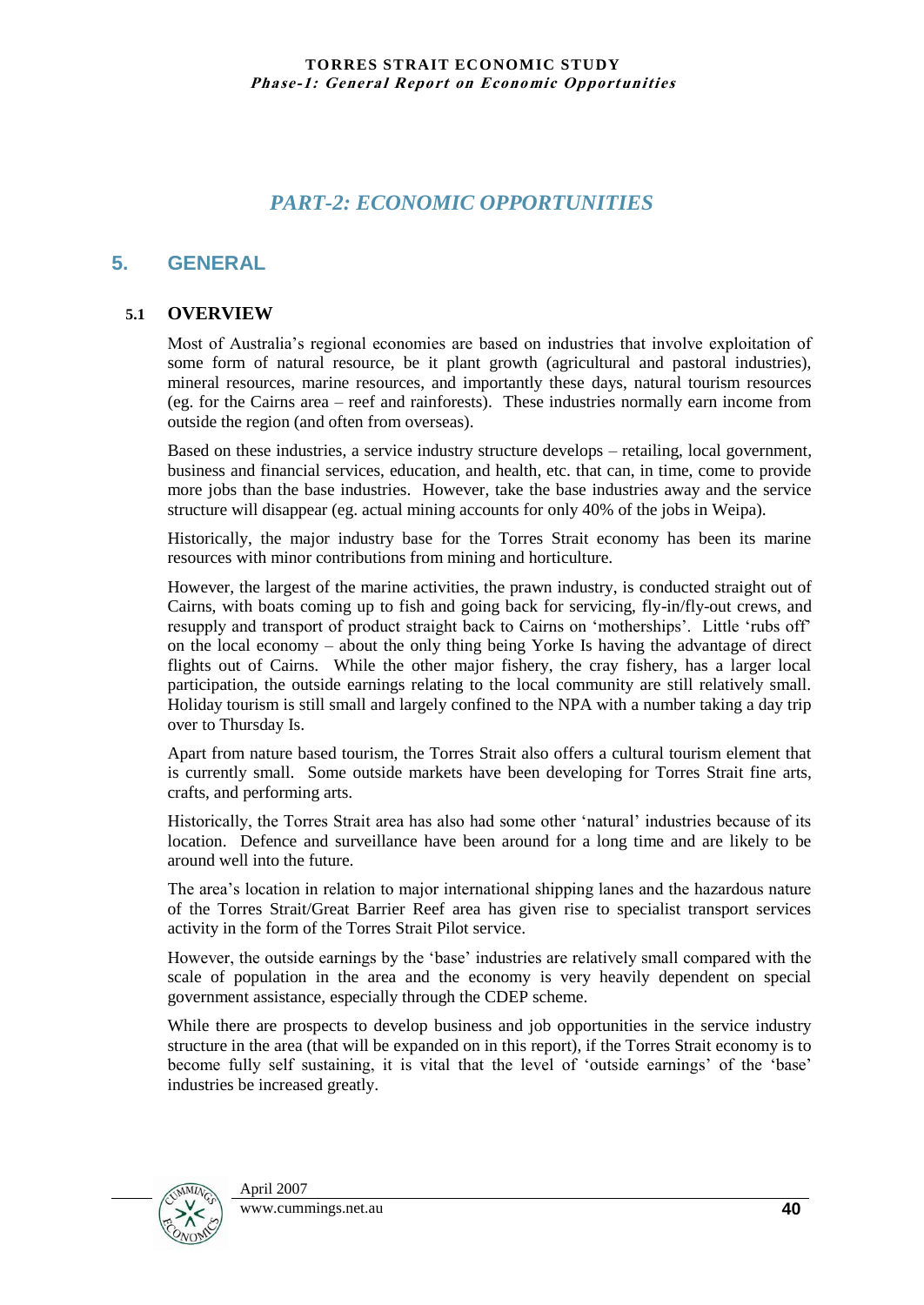The following identifies a wide range of smaller opportunities that might be pursued. Some of these relate to mining and plant based industries. However, the most extensive opportunities tend to be in:

- **o** The traditional field of marine industries/aquaculture, and
- **o** on a growing scale, in tourism, and associated culture based activities.

It should be noted however, that development of opportunities tends to take place over time and can be inter-related. The following does not seek to place opportunities in a strict time framework.

It is also important in pursuing economic development to take a longer-term view and recognise that one step can lead to another.

For instance, historically, the tourist industry in the Cairns area was initially built on the back of facilities such as airports, jetties, etc. put in place by the agricultural industries. An industry initially built on domestic tourism, up until the 1970"s, was able to launch itself onto international markets in the 1980"s and 1990"s.

In the Torres Strait, the community infrastructure and training put in place by governments in recent years has been a necessary precondition for the Torres Strait developing its economy strongly over the next decade.

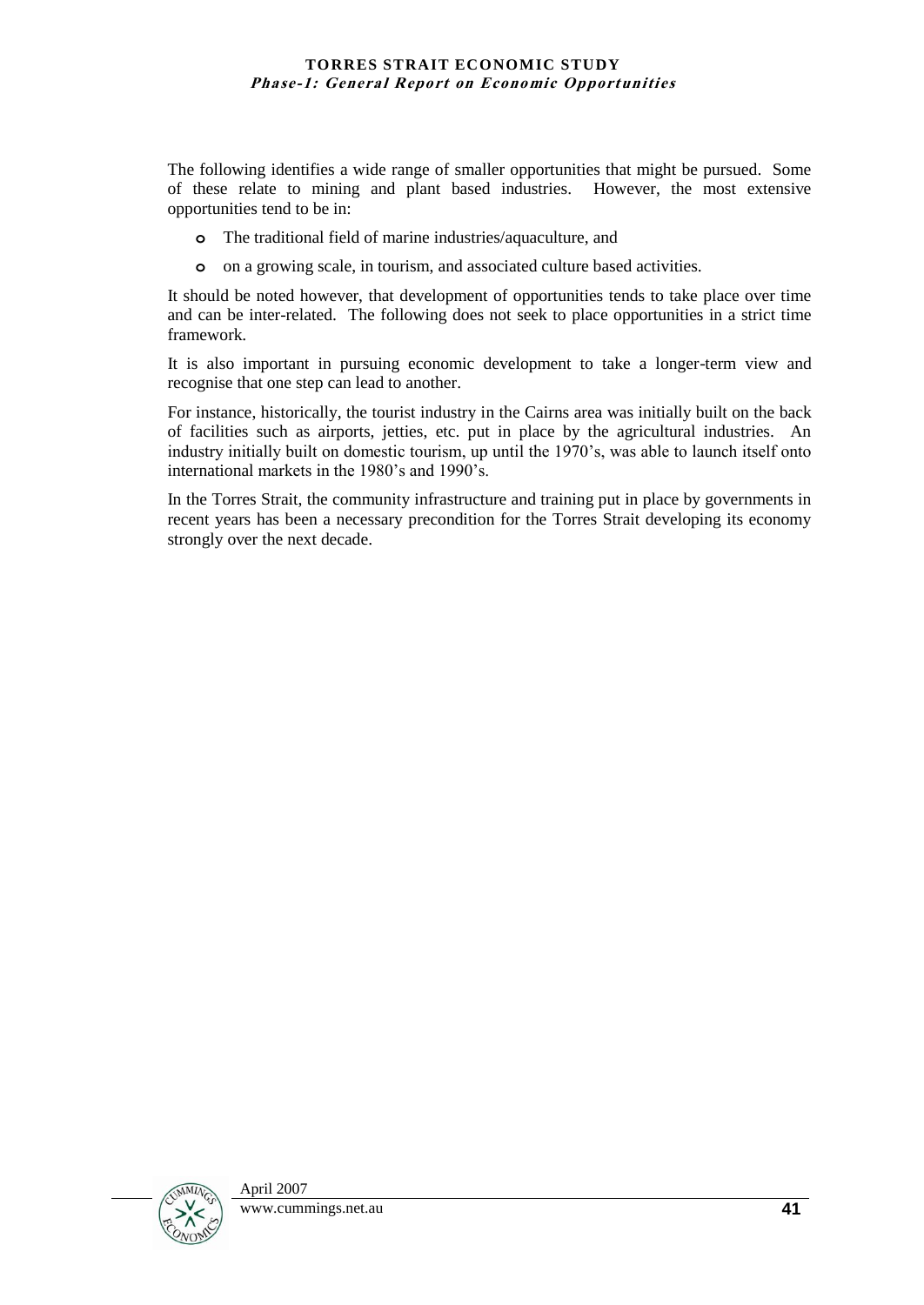# **6. BASE INDUSTRIES**

## **6.1 MARINE INDUSTRIES**

### **Background**

The marine industries have been the long-term industry mainstay of the Torres Strait economy.

Apart from commercial fishing, there is substantial "traditional" fishing for household supply including dugong and turtle for traditional usage.

Administration of the fisheries in the area north of 10° 30' south (ie. just north of Hammond Is), up to the international boundary with PNG is shared between the Australian and PNG governments. The area of joint administration is called the Torres Strait Protected Zone and administered by the Protected Zone Joint Authority with heavy input from the Australian Fish Management Authority (AFMA).

The arrangements provide for a sharing of catch with PNG vessels including prawns, rock lobster, Spanish mackerel and monitoring of traditional catches of dugong and turtle. Licencing and control arrangements for some fisheries extend further south of 10° 30" south to include waters down to the NPA area.

Non-traditional inhabitants can only participate in the fishery through the purchase of existing licences. Traditional inhabitants need to hold a current Torres Strait Traditional Inhabitant Fishing Boat licence (TIB) if they wish to carry out commercial fishing in the area.

The following licenses are in place for the different fisheries.

**Table #2.1: Current Licences for the Different Fisheries – Torres Strait TSPZ**

| <b>Fishery</b>               | <b>Commercial Fishing</b><br><b>Boat Licenses (TVH)</b> |                | <b>Traditional Inhabitant</b><br>Licenses (TIB) | <b>Total</b> |
|------------------------------|---------------------------------------------------------|----------------|-------------------------------------------------|--------------|
|                              | <b>Primary</b>                                          | <b>Tenders</b> | <b>Primary</b>                                  |              |
| Beche-de-Mer                 | $\theta$                                                | $\Omega$       | 131                                             | 131          |
| Crab                         | $\Omega$                                                | $\Omega$       | 119                                             | 119          |
| <b>Tropical Rock Lobster</b> | 24                                                      | 60             | 409                                             | 493          |
| Reef Line                    | 9                                                       | 24             | 204                                             | 237          |
| Mackerel                     | 16                                                      | 31             | 230                                             | 277          |
| <b>Net</b>                   | $\theta$                                                | $\Omega$       | 151                                             | 151          |
| Pearl shell                  | 20                                                      | 35             | 73                                              | 128          |
| Prawn                        | 70                                                      | $\Omega$       | $\Omega$                                        | 70           |
| Trochus                      | $\theta$                                                | $\Omega$       | 116                                             | 116          |

*Source: TSPZ Joint Authority Annual Report, 2004-05.*

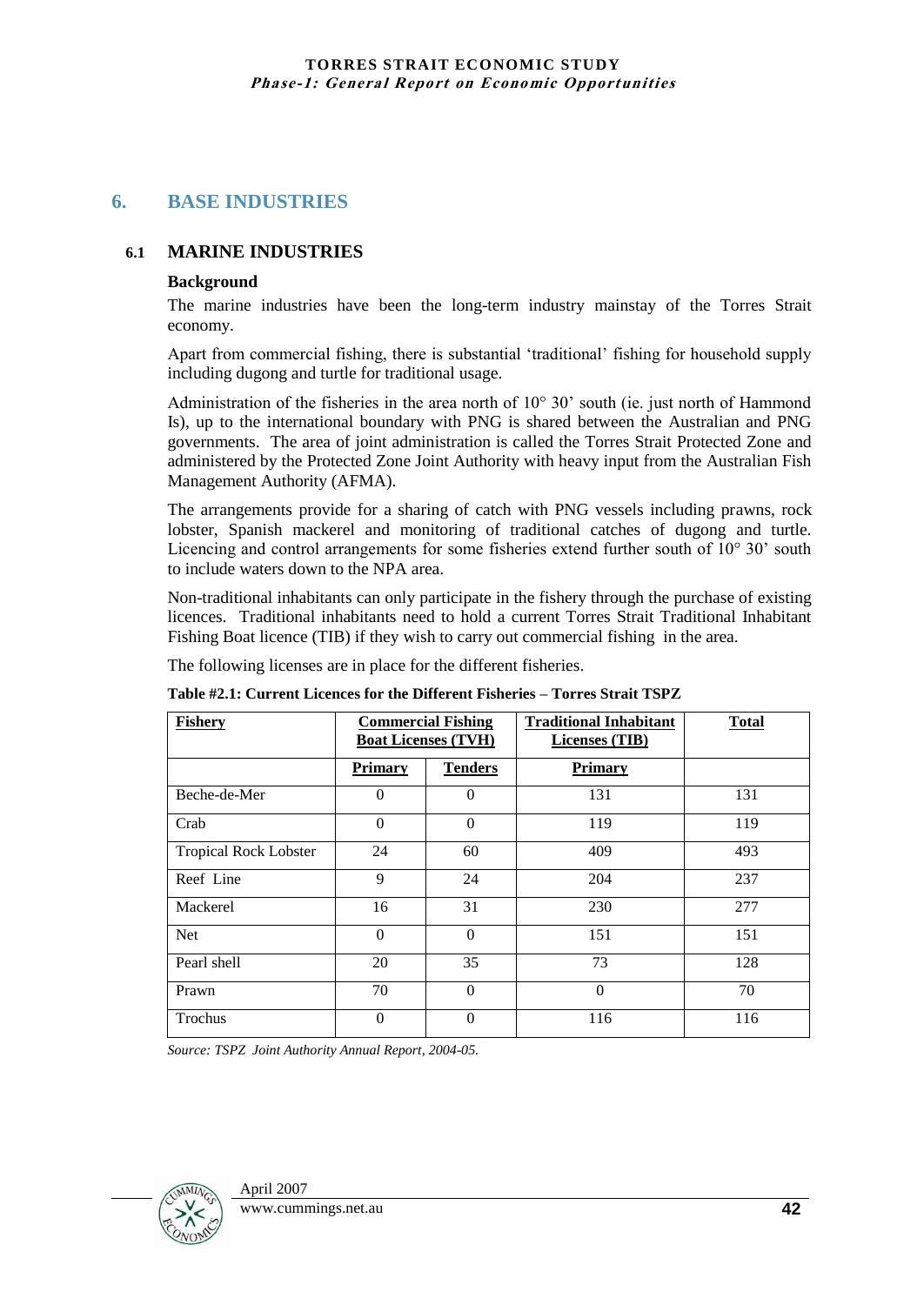#### **Catch Transport & Marketing**

Apart from the fishing effort, an essential part of the fishery is the transport and marketing of the catch which generally takes place through the regional city of Cairns.

The prawn take is generally transported to Cairns in "motherships" originating out of Cairns.

Live lobsters (as opposed to frozen tails) are transported by air to Cairns where they are shipped direct overseas, especially to Asian markets.

For handling other product, there are a number of receival depots located on the islands, mainly freezers, some with an ability to hold live lobsters and on Thursday Is. These depots (sometimes referred to locally as "factories"), are variously owned by the community Councils, local individuals, and outside companies.

For instance, the two on Badu are owned by local individuals, those on Murray and Darnley by the Councils, and those on Thursday Is by non-traditional residents/companies.

#### **Distribution of Fisheries**

The distribution of different types of fishery resources is not uniform across the area.

The Eastern group is close to the outer reef and deep water and tends to dominate in various fin fish including Spanish mackerel.

The prawn fisheries are mainly located in the Central group area.

Lobsters are found throughout but are especially related to the major reef areas. Pearl shell was widely distributed ranging from shallower reef areas to the Darnley deeps but the traditional pearling industry seems to have been heavily oriented to the Western and Inner island groups. The pearl farms are in the Inner group and NPA.

#### **Value of Fisheries**

Known information about the value of the main fisheries is:

| Prawns                | $$15.0 \text{ m}$   |
|-----------------------|---------------------|
| Tropical rock Lobster | \$12.0 <sub>m</sub> |
| Mackerel              | \$1.2 m             |

*Source: TSPZ Joint Authority Annual Report, 2004-05.*

The following looks at each existing or potential fishery in turn.

#### *Prawns*

Prawns are the largest fishery and mainly located in the Central area and especially based around Yorke Is (Masig).

However, the fishing boats are from Cairns or other areas further south where their refitting and maintenance is carried out. They are mainly crewed by non-Islanders, are supplied at sea by 'motherships' out of Cairns who transport their catch back to Cairns.

There are 70 licences all held by non-traditional inhabitants. Apparently, 3 licences were held at one stage for traditional inhabitants but were passed in as part of a deal to gain licences/fishing effort in other directions.

The degree to which the industry is divorced from the local economy is illustrated by a comment received, that the island communities found it difficult to purchase the locally caught prawns for community special events

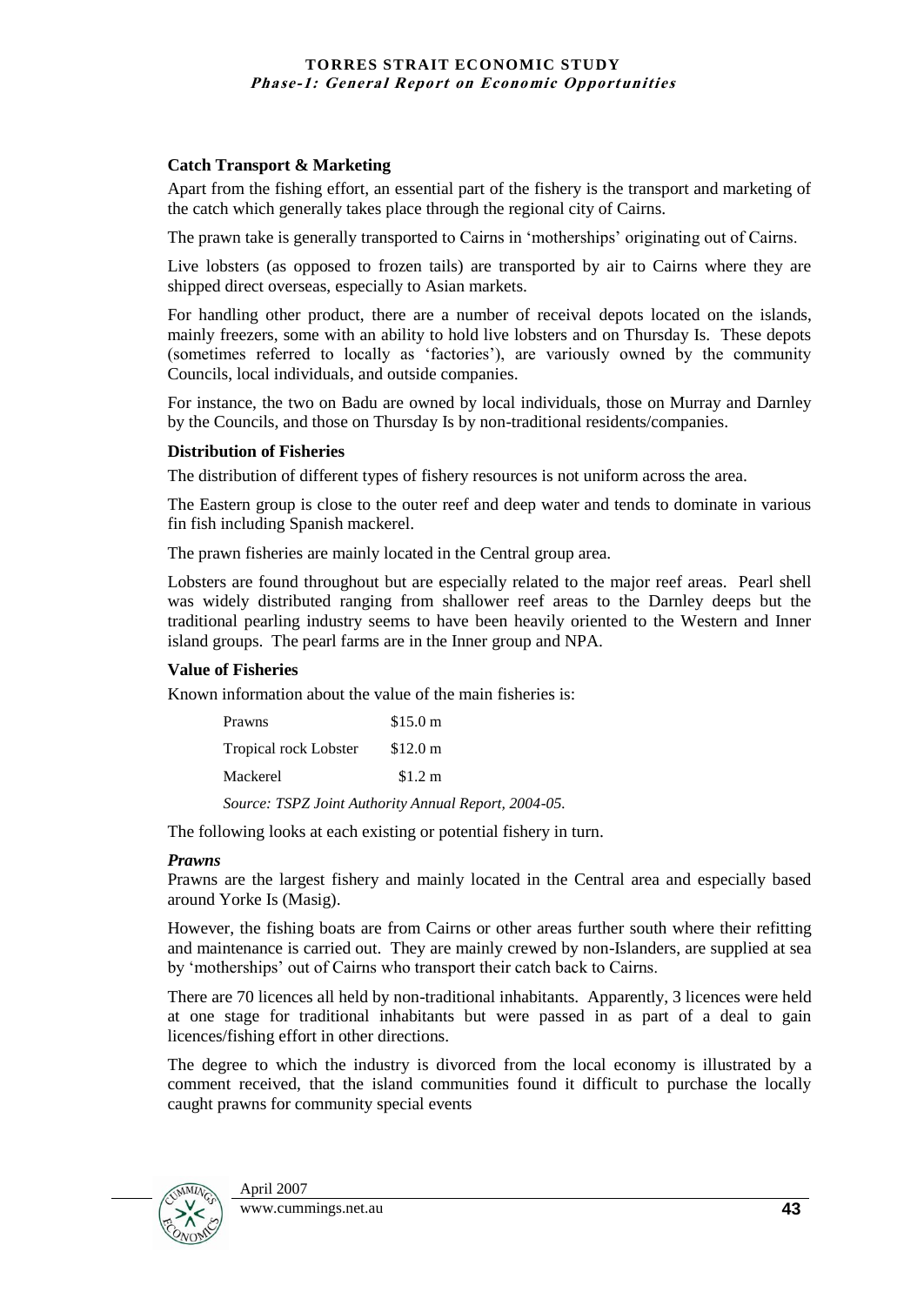The prawn fishery is static and seems unlikely to increase. It includes some PNG boats.

The prospect of catching and supplying "brood stock" Leader Prawns from the Boigu and Saibai Island area to supply prawn farms further south was raised. The Great Barrier Reef Marine Park"s Representative Areas Program closed off areas previously used to catch "brood stock" and on the surface, the project seems worthwhile pursuing.

The prospects of developing prawn farms in the area was raised. While the output has a high value to weight ratio and good back loading rates to the south could probably be negotiated, feeds would need to be imported at extra cost and production in the area would need to exhibit advantages in other directions to be competitive with existing farms in Queensland closer to markets.

## *Tropical Rock Lobster*

In the Torres Strait context, the term tropical rock lobster and crayfish are interchangeable. In fact, the term crayfish is the most widely used.

The fishery output is of live crayfish that are flown out, and frozen craytails that can be transported by sea.

The live product is of course more valuable but involves more difficulties in handling.

There are two methods of catching - free diving, especially in shallower waters, and "hookah", ie. using an airpipe system that facilitates deeper diving.

Discussions in communities indicated some concern that non-Islanders using "hookah" caught cray in deeper waters before they moved up into the shallower reef areas, thus restricting islander catches. However, there seemed some reluctance by Islanders to use "hookah" that was regarded as more dangerous.

There is currently a training program underway to familiarise Islanders with "hookah" and scuba diving techniques which would seem to be important.

TSRA is currently involved in negotiations to raise the allocation of access to catch to Islanders. However, concern has been expressed that Islanders may fail to take up the catch level.

Obviously, training and support with suitable equipment will be important.

Professionalisation of Islander fishing will also be important and is covered in a following section.

Research is being undertaken at Queensland Department of Primary Industries, Cairns, into possible crayfish aquaculture involving gathering juveniles, growing out and replenishing stocks. Progress needs to be monitored.

## *Spanish Mackerel*

Fishing for Spanish Mackerel seems to take place especially in the Eastern group area.

Although there are extensive licenses available to Islander fishermen, it seems that there is a substantial difference in catch efficiency between Islanders who use their normal run-about boats for this and outside professional fishermen who use a main boat and specialised dories for the purpose. These dories enable the user to steer the boat with their foot leaving two hands clear to increase the catch rate by a substantial amount.

Obviously, Islander participation in the fishery could be increased by investing in more specialised equipment.

The professionalisation of participation is also an issue in this fishery, as discussed below.

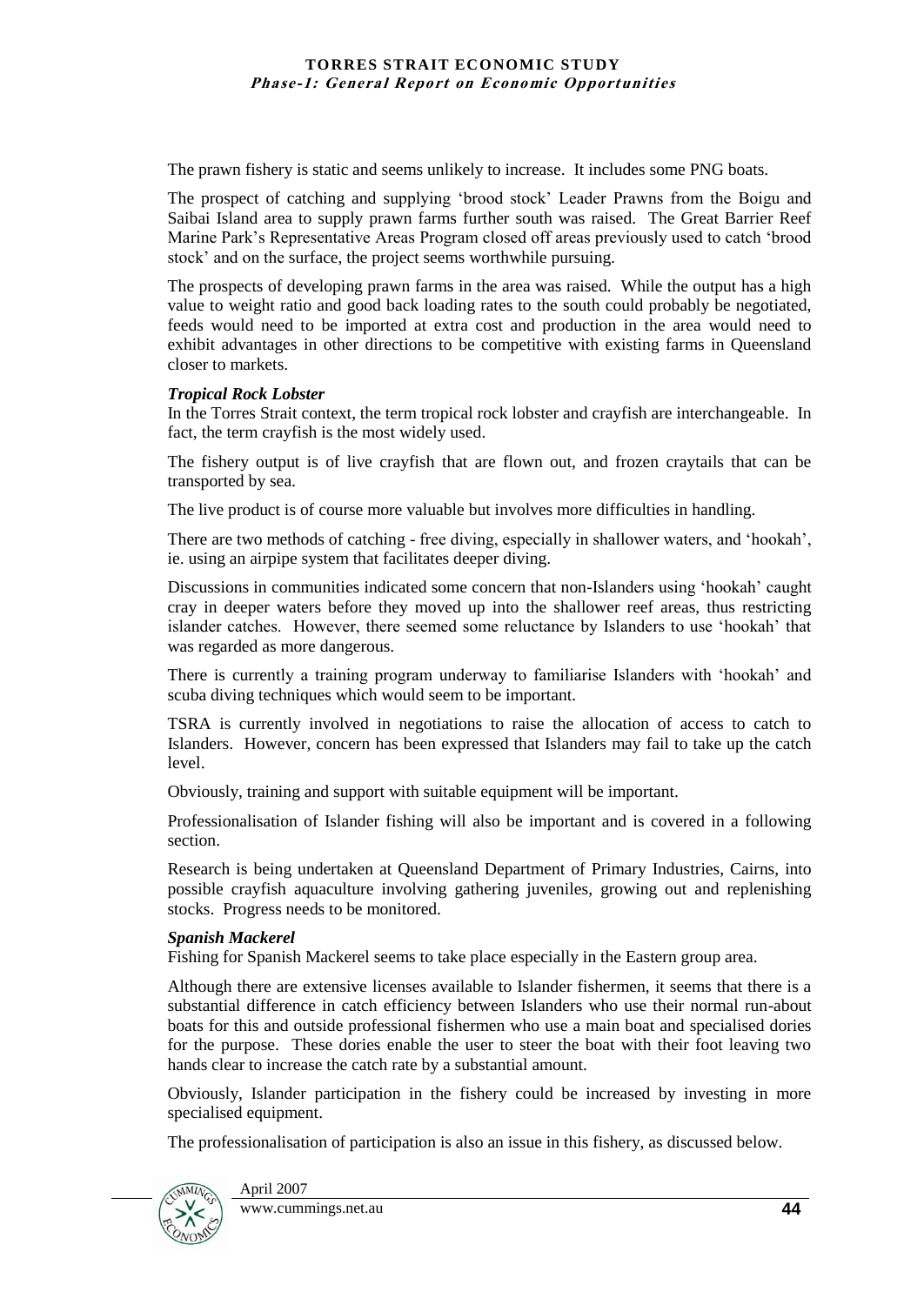## *Pearl Shell*

Massive over fishing for pearl shell up to the 1950"s has led to depleted stocks that are struggling to recover.

Current collecting is to provide stocks to pearl farms which are located in the Thursday Is/NPA area.

A proposal has been put forward by a Saibai Is group to establish a pearl farm close to the island which should be considered seriously. The taking of only one thousand shells to start the farm is involved and this should not overtax the resource. The proponents have worked in the industry in Western Australia and include a person skilled in seeding.

Our attention was drawn in one community to the pearl oyster being a great delicacy. It is a small volume by-product of the pearl farms (see also below re oysters).

It would seem to us that the possibility of artificially expanding the wild pearl shell numbers to bring them up to their previous numbers might be examined.

The pearl shell population has the potential to support:

- o Pearl farm production of pearls for world markets.
- o Production of shell for direct sales and conversion into craft and jewellery items.
- o Pearl shell oyster production for the restaurant trade.

As noted below, the industry has the capacity to be an important element in the development of the region"s tourism, with pearls and pearl shell items being to the Strait what opals are to Australia"s tourism and pawa shell to New Zealand tourism.

#### *Oysters*

There are substantial occurrences of black lipped oysters on rocky headlands along the NPA and Torres Strait.

While some work has taken place at Palm Is in the past on potential commercial farming of these oysters, no successful commercialisation appears to have taken place so far.

## *Fin Fish*

There seems to be a capacity to expand the catch especially of reef fish in the Eastern group. Expansion of commercial licences is limited to traditional inhabitants, but bans on any commercial fishing at all appears to be in place in some areas (eg. Top Western area).

There is a barramundi fishery in the top Western group, but it is reserved for community fishing.

It is likely that there would be a substantial potential for barramundi caught along the PNG coast to be commercially exported via the top Western islands to Australia (see further re crabs below).

#### *Crabs*

Current stocks and catching of mud crabs seems to be mainly in the top Western group and NPA with small numbers being caught for local usage. There is a substantial demand for crabs for the restaurant trade in Cairns and further south at prices that will stand air transport.

There is a substantial resource across the border in PNG.

A proposal has been put forward at Boigu for a crab farm that would import "crablets" from the south and grow them out in holding pens. A proposal has been put forward to establish a processing unit on Saibai that would import frozen crabs from adjacent areas in PNG and supply cooked crabs to the restaurant trade in Cairns.

Establishing the Top Western area as a crab industry and supply area should be pursued.

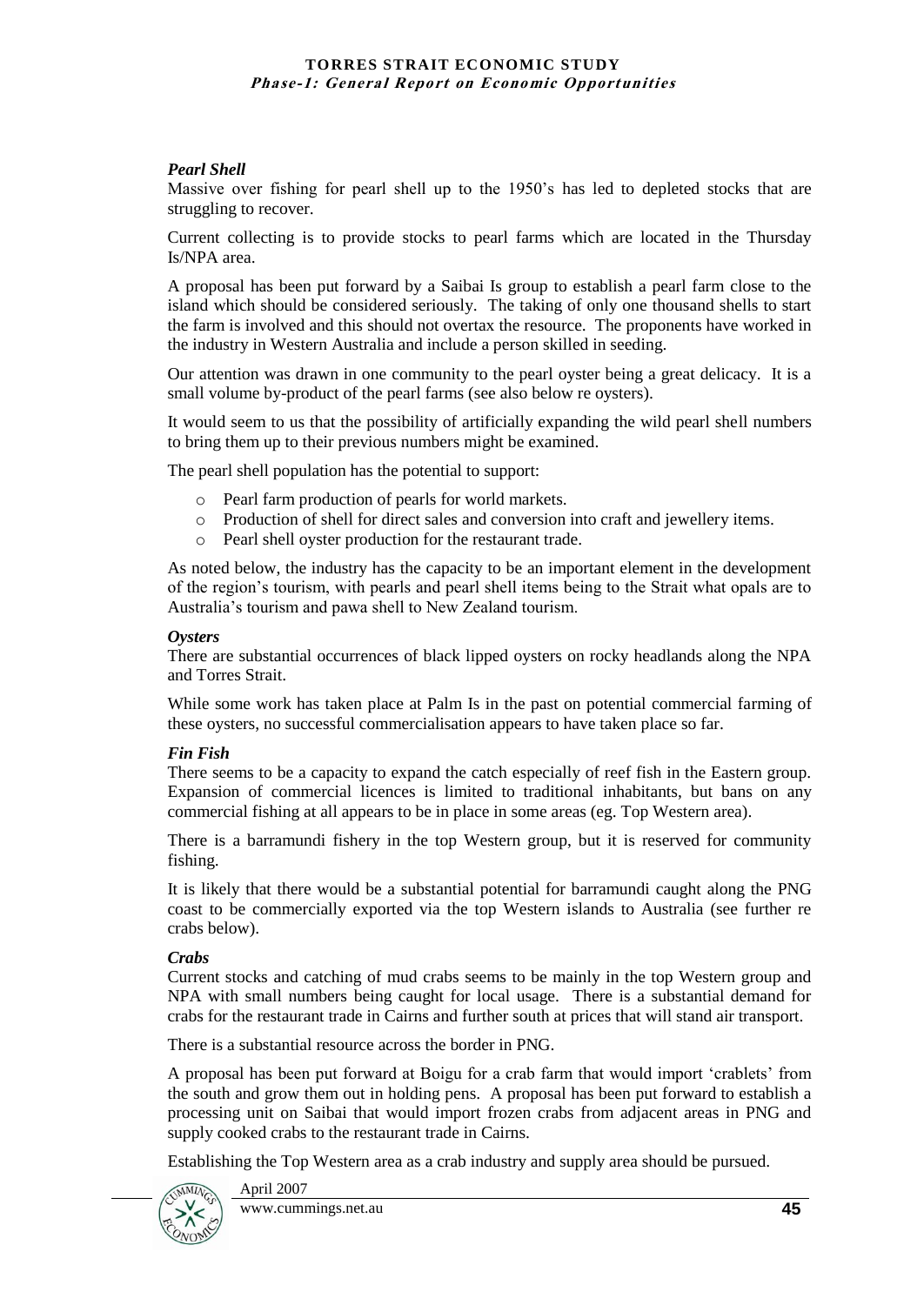#### *Trochus*

This fishery has been very important in the past, even providing the basis for a short-lived button factory built in Cairns during the 1950"s. However, with plastics replacing shell, the industry declined. There was a more recent resurgence.

Collection is in the hands of traditional inhabitants and it seems likely to rise and fall depending on world market prices.

There was a suggestion received that processing to produce blanks might be worth looking at with resulting reduction in transport costs to markets.

#### *Beche-de-Mer*

This fishery is in many respects similar to trochus in that there has been a tendency for the market to come and go.

It is subject to over fishing with controls on some species currently in place. There were suggestions received in one community that some of the catch restrictions needed to be reduced.

About 600 tonnes of production were recorded in 2005.

#### *Live Fish*

Recent work by Cummings Economics for the Queensland Air Transport Council identified two types of fisheries output being exported in significant quantities via Cairns airport not yet established in the Torres Strait.

- o Live fish for the Asian restaurant trade.
- o Live aquarium fish.

The live fish for the Asian market are mainly Coral Trout and are being caught around Cairns and southwards along the reef and from where they are being trucked to Cairns for export. The trade is reported to be lucrative. The cost of transport might put the Torres Strait at a cost disadvantage.

Most of the live aquarium fish seem to be coming from the Cairns area. We believe that potential volumes involved would not put an undue pressure on resources and possibilities are worthy of further investigation.

#### *Sea Sponges*

The sea sponge farming project at Yorke Is with prospects of being expanded to other islands is well progressed and well documented. It seems to have good prospects of success and is worthy of progressing further.

## *Turtle*

The Applied Ecology attempt in the 1970"s to develop turtle farming failed (incidentally the other project undertaken by Applied Ecology at the time, the crocodile farm at Edward River (Pormpuraaw), succeeded and continues to this day).

Juvenile turtles have a high mortality rate in the wild and their hatching and raising can increase survival rates dramatically. However, turtles have a long life span and the turtles that are traditionally taken for food are relatively old. Keeping them in captivity for very long periods is probably not economic. However, there may be prospects of releasing them after being raised past juvenile levels to increase stocks and to replace those taken, thus allowing the catch of mature turtles to be lifted.

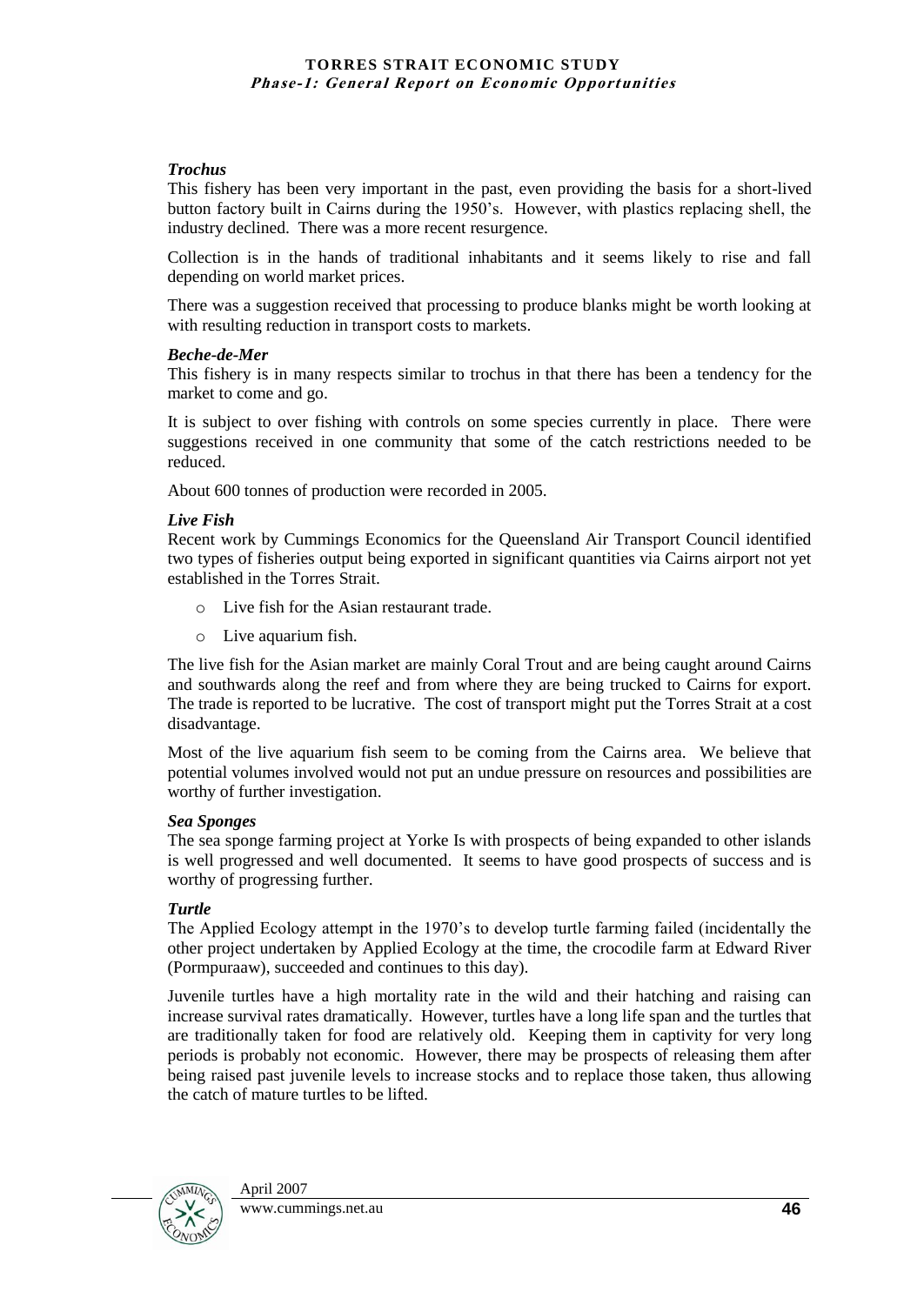## *Dugongs*

There seems to be no suggestions that dugong takes can be raised on a sustainable basis and commercialised. Annual reproduction rates were reported to be  $3 - 5\%$  compared with 100% for sheep.

## *Analysis*

It seems that the amount of employment in the marine industries, especially of traditional inhabitants, can be increased significantly in a number of ways:

- (1) Through the share of existing fisheries being accounted for by traditional inhabitants being increased.
- (2) Through increasing take of some species.
- (3) By developing aquaculture/mariculture projects.
- (4) By stock replenishment action.

The relatively poor participation in the existing fisheries by traditional inhabitants appears to be due to a number of factors.

In the case of the prawning industry, the vessels involved are large, involve a large investment, and require high levels of technical and management skills to operate. The major operating consumables, including fuel needs to come from Cairns, and the product needs to go back to Cairns in any event for transport further south. This makes it cheaper to supply direct to and from Cairns by ship rather than land on Thursday Is or one of the other islands. Poorer availability of sophisticated back up refitting and maintenance services in the Torres Strait relative to Cairns is also a factor. Lack of facilities for this type of operation in the Torres Strait means that the vessels might as well base in Cairns.

Thursday Island"s high costs of living, including housing, also mitigates against basing vessels and their crews on Thursday Island.

Any action to try to increase the local participation in the prawn fishery would need to address all of the above factors. The first step is probably to get the support facilities and living conditions in place in the Torres Strait to attract existing vessels to base in the area.

In this, it should be noted that the same conditions apply to the Gulf fishery that tends also to be supplied out of Cairns and bypass centres such as Weipa and Karumba.

If Thursday Is can attract trawlers operating in the Torres Strait to base there, it is also likely to attract those operating in the Gulf.

It would be in the interests of the existing major transport operators to increase volume on existing services by attracting business away from the "motherships".

However, failure of traditional residents to participate in the prawn fishery can also be attributed to lack of capital, management, and technical expertise.

Shortcomings in this direction are also evident in the other fisheries.

While Torres Strait Islanders grow up with a deep affiliation with the sea and fishing, passed down from generation to generation, this relates to traditional ways of doing things which does not necessarily equip them for participating in a modern professional fishery that requires:

- (1) Specialised knowledge and skills to locate fish stocks including knowledge of, and use of sophisticated equipment.
- (2) Investment in and use of specialised boats.
- (3) A professional full-time attitude to making a living from fishing.



April 2007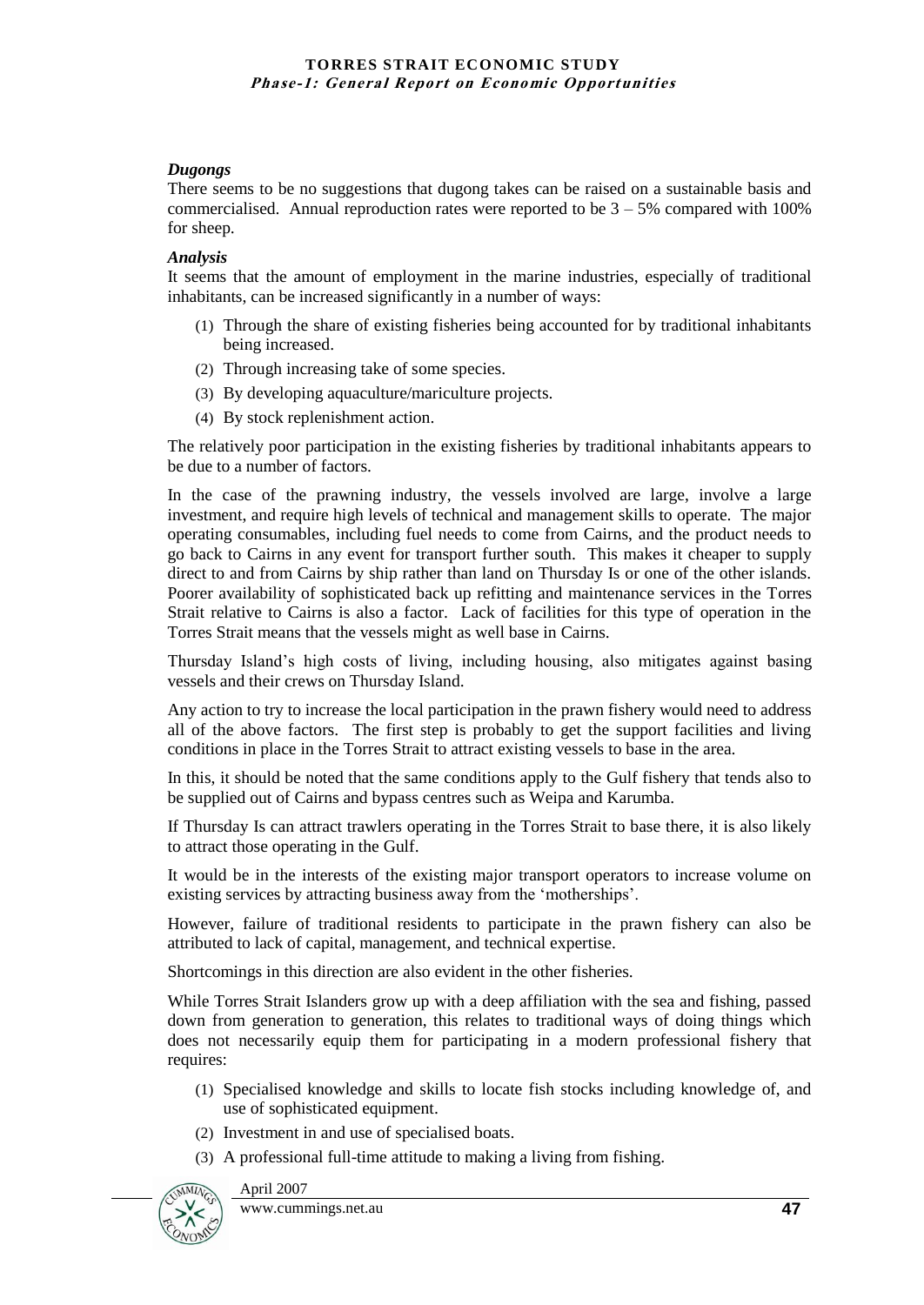Much of the area"s economic future is bound up in marine activity and fishing, and there seems to be a need for a greatly increased level of locally available training.

It was suggested that maritime training facilities that extends to fishing and aquaculture skills might also be aimed at providing training for other indigenous populations in Australia and overseas, especially the Pacific area.

It needs to be recorded that the whole CDEP system, while admirable in its aims, is tending to mitigate against the professionalisation of fishing activity. Widespread inquiries in the communities indicated that most commercial fishing activity was taking place in a situation where communities had a one week on and one week off CDEP scheme and that most those fishing were on CDEP and only fishing part-time on the week off. There were very few identified who had become professional full-time fishermen.

The lack of professional approach extended to failures to invest in and use hookah equipment in the cray fishery and efficient dories in the mackerel fishery.

It is not the responsibility of this report to make judgements about how CDEP should be administered. There are many other factors involved. However, it is its responsibility to record the economic ramifications of the current system.

Another disadvantage that the traditional Island community has had in relation to fisheries has been lack of knowledge of and contact with outside markets. This has meant that non-Islanders have dominated the distribution and marketing of product.

It is an obvious direction for Islanders to move into as skills develop. However, it would need to be careful and well planned. The "diaspora" of Torres Strait Islanders, many with well developed skills, might assist in this regard.

## **6.2 AGRICULTURE/HORTICULTURE**

The small land area of the Torres Strait/NPA area would appear to mitigate against the development of major agricultural/horticultural activity. Quarantine restrictions provide another barrier (see Section 7.2 "International Boundary & Quarantine Constraints").

However, there does appear to be some opportunity for production for local consumption including some special production for tourism purposes and some for outside consumption.

The Torres Strait Island people while relying heavily on marine fishing activity also had a traditional "gardening culture" with food production activity and cooking heavily influenced by introduced tropical plants and Asian cooking styles during the "pearling" ara.

Although the area has a distinct winter and early summer dry period, and, in some areas, soils are poor, the area has a strong and reliable wet season. Even on the drier and poorer soil islands, like Horn, Prince of Wales, Badu and Moa, there are patches of rainforest in favourable locations.

In the NPA, there are extensive rainforest areas (the Lockerbie Scrub) and growth on the volcanic soil islands of Stephen (Ugar), Darnley (Erub), and Murray (Mer), can be luxuriant.

## **Foodstuffs**

There is clearly a sentiment to promote the availability of traditional food sources like cassava, yams, sweet potatoes, bananas, mangoes and coconuts. (The special potential of the Wongai Plum is covered below.)

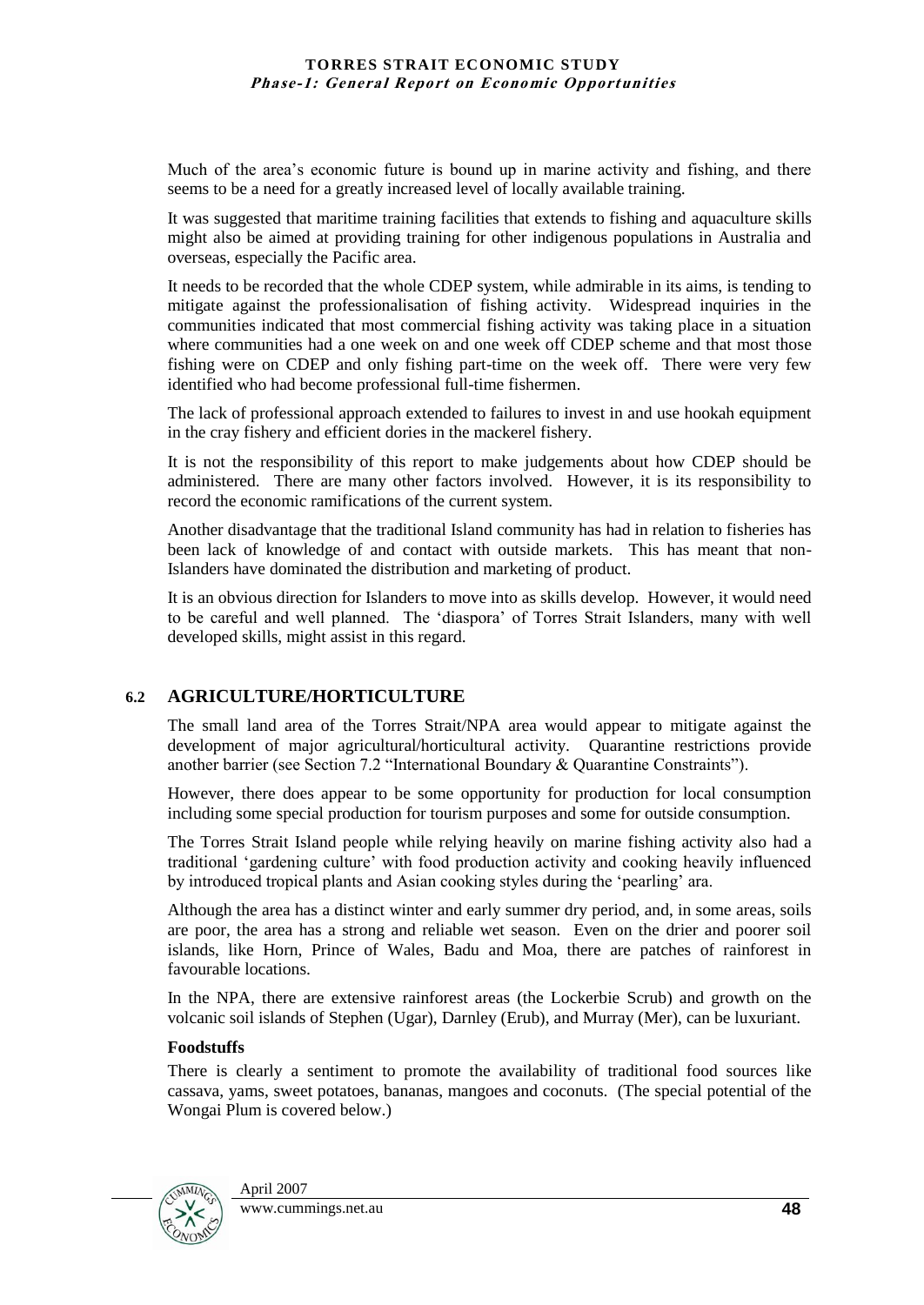Encouragement of production and preparation of such foodstuffs has some advantages:

- a) In replacing imports.
- b) In promoting an improvement in diets, especially to combat diabetes.
- c) In developing culinary arts of interest to visitors (see section below).

There is obviously a special market for these types of foodstuffs for special cultural events including weddings, tombstone openings, and the like.

While individual home gardens might be encouraged, the possibilities of developing commercial market gardening for local and other clients needs to be investigated. Those island areas with superior soils and rainfall will have an advantage.

Badu Island has a well established hydroponic production facility and gardens and there are moves in this direction on other islands. Bamaga is currently moving to re-establish its farm.

The possibilities of the island communities developing production for other islands is constrained:

- a) By quarantine restrictions on movements to supply Thursday Is and the NPA.
- b) By lack of regular transport links between the Western, Central and Eastern groups.

Hammond Is would be in a good position to supply Thursday Is and the outer islands but not the NPA area.

The NPA is in a special position to supply Thursday Is and the outer islands but there would need to be some minor adjustment of shipping services to facilitate this. (The Seaswift vessels come up from Cairns to Horn Is, then Seisia and return direct to Cairns.)

The problem is that no body has a real idea of the degree to which there would be a market for these traditional foodstuffs and given production seasonality, it could still be cheaper and easier to draw these products direct by ship out of Cairns.

Certainly, the cooperation of retail stores in facilitating distribution of such product would be needed.

Hopefully, the feasibility study for the reopening of the Bamaga farm will throw some further light on the potential size of the market.

It seems to us that achieving a break through in this field would require a concerted action that included TSRA communities, the Health Department, tourism interests, Queensland Department of Primary Industries, and distribution outlets.

#### **Livestock Industries**

Livestock raising has not been a traditional Torres Strait Islander activity.

The little livestock raising found in the area included a Bamaga resident with 90 head of cattle turning off about 10 a year and a few goats at St Pauls.

It would appear however, that pigs run wild and are hunted on Moa, probably the other Western islands, and the NPA, that deer have run wild on Prince of Wales, and that goats have run wild at various times in the past on various islands.

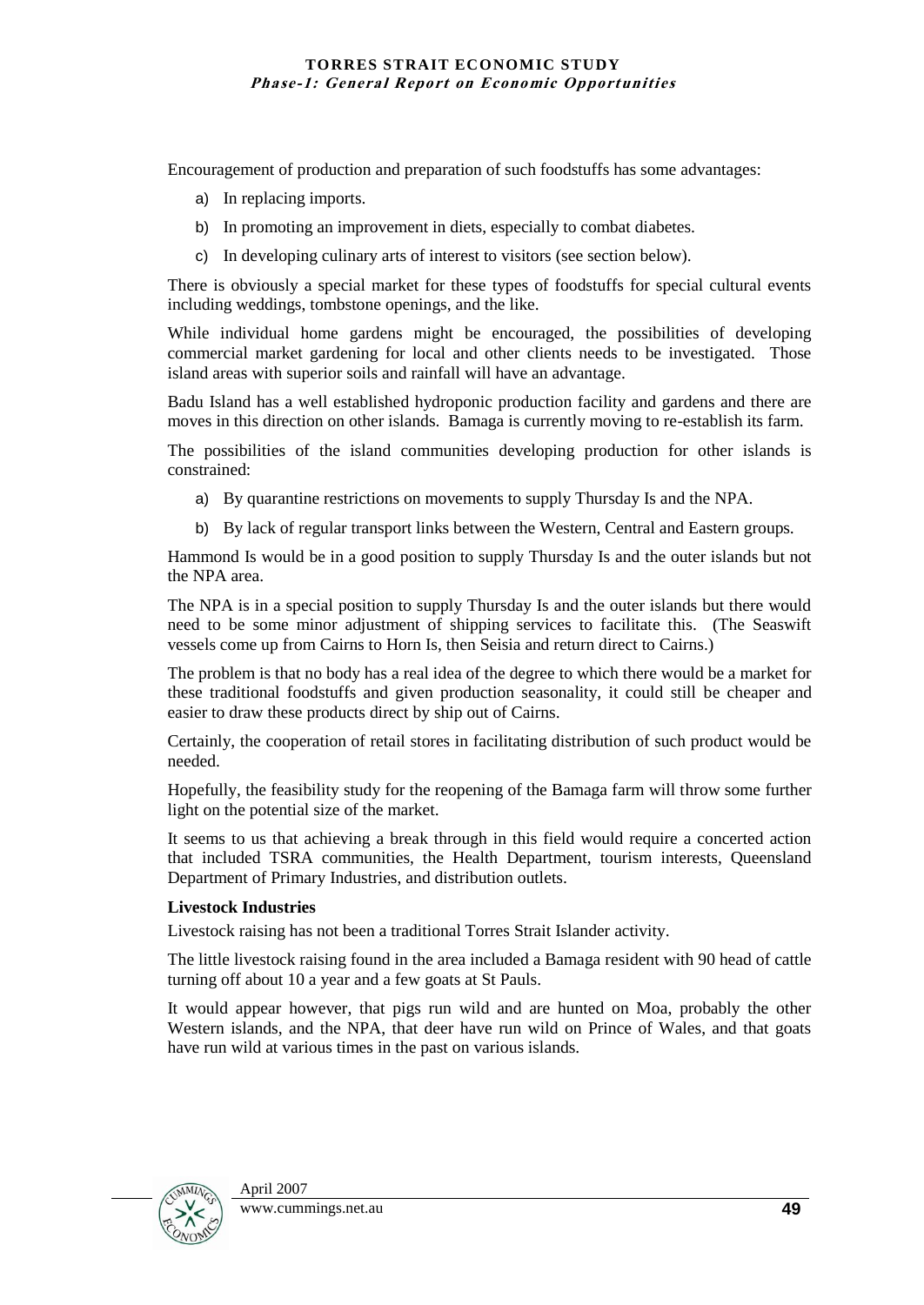Significantly the cattle at Bamaga are slaughtered on the ground and sold in quarters and have a ready market for special events (weddings, etc.). It is likely that many more could be sold for this purpose. It would appear that land could be leased that would allow the herd to be increased to about 500 head.

However, the Seisia and Bamaga DOGIT areas are limited with most of the land in the NPA under the control of the non-TSRA communities.

Significantly, the Seisia community owns a cattle property on the Atherton Tablelands and has established a butchery which could eventually process local cattle production for local markets once the demand for quarters for special events was exhausted.

It would appear to us that cattle, goats or deer could be run on Prince of Wales, Badu, Moa, and Darnley Is and possibly Horn and Hammond, provided arrangements could be made with traditional owners and, especially with goats, that environmental safeguards and dog control were put in place.

Intensive livestock industries like chickens, pigs and crocodiles require food sources. For chickens and pigs, this is usually grain, but for pigs, it could be crops like cassava, taro, cashew fruit, etc. which might possibly be grown in the NPA. The question of crocodile farming was raised and while the area is highly suitable and crocodile skins and meat are high value products that would stand the cost of shipment to outside markets, crocodile farms require a nearby source of cheap second-grade meat products/offal. Most are located next to chicken farms where they are fed offal, heads, feet and old laying hens, etc. The only possibility in the TSRA area would appear to be as an adjunct to other livestock industries or next to a plentiful supply of low cost fish products.

### **Native Plants**

We did not find any evidence of Torres Strait native plant foods having been studied for potential for outside markets, such as the restaurant trade.

However, one obvious candidate is the Wongai Plum.

The Wongai has a special place in islander culture and there is a legend that if a visitor eats the Wongai fruit, they will return to the Torres Strait.

The plum grows prolifically throughout the Strait and its special position is reflected in local place names. The old Wongai tree on the Thursday Is Esplanade in front of the Federal Hotel was so important that when it fell over some years ago and appeared to be dying, a special block wall was built around it. New shoots have appeared and it is growing again.

The prospect of using the Wongai as a tourist promotion tool is obvious. Tourists could be presented with or have the opportunity to buy Wongai Plums on their visits to promote their return.

There could be a potential additional market for the native foods restaurant trade and Wongai could possibly be incorporated into conserves, biscuits, ice creams, etc. A dried Wongai has a taste similar to a dried date.

Another aspect of the Wongai tree that is special in the area is its prized use for carving. (Note the tree also grows in the Malaysian area where its wood is used for furniture.)

There are some problems however, that need to be overcome. First, it is a slow growing tree that takes a considerable number of years to bear fruit. It is likely that any production would need to rely on existing stands of the tree.

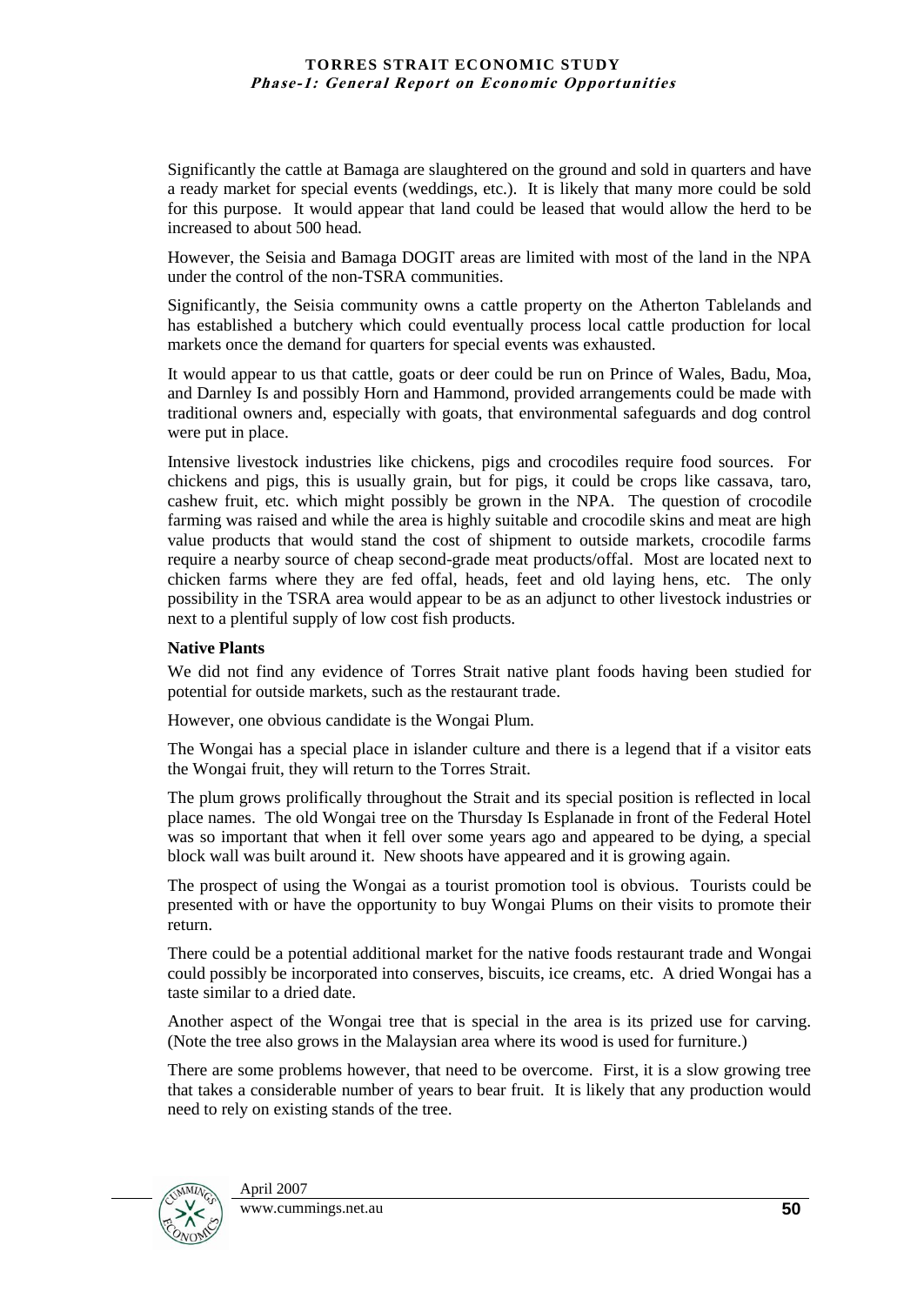Secondly, most of the trees are probably on islands in the quarantine zone. There would need to be special arrangements and possibly treatment to get fresh fruit, and possibly dried fruit, to Thursday Is and then further south.

To progress the matter, the quarantine service (possibly the special unit at Mareeba), would need to carry out a risk assessment and come up with appropriate solutions. The Queensland Sandy Trout Food Preservation Laboratory might usefully look into treatment/preservation possibilities. The product would need to be referred to appropriate restaurant operators and "bush tucker" distributors for assessment.

#### **Other Horticultural Possibilities**

Apparently, beach almonds formed part of traditional foodstuffs and this might be assessed along with the Wongai plum.

Cashew nuts have grown prolifically around Bamaga township for many years. Cashew nuts are a high value to weight product and the fruit could be used for human consumption or feeding to pigs, etc. However, cashews have a processing problem. Removal of the outer poisonous shell that contains a blistering agent is labour intensive. This tends to restrict commercial production to low wage countries (eg. India). It is possible that mechanisation can be achieved. However, a plantation established near Mareeba about ten years ago appears to have failed.

There was some comment on very early fruiting mangoes but we were unable to gain definite evidence of varieties involved that might meet a market niche.

#### **Ornamentals & Erosion Control**

Torres Strait Islander gardening traditions have extended to significant use of ornamental trees and shrubs in the various communities.

Indeed, on the sand cay islands of Yorke, Poruma and Warraber, there is evidence of a distinctive gardening style combining ornamentals with raked sand, with rake patterns in the sand. At the new resort units at Yorke, this is combined with wooden walkways but generally substantial use is being made of concrete block pavers for hardened streets and walkways as part of this style.

On Thursday Is and throughout the islands, the range of colours and types of frangipani and crotons is most noticeable. Local myths and legends include one featuring a "Poincianna Lady" with bright red hair and long black fingernails.

The surveying did not reveal any ornamental types that might find markets outside the region and thus, any prospective commercialisation is likely to be confined to local markets.

Bamaga Council has a nursery and the horticulture project at Badu has an ornamental nursery aspect.

A horticulture project on Poruma is being put underway mainly aimed at propagating casuarinas, locally known as "She Oaks" for erosion control.

A previous nursery on Thursday Is had ceased. There would seem to be an opportunity on Thursday Is to establish a small nursery operation. Bamaga could be a potential supplier.

## **Research & Extension Services**

The agricultural/horticultural potential of the area seems to be relatively poorly defined. The prime government agency, the Queensland Department of Primary Industries, does not appear to have any presence in this field north of Mareeba. There is a very strong nursery industry and botanical gardens presence in the Cairns area. There could be benefits in encouraging more of an input from relevant organisations and institutions based in the Cairns area.

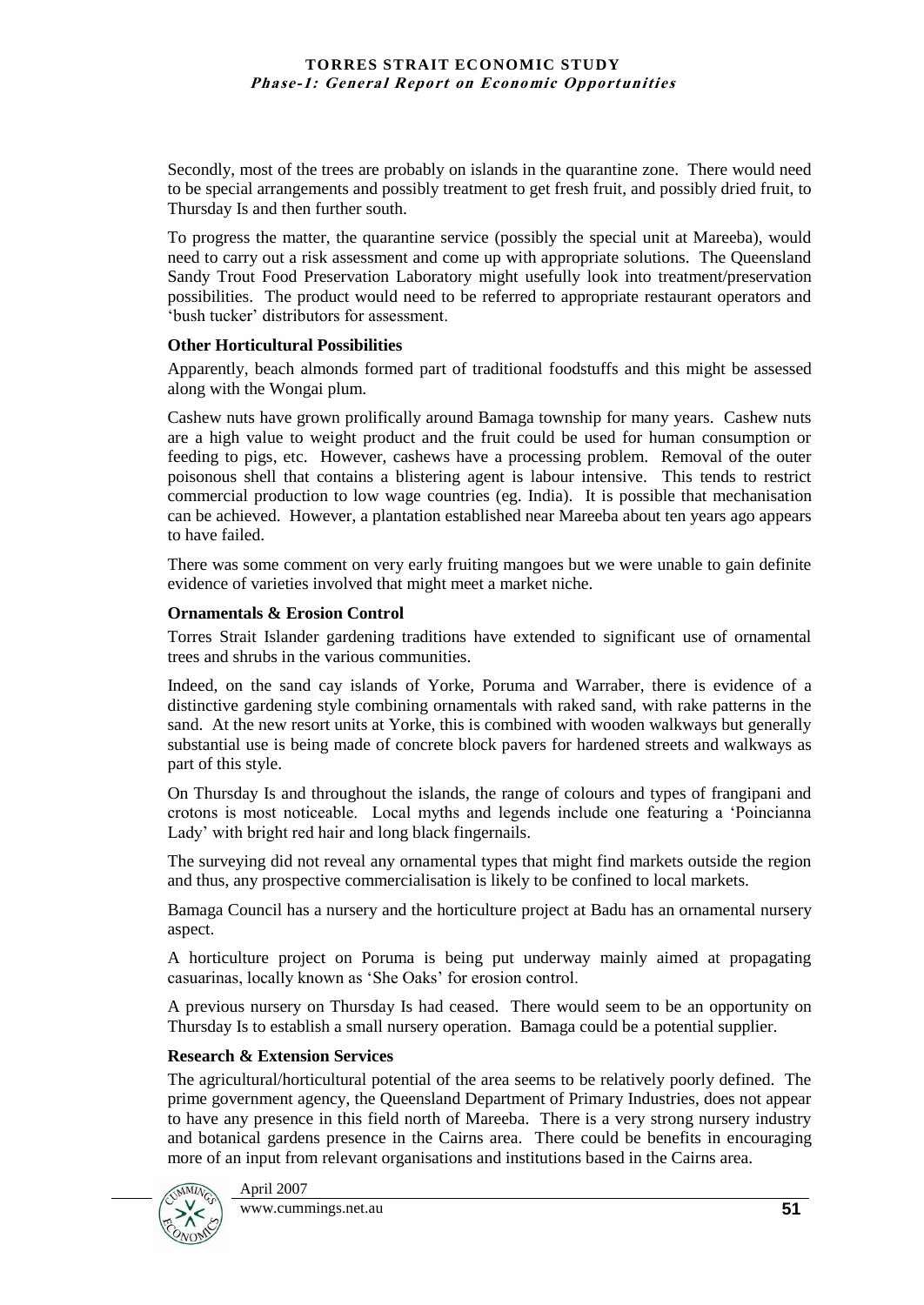## **6.3 MINING**

Enquiries at Queensland Mines indicated no prospective activity in the area.

However, inquiries among mining interests in Cairns resulted in identification of interest in wolfram on Moa Island. This was confirmed through discussions with communities in the area.

Mining of wolfram (tungsten) has taken place historically on Moa Island in an area to the south-west of St Pauls, north of Kubin, and to the west of the road linking the two communities.

Current interest is being driven by high prices and there are good prospects of these high prices continuing.

The tungsten price approximately trebled in 2005 and has remained high since (see table). World consumption is growing and China (the major world supplier), has changed from being a major exporter and current world supply is believed to be less than usage and supplies being met by previous Russian stockpiles that are believed to be close to depletion.

| Dec 2004        | $$90 - $93$   |
|-----------------|---------------|
| Jun 2005        | $$285 - $295$ |
| Dec 2005        | $$260 - $265$ |
| <b>Jun 2006</b> | $$249 - $259$ |
| Dec 2006        | $$242 - $247$ |
| Mar 2007        | $$260 - $265$ |

**Table #2.2: Tungsten Prices \$ per Metric Tonne Unit**

Against this background, moves are currently underway for reopening wolfram mining at Wolfram Camp and the Mt Carbine area near Mareeba.

Interest appears to have been shown by a number of companies but no recent exploration and testing of extent of deposits appears to have occurred.

First thing that needs to happen is for a mining exploration company to take an Exploration Permit over the area as a basis for investing the requisite capital in testing the extent of the deposits and the feasibility of it being developed as a commercially viable mining operation. The next step, if justified, is for the company to apply for a mining lease.

There would need to be negotiations with the community and traditional owners before the project could proceed.

Obviously, an active mine could provide employment and have other economic benefits for both Kubin and St Pauls communities. However, the extent of any opportunity will not be known until exploration takes place.

The current world market situation provides a 'window of opportunity' for attracting investment in the necessary first step of "proving up" the deposits.

Location of the deposits would not appear to conflict with any aspect of tourism development on the island.

Queensland Mines resource map records wolfram occurrences on Badu Is also that might be examined at the same time as those on Moa.

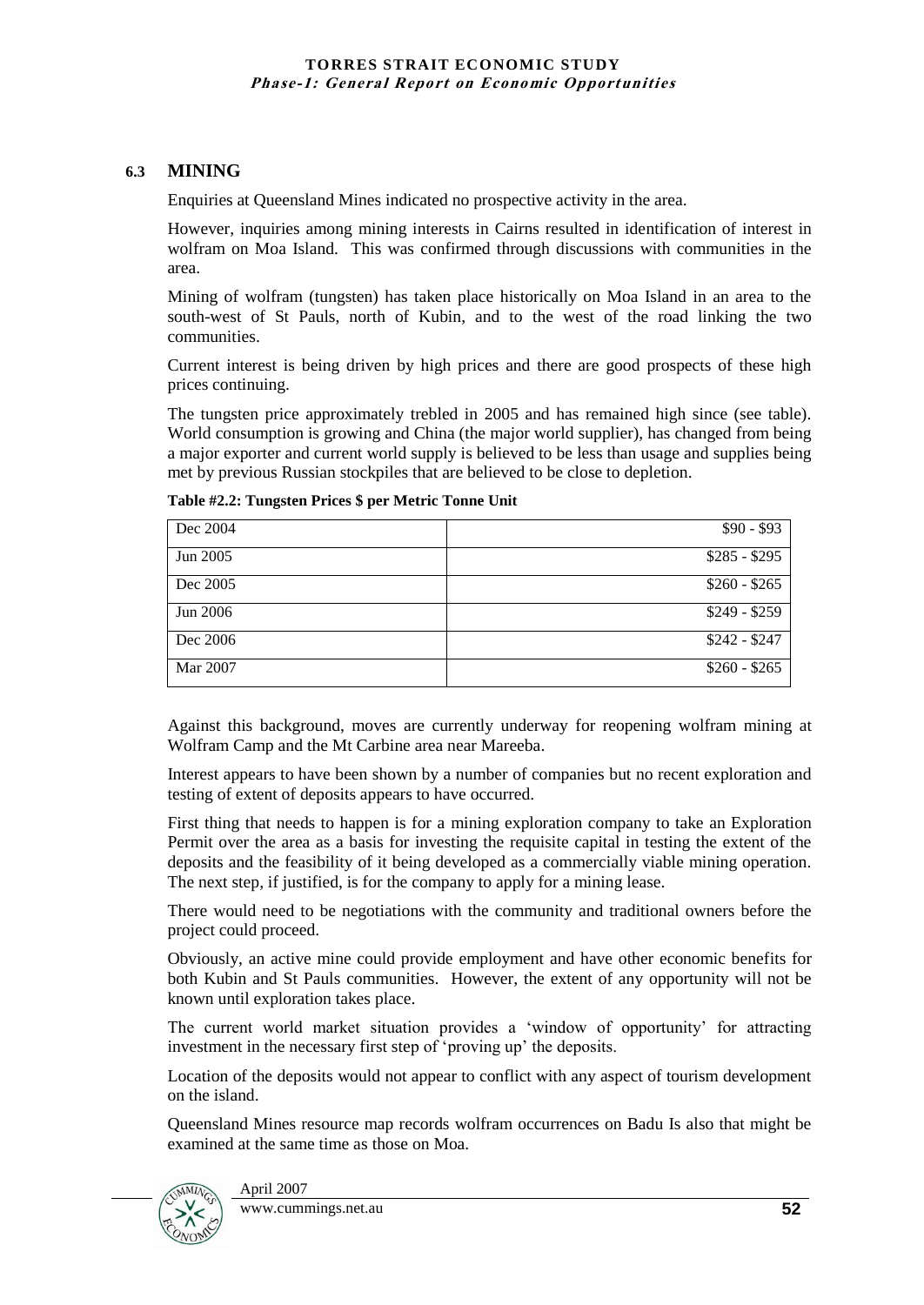#### **Other Mineral Occurrences**

As with the wolfram deposits on Moa Is, the current world demand for minerals could provide an opportunity for further exploration of potential mining development opportunities in the area.

Gold has been mined on Possession Is and more recently on Horn Is, but there would not appear to be any interest at present. Mines Department resource maps also record some copper, silver, lead and tin occurrences in the NPA/Horn Is area. Smaller bauxite deposits are recorded at Turtle Head on the east coast south of the Escape River and other locations to the immediate south of the NPA, but there seems to be no current developmental plans.

Extensive silica deposits further south at Cape Grenville are covered by National Park constraints.

#### **Participation in Outside Mining Activity**

Torres Strait Islanders have a history of participating in mining operations and infrastructure development including building railway lines in Western Australia.

Improvement of the road linking Bamaga and Weipa could enhance prospects for NPA residents travelling to the Weipa area for employment.

It was reported that there were at least four persons living in the area involved in "fly-in/flyout' to mining operations elsewhere in Australia. There are major 'fly-in/fly-out' flows of personnel into mines in Papua New Guinea (PNG), especially out of Cairns, and given proximity of the PNG mines, the prospects of skilled trades people flying in and out to PNG mines might be worth looking into.

### **Quarry Products**

The question of quarry products was raised on a number of occasions and on visits to the island communities, substantial quantities of sand and aggregates in bags were evident.

There is a quarry on Horn Is that supplies a range of aggregate needs including the needs for finer grade aggregate for the block production plant at St Pauls. There is a quarry and crushing plant at Badu but grades are not suitable for the nearby block plant at St Pauls.

In the past, there has been a quarry on Dauan Is but it is not operating at present. The location is close to the barge ramp but proximity to housing might be a problem for blasting. The question of developing the quarry to provide material to nearby low lying Saibai and Boigu Islands was raised.

There was some criticism of recent importation of substantial amounts of fill from Cairns to Boigu when more nearby sources in the Torres Strait might have been used.

It would seem that any major future upgrading of the road between Bamaga and Weipa will require substantial amounts of road building materials including aggregate and possibilities of establishing a quarry in the NPA might be looked at.

Some problems were also recorded of native title restricting extraction of sand for local usage.

As a general observation, banks of shells/shell grit on old dead coral reefs can provide a source of lime potentially for products like calcil bricks We did mot make inquiries but it seems likely that such resources could exist (see also section on construction).

It is suggested this whole field of quarry products and building materials might be looked into further.

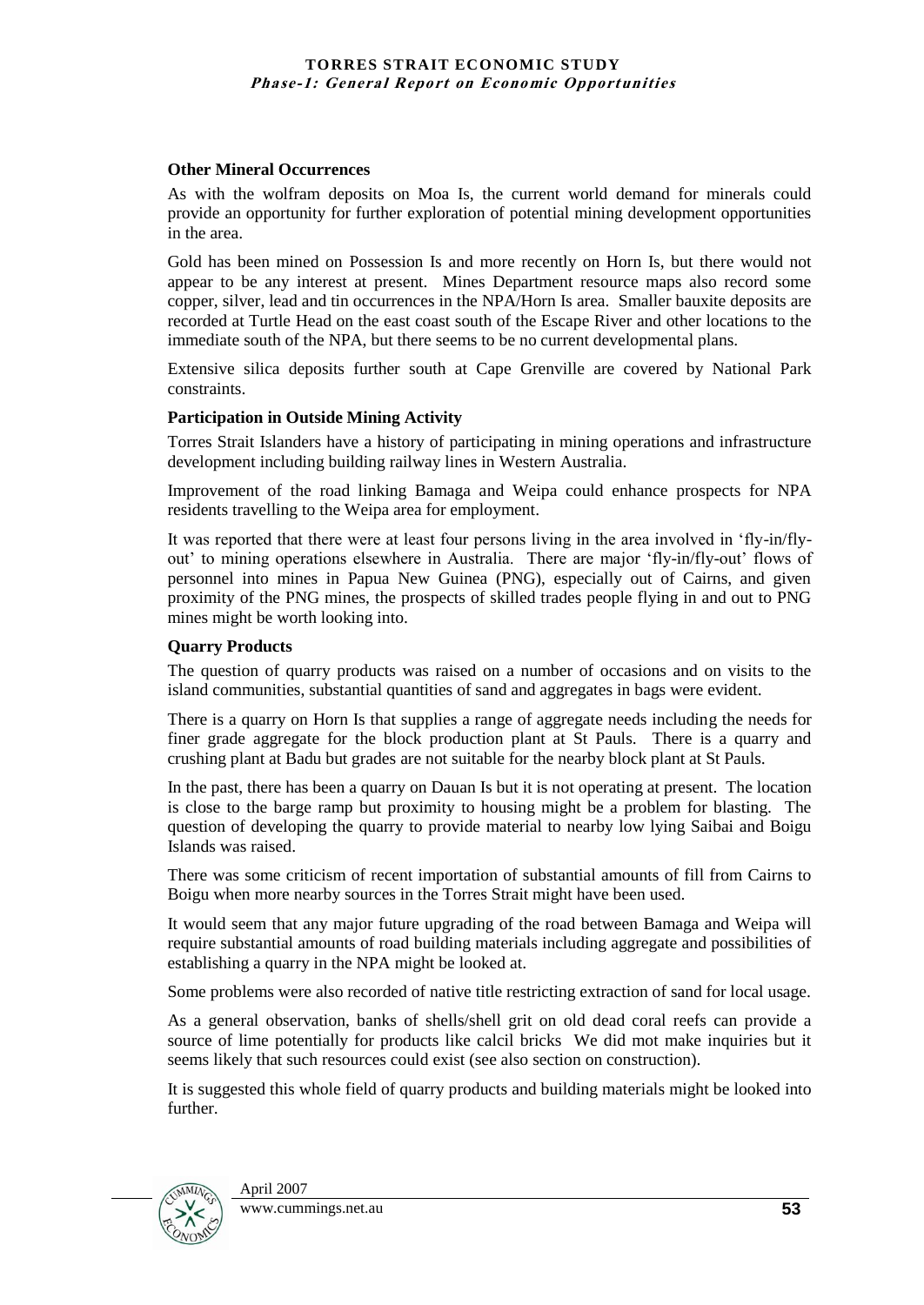## **6.4 TOURISM**

There is no doubt that the Torres Strait, including the NPA, has a great deal to offer as a tourism destination at a national and international level.

- o Idyllic tropical islands in a stunning marine environment.
- o A distinctive exotic cultural and historical background, and for Australians, a special geographical location.
- Excellent infrastructure and safety factors.

Major disadvantages include:

- The area's remoteness and cost of access.
- Lack of tourism infrastructure and skills.
- Lack of presence in tourism markets.

However, the disadvantages are breaking down, especially as transport costs fall relative to other costs.

The advent of family 4WD vehicles and improved roads opened up adventure 4WD trips to the NPA. Apart from independent travellers in 4WD"s, there are 4WD safari operators who use the road. Seaswift have also developed a market taking passengers on their vessels to and from the Torres Strait/NPA area.

Some of the independent 4WD travellers will put their vehicles on Seaswift or Endeavour shipping vessels for the trip southwards and the 4WD safari operators will operate a north/south shuttle, carrying passengers north by 4WD and flying them back, bringing others up by air to return by 4WD.

It is estimated that about  $25,000 - 30,000$  visitors a year visit the NPA area. They arrive between the months of May to November, depending on the Peninsula Road being open.

Seisia and Bamaga communities have developed businesses to provide services to these visitors. Seisia provides camping and cabin type accommodation by the sea, service station store, café/restaurant, and booking centre/souvenir store and would like to develop a swimming pool. Its Town Plan has reservation for a motel. Bamaga has moved up-market to some degree with a resort type development and a restaurant that also caters for business/official type traffic.

There is a low key resort type development at Punsand Bay owned by non-traditional residents. The Injinoo community"s wilderness lodge "Pajinka" at the base of the Cape York promontory itself failed and is now inoperative.

The major activity for these types of visitors is to visit and stand on the tip of Cape York, the northern most part of the Australian continent. Other points of interest include the historic "Somerset" settlement, and the Lockerbie Scrub. Hire vehicles are available and tours at a cost of \$88.00. A visitor/cultural centre has been established at Bamaga.

It was estimated that about 50% of these visitors took the trip to Thursday Is/Horn Is, some, estimated at 10% (1,000 – 1,500), staying overnight. Coach tours around Thursday Is are operated by Peddells and around Horn Is by the Gateway Resort. The tours mainly visit points of historical interest.

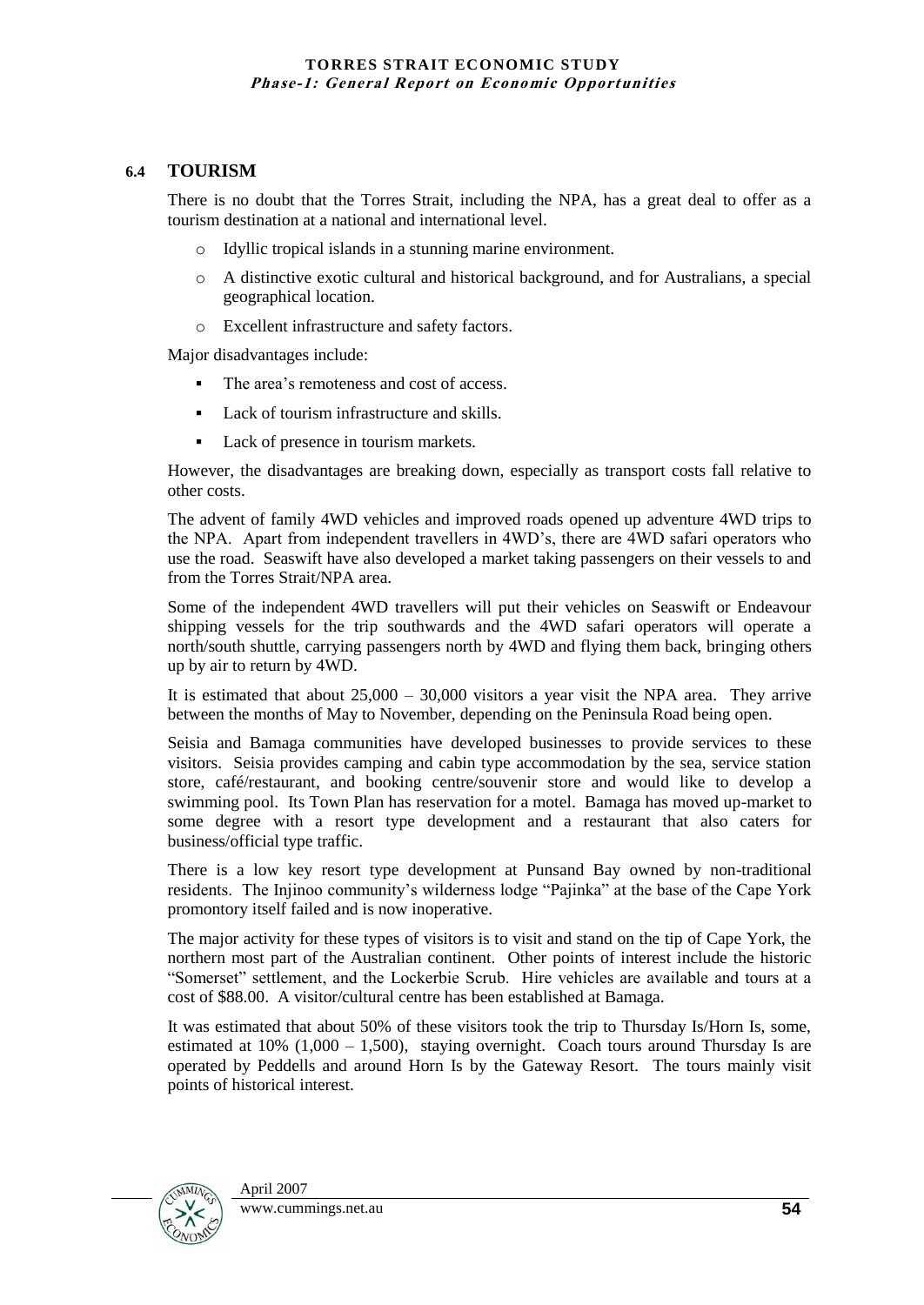Some recreation fishermen come to and from the area by air. It was reported that there were 5 fishing guides based in the Seisia/Bamaga area. In addition, a fishing charter vessel "Carpentaria Safaris" operates from Seisia with extended trips into the islands offering fishing experiences and Northern Blue Extreme operates fishing charters out of Thursday Is.

Thursday Is is now being regularly visited by cruise ships, especially the Cairns based "Reef Endeavour". Passengers will come ashore and visit Gab Titui with some taking coach tours around the island.

|              |                        | $\underline{\textbf{No}}$ . |
|--------------|------------------------|-----------------------------|
| 2005         | <b>Reef Endeavour</b>  | 6                           |
|              | Orion                  | 3                           |
|              | Silver Cloud           |                             |
|              | Clipper Odyssey        |                             |
| <b>Total</b> |                        | 11                          |
| 2006         | Reef Endeavour         | 10                          |
|              | <b>Coral Princess</b>  | 6                           |
|              | Orion                  | 4                           |
|              | Seabourn Spirit        | $\mathcal{D}$               |
|              | Columbus               |                             |
|              | <b>Funchal Cruises</b> |                             |
|              | Clipper Odyssey        |                             |
|              | The World              |                             |
|              | Oceanic Princess       |                             |
|              | Silver Cloud           |                             |
| <b>Total</b> |                        | 28                          |

**Table #2.3: Cruise Ships Visiting Thursday Island, 2005 & 2006**

*Source: Gab Titui.*

An outstanding 2-unit, very 'up-market' resort has been built at Poruma.

Most of the island communities have accommodation variously called guest houses, lodges and in some places, motels that mainly cater for business/officials/workers staying overnight on the islands.

Accommodation recently built at Yorke and under construction at Warraber is to a standard and suitably located for holiday traffic. The inappropriately named 'Dongas' at Poruma also have potential for housing holiday traffic.

Apart from "business/work" traffic, the foregoing also cater for some recreation fishing traffic.

Qantas link estimates that traffic to and from Thursday Is is composed as follows:

| Table #2.4: Estimated Composition of Air Passenger Movements, Thursday Is - Cairns Route. |  |  |
|-------------------------------------------------------------------------------------------|--|--|

|                             |             | $\frac{0}{0}$ |          | Est Pax No's.<br>2006/07 |
|-----------------------------|-------------|---------------|----------|--------------------------|
| <b>Business</b>             |             | 60%           |          | 33,000                   |
| Government                  | (42%)       |               | (23,100) |                          |
| Private                     | (18%)       |               | (9,900)  |                          |
| Local Residents & VFR       |             | 25%           |          | 13,750                   |
| (including school children) |             |               |          |                          |
| Holiday                     |             | 15%           |          | 8,250                    |
| Cruise/Seaswift Pax's       | $(0.75\%)$  |               | (400)    |                          |
| 4WD Safari One-Way          | $(12.00\%)$ |               | (6,600)  |                          |
| Direct Holiday              | $(1.25\%)$  |               | (1,250)  |                          |
| <b>Total</b>                |             | 100%          |          | 55,000                   |

*Source: Cummings Economics from Discussions with QLink.*



April 2007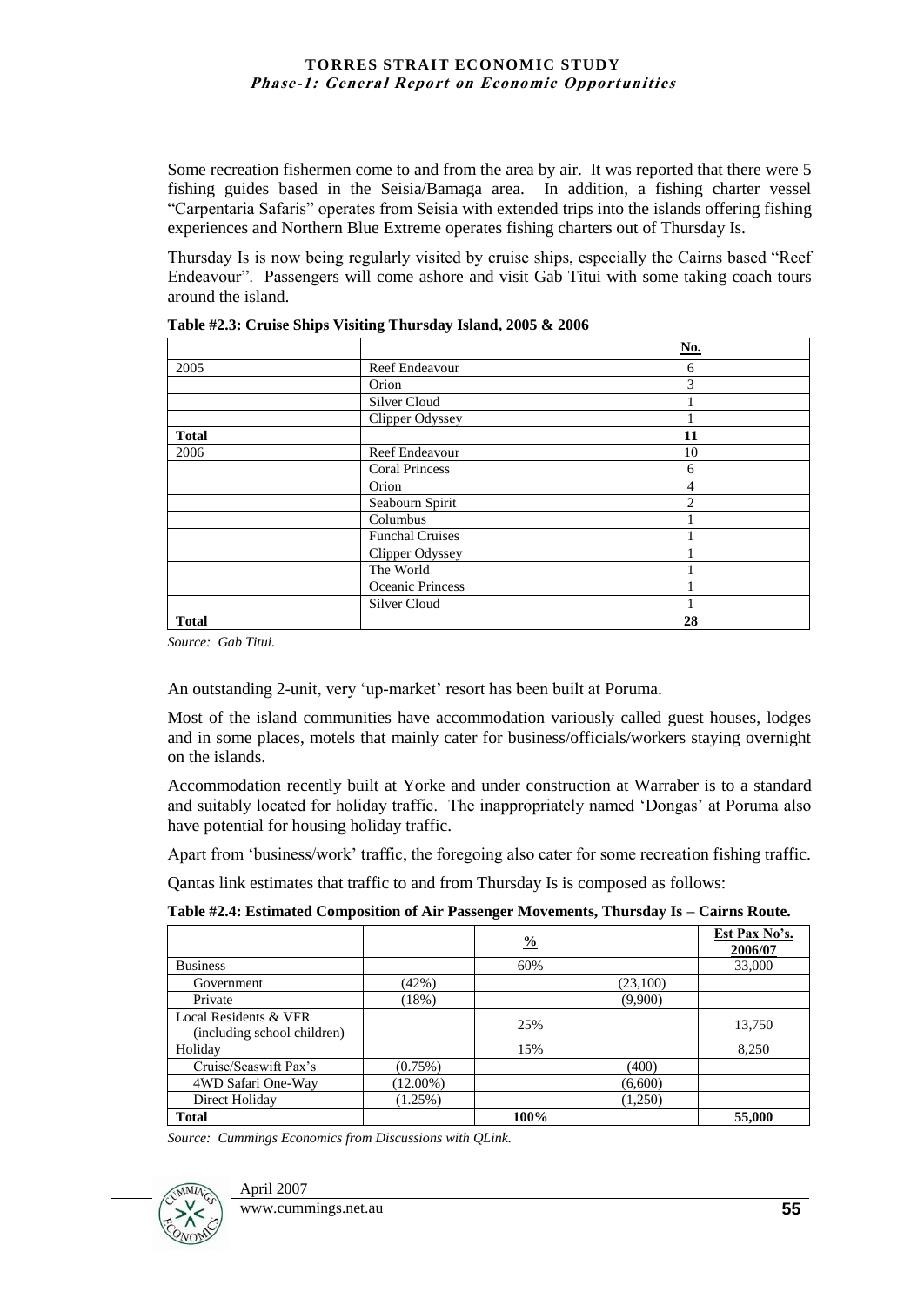Most of the holiday visitors are estimated to relate to the NPA safari traffic.

There is substantial traffic between the islands and Thursday Is for business, visiting friends and relatives/special events, shopping, and for education purposes. Specialist hostel accommodation is available for students.

The National Visitor Surveys and International Visitor Surveys record the following average visitor numbers to Torres Strait including the NPA.

|               | Overnight<br><b>Visitors</b> | <b>Overnight</b><br><b>Visitor Nights</b> | <b>Average</b><br><b>Nights</b> |
|---------------|------------------------------|-------------------------------------------|---------------------------------|
| Oueensland    | 19.250                       | 119.250                                   | 6.2                             |
| Interstate    | 9.250                        | 154,500                                   | 16.7                            |
| International | 2.216                        | 13.327                                    | 6.U                             |
| <b>Total</b>  | 30,716                       | 287,077                                   | 9.3                             |

**Table #2.5: Average Visitor Numbers to Torres Strait including the NPA**

We suspect that given the high 'business/work' visitation to Thursday Is, the above estimates of visitor numbers may be low and not include those to the NPA.

## *Some Factors Affecting Future Trends & Opportunities*

Tourism in the area has been progressing.

The vehicle-borne 4WD visitors to the NPA have risen in numbers over the years, but any further dramatic rise in numbers will probably depend on major progress in upgrading the road. The area"s recreational fishing traffic has been increasing, the Seaswift cruise traffic has come into the picture, and in more recent years, the cruise ship traffic to Thursday Is and some of the other islands.

Any strategy for tourism development in the Torres Strait needs to include extending this type of traffic.

- a) The 4WD traffic with perhaps, one way by boat or air.
- b) The cruise traffic out of Cairns and out of further south.

However, the real challenge for the Torres Strait area is to break through into 'fly-in' traffic in a substantial way.

In this regard, the emergence of Cairns as a major national and international tourism destination and the accompanying development of air services to Cairns as the major hub airport in northern Australia has greatly improved the air accessibility of the Torres Strait for national and especially for international visitors.

However, transport costs both to and within the area remain a major barrier. While it can be expected that transport costs will fall as more efficient aircraft are developed and bigger volumes make use of larger aircraft viable, this will only happen gradually. A major infrastructure need is to keep expanding the capacity of Horn Is airport to handle larger aircraft.

Thursday Is does not provide the full "Torres Strait experience" and many visitors feel that their experience of the Torres Strait is not complete without a visit to the outer islands. But the cost of an airfare to most islands at present is as much as the airfare from Cairns to Horn Is and from Cairns to Brisbane. The area is not geared up for boat access at present.

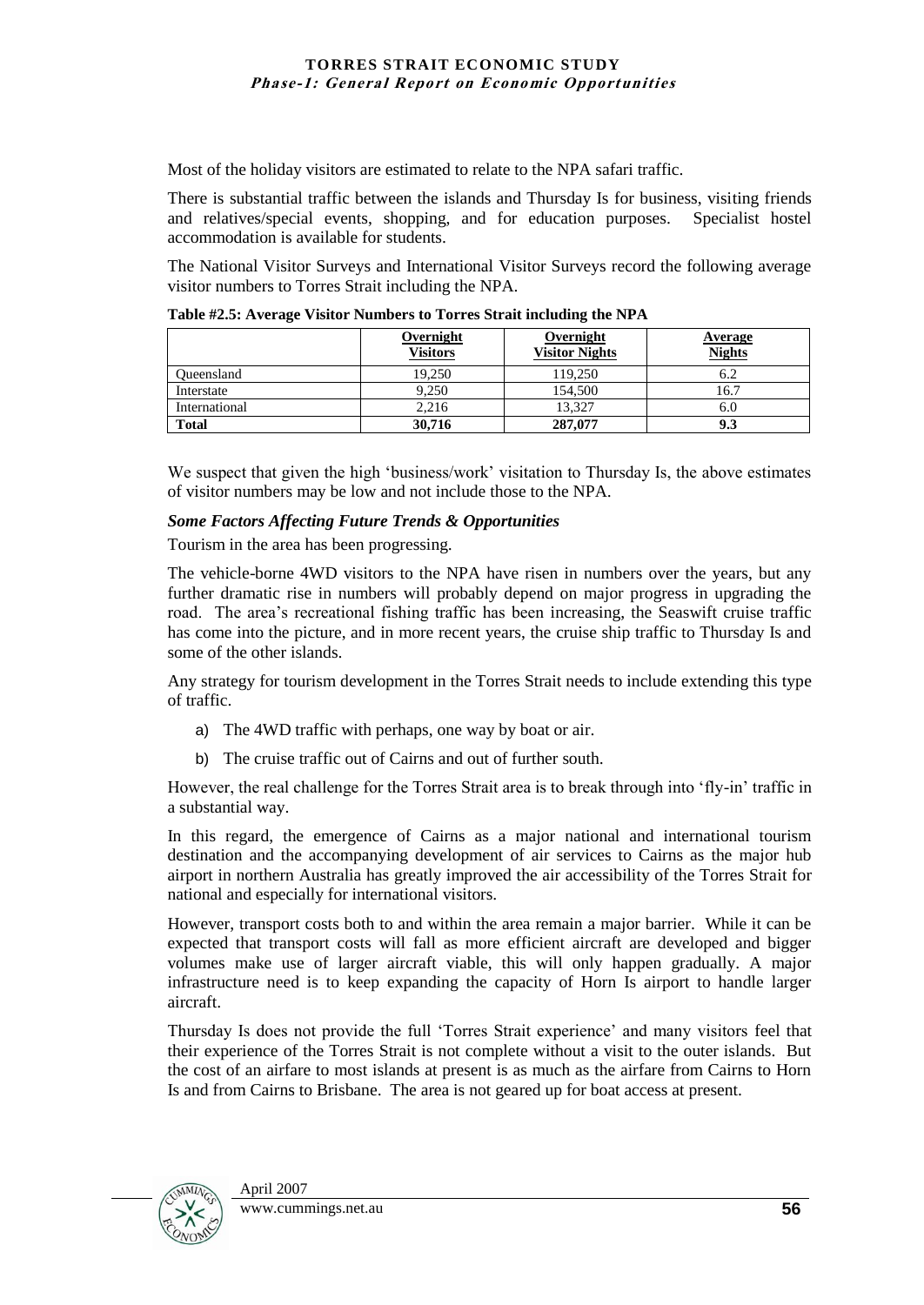In developing tourism in the Torres Strait, a further constraint needs to be recognised and faced. The Torres Strait offers a distinctive cultural environment. While many aspects of Australian ways of life are evident in the Torres Strait, for most Australians visiting the Torres Strait, there is a potential for "culture shock" aspects to arise with concerns about safety, of self and possessions, health and access to normal services like money, and telephone contact. It should be said that reverse "culture shock" concerns are evident in the wariness of some communities about embracing tourism. Even at Seisia, that has up to 200 visitors a night staying next to the community during the May to October, a view was expressed that there was a sense of relief when the season finished, they all went home, and life could return to normal.

In tourism, by and large, the wilder and less secure an environment, the more important it is for many visitors to be able to be kept in a "bubble" from which they can look out at what is around them, but feel safe. There especially needs to be a "bubble" they can retreat into at night.

In considering the future opportunities, there also needs to be a recognition that it is wrong to think of the tourist market as one monolithic market. Tourism is composed of a whole range of market segments – defined variously by origin, by ages, by modes of transport, by incomes, by aspirations and interests.

The following looks at development of opportunities against the foregoing context.

## *Development of 4WD Based Tourism to the NPA*

It would seem that Seisia and Bamaga have already risen to the occasion in the provision of suitable infrastructure to service and encourage tourism.

It would seem that the best prospects of further development lie in directions other than provision of local infrastructure and services, although no doubt, there are needs in this direction.

The major needs appear to be:

- a) The upgrading of the road between Weipa and Bamaga.
- b) Better promotion of the upper peninsula, including the opportunity to experience the Torres Strait through a visit to Thursday Is.

Once graded after the wet season, the road to Weipa is quite good for an unsealed road. Improvement of the road between Weipa and Bamaga promises to have a disproportionate impact in encouraging 4WD visitors to risk the trip. It is the notorious worst section.

The proposal of NPA communities to come together to develop the equipment and workforce skills to upgrade the road would appear to provide an opportunity for Federal and State Governments, and improve the road at minimal cost to taxpayers. A benefit cost analysis of the impacts of improving the road, especially as an alternative to CDEP funding should be carried out if it has not been done so already (see also discussion in the mining section).

The question of whether the Torres Strait should be promoted alone or along with the upper peninsula (Weipa and NPA area) was raised in discussions.

The existing dominance of the 4WD traffic and its relevance for immediate development of tourism in the Torres Strait and considerations of economies of scale suggest that it is probably best for the immediate future to promote both areas together.

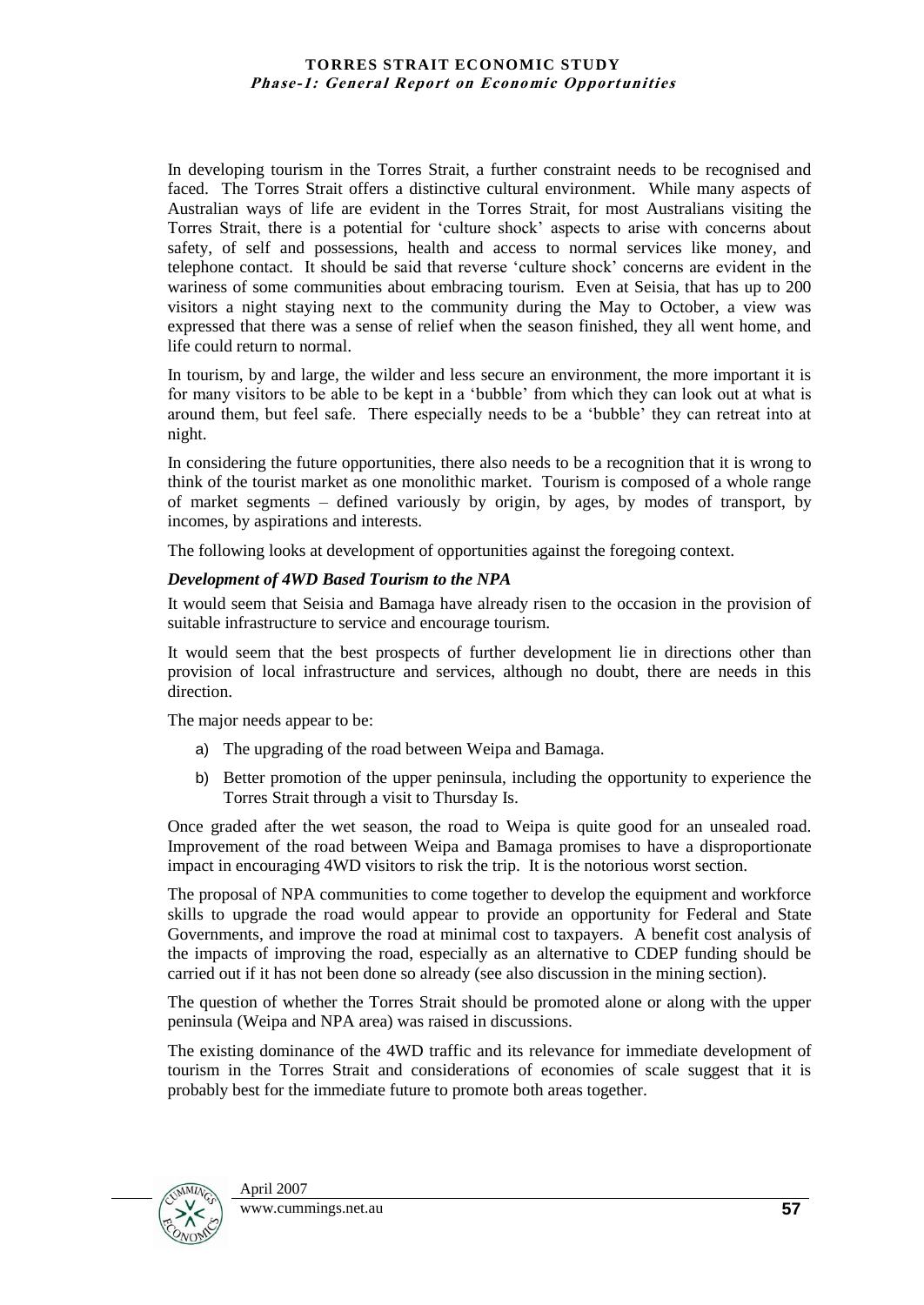#### *Accommodation – Thursday Is*

Business traffic demand for accommodation on Thursday Is has been growing, occupancy rates are high. Often rooms are difficult to obtain at short notice and room rates are high.

While cheaper accommodation is available on Horn Is, and is well placed to cater for the needs of those flying in and out to the islands, Horn Is lacks the tourist atmosphere of Thursday Is.

Current housing shortages and high rents on Thursday Is are making the situation worse, resulting in some government and company agencies placing people in hotel rooms when they would otherwise be in flats.

It was suggested that there was also a need for expanded accommodation for traditional residents visiting from the islands, as previous customs of living with relatives diminish.

Against this background, there is a need for expanded visitor accommodation on Thursday Is.

It would seem to us that there could be one or more opportunities to develop accommodation whose viability was supported initially by business traffic, but which could be of a style and location to act as a catalyst to start developing 'fly-in' resort tourism to the island.

Ideally, this could be developed in a way that acted as a stepping stone to foster tourism in the outer islands.

Clearly, the question needs further research, but our current thinking would be to develop a property that had a recognised "tourism" operator with a known brand name and marketing power involved.

Subject to further detailed studies, two potential sites on the island suggest themselves – the TSRA land on the hill behind the main town area or the Council land around the Cove at the end of Douglas St. Both are within walking distance of the town centre and other facilities.

The foreshore location might be combined with a marina development (see section on cruising yachts below).

## *Thursday Is & Surrounding Attractions*

Thursday Is is not large. A reasonably fit person, initially using the track via Sadies Beach or the Lions Lookout from Port Kennedy to Waiben, can walk around the island in two to two and a half hours. If the Port Kennedy/Waiben track was improved, it could be cycled around in lesser time. It is not difficult to walk to the Green Hill Fortress or the cemetery.

It would greatly expand the interaction of visitors, including business visitors, with the island and its attractions if walking/cycling tracks could be developed/improved along with hire bikes being available.

While there is good access between Thursday Is and Horn Is, visitors find it difficult to get from Thursday Is to Friday Is, Hammond Is and Prince of Wales. All have potential visitor attractions – Friday Is, the pearl farm, Hammond, the church, its distinctive cultural background and rainforests, Prince of Wales its walking trails, waterfalls, beaches and camping/picnicing areas. An important ingredient is already in place on Hammond Is, the existence of employed "rangers" who can meet with and guide visitors around the community, but importantly, in a controlled way, into the rainforests. Special arrangements may need to be put in place for Prince of Wales.

Simple cheap water taxi services such as exist between South Mission Beach and Dunk Is are all that are needed, that can be arranged in advance and are easily contactable and possibly operate in conjunction with other business. Can the taxi operators extend their services to include water taxis?



April 2007 www.cummings.net.au **58**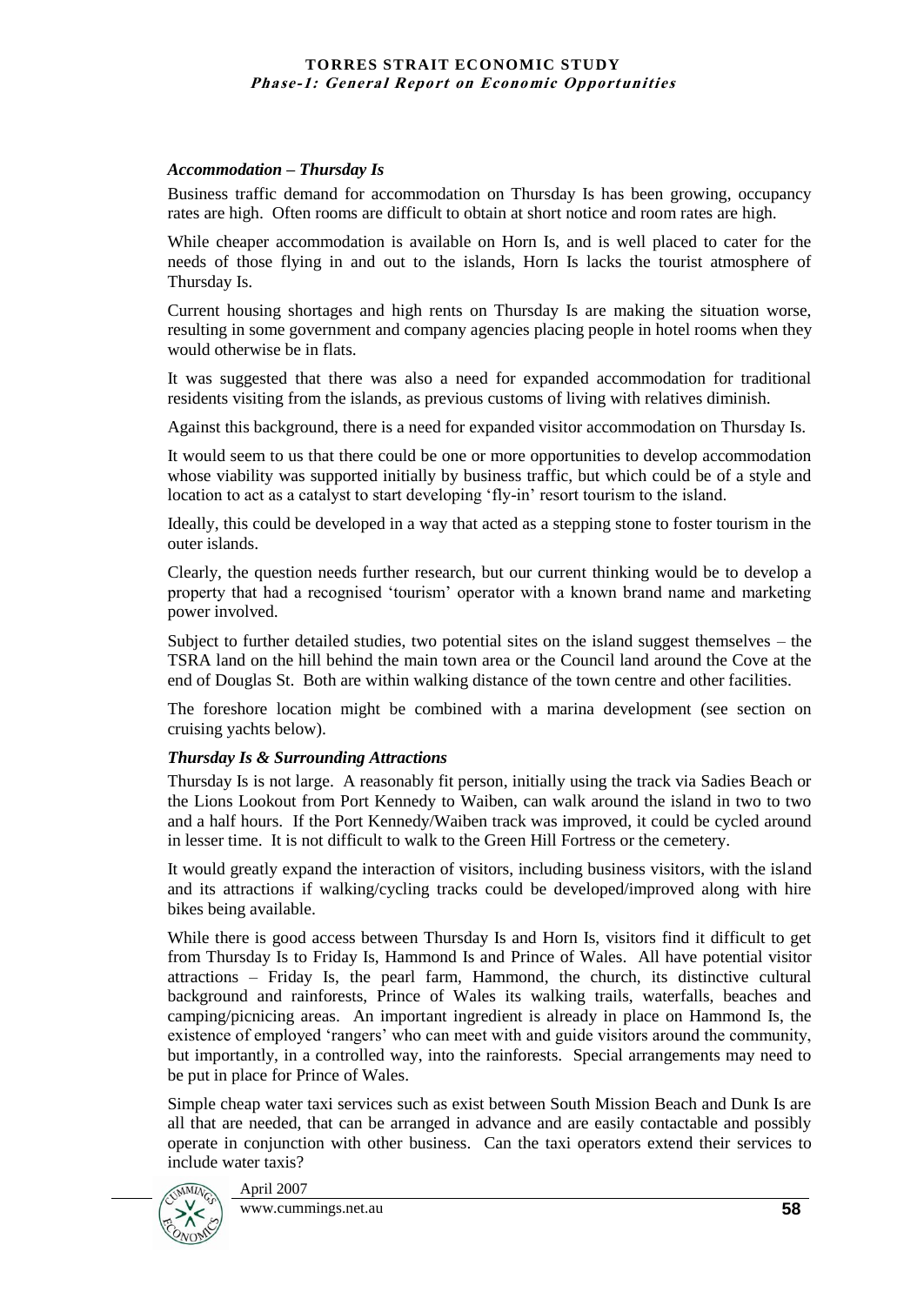Just as high car ownership mitigates in some towns against the development of profitable bus services, high boat ownership probably acts against the development of these simple, but essential water taxi services, if visitor movements around the area are going to be facilitated.

## *The Outer Islands – General Tourism*

This section relates to general tourism – people who just want to look around and experience somewhere interesting and different. Special interest tourism is dealt with separately below.

There are two dominant factors at play.

- = The varying natural and cultural attractions of the various islands.
- = Proximity to Thursday Is and transport costs.

In relation to the first factor, the magnificent volcanic islands of the Eastern group and the specially charming atmosphere of the sand cay islands of the Central group are probably superior.

However, they are also further from Thursday Is/Horn Is gateway for on-carriage, both by air or sea.

On the other hand, although not as visually attractive, the Western group and particularly Kubin is quite close to Thursday Is and much more easily reached by visitors.

The Top Western group suffer from distance and are not as visually attractive as tropical paradises. But they have some advantages.

- They are geographically the northernmost part of Australia. When you stand on the foreshore at Boigu or Saibai and look across a small stretch of water, you can see Papua New Guinea and along the Esplanade, buy artefacts from Papua New Guinea residents.
- $\triangleright$  The granite mountain of Dauan standing up out of the sea, the dark green flat islands and coastline of PNG is visually very different to most parts of the world.
- $\triangleright$  Saibai has a special cultural link with Bamaga and Seisia, the current heart of tourism in the area. (It was reported that in the past, some air tours have run out of Bamaga to Seisia.)

The interplay of these different factors will lead to different opportunities and approaches.

However, as a general rule, it would seem that the closer to Thursday Is, the more that the islands will be able to feed off Thursday Is and the NPA and be an extension of the current visitor pattern.

The further away from Thursday Is, the more they rely on niche markets or major developments that create their own marketing and transport momentum.

#### *Day Visitors/Activities*

Some of the islands already have rangers in place that can be used as a foundation for controlled offering of attractions and activities for both day visitors and overnight visitors.

It is suggested that the Torres Strait look at developing a qualified guides system such as was established some time ago in the Queensland Gulf area and called the "Savannah Guides". A major difference is likely to be that guides would be skilled in both the marine and terrestrial environmental guiding and in cultural aspects.

Such a system would help establish high standards of quality control and confidence among visitors in unfamiliar surroundings and help allay any community fears of uncontrolled visitor activity.



April 2007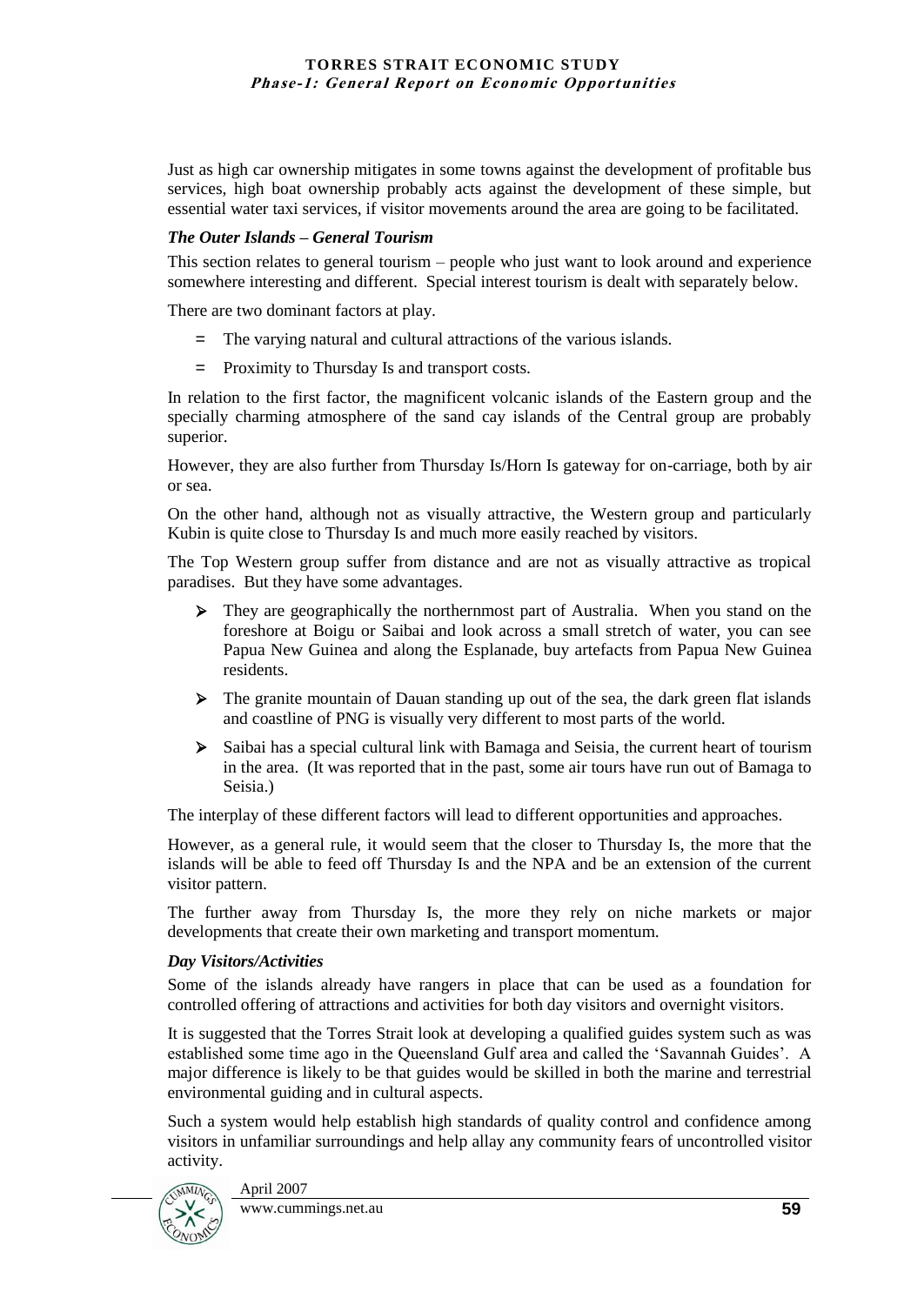It is likely that in the initial phases of development, their activities would need to be heavily subsidised and their activities related to patrolling and protection. As visitor numbers increase, they could generate income from visitor sources.

## *Use of Existing Accommodation*

All the communities have existing accommodation in the form of guest houses, lodges, etc that represent an initial opportunity to enter tourism in a small way. Most interface closely with the respective communities. To reduce culture shock/fear factors, it is suggested that an attempt be made to standardise prices and quality of offerings and market them as a chain. It is suggested the emphasis be on short stays and the existence of guides to show visitors around and help with activities.

The inherent principle probably is that the closer the accommodation is to the community, the greater need for community backup.

## *Transport*

Key to the development of significant tourism in the Torres Strait outer islands is reduction of transport access costs.

There is an active aviation sector based on Horn Is (RPT and charter) mainly catering for government clients that is highly competitive and keen to attract business. It has become active in developing product (eg Cape York Helicopters sightseeing flights). But air transport in light plane is expensive and there is widespread apprehension among visitors about flying in light aircraft.

Yorke Is has an advantage of direct access out of Cairns.

While superior aircraft and competition is likely to gradually bring costs down, air transport costs are likely to remain a barrier.

The following looks at possibilities of water transport.

One possibility would be to extend the practice of taking passengers on cargo vessels (such as is occurring on vessels plying from Cairns to Thursday Is/NPA), to the regular services between Horn Is and the outer islands. This has been suggested to Seaswift in the course of discussions. One complication raised is the irregularity of arrival and departure times at some islands due to tides.

The other possibility is to seek to attract a small cruise operator with accommodation on board. Cruising of this nature is a special market and is covered in the special markets section below.

The third possibility is to develop passenger ferry type operations from Thursday Is. It appears that a fast vessel was tried in the past, but did not succeed.

Clearly, the easiest target would be the Western group.

The distance to Kubin at about 40 km direct is not that much more than from Thursday Is to Seisia 33 km. The relatively large populations in the Western group (about 1,500) also means that local and tourist traffic could be combined.

On the other hand, the Western group has much the same look as the group around Thursday Is and there would need to be substantial attention paid to product development of the substantial cultural, historical and nature based attractions in the area. From Moa Peak, if it could be accessed easily, it is reported that you can see both the PNG coastline and Cape York

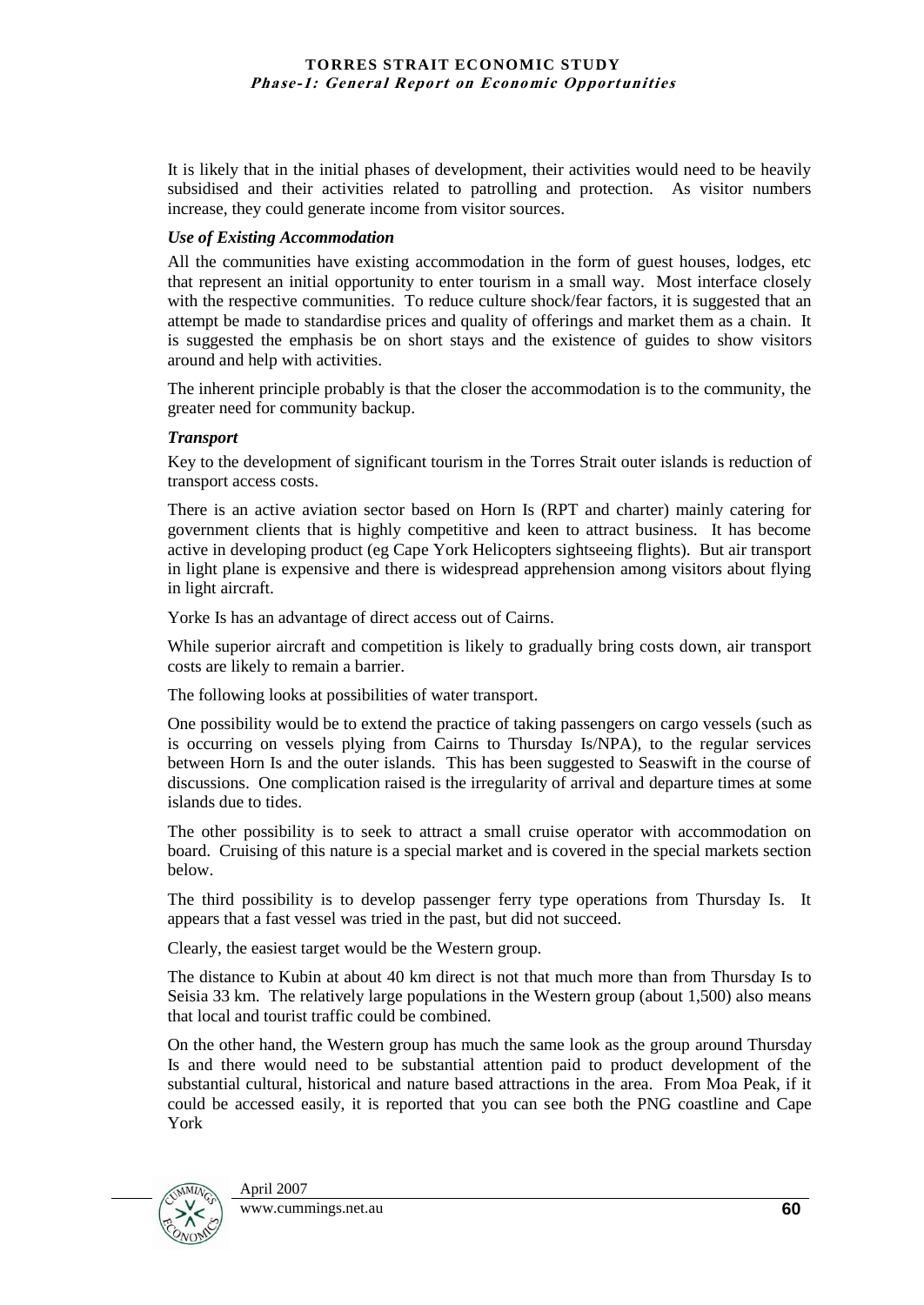The next nearest group of islands are the Central group with Warraber 80 km away from Thursday Is and Yam and Poruma forming with Warraber a triangle with about 35 km distance between each island. Populations in this triangle are however, smaller (about 800), with a further 300 plus at Yorke.

The trip between Poruma and Yam passes the bottom end of the Great Warrier Reefs where the pearling industry originated and Yam has sites of cultural significance. The distance from Thursday Is around the triangle and back is about 200 km and it is difficult seeing it developing as a day trip.

The distance through to Yorke from Poruma is a further 50 km and from there 35 km to Stephen (Ugar), and 45 km to Darnly (Erub). Murray is particularly remote at a further 70 km.

Day trips by ferries out of Thursday Is would be impossible to the Eastern group which would need to be seen as involving overnight stays. The same applies to the Top Western group.

#### *Larger Accommodation/Resorts*

While accommodation can possibly be expanded in most communities to higher levels than at present, there will probably be a limit to the extent this is tolerable to the community. This will probably vary from community to community and over time.

The construction of accommodation for larger visitor numbers might take place adjacent to but away from the communities – close enough for communities to provide the workforce, but far enough away for the visitors to not impinge unduly on community life.

It is possible that this could take place, in some cases, on a separate currently uninhabited island or in a different part of the larger islands.

It is suggested that for this type of development, communities (with financial backing of bodies like IBA and TSRA) might engage with experienced companies to operate the resort with conditions about use of local workforce, tour guides/operators, etc.

A problem with establishing visitor accommodation away from the community will be cost of duplicating infrastructure and services (water supply, power generator, road access, airstrips, etc).

It is envisaged that this model would be most appropriate for the more distant island groups.

#### *Cruise Vessels*

The fact that Captain Cook Cruises and other cruise ships are now calling regularly in the area underlines the potential attractiveness of the Torres Strait as a cruising destination.

Conditions might be coming right for a small cruise vessel with accommodation on board to be based at Thursday Is.

#### *'Water Coaches'*

The other possible model to look at would be the "tour bus" concept, where a small passenger "water coach" vessel took visitors on booked tours with prearranged overnight stays at selected islands and day visits to various attractions along the way.

The problem at present is that scale of accommodation is not sufficient on most islands for any but very small groups. There are numerous coach companies throughout Australia that run this sort of business on land who might get interested in expanding it to a marine environment. The existing 4WD safari operators to Cape York are in this type of business using camping gear where accommodation is not available.

This type of business will often be seasonal.

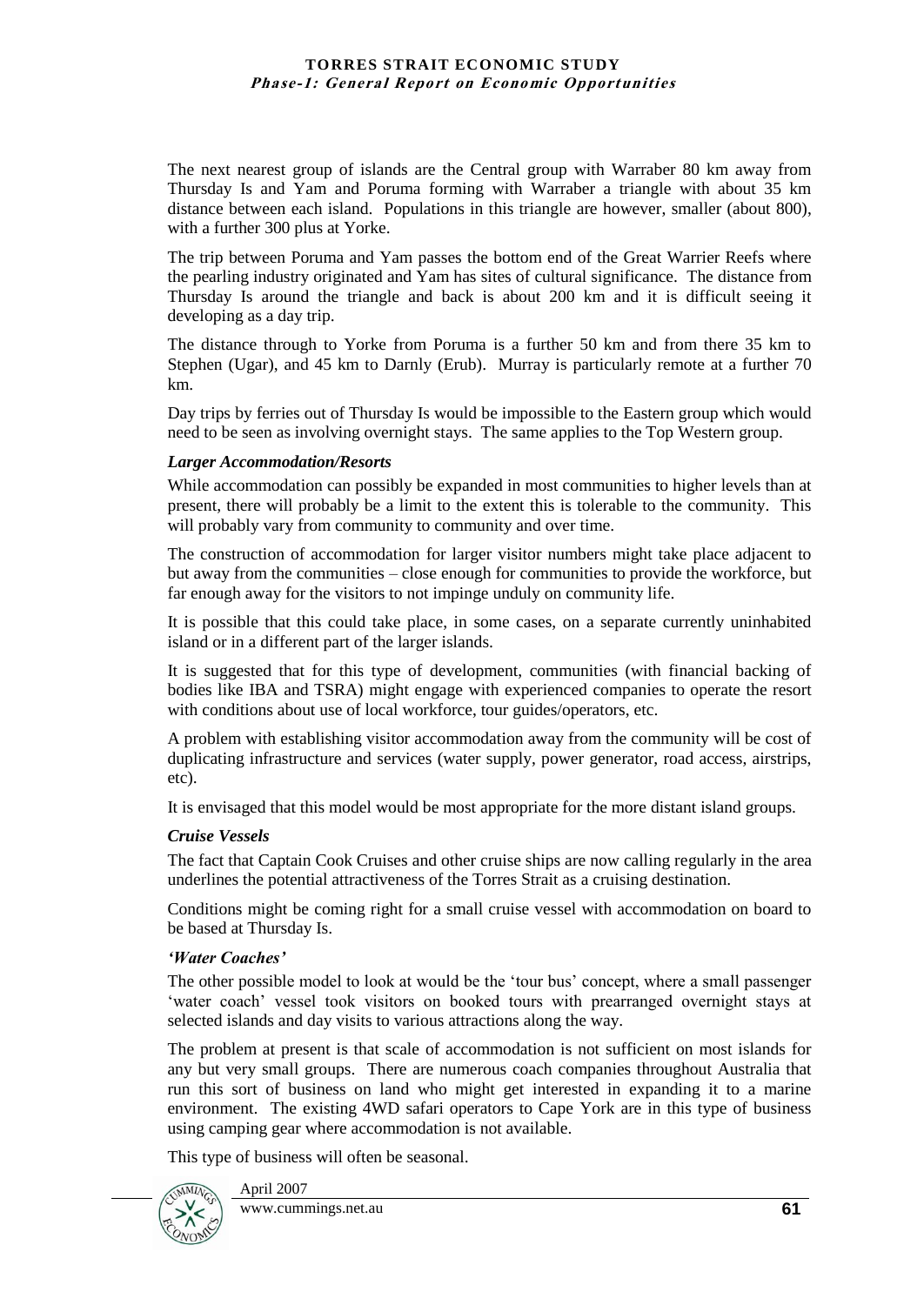#### *Bare Boat Charters*

Another potential model that operates successfully in the Whitsundays is the "bare boat" charter business where visitors hire boats which can be yachts, sailing catamarans, or motor cruisers (eg see ww.rentayacht.com.au).

Special consideration would need to be given to special hazards of the Torres Strait and defining rules of landing and access to island communities.

#### *Special Interest Markets*

#### Fishing

The special interest market that has already started arriving in the Torres Strait is fishing with five guides reported at Seisia and the fishing charter companies operating out of Seisia and Thursday Is. It was reported that fishing groups were basing at Yorke.

It would appear that the best prospective area for game fishing is the Eastern group. The major question is where boats might base closest to the prospective catch areas and whether there is a need for "motherships".

However, good recreation fishing is pretty much prospective throughout the whole Torres Strait and is likely to be a part of tourism development in most areas.

There are prospects of other specialised types of fishing being developed in some areas (eg fly fishing at Poruma).

#### Scuba Diving

The Torres Strait is not yet established in scuba diving. There is substantial international competition for quality diving sites. Some worries were expressed about strong tides and sharks and their risks to inexperienced divers. There would seem to be a need for a review to identify whether internationally competitive sites exist in the area. The best prospects appear to be around wrecks and along the outer reef.

#### Reef Viewing

For ordinary visitors observing marine life of reefs can pose substantial difficulties and an important part of their experience has traditionally been provided by devices to facilitate viewing – underwater observatories, glass bottom boats, and semi submersible vessels.

If the Torres Strait area is going to enter reef tourism seriously, investment in this type of facility needs to be considered at suitable locations.

#### Cruising Yachts

Discussions with Immigration and Quarantine at Thursday Is and discussions at Seisia indicate substantial numbers of cruising yachts passing through the Strait – those passing between Australian ports and those arriving/departing from overseas ports.

Those arriving from overseas ports, must land first at a declared port for Customs and Immigration clearance. Thursday Is is a declared port. A charge is made at all such ports for clearance.

It is estimated that an average of  $2 - 4$  a week are arriving at Thursday Is during the South-East season. It is estimated about 100 a year are first port (about  $\frac{2}{3}$  international and  $\frac{1}{3}$ ) Australian), and about 100 a year passing through on domestic trips. Super yachts calling are probably about 5 a year.

At Seisia, it was estimated that up to 100 a year were calling.

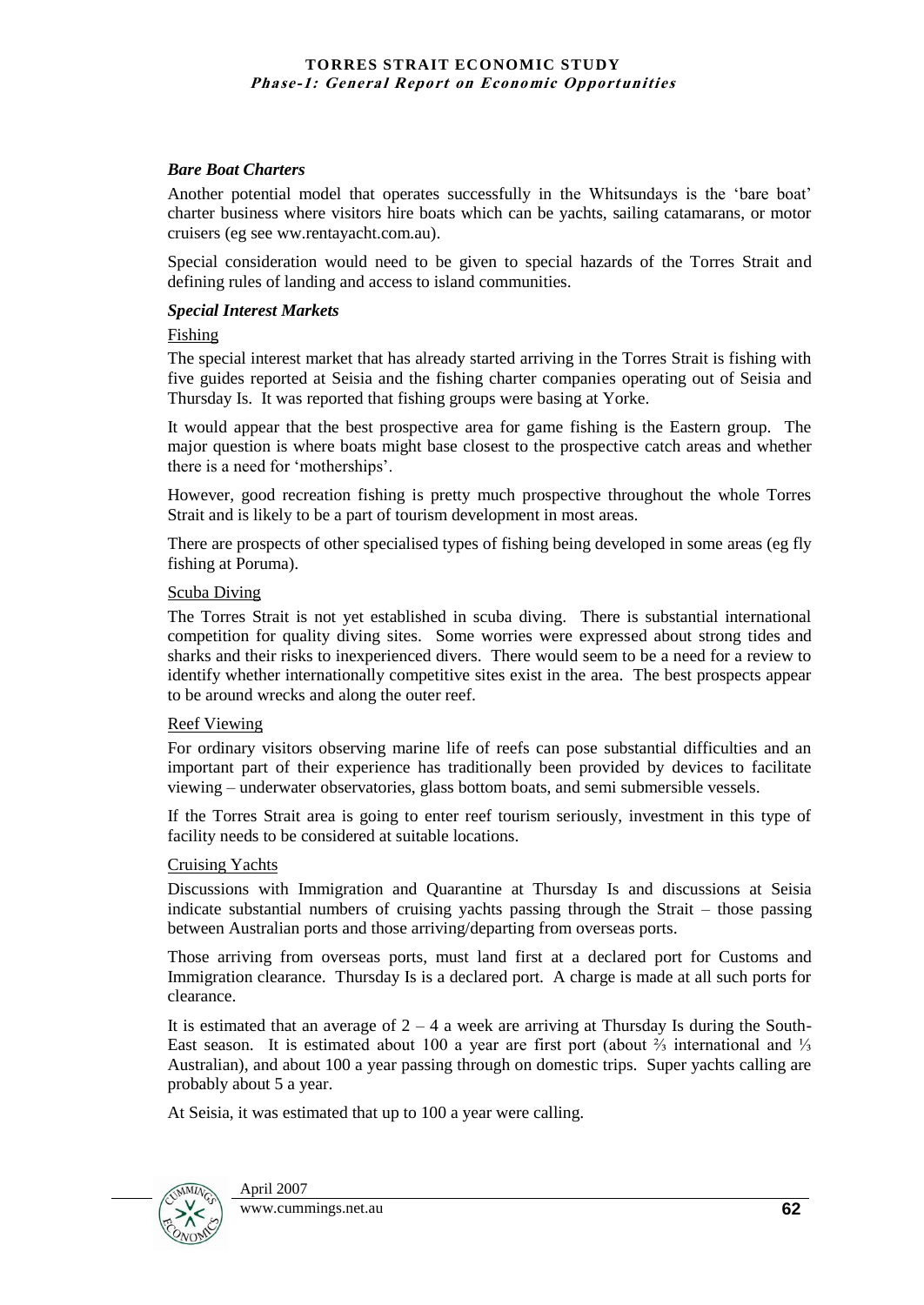It is suggested that the possibility of establishing marina type facilities be investigated.

Cruising yachts can generate significant expenditure and will pay for berthage at marinas.

It would also facilitate the work of Customs. Immigration and Quarantine if such a marina facility was in place at Thursday Is rather than officers having to go out on a boat to inspect the yachts.

A possible location is the foreshore land owned by Torres Shire Council. There could be a possibility of incorporating accommodation development with such a facility.

## *Other*

Potential to develop tourism of a type where visitors pay to come to help locals with research and conservation might include:

- o Identification and recording of cultural sites (eg Badu and Moa). (Monash University staff have recently been carrying out some research.)
- o Turtle nesting (eg Darnley, Murray and other islands).

It was interesting to receive reports that bird watch groups are already visiting the Northern Peninsula Area and the Top Western group.

Moa Island is reported to have a green forest dragon that occurs only in that part of the Torres Strait.

## *Product/Attraction Development & Marketing*

The prospects of greater visitor numbers in the area needs to be accompanied by a program of product/attraction development.

Action needs to take place to identify and protect sites of cultural significance including any cave paintings, rock carvings, etc.

A number of communities had plans for art, craft and cultural display centres. It is suggested that availability of one of the large old outrigger war canoes with sails on display would be of great interest, as would one of the old luggers.

There needs to be a great deal more interpretive material available. The communities do not seem to have simple written informative material available on the background to that community and its attractions.

Signposted walking tracks will be needed in some areas.

It is vital that current moves to set up a tourism organisation for the region proceed.

Apart from marketing the area, visitor information and guiding systems need to be established. The organisation will also act as a focal point for assistance with developing product/attractions.

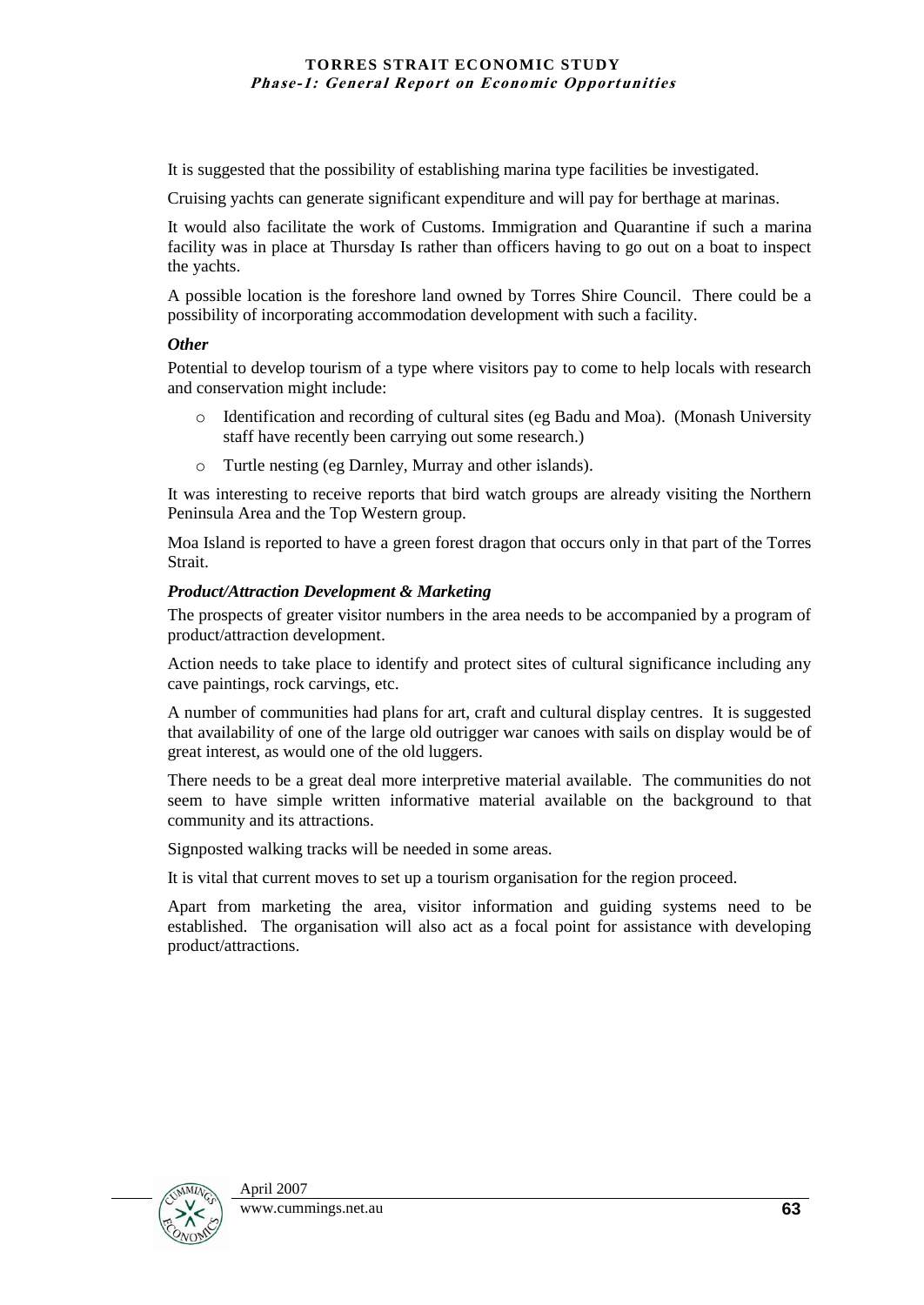## **6.5 CULTURAL INDUSTRIES**

#### *Visual Arts & Crafts*

The area is off and running with a program of developing its visual art and craft production. A number of young artists who went through the Cairns TAFE a decade ago have been making a name for themselves at a national level, the most notable being Dennis Nona. Excellent art centres have been established especially at Kubin and Darnley, but also in other centres. The TAFE is participating and Gab Titui has become an effective central coordinating point for the development of fine arts in the area.

The Cairns TAFE Art School and Cairns Regional Gallery, some of whose key staff are from the Torres Strait are also playing a key role in the development and promotion of Torres Strait fine arts.

While promising artists have demonstrated that Torres Strait fine art work can achieve national and international recognition and markets, achieving markets for the area"s growing numbers with aspirations and training in this field needs attention.

A common characteristics of artists, is that they tend to lack skills and natural aptitude for marketing.

There is a structure of agents, buyers, galleries and other outlets between the artists and purchasers. Customers can be:

- a) Residents living outside the region.
- b) Outside visitors to the region.
- c) Local residents and businesses.

It also needs to be recognised that there are different levels of type and quality of arts and crafts – ranging from fine art through to simple craft items.

At the top end is the international and national fine art market that is looking out for quality work that will sell at a top level. The way into this market is through the major national and international art buyers and galleries based in the major southern centres. They have already been successful in taking western desert Aboriginal art to world markets. They have been on the look out for other indigenous styles and talent and artists like Denis Nona have introduced them to Torres Strait distinctive capabilities.

Our impression is that at the top end of the fine art market, the Torres Strait is in the process of being recognised.

It is suggested that Gab Titui can play a major role as a link with national galleries and buyers. It is already playing a role in providing a show case and sales point for this type of output to locals and to visitors.

However, at the lower end of the market, given the volume of output available, there appears to be a gap between artists and distribution outlets in the area (eg normal retail outlets for locals and for visitors).

For instance, a prime outlet selling gifts and souvenirs to visitors to the NPA indicated that they could sell a lot more local work if they could get hold of it. This situation seems likely to be replicated in the Cairns area and further south.

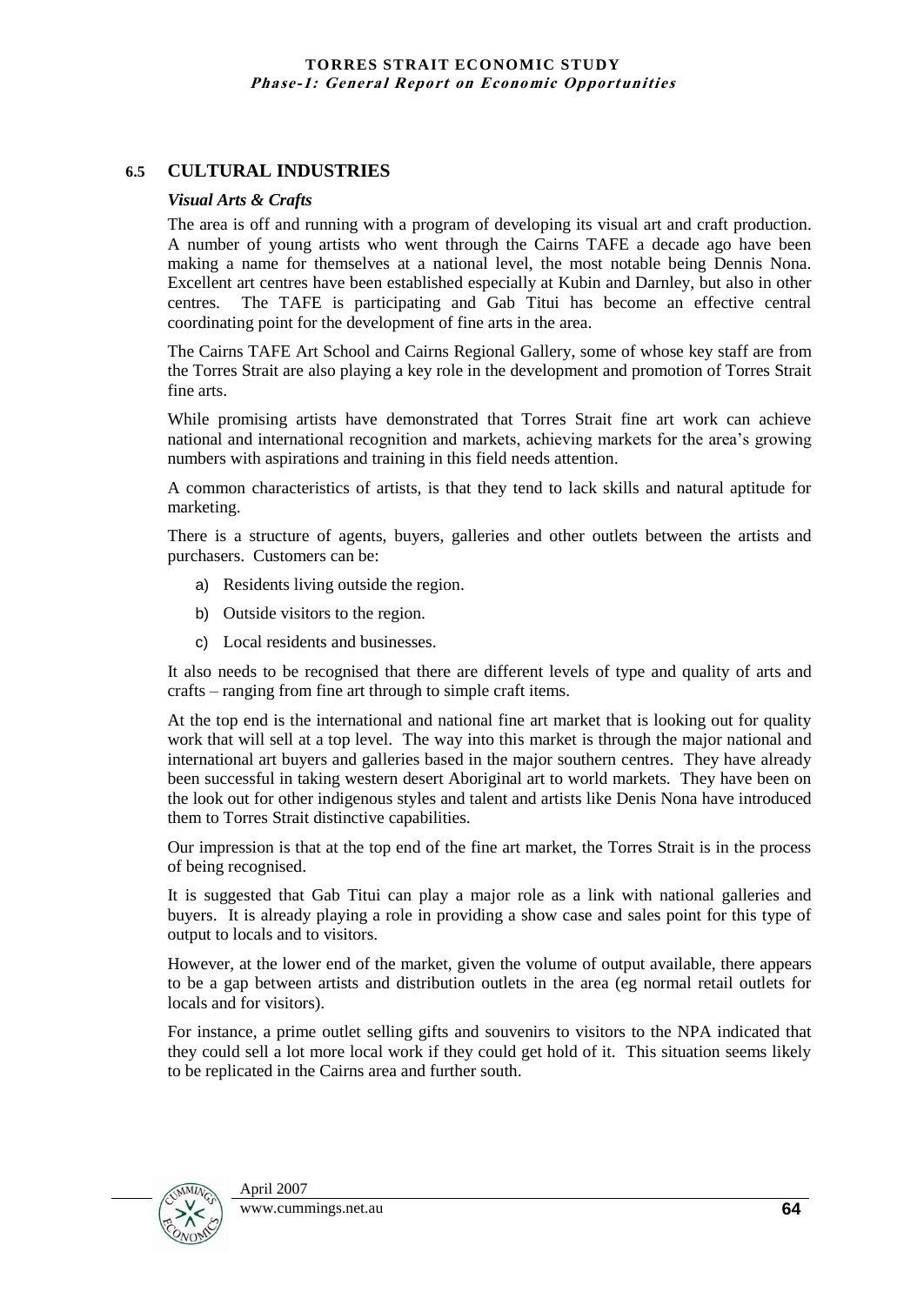It is suggested that it could be worthwhile looking at the distribution system to seek to foster a business that receives income from commissions, but specialises in filling the need of outlets for Torres Strait product. This business would be a focal point that shops/outlets can ring up to order when their stocks are running low. But also the business could have a sales person going around checking stock levels, organising product, and introducing new lines.

The cooperation of existing retail distribution outlets in the Torres Strait might be enlisted. Facilities in Cairns of distributors like IBIS might be able to be used to facilitate distribution in the Cairns area and further south.

#### *PNG Product*

Apart from Torres Strait product, some artefact/craft products on sale in the area are obviously coming through from PNG and comments in an earlier section about regularising trading arrangements with PNG apply in this field. The dealer/distributor business specialising in Torres Strait output could help sustain its viability by also handling PNG product.

#### *Performing Arts*

Music, singing, and dancing are part of Torres Strait traditions. One has only to listen to Torres Strait radio and local church singing to recognise that a love of music and singing is deeply embedded in the Torres Strait culture.

Historically, the area has produced fine singers and singing groups like the Mills Sisters and more recently like Seaman Dan and Christine Anu who have commanded audiences outside the Torres Strait.

Exposure of visitors to the music, singing, and dancing of the Torres Strait can become part of the area"s special tourism product.

It is noticeable that Seaman Dan"s recordings are widely available on sale on Thursday Is. The recordings are made at specialised high quality recording studios in Cairns.

There would seem to be an opportunity to diversify the recorded product available so that other material was available – the church music, traditional singing, story telling, and lesser known artists.

Trying to record this in Cairns involves high costs of travel and there would seem to be an opportunity for Torres Strait Radio to set up quality recording studios. The facility and specialist staff might have a link with the education system.

The proposed art/craft distribution business could also handle and promote the recordings produced.

Being able to observe traditional dancing is a potential highlight to visitors. From time to time, there seems to have been interest in Cairns in emulating the success of Tjapukai Aboriginal Dance Theatre, with Torres Strait dancing being available but nothing has been successfully developed.

Assembling a dance team, practising and performing, is expensive if carried out on a paid commercial basis. Currently, performances seem to be only carried out on a non-professional basis for special events.

Attempts to stage dancing on a commercial basis for cruise ship visits appear to have foundered on vagaries of arrivals and on arrival times. The Bamaga Resort advertises occasional traditional dance entertainment.

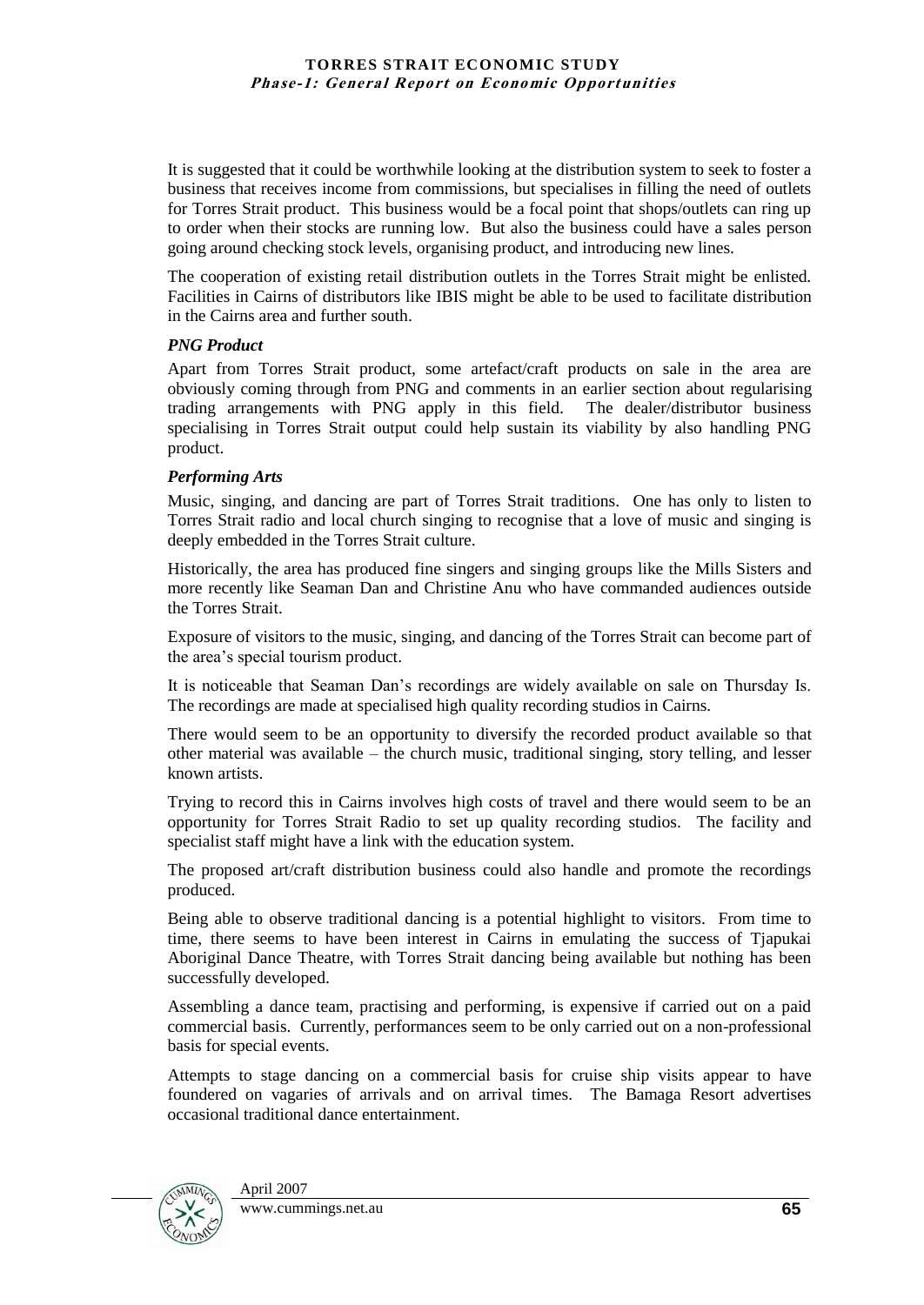The Maori Haka, although best performed by a group, can be effectively performed by a lone dancer, especially if a spear is used as part of the dance. This raises the question as to whether an effective single performer adaption can be developed.

Torres Strait Radio reaches into the PNG coastal centres where local PNG radio services are poor. Any review of border commercial arrangements might look at the position of radio 4MW.

#### *Film & Television*

Film and television viewing are an important part of every day modern life and the Torres Strait has recently been "discovered" as a location for films and for documentaries.

Our experience is that film making tends to come and go and cannot be relied upon to be a continuous provider of jobs. The important thing is to be able to react quickly and positively when opportunities occur. Delays in local government permissions and arrangements can drive production away. There are some firms and individuals in the Cairns area that specialise in scouting locations and in production "back up" that might be encouraged to take an interest in what the Torres Strait has to offer.

At present, there seems to be a poor capacity for television news and other film story material to come out of the area.

There would seem to be an opportunity to expand the role of TSIMA in association with national indigenous television networks to facilitate the shooting of material in the area and its transmission outside the region.

#### *Clothing*

Torres Strait has distinctive female clothing styles. There are businesses involved on Thursday Is or elsewhere in producing garments and significant T-shirt printing is taking place in art centres.

The art/craft distribution arrangements might be able to be expanded to facilitate distribution of this type of product to wider markets.

## *Culinary Arts*

Cooking, especially for special events, forms a special part of Torres Strait island life and potentially part of its tourism appeal.

Locals speak with enthusiasm and warmth about the local cooking skills for special ceremonies and occasions. A small takeaway/eatery has been established in Cairns specialising in Torres Strait dishes.

In the horticulture section, the question of growing suitable traditional ingredients locally was canvassed to replace imports and improve diets.

Ron Edwards has published an excellent Torres Strait Cookbook.

Growing visitor numbers will require more chefs. It was quite noticeable however, that there seemed to be very few or no chefs of islander origin being employed and no attempt seems to be made to feature distinctive Torres Strait dishes at restaurant/dining rooms.

A great deal of tourism can be built around distinctive food and drink and it is recommended that part of the region"s cultural industries initiative be in the direction of promoting and developing culinary skills and foodstuffs.

The heart of Torres Strait cooking is likely to orient to fish and marine products. The whole issue of traditional hunting and consumption of turtle and dugong is very sensitive. However, can the arrangements and safeguards be put in place that visitors can also have a taste?

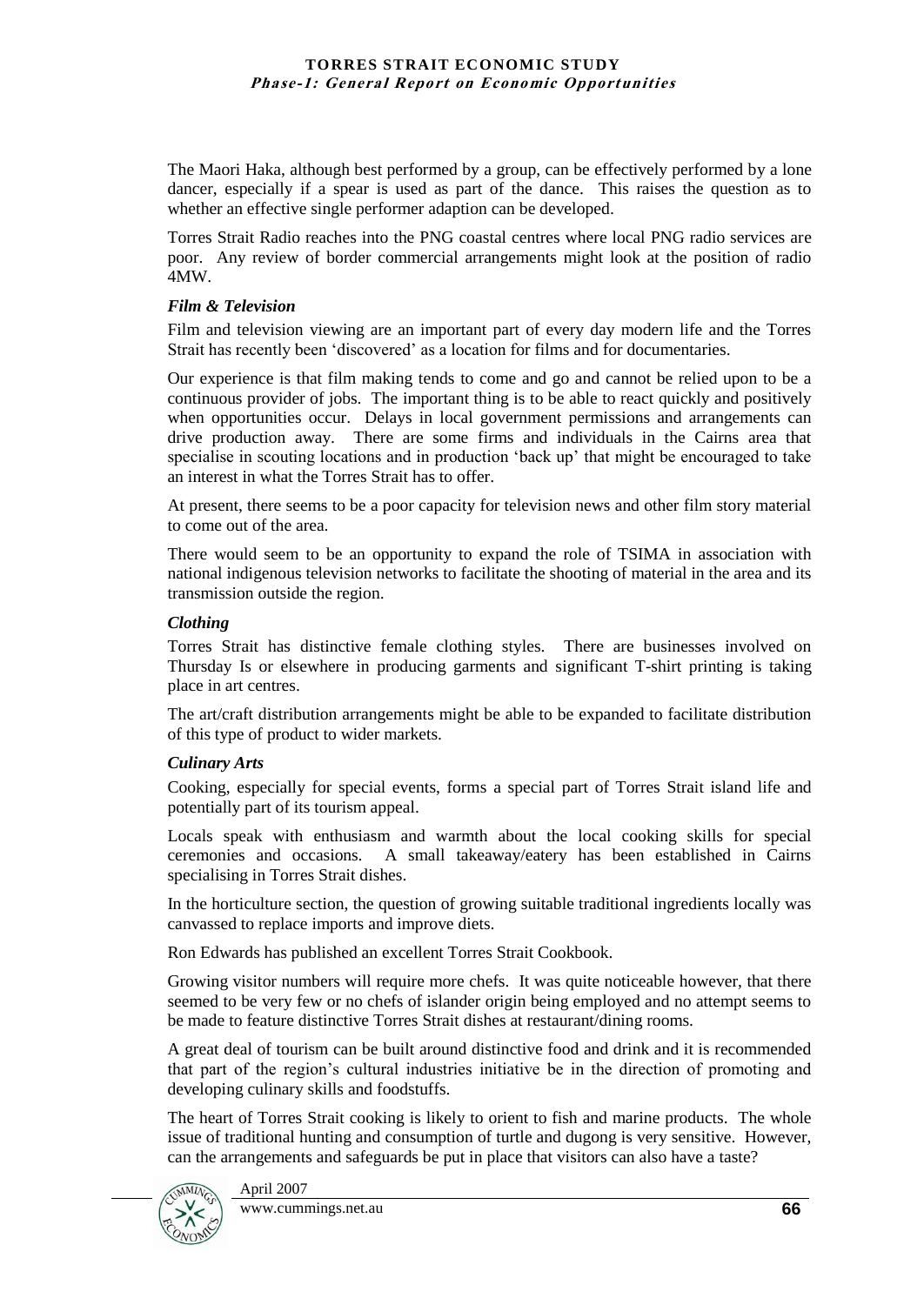## **6.6 DEFENCE & SURVEILLANCE**

The 2001 Census recorded local full-time employment in defence of 12.

Enquiries indicated that employment in the Navy was 3 and Army 9, plus 90 Reserves.

In addition, there are frequent operations of defence vessels in the area requiring supply of fuels and stores.

There seems to be no plans to increase the defence presence in the area although there have been suggestions in the past by the Queensland Premier that Thursday Is should be expanded as a Naval Base.

Prospects for increasing jobs seem limited.

Significant employment of Torres Strait Islanders has occurred in Immigration, Quarantine & Customs and there seems little prospects of anything but a gradual increase in Islander employment.

|              |                        | <b>Non-Indigenous</b> | <b>Indigenous</b> | <b>Total</b> |
|--------------|------------------------|-----------------------|-------------------|--------------|
| Immigration  | Thursday Is            |                       |                   |              |
|              | Islands                |                       |                   |              |
| <b>Total</b> |                        |                       | м                 | 99           |
| <b>AQIS</b>  | Thursday Is            |                       |                   |              |
|              | Islands/Bamaga/Horn Is |                       |                   |              |
| <b>Total</b> |                        |                       |                   |              |

**Table #2.6: Approximate Employment, Immigration & Customs, Torres Strait**

An illegal immigrants holding centre has been set up on Horn Is.

Solving the housing crisis on Thursday Is is important to encouraging positioning of staff in the area as opposed to 'fly-in/fly-out' of services.

Increasing local capacity to supply services to these departments is also likely to be important.

Problems seem to have been encountered in a local business being developed to subcontract the burning of illegal boats caught in the area, but this project should be pursued.

## **6.7 INTERNATIONAL TRADE**

Somerset was initially established in the 1870"s with high hopes of it developing as another Singapore. Its successor, Thursday is, has historically fulfilled a role in the transport services linking southern Australia with the south East Asia and India via the Torres Strait as a port of call, as a "coaling" station" for steamships on the route and subsequently as a fuel bunkering stop.

These days, a great deal of large shipping passes through the Strait, mainly through the Endeavour Channel (east west) and the North East Channel to and from PNG, but virtually none make port calls. However, Thursday Is is an important centre for the Torres Strait pilots who guide the large ships through dangerous Barrier Reef waters. This is a highly skilled and specialised activity with limited prospects of employment.

Suggestions were received that Wednesday Is adjacent to the main shipping lanes might be developed as an entrepot type container port where shipping proceeding on east west routes might unload containers for distribution down to ports along the east coast of Australia.

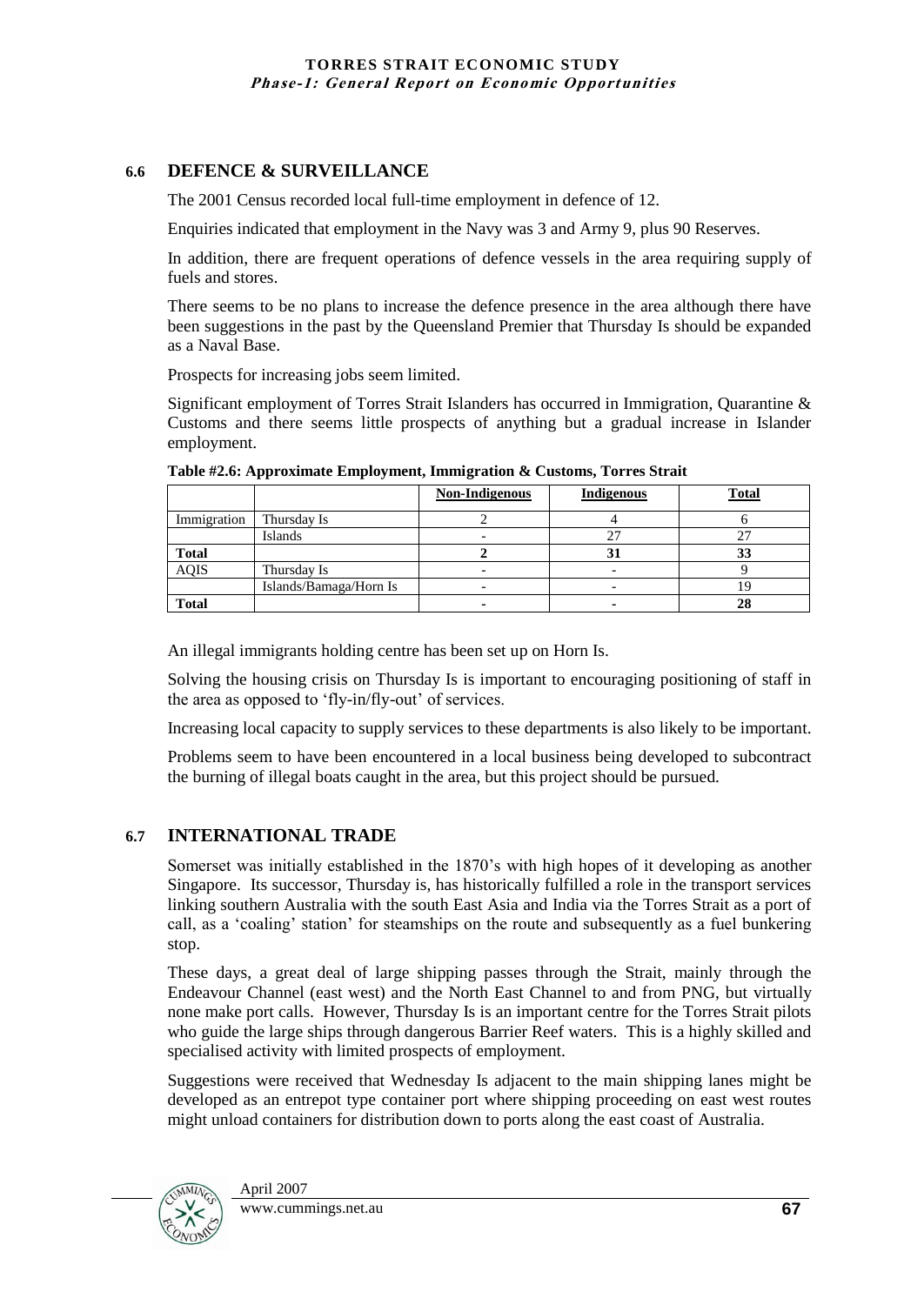We have not fully evaluated this suggestion. However, the main high volume global trade route linking the Suez Canal, India and Singapore across with the Panama Canal passes along the equator north of PNG, a factor that contributes to Lae being the largest port in PNG as opposed to Port Moresby.

In the course of the study, information was received about plans for potential major spending in Western Province of PNG that could influence future development of the Torres Strait economy. As compensation for the environmental damage caused by the OK Tedi Mine, a special fund has been established to promote development in PNG and especially Western Province. The fund is governed by a board of trustees chaired by imminent Australian economist, Ross Garnaut, of the Australian National University. The fund is reported to be currently approaching kina 1 billion. Among projects believed to have been looked at has been the construction of a road from the OK Tedi area to the coast in the Daru area (unconfirmed report) and as mentioned, on their website, the development of Daru as a deep water port.

As mentioned in various parts of this report, there are prospects of a number of products from across the border (eg. barramundi, crabs, arts and crafts) using the superior transport link from Saibai and Boigu to be sold to markets within Australia. It was reported that live cray fish are at times flown from Daru to Horn Is for transport further south.

Timber would be another obvious product to draw from across the border, although it would be necessary to undertake treatment before on shipment. In discussions with Councils, the possibility was raised of using cheaper labour in PNG for manufacturing type activities, eg furniture making (timber and cane) and clothing, to be sent to the rest of Australia or overseas.

At present, the Australian coastal vessels out of Cairns supplying the islands close to PNG do not enter PNG waters. The complications do not make it worthwhile. Clearly, there seems good prospects that Daru and the nearby coastal areas could be supplied with goods more cheaply and efficiently through an extension of these services than through services from Port Moresby.

There is a further long-term factor, the Peninsula Development Road is gradually being improved and at some stage in the future, will reach a point where road transport vehicles will be able to travel right up to Bamaga. If road development on the PNG side also occurred linking the coast to other parts of PNG and the short "seabridge" services seem likely to eventually develop including roll-on/roll-off services.

It is clearly important to the long-term development of the Torres Strait that TSRA inform itself of proposed developments in Western Province and commence a dialogue with the development fund and with Western Province.

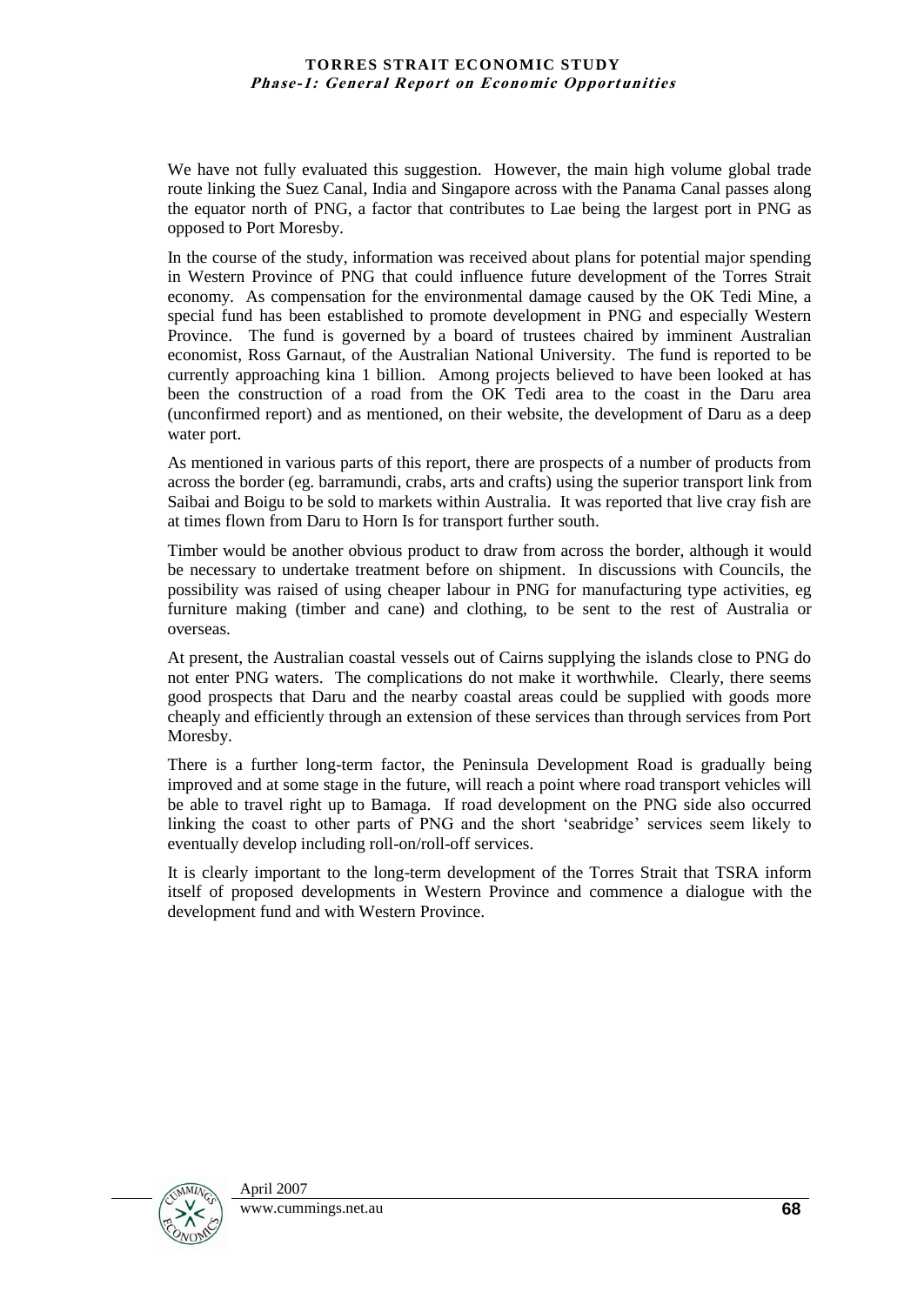# **7. THE SERVICE ECONOMY**

## **7.1 GENERAL**

As depicted earlier in this report, development of most Australian regional economies is based on activities that earn income from outside the region, mostly dependent on natural resources. With these in place, a service structure follows that includes a whole host of activities like retailing, business and finance services, education and health and various other government, community and recreational services. Typically, these activities can come to create more employment than that directly in the 'base' industries earning outside income but their size and extent depends on the size and extent of the "base" industries. If the "base" industries are taken away, the service structure is likely to go also.

This section of the report looks at economic development opportunities in the service industry structure.

## **7.2 LAND & HOUSING SHORTAGES – THURSDAY ISLAND**

A major general problem that is impacting on the whole economy of the region is the land and housing situation on Thursday Is.

Land and house prices and rents have reached ridiculous levels given Thursday Island"s status as a regional centre of about 3,000 - 4,000 people. The State Government has commissioned a separate study and it is not the position of this study to go into the causes and supply answers.

However, it is the role of this study to point out the necessity of firm action being taken to deal with the situation.

It is affecting the ability of Thursday Is to provide services throughout the Torres Strait at a reasonable cost and the ability of the area to replace "fly-in/fly-out" of service delivery with local employment. It is also affecting the ability of Islanders to move into regular local jobs and own their own home. As was pointed out, successful Islander families earning good incomes reach a point where they no longer qualify for subsidised government housing. It was reported that one such successful family was moving away because the alternative was for them to pay very high rentals or extremely high costs of purchasing a house.

It is also the position of this report to point out that there could be business opportunities to participate in the property development that needs to take place on the island.

In the process of interviews for this report, the desirability was raised of construction of a causeway/bridge to link Thursday Is to Horn Is where large amounts of land would be available for urban expansion. The airport and main shipping terminal are located on Horn Is.

Determining the benefits compared with the costs of this are beyond the scope of this report, let alone consideration of environmental aspects. Prospects of also using such a structure for tidal power generation might be looked at. Although there are probably superior locations in the area in relation to tides and currents, a generating facility built into such a structure could have advantages. Some simple preliminary costings and analysis of benefits would probably determine when such an option was likely to be economically feasible.

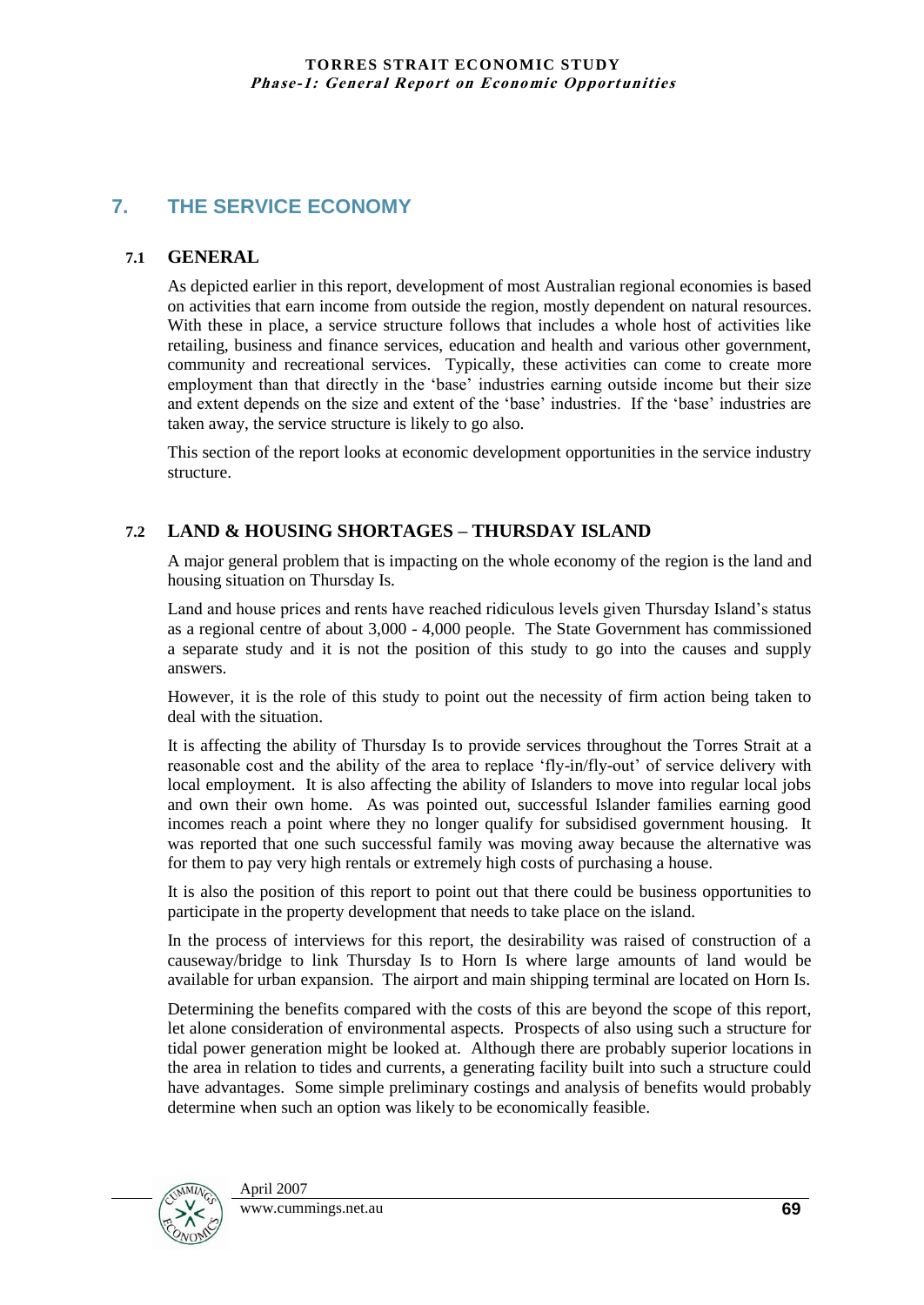## **7.3 RETAILING/DISTRIBUTION**

In all regional economies, retailing/distribution is a major employer.

Against a background of financial difficulties reported by IBIS, some input was received about the desirability of replacing IBIS with some other structure.

Some communities have already moved to a point where IBIS is not involved and the stores are run by private individuals. Some communities expressed a wish to receive rentals from IBIS for community ground occupied and some wanted to have the right to negotiate agreements with IBIS or others. In a number of communities, small outlets, the equivalent of after-hours corner stores, have been set up by individuals and in some, individuals have set up take-away/café type facilities.

One wholesale group based in Cairns who learnt of the study expressed a strong wish to be able to negotiate with individual communities to provide retail services.

IBA has supported the Outback Stores concept that apart from conducting efficient stores in indigenous communities, has an agenda to improve diets.

There was criticisms of inefficiencies and failures of IBIS to meet needs but we have been in no position to make judgements about whether they were justified or not.

One important revelation was the opinion expressed at Badu which now has two privately owned stores that since the second one had opened, prices had come down.

A number of points are probably worth making.

The total population of the Torres Strait is still only about 10,000 and quite a few of those are on incomes substantially less than Australian averages (although subsidised housing costs are low and disposable incomes are not as low as might first appear).

Costs of shipping goods from the south together with lack of back-loading will necessarily mean that retail prices will be higher.

While Thursday Is and larger communities like Badu might be able to support competing independent stores, it is difficult to see anything but a monopoly situation on the smaller islands.

While Thursday Is would probably be adequately serviced if IBIS withdrew, with possibly an IGA type supermarket taking its place, the Thursday Is operation probably helps IBIS achieve economies of scale in its buying that helps keep prices down for the smaller islands.

As mentioned in various parts of the report, any structure should look to achieve an alliance with the region"s retailers to promote the use of locally grown produce, plants, etc. and the marketing of the region"s arts and crafts and other products.

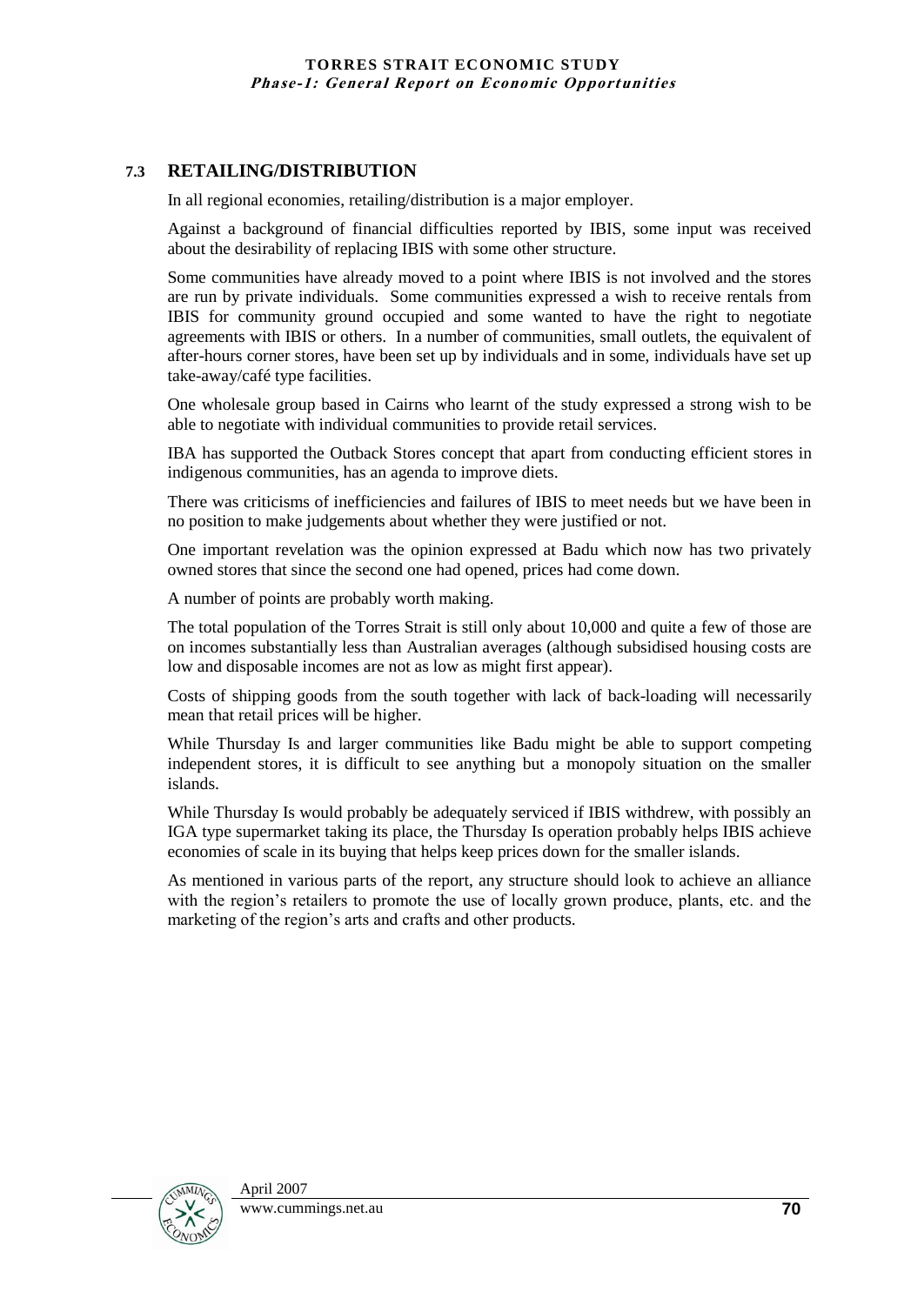## **7.4 INFRASTRUCTURE SERVICES**

Previous programs, along with the recent major infrastructure program, have left the Torres Strait communities relatively well served with infrastructure.

While there are some weak points in Telstra's Next G network (which we have passed on to Telstra), the whole telephone communications system is good, especially considering populations and distances.

Roads in a number of communities are substandard and the critical link on Moa between St Pauls and Kubin is subject to being easily cut by flooding and becoming boggy. Responsibility is believed to lie with Main Roads Department.

We have identified in another section the opportunity for the NPA communities to develop an enterprise to undertake major road upgrading works between Bamaga and Weipa.

Airstrips are now all sealed although the need to rely on ferries or helicopters to access Dauan and Stephen imposes a real cash or time cost on organisations servicing all communities. It certainly underlies the importance of an efficient water taxi network.

Marine facilities appear to be basically good although some improvements and replacements are probably necessary. The development of an efficient water passenger network of water taxis and ferries will probably require improvement of these types of facilities.

Electricity infrastructure is good. Over time, there are good prospects of electricity generation being switched from diesel generator to other sources. Some new technology is coming through in the solar energy generation field and the company involved is keen to trial it in remote situations. Wind power is already being used on Thursday Is. It is believed that a company has been looking at tidal power potential in the area.

Fuel prices in the area tend to be high because of transport factors and seem likely to go higher with the likely introduction of carbon taxes on carbon rationing and trading.

However, the situation seems likely to result in new crops being developed for biofuels and opportunities may occur especially for areas like the NPA. Likely tropical crops of relevance could be oil palm, coconut palm, and cassava.

Water infrastructure including desalination plants on a number of islands appears to be satisfactory but more extensive horticultural development may require further development.

## **7.5 CONSTRUCTION**

A substantial amount of construction in the area has taken place in the past, using outside contractors. There has been scope for development of Islander contract teams.

The TRAWQ group of communities have developed capacity in this field. We found evidence of construction teams currently or having operated in the past, mainly out of the Western group.

St Pauls community has built a block plant that has been supplying quality blocks and pavers throughout the communities. They have been able to negotiate good back loading/special rates with Seaswift. There is some new technology coming available to produce lightweight blocks and this is being passed on to the blockworks" management for their evaluation. The plant was purchased second hand and will need replacing at some time. It was estimated that the plant was probably only supplying 20% of the Torres Strait market and could be in a position to supply into nearby PNG markets.

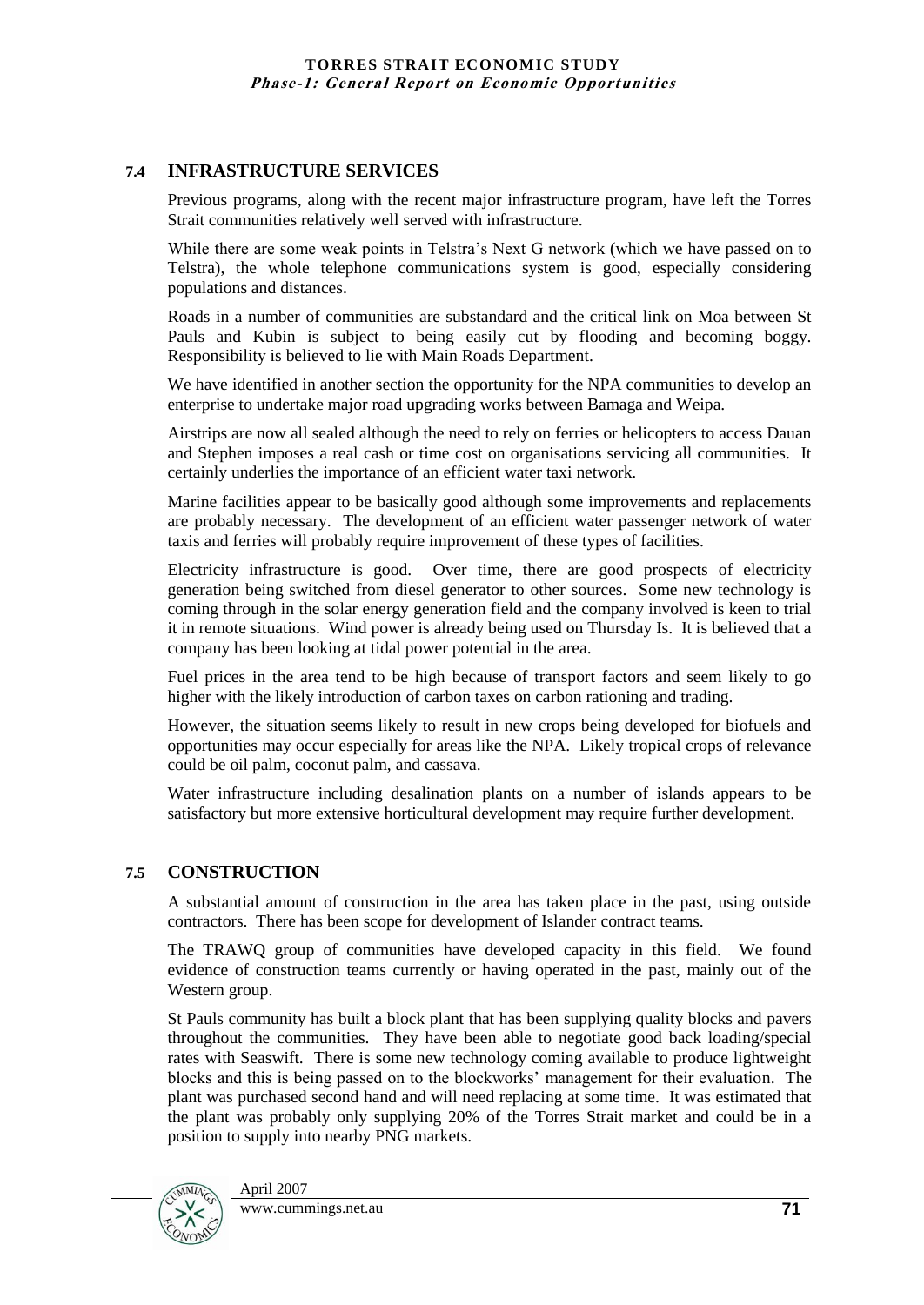It would seem that the operation"s current major need is to strengthen its marketing activity. There would be a potential for a sawmill in the NPA or PNG to supply wooden pallets to the plant. Additional investment in undercover storage of sand would help increase productivity.

Attention is drawn to a thrust by the Cape York Policy Institute to look for new local building materials that might suit local indigenous communities and reduce reliance on expensive imported building materials. Reference is made in a previous section in the likely availability of lime from shell grit drifts or old dead reefs in the area.

## **7.6 ENGINEERING & EQUIPMENT MAINTENANCE**

There is a need to continue increasing engineering and equipment maintenance capacity in the region and skills of Islanders to participate in these activities.

There has been a traditional need for servicing and maintenance of boats and marine motors. The switch of dinghies used for inter-island family transport from aluminium to safer fibreglass vessels is requiring new skills for hull repair.

There is a need to look into the prospects of expanding the marine service capability in the area, including possible marina development for various vessels (including local vessels, tourist vessels, ferries, visiting yachts, fishing vessels), backup facilities of slipways, dry storage and repair facilities (including traveling overhead slings to lift boats out of the water), and supporting engineering activity, electrics and electronics, ship chandlery, etc. Apart from possible major support facilities in the Inner Group, sub facilities on outer islands especially for smaller craft could be looked at.

Associated with this would be examination of the prospect of achieving direct importation of fuels at a lower cost than out of Cairns, from sources such as the new refinery at Port Moresby, Indonesia or Singapore.

Most employment is likely to be in the Horn I/Thursday I area and of skilled trade persons. Advances in this field would be of importance to the continuing development of, and localisation of, employment in the fishing industry and marine tourism.

Arrangements for burning illegal vessels might be looked at in the context of this investigation.

Increasing numbers of motor vehicles are requiring an expansion of motor vehicle servicing repair and maintenance facilities.

TRAWQ has established itself in this field and enterprise centres set up on some islands include marine and auto repairs and basic engineering services.

## **7.7 BUSINESS SERVICES**

In the communications field, there are obvious problems of indigenous people who commonly use Creole for conversation making contact with people in call centres in distant capital cities for dealings with organisations such as Centrelink, bank and finance companies and the like.

The suggestion was received that there could be scope for a call centre on Thursday Is or Horn Is staffed by persons who could handle calls in English but switch to Creole if necessary.

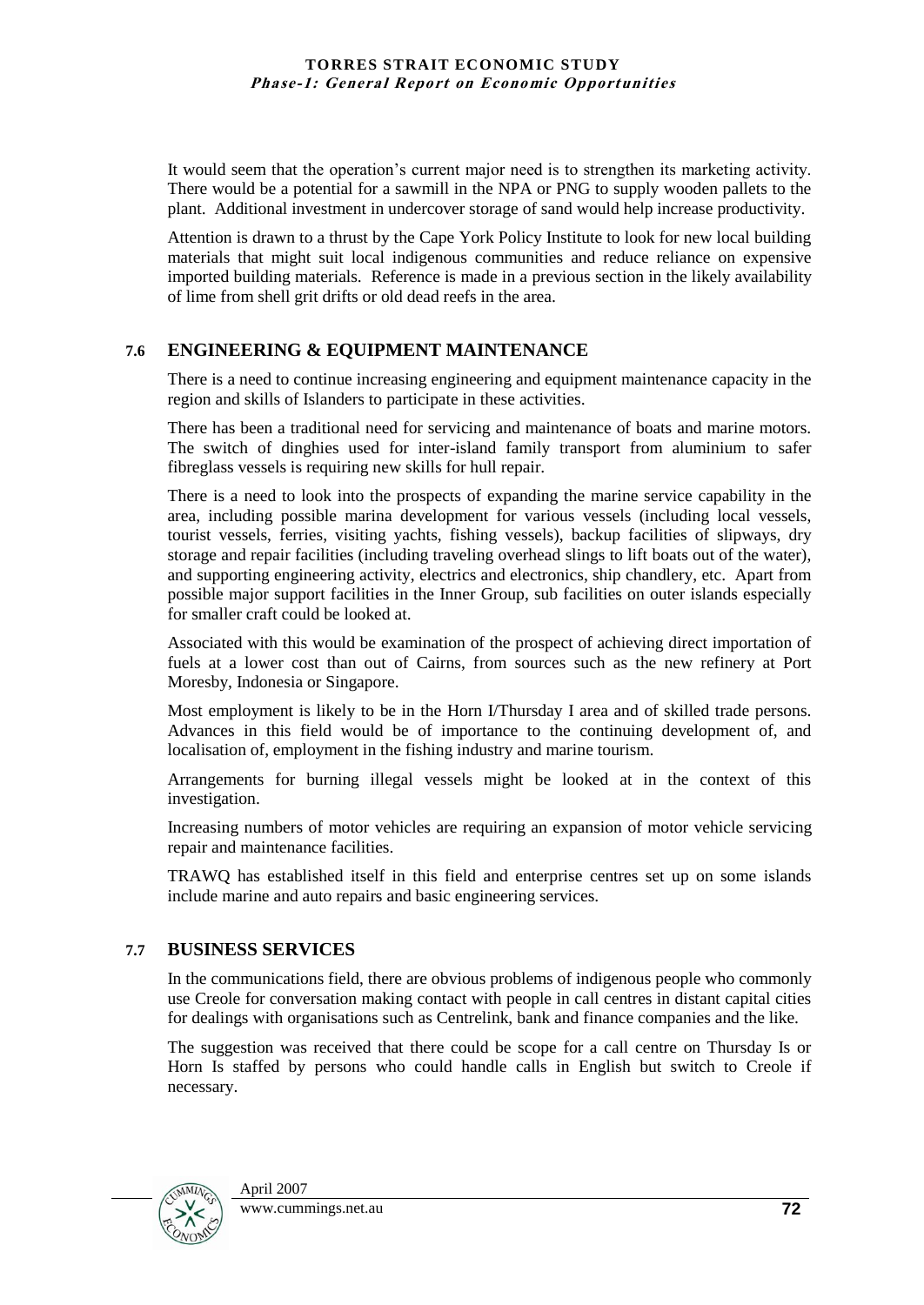In the banking and finance field, the question was raised of support for an initiative by local businesses to establish a Bendigo Community Bank in the region. The National Australia Bank has operated in the region for many years. The market is relatively small and competitive forces will probably determine what will eventuate, although larger institutions like TSRA and the Council will have an influence. Probably of most importance to the Island communities is the roll out of Rural Transaction Centres and ATM's where money deposited in accounts from sale of crayfish etc can be easily accessed..

## **7.8 HEALTH & EDUCATION**

By and large, given population and distances, the spread and quality of basic government education and health facilities seems to be excellent.

Discussions with health officials indicate three major threats:

- **o** High incidences of diabetes (see references to diet, horticulture and food).
- **o** Dengue fever outbreaks.
- **o** Sexually transmitted diseases, especially worries about HIV, that is reported to be prevalent in PNG, spreading across the border.
- **o** Emergency cases from PNG.

There would seem to be an opportunity arising out of the diet question to enlist the resources of the Health Department to support local horticultural initiatives.

Education needs have been mentioned variously through this report.

The major needs would appear to be for business skills at the trades/skills level, including:

- **o** A spread of marine activity training needs for fishing, but also increasingly for marine tourism and aquaculture activities.
- **o** Some horticultural and husbandry courses.
- **o** Tourism related courses including environmental and heritage guiding and culinary skills.
- **o** Continuing development of art/craft courses.
- **o** Construction skills.
- **o** Auto and marine repairs and maintenance, and engineering.

### **7.9 OTHER**

Rugby League and other sports are an important part of island life. There is an increasing tendency for regional sporting teams to travel to participate in wider competitions. Torres Strait Islanders have become prominent in some sports at a national level.

For instance, the possibility of Torres Strait teams participating in Northern Queensland regional competitions (like the Foley Shield) might be investigated.

There would be secondary benefits of publicity for the Torres Strait encouraging awareness and tourism visitation.

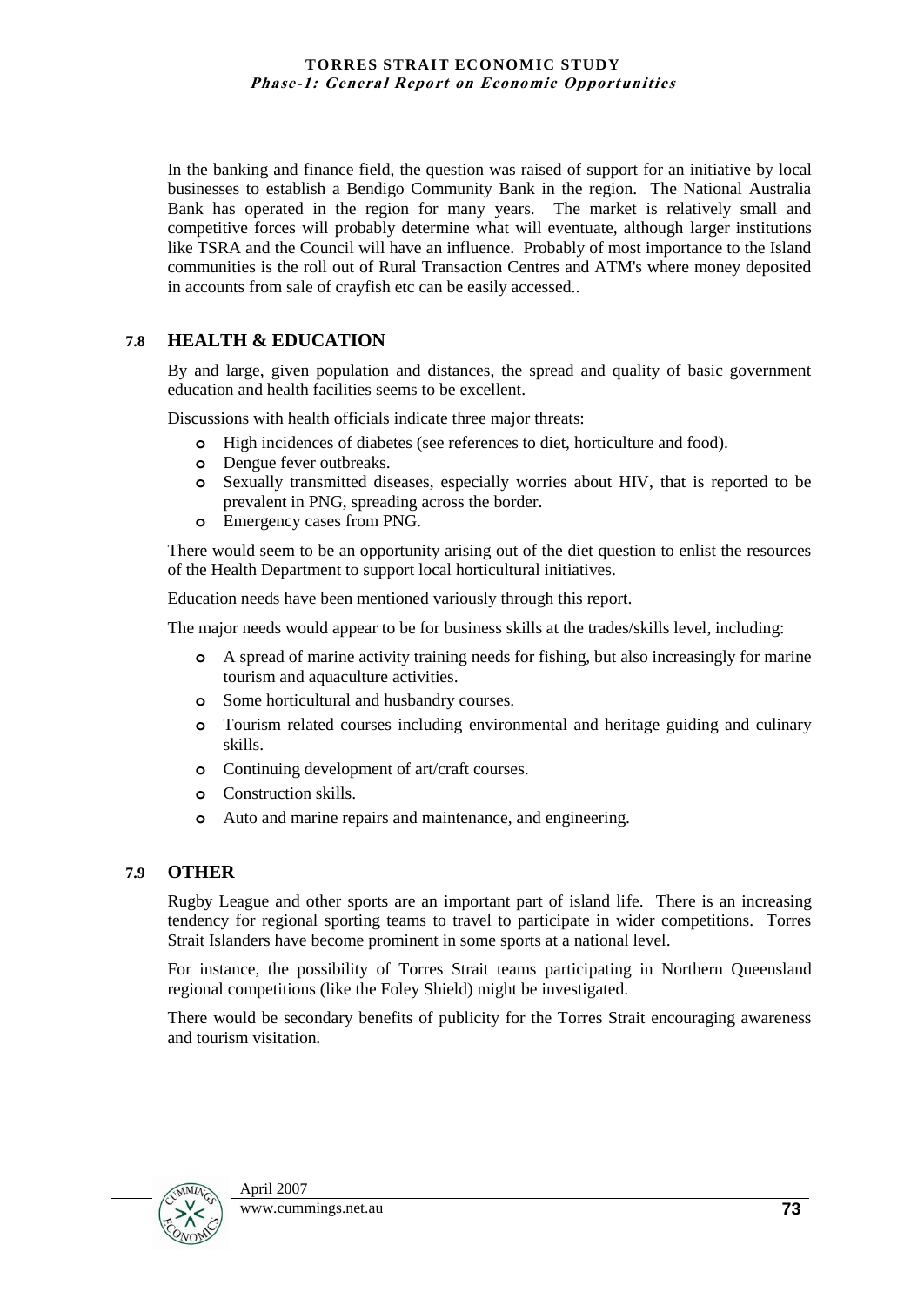# **8. ACHIEVING ECONOMIC DEVELOPMENT**

## **8.1 DEFINING THE CHALLENGES**

Achieving economic development in the Torres Strait faces three major sets of challenges.

- $\Box$  The first set of challenges are similar to any other region in Australia that is remote from major markets for its output and for sources of supply for many of the products and services essential for efficient functioning of modern regional communities.
- $\Box$  The second set of challenges relate to the fact that there is a relatively large traditional Islander population dispersed throughout the area that is not located there because jobs are available but because it is their traditional home and the community in which they wish to live.
- A third set of challenges relate to the financial resources, skills and values that traditional Islander communities bring to the business of creating successful enterprises and earning a living in a modern economy.

The traditional solution to the first challenge is to set about promoting the region"s industries earning income from outside the region. These have mainly been through exploiting natural resource advantages in plant growth potential, marine resources, minerals and importantly these days, in natural tourism resources. A following section addresses how the Torres Strait might go about this and the support it needs. However, it should be noted that, while the Torres Strait area has some distinct resource advantages, it is about as remote as you can get in Australia, in transport cost terms, from major markets and sources of supplies and services.

And this leads to the second challenge. Given constraints of transport costs, markets and available technology to take advantage of the area"s underlying resource base, the potential of this resource base has its limits. Even if it was to be exploited to normal levels of efficiency that apply elsewhere in Australia, the evidence indicates that insufficient jobs would be created to support the level of population already in the area at normal Australian standards of living. If the Torres Strait is to achieve levels of economic activity to fully support the population already in the area, it would need to progress well beyond the level of resource based industry activities that could normally be expected in such an area.

It should be noted that the Torres Strait is not alone in this. The situation is replicated in other indigenous communities in remote areas of Australia, where surrounding non-indigenous economic activity is at such a low intensity per square kilometre that even if adopted by the indigenous community, it would support only a small proportion of that community.

In this situation, achieving a sustainable economy to support the levels of population involved requires something of an economic "tour de force", ie. achievement of an intensity of activity well beyond that being achieved by the non-indigenous population.

The third set of challenges, that of the financial sources, skills and values that the traditional Islander communities bring to creating successful enterprises and finding employment in a modern economy, are common to indigenous communities across Australia. However, although there are aspects that need to be addressed, it is worthy of note that the Torres Strait Islander community is comparatively well progressed and there are significant "runs on the board" by community organisations and individuals.

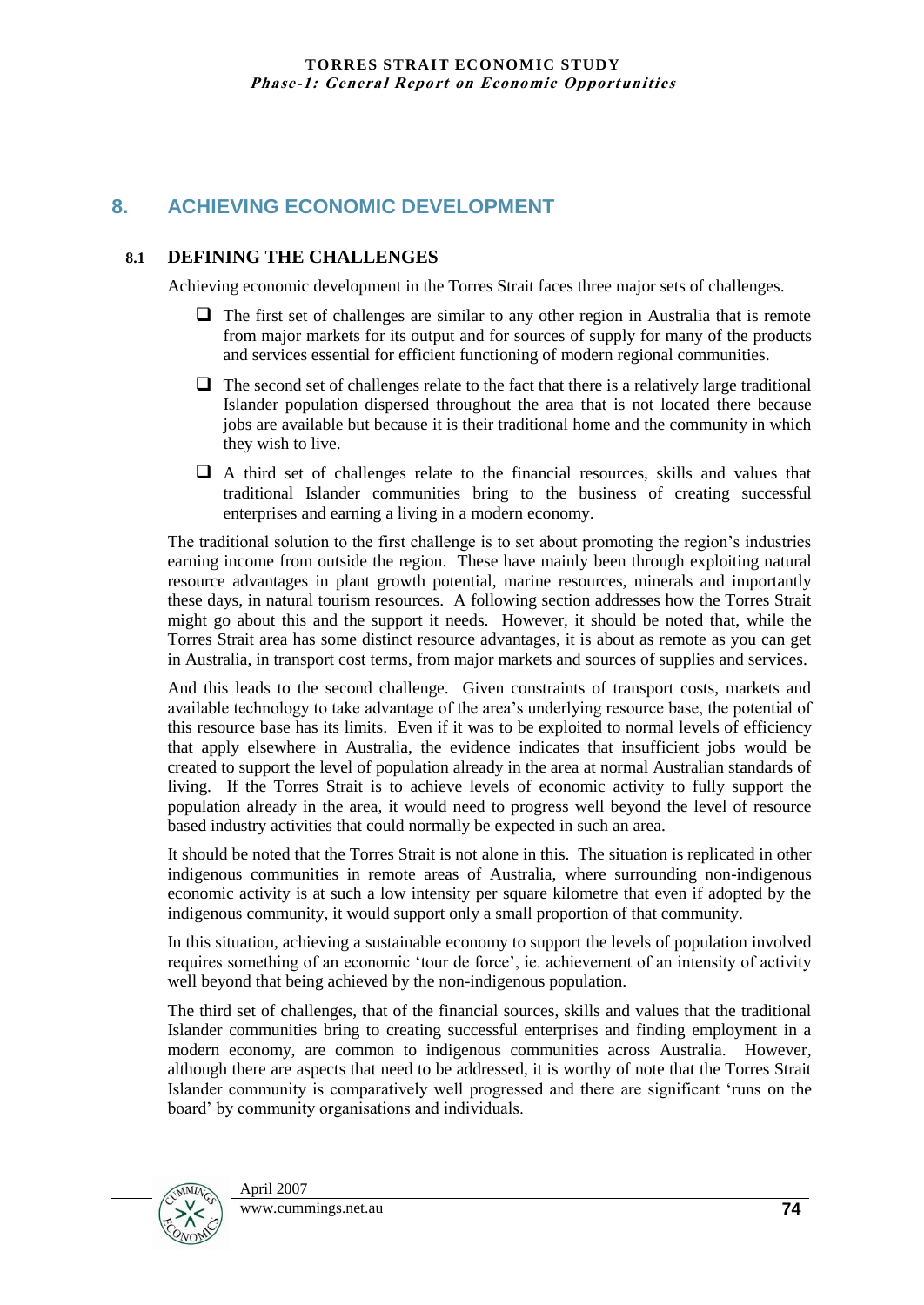There also seems to be two other special challenges that probably flow out of the above, that should be identified.

The first of these relate to import replacement, ie. the replacement of imported goods and services by local production.

It is normal for small regional communities to import a great deal of the goods and services they need. Their local markets are just not big enough to support local production. The more remote they are however, the higher cost of imports and the more incentive to produce locally.

It seemed however, that given the balance of population levels and remoteness, local production in the Torres Strait could be higher and that opportunities might be pursued in this direction.

The second relates to the attraction of outside investment and management. Even if local capacity to create and manage successful enterprises is increased, there will be a necessity to depend on outside investment and management skills, especially if the region is going to achieve a "tour de force" in developing industries that earn outside income over and above what would be normal. The challenge will be to attract that outside investment and management on terms that accommodate traditional rights and interests.

## **8.2 A 'FOUR-PRONGED' APPROACH**

Arising out of the foregoing, it seems to us that the area"s economic development needs a four-pronged program.

- e) A program to improve Islander participation in the economy including fostering entrepreneurship by Islander communities, individuals and families.
- f) A program to encourage the development of abnormal level of activities earning income from outside the region.
- g) A program to encourage the replacement of imported goods and services with locally produced goods and services especially of those that will contribute to reaching objectives (a) and (b) above.
- h) A program to attract needed investment and management from outside the region but on terms and conditions that accommodate traditional rights and interests.

## **8.3 FINANCIAL RESOURCES, SKILLS & VALUES**

The Torres Strait area has traditionally depended heavily on outsiders for entrepreneurship in assembling capital and organisational skills to develop industries that earn income from outside the region and activities that service the local economy. In more recent decades, there have been moves to develop entrepreneurial activity at a community level through various Council/community owned corporations including recent moves to form fishermen"s cooperatives.

The judgement of economic history has been that government/community/cooperative type organisations are less efficient than competing private enterprises in producing successful outcomes. This is not to say that community type organisations do not have their place in the Torres Strait islands" situation.

It is evident however, that individual/family entrepreneurship is emerging, and that Islanders are increasingly achieving levels of education and training that open up jobs for them in competition with outsiders.

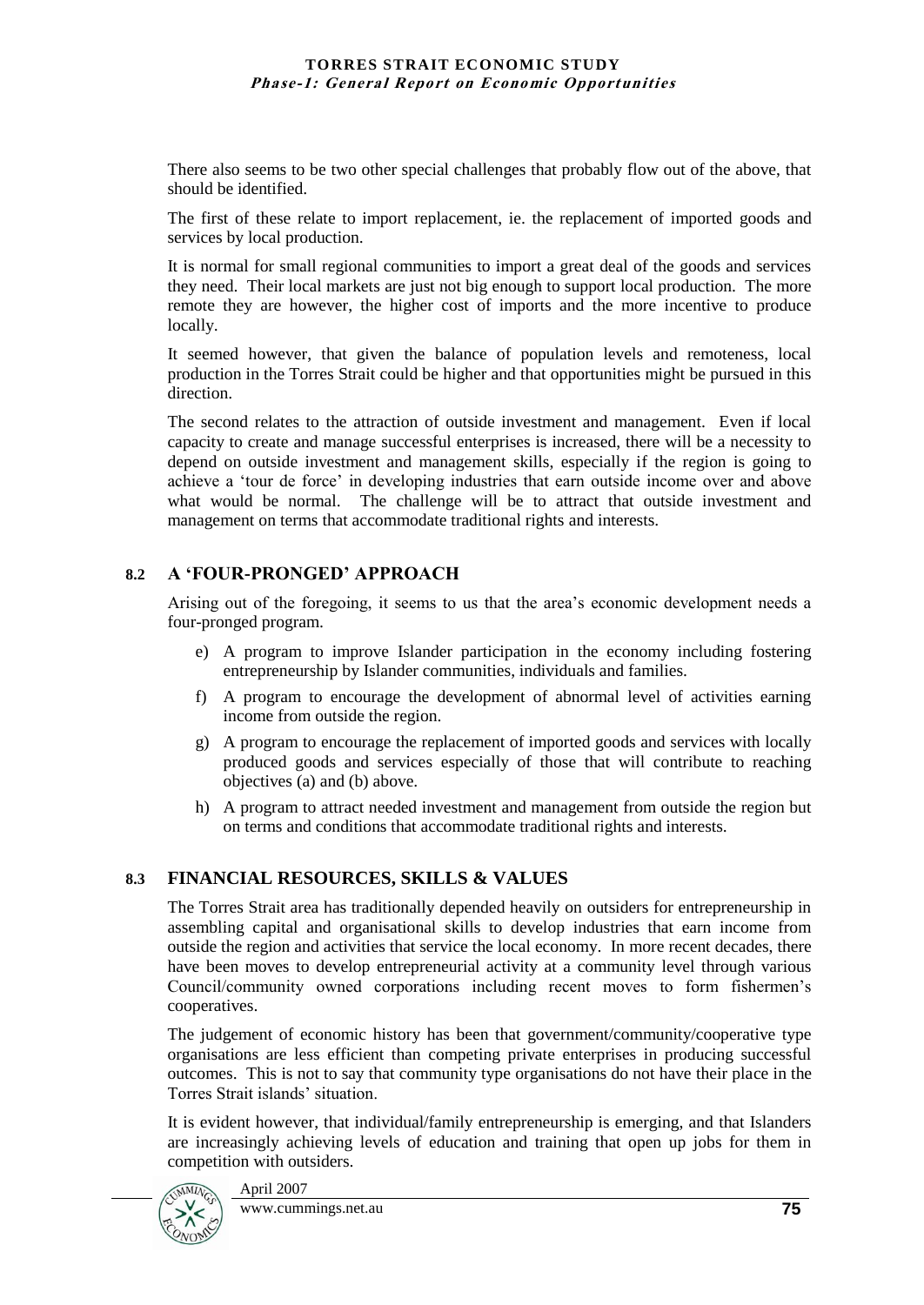However, there are a number of issues that need to be addressed if a sound economy is to be developed with high levels of Islander participation.

## **Capital Resources**

The whole question of land tenure and ownership of dwellings needs to be addressed to adapt the situation in the Torres Strait to the needs of a modern economy and to allow Islanders to achieve significant individual/family wealth though ownership of the homes they live in and of land that can be transferred and used as security for raising capital.

## **CDEP**

The CDEP system needs to be progressively reformed to ensure that it does not act as a disincentive to achieving full-time professional employment. However, any precipitate withdrawal of CDEP, or equivalent support, has the potential to be an economic disaster.

## **Attitudes to Individual Enterprise**

There needs to be a positive attitude to individuals/families developing enterprises at a micro level in retail, repairs and maintenance, security, tour services, homestay accommodation and the like.

## **Education & Training**

The high level of education and training services already achieved needs to be continued and progressively adjusted to meet expanding and diversifying needs.

Business skills & management training needs to be increased.

It should be noted here that there are opportunities for increased Islander participation in the service structure that can be pursued as opposed to the strengthening of the area"s outside earnings addressed in the next section.

## **8.4 ACHIEVING MASSIVELY INCREASED & ABNORMAL LEVELS OF OUTSIDE EARNINGS**

## **The Scale of the Task**

The Torres Strait area has a population of about 10,000 at present with a high proportion (33%) under 15 years of age.

Lack of local employment opportunities has led to a "Diaspora" of islander population to other parts of Australia, about three times the number living in the Torres Strait.

There has been substantial government expenditure in the area in recent decades:

- o To bring infrastructure, local government, education, training and health services up to national levels.
- o To bring much of the local population from social service support into a workforce situation through the Community Development Employment Program.

This level of government expenditure has brought the area up to a point where, despite its significant economic disadvantages (especially of transport costs and remoteness), there are good prospects of strong progress being made over the next decade to move the area from a dependence on special government funding to being economically self sustaining.

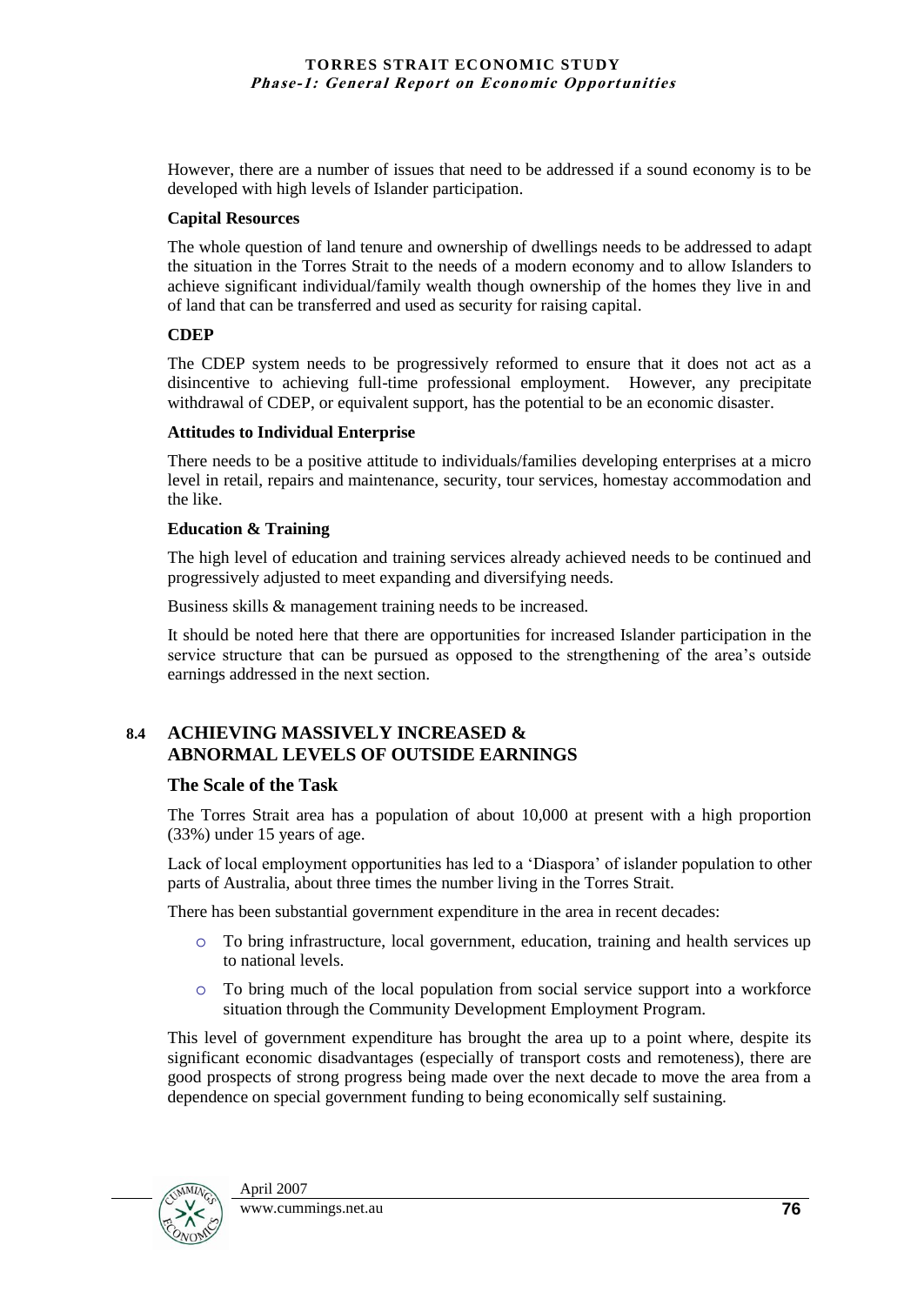It is important to recognise however, that if the area is to become self sustaining, there is a major need for it to develop "base industry" activities that earn income from outside the area. "Base industries" are needed to provide a firm foundation upon which a service structure can be sustained.

To put the scale of the task into perspective, a population of 10,000 in regional Australia would normally be supported by a workforce of about 4,000 to 5,000. In the case of the Torres Strait area with its high population under 15, the appropriate level is probably about 3,500. It would be normal that the majority of that workforce would find employment in the services structure and that employment in the 'base industries' earning income from outside the region would, in the case of the Torres Strait, be of the order of 1,200.

There is some employment in "base industry" type activities in the area in fishing, tourism, art/craft, and national defence and security activities. However, it is unlikely to exceed 200 – 300 full-time jobs based in the Torres Strait.

The region"s economy depends on CDEP funding of about 1,400 jobs (Census count 2001).

The challenge for the Torres Strait area to become a normal self sustaining regional economy, is to find towards 1,000 extra jobs in industries earning outside income.

If this can be achieved, the remaining jobs in the services structure are likely to follow and be secure.

Looking at the situation another way, the indications are that fisheries income is about \$30m a year. Defence and surveillance, some tourism, and some cultural industries income, would add to that. All in all, total outside industry earnings might be up to about \$70m.

By comparison, Cardwell Shire with an approximate equivalent population has current outside earnings of about sugar \$115m, fruit \$120m, tourism \$90m, livestock, fisheries, and forestry etc about \$30m, a total of about \$355m.

The Torres Strait area is supported by about \$60m - \$70m in special government assistance through federally funded CDEP and state funded support for Councils.

Outside earnings coming in from industries and special government assistance is thus probably up to about \$140m.

The situation reflects itself in the disparity in 'real' aggregate taxable incomes  $(2004/05 =$ 100) given by ATO statistical data for 2003/04, Torres Strait \$88.4m, Cardwell Shire \$153.9m.

### **Creating Suitable Underlying Conditions**

The foregoing review of economic development prospects indicates a wide range of smaller opportunities to develop employment in outside earnings over time.

However, if the Torres Strait area is going to achieve the massive increase in outside earnings necessary to support the level of population in the area, it is important that basic economic fundamentals are favourable.

At present, the area suffers great penalties from its remoteness from major markets and the source of supply of many goods. This does not mean that the shipping and air services it relies on are inefficient and unnecessarily high cost.

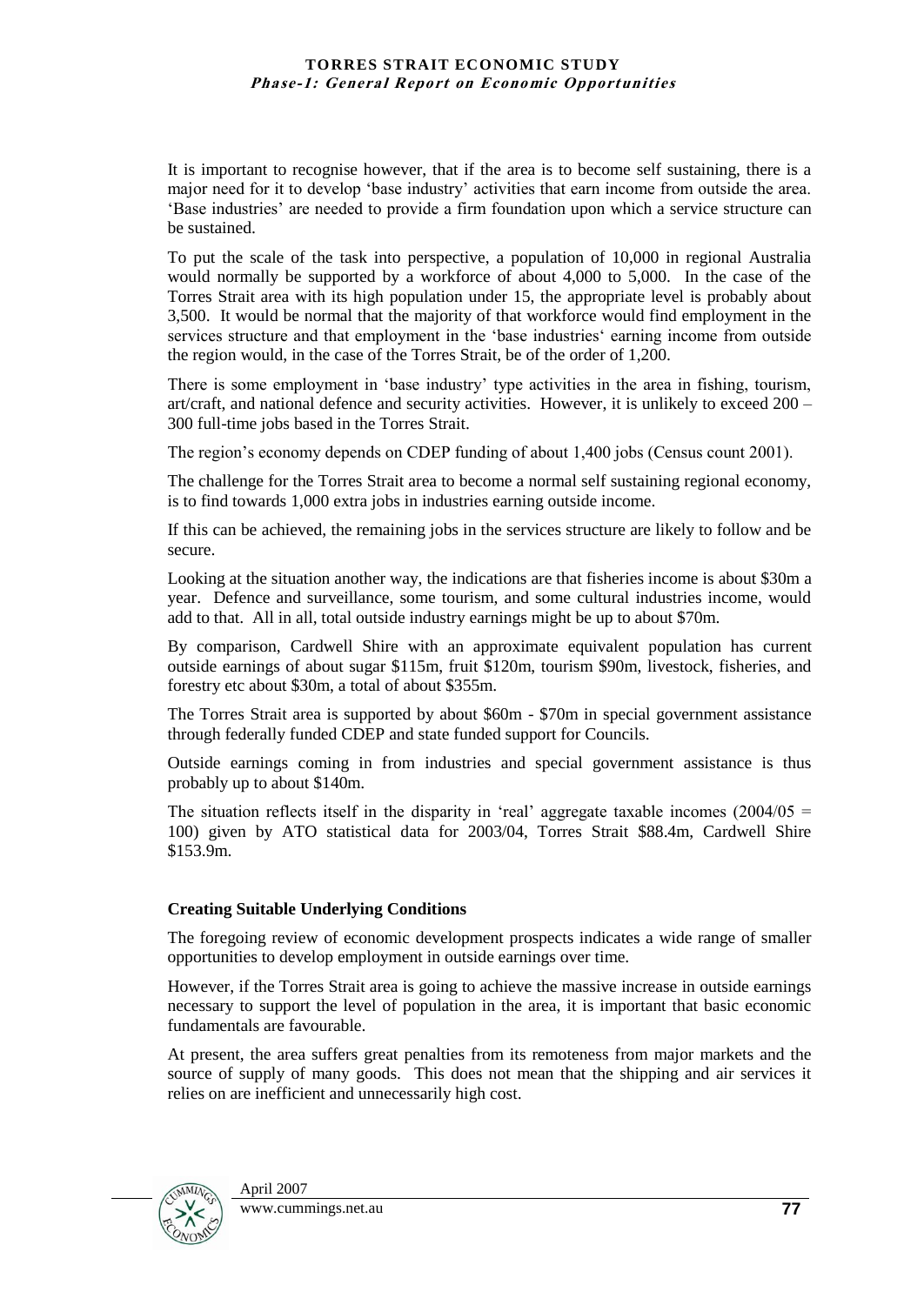It is because unlike most regional areas, but in common with a number of other parts of the north, it is not serviced by an efficient land transport system of road and rail.

Clearly, building a rail network to the tip of Cape York is likely to be very expensive and unlikely to be justified. (Although one Torres Strait community leader, a number of years ago, was suggesting that Torres Strait Islanders with their experience elsewhere in Australia would be well placed to build such a line.) However, building a sealed road is not out of the question. Its achievement however, is unlikely within a ten-year time frame.

If it was in place however, the whole cost structure in the area would change substantially. The number of tourists reaching the area would increase dramatically. Suggestions that have come out of the NPA to create local enterprises to build the road from the NPA to Weipa have real long-term merit.

In the short run however, if the Torres Strait area is to achieve a "tour de force" in lifting its outside earnings, basic costs need to come down.

The only way for this to happen would be for governments to subsidise the cost of shipping and possibly air travel and freight.

The Tasmanian sea freight subsidy scheme provides a precedent. Expenditure in 2005/06 was \$92m (see Productivity Commission report).

In developing subsidies, the possibility of reducing "back-loading" freight costs to very low levels, along with the costs of some key inputs not competitive with local production, could be looked at. In the longer term, the road needs to be built.

However, the remoteness penalties in the Torres Strait area do not just relate to connections with the rest of Australia to the south. There is a need to keep a look out for possibilities of direct international links to markets overseas. Can products like seafoods be assembled on a scale to warrant direct overseas shipment, especially to Asian markets? It was not obvious from the study that this was within range. However, progressive upgrading of the airport to take larger aircraft enhances the possibility of direct links being developed in the future.

Nor do the remoteness penalties relate only to outside links. There are formidable transport cost barriers within the Strait area. Again, this is not to say that the air and sea operations are not efficient. There is a high degree of competition evident, especially in the aviation sector. The technological advance of "glassies" over "tinnies" for local family transport has been significant. What is important is to keep technological improvements under review that will open up other new possibilities for cheaper inter-island transport. In looking at any subsidy arrangement for transport, the possibilities of extension of subsidies to inter-island transport could be looked into.

If the area is going to achieve an abnormal increase in outside earnings, it is also vital that the infrastructure, both hard (airports, roads, ramps, jetties, power supplies, water), and soft (education, health, security) are developed and maintained to national standards. Maintenance of a marine safety network is absolutely essential in the Torres Strait situation. Much progress has been made in this direction in recent years and this effort needs to be sustained.

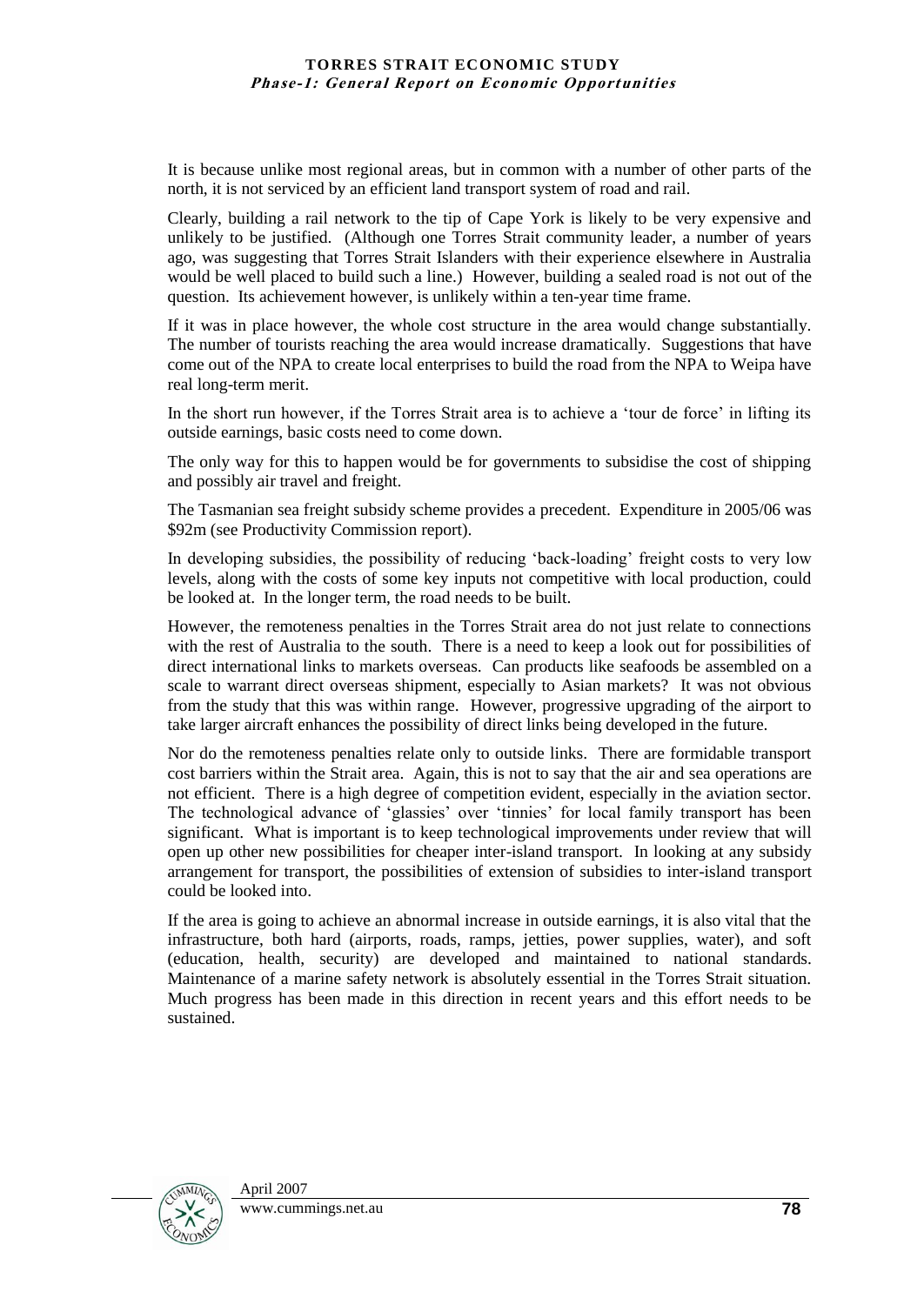A further point should be raised in relation to the background against which Islanders and others can develop enterprises in the area. A modern economy functions against a background of a great deal of government rules and regulations. Given the distinctive nature of the Torres Strait situation and its extreme remoteness from the State capital (distance to Cairns alone is equivalent of Sydney to Tasmania), there are real dangers of rules and regulations being at a level and type not really appropriate in the local situation.

### **Opportunities to Increase Outside Earnings**

It is clear that if the Torres Strait Islanders are going to achieve the scale of increase in outside earnings it needs, there is no single simple "silver bullet".

Overall, the principal in pursuing increased outside earnings needs to be that "every little bit counts" and will be needed.

The area"s outside earnings have traditionally depended on the fishing industries supplemented by defence/surveillance activity and shipping services (Torres Strait Pilots).

Prospects of expanding the area"s wild fish take seems limited, but could include live fish for the restaurant trade, aquarium fish, and leader prawns from the Saibai area. The major issue with wild caught fisheries is one of Islander participation. Negotiations are already underway with respect to the cray and line fisheries.

In relation to the prawn fishery, the issue is not just one of financial and managerial resources, it is one of lack of backup facilities on Thursday Island generally and especially of marine services facilities to make Thursday I a competitive alternative to Cairns as a base for trawlers and their families.

Opportunities could exist for greater participation in the distribution chain. This can include developing supplies out of PNG (crabs and barramundi via Saibai and cray (as already happens), via Thursday I).

However, the main longer-term response needs to involve the development of marine farming (aquaculture/mariculture). The area has a long history in this direction. Wild caught pearling was replaced by pearl farms. New opportunities are appearing in crayfish (tropical rock lobster), sponges, crabs, additional pearl farm operations, and possibly barramundi, prawns, crocodiles, and oysters.

At present, the necessary research and training "back-up" for this sector is based in Townsville and Cairns. The Torres Strait is likely to be a major area for diversified aquaculture and a build up in local research and training in this field needs to take place to make the Torres Strait a 'centre of excellence'.

There are some limited opportunities for mining and agriculture in the area that need to be pursued.

However, the other major longer-term opportunity to increase outside earnings relates to tourism.

Although the area has excellent natural tourism resources, plus a level of infrastructure, and a health and safety framework superior to many tropical island areas overseas, the costs of access especially to the outer islands and lack of tourism infrastructure are major factors suppressing development.

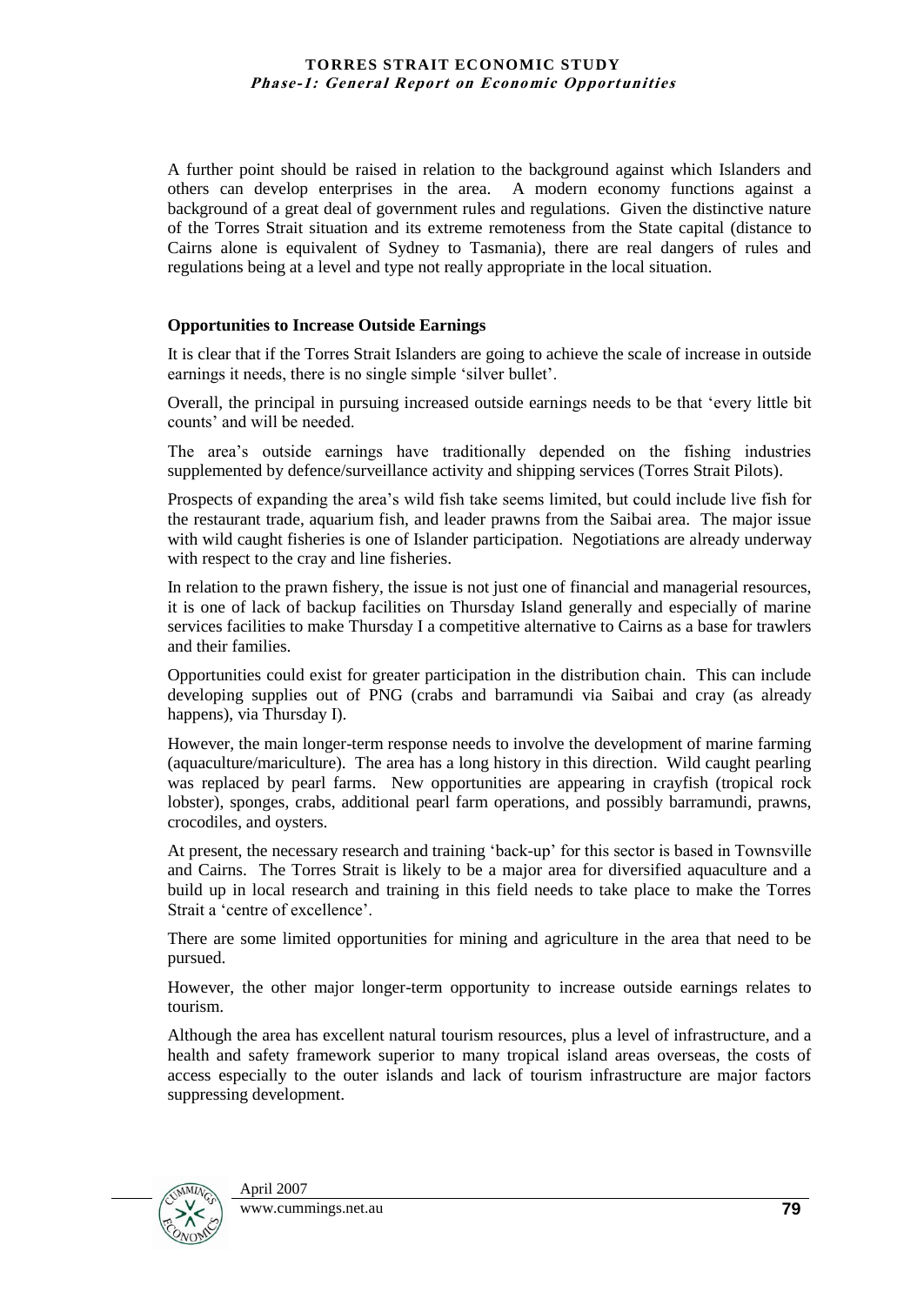There is evidence that the increase in NPA car-borne tourism has stalled and will not increase strongly again until the Peninsula Developmental Road is upgraded.

Cruise tourism has entered the scene but its impact on local jobs seems likely to remain limited.

One of the most important comments received in the course of the study was that the new larger Q400 aircraft would provide for greater "flexibility" of fares, ie. it will enable the offering of a number of cheaper seats. This has traditionally been important in breaking into 'fly-in' tourism.

However, the area is not likely to be inundated by a flood of tourists and markets seem likely to remain limited to boutique high cost resort traffic and recreational fishing enthusiasts.

The area is going to have to put in solid background work of understanding the industry and its requirements, developing product and marketing itself. Successful tourism areas are usually built "brick on brick" over a period of time, with "success breeding success".

The most important short-term objective must be to establish a tourism organisation:

- $\Box$  To commence the marketing of what the area can currently offer, and
- To commence the process of achieving appropriate local and outside investment in the industry.

Looking at the sector from a wider point of view, the development of tourism in the Torres Strait represents a real opportunity for the Cairns/TNQ region to expand its range of tourism offerings, especially through offering quality island/marine products along with a cultural experience.

Just as important, Torres Strait tourism has the potential to add to Australia"s range of product in international markets.

The region"s special cultural background will form an important part of a developing tourism industry. However, its significance is more than that.

Retention of cultural aspects is important to island communities themselves and needs to be pursued for its own intrinsic value to island communities. But it is also important in a national context. Gab Titui and various community collections and presentations are a start and national support is justified for their continuation and expansion in their own right.

Importantly, there is a potential to create full-time and part-time employment in the visual arts and crafts, and performing arts, and extending through to culinary arts and clothing. Production can range through from fine art to souvenir type production for tourism markets. A critical link in building up employment in this sector will be attention to development of marketing systems.

Although employment in defence and surveillance activity in the area appears to have stabilised, further possible opportunities need to be kept under review.

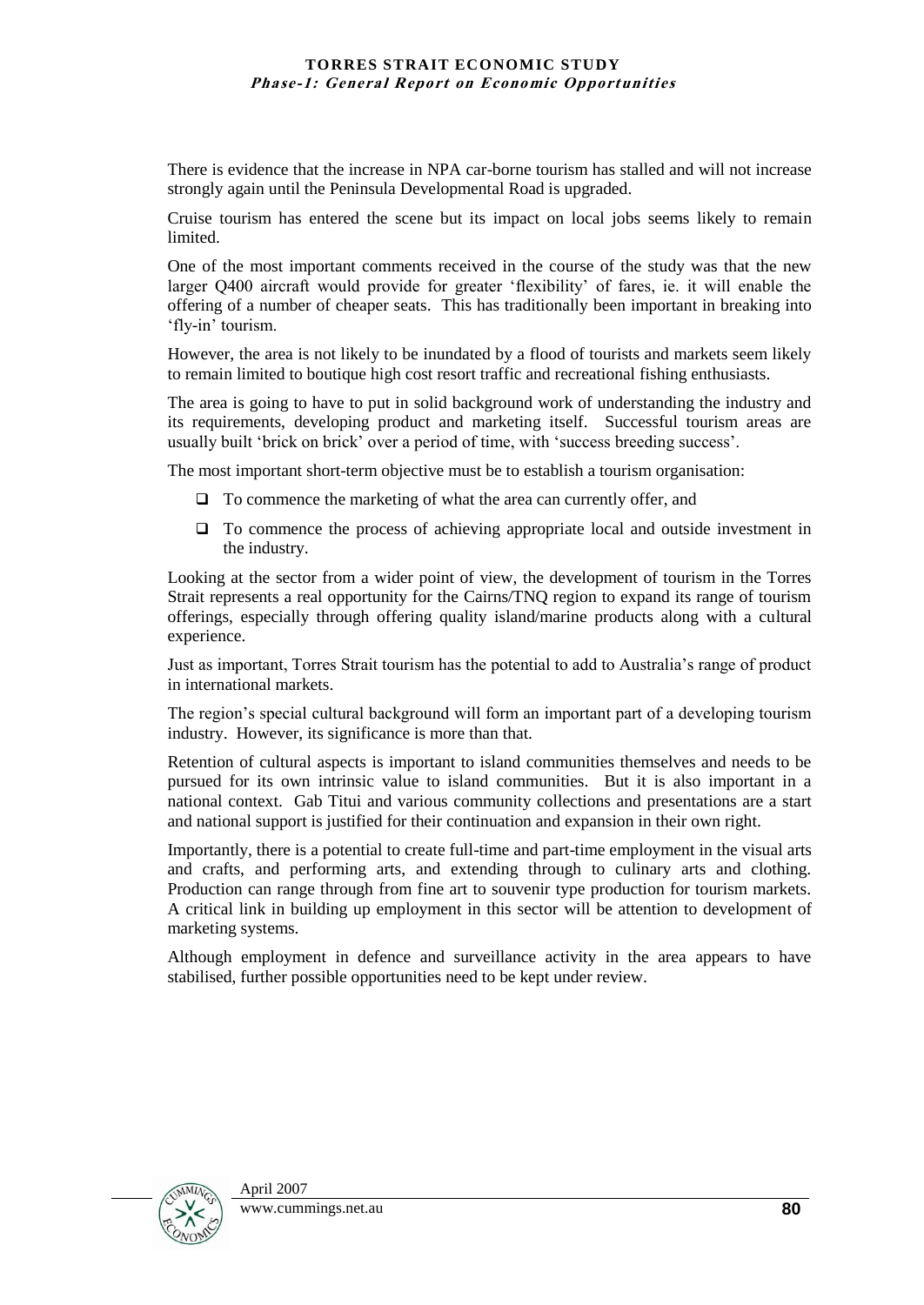### **8.5 ENCOURAGING REPLACEMENT OF IMPORTS OF GOODS & SERVICES**

Three significant fields of action stand out.

The first relates to cost of land, housing, and accommodation on Thursday I.

It can be expected that in line with worldwide and Australian trends, an increasing proportion of employment and population will be located in the district centre of Thursday I.

Thursday I will be the hub point for the provision of an increasing range of services to the area. However, the development of locally provided services, in competition with outside services, is being retarded by the "blow out" in property prices, housing costs and rents that have been occurring.

The sound development of the Torres Strait economy will depend heavily on overcoming the land and development constraints on Thursday I, both on the island itself, but also by decentralising to the surrounding islands of the Inner Group.

The long-term development of road access to the NPA would suggest that the NPA could develop a wider servicing role in the future.

The second significant field of action relates to marine services. The Torres Strait has large numbers of vessels operating in its waters from family run-abouts, to fishing vessels, to the defence and surveillance vessels, to cargo ships, and a growing tourism fleet.

Servicing of many of these vessels goes south, especially to Cairns. The possibility of strengthening Thursday Island"s participation in this field and improving services available on and to the outer islands seems worthy of looking into. New technology like that provided by travel lift/sling vehicles is now available. It would include back-up engineering facilities, paint shops, and ships chandlery services.

There is a possibility of this being linked to marina development to cater for a growing tourism fleet operating in the area and for passing cruising yachts.

The third import replacement possibility that stands out is that of replacing imported fruit and vegetables, meats and timber with local production with the NPA likely to play an important role.

## **8.6 ATTRACTION OF OUTSIDE INVESTMENT**

The challenge here is to balance the need of the Torres Strait to attract capital and expertise from outside, but for it to be under terms and conditions that accommodate traditional rights and interests.

Failure to come to grips with this issue results in disputes when inappropriate investment/activity occurs (eg. fin fishing eastern islands). But more generally, it leads to failure to realise opportunities.

In the course of the study, examples of Maori leasing of fishing rights in New Zealand were given as an example.

Clearly, there are potential opportunities to attract investment in significant high quality resorts in the area.

Establishing such operations is beyond the current financial resources and skills of local residents. However, their establishment would provide significant local revenue streams and job opportunities.

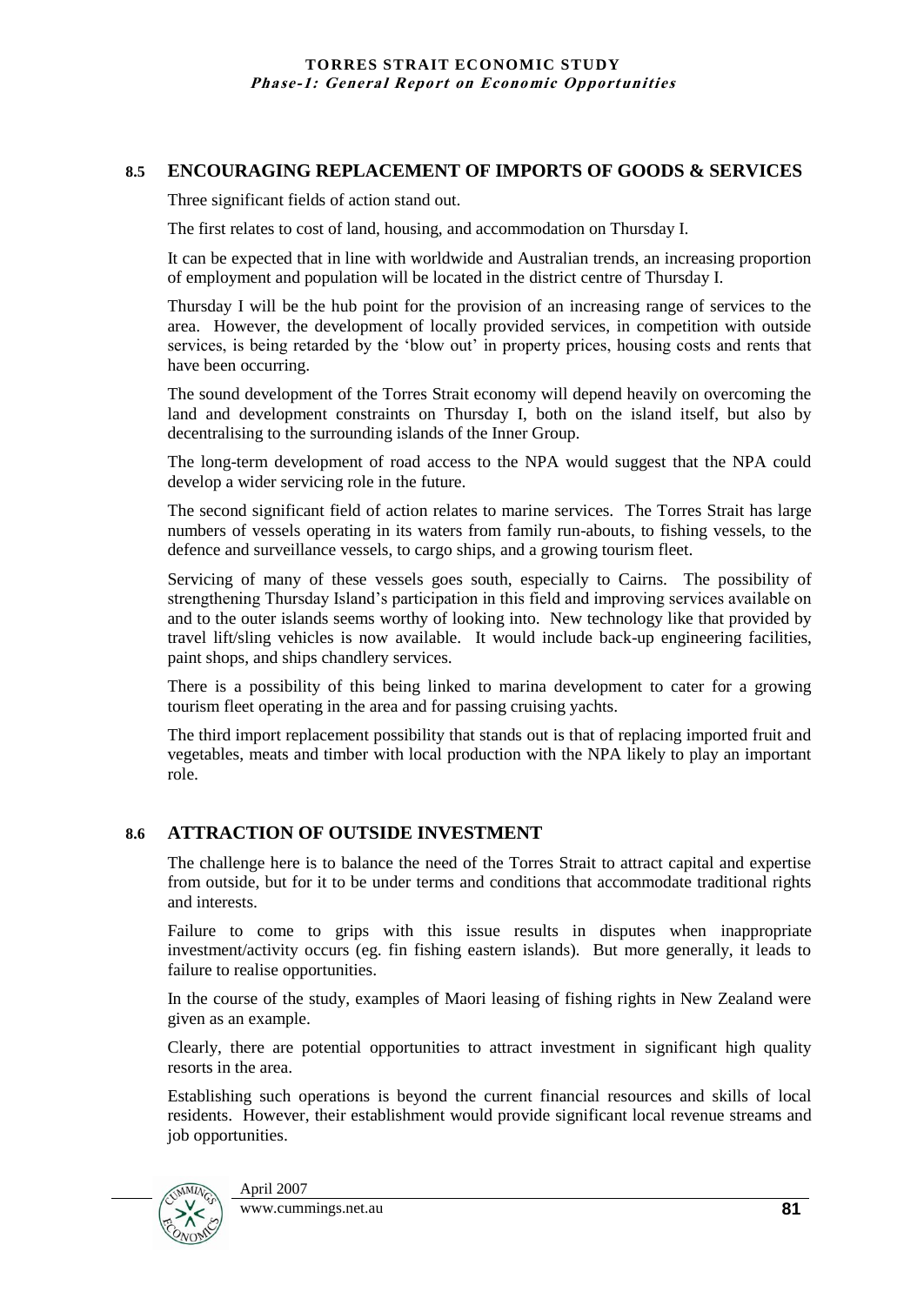It is beyond the scope of this report to suggest how this is done. However, once the issue is addressed and realistically resolved, an active program to attract the outside investment needed to progress the area"s economy can be put underway.

It is suggested that as part of a program to stimulate needed investment in the area, the possibilities of declaring it a special development zone might be looked into and real incentives given (taxation breaks, subsidies, low interest loans, etc) for establishment of businesses in the area:

- That will increase outside earnings or replace imports of goods and services in selected directions.
- $\Box$  That have sound prospects of long-term success,
- $\Box$  That accommodate traditional rights and interests and include provision of employment, training, and opportunities for advancement.

### **8.7 CONCLUSION**

Heavy government investment in the Torres Strait in recent decades in bringing infrastructure and government services up towards national standards plus bringing a much larger proportion of the population into the workforce through CDEP arrangements, has helped set the scene for the area"s economy to progressively move through in the coming decade towards full economic viability.

While action can lead to a higher proportion of existing jobs in the area being performed by Islanders, the fundamentals of the area"s economy are currently not strong enough to viably support the level of population living in the area.

The large increase in outside earnings and jobs associated with them will need to include some diversification of wild caught fisheries, major development of new aquaculture pursuits, major progressive expansion of tourism, and significant development of employment in industries based on the area"s distinctive cultural attributes including visual and performing arts.

Scope for import replacement is seen to lie particularly in reducing living costs on Thursday I, development of marine industry services and horticultural, meat and timber production.

If the region is to achieve the levels of economic activity needed to support the levels of population in the area, a philosophy will be needed of "every little bit counts" with advances coming from a broad range of activities.

Continuing special government support will be needed in a number of directions.

Precipitous withdrawal of CDEP funding especially if it happened at the same time as a major reduction in local government employment would be disastrous, unless replaced by other programs. Not only would it affect the families directly involved, it would affect the viability of a great deal of the area"s existing service structure - transport, retail, equipment servicing, business and professional services.

Government support for the area will need to be progressively changed to a range of special support for a large increase in economic activity in the area in four major directions.